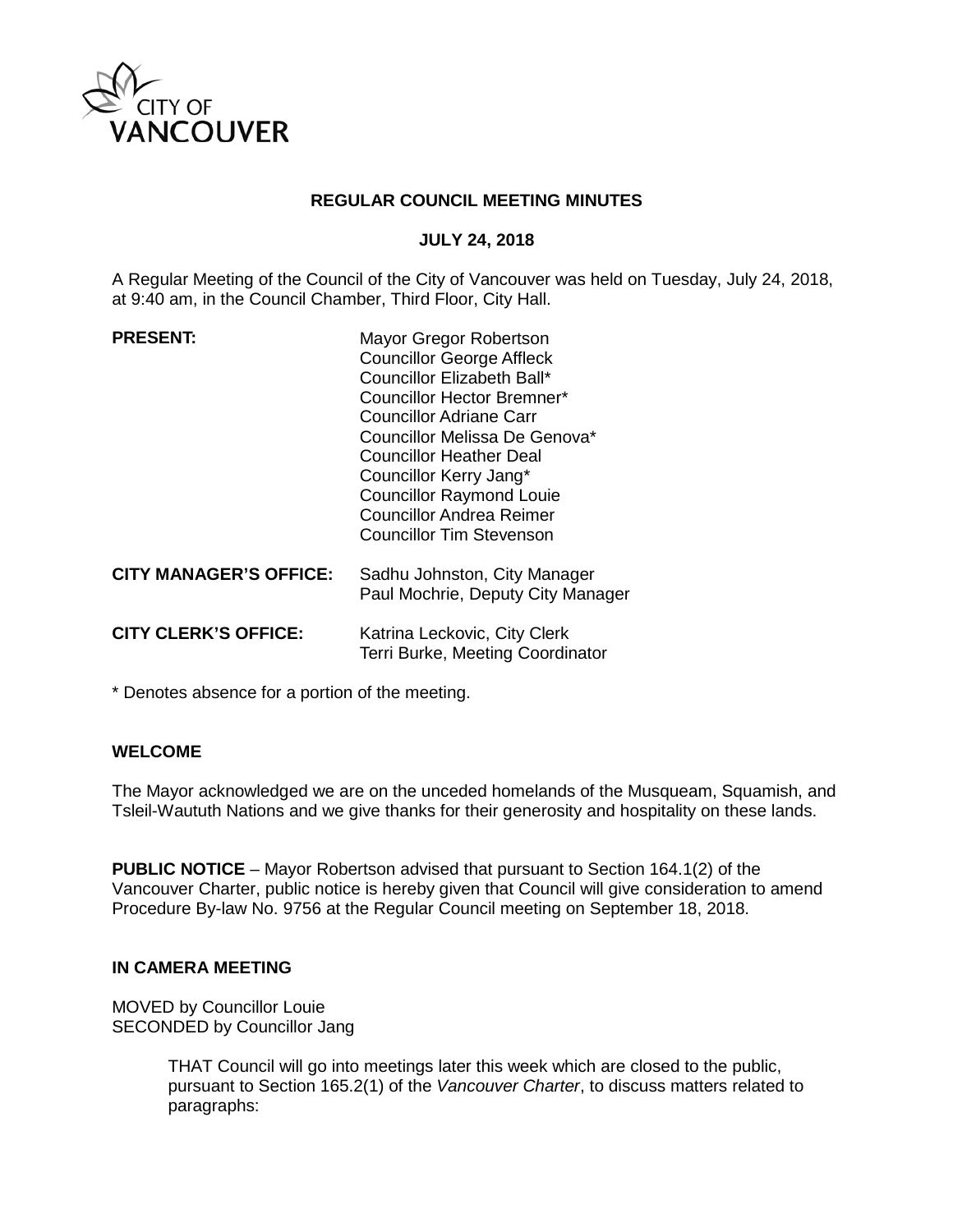(a) personal information about an identifiable individual who holds or is being considered for a position as an officer, employee or agent of the city or another position appointed by the city;

(b) personal information about an identifiable individual who is being considered for an award or honour, or who has offered to provide a gift to the city on condition of anonymity;

(c) labour relations or other employee relations;

(e) the acquisition, disposition or expropriation of land or improvements, if the Council considers that disclosure could reasonably be expected to harm the interests of the city;

(g) litigation or potential litigation affecting the city;

(i) the receipt of advice that is subject to solicitor-client privilege, including communications necessary for that purpose;

(j) information that is prohibited, or information that if it were presented in a document would be prohibited, from disclosure under section 21 [disclosure harmful to business interests of a third party] of the Freedom of Information and Protection of Privacy Act;

(k) negotiations and related discussions respecting the proposed provision of an activity, work or facility that are at their preliminary stages and that, in the view of the Council, could reasonably be expected to harm the interests of the city if they were held in public.

CARRIED UNANIMOUSLY (Councillor De Genova absent for the vote)

# **ADOPTION OF MINUTES**

# **1. Regular Council – July 10, 2018**

MOVED by Councillor Deal SECONDED by Councillor Jang

THAT the Minutes of the Regular Council meeting of July 10, 2018, be approved.

CARRIED UNANIMOUSLY (Councillor De Genova absent for the vote)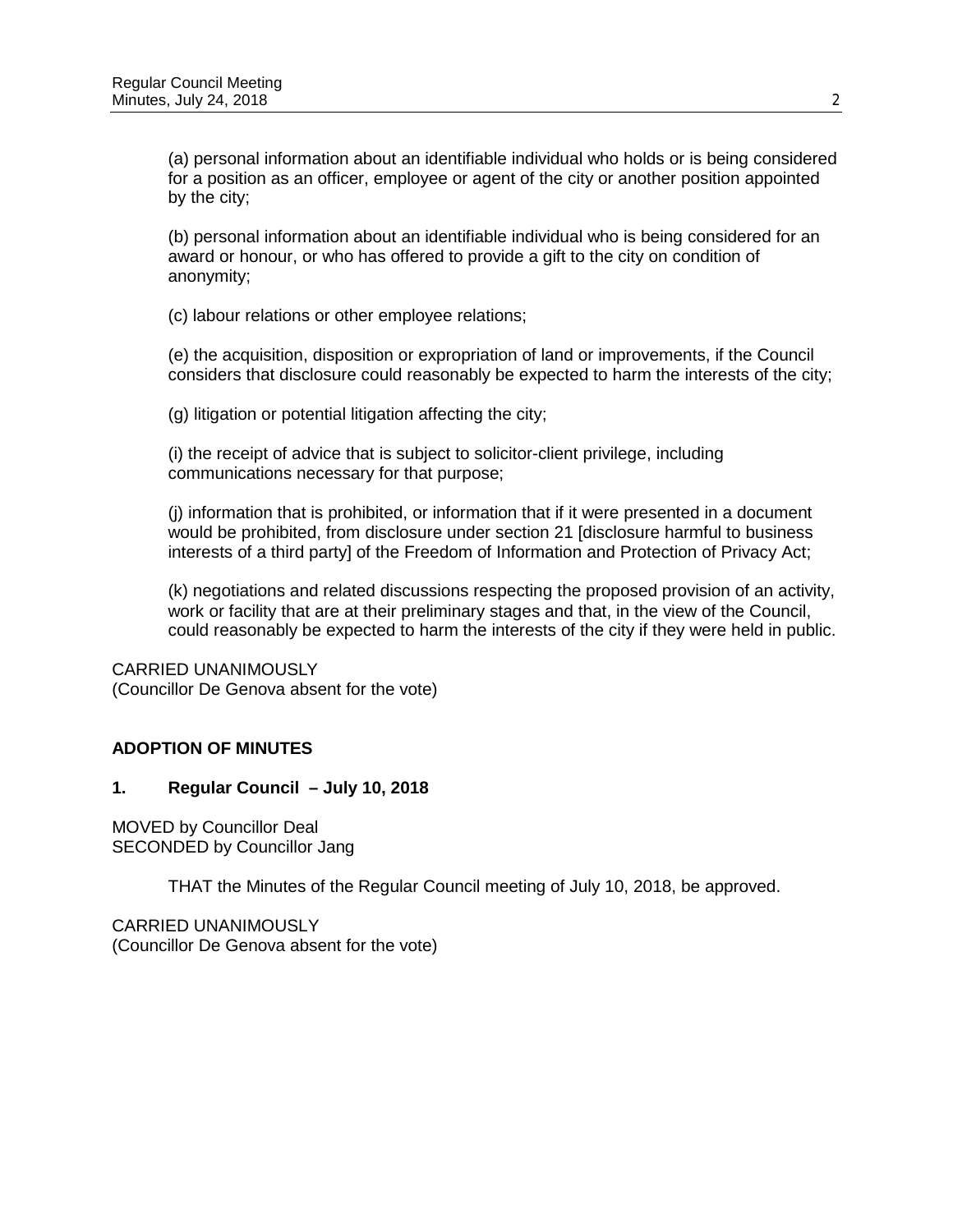## **2. Public Hearing – July 10 and 12, 2018**

MOVED by Councillor Deal SECONDED by Councillor Jang

THAT the Minutes of the Public Hearing of July 10 and 12, 2018, be approved.

CARRIED UNANIMOUSLY (Councillor De Genova absent for the vote)

## **3. Regular Council (City Finance and Services) – July 11, 2018**

MOVED by Councillor Deal SECONDED by Councillor Jang

> THAT the Minutes of the Regular Council meeting following the Standing Committee on City Finance and Services meeting of July 11, 2018, be approved.

CARRIED UNANIMOUSLY (Councillor De Genova absent for the vote)

## **4. Public Hearing – July 17, 2018**

MOVED by Councillor Deal SECONDED by Councillor Jang

THAT the Minutes of the Public Hearing of July 17, 2018, be approved.

CARRIED UNANIMOUSLY (Councillor De Genova absent for the vote)

# **5. Public Hearing – July 18, 2018**

MOVED by Councillor Deal SECONDED by Councillor Jang

THAT the Minutes of the Public Hearing of July 18, 2018, be approved.

CARRIED UNANIMOUSLY (Councillor De Genova absent for the vote)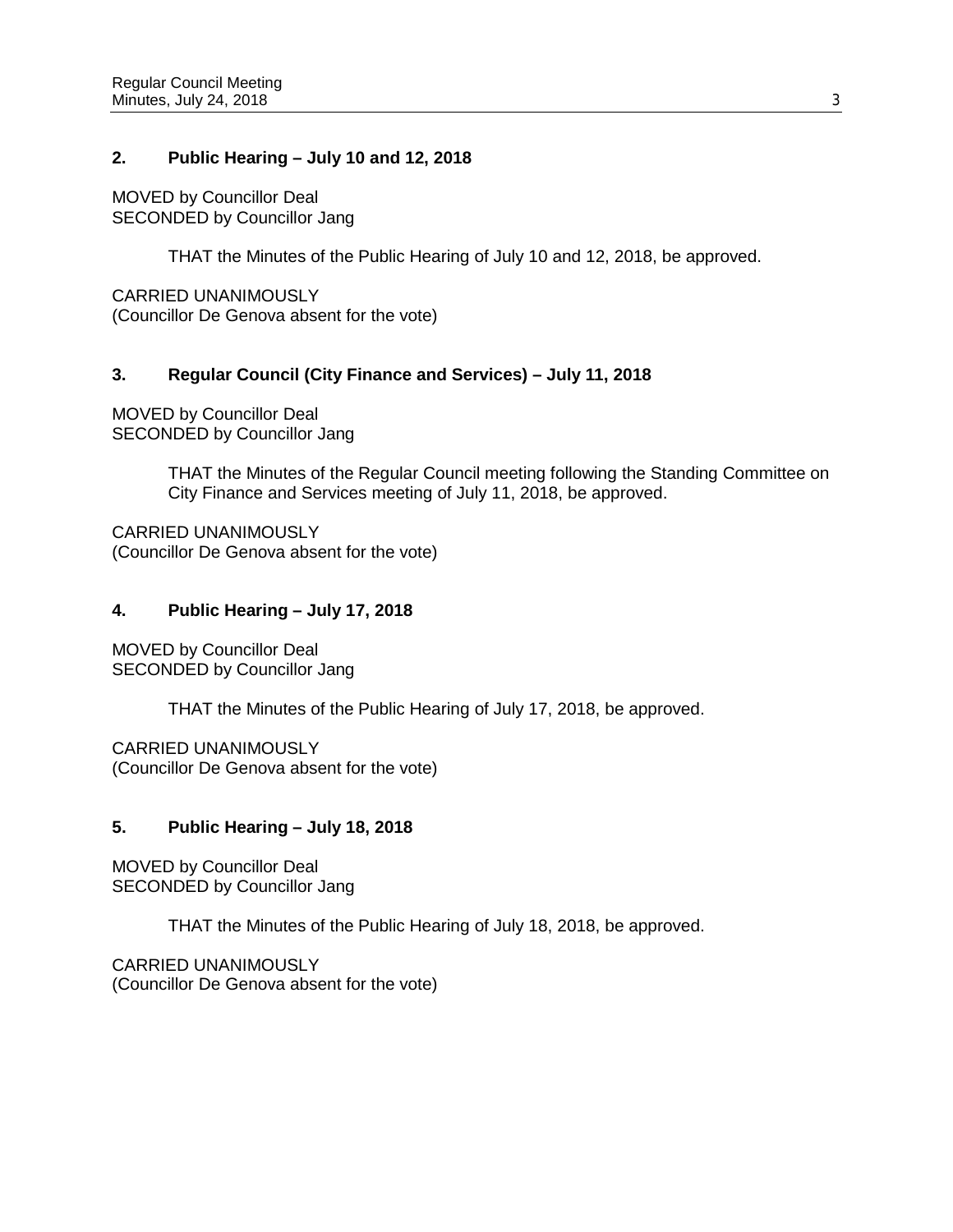# **MATTERS ADOPTED ON CONSENT**

The Mayor noted requests to speak to Administrative Report 7 and Policy Report 10 had been received.

MOVED by Councillor Carr SECONDED by Councillor Jang

> THAT Council refer the following two reports to the Standing Committee on Policy and Strategic Priorities meeting on Wednesday, July 25, 2018, at 9:30 am, to hear from speakers:

- Administrative Report dated July 17, 2018, entitled "Sustaining Affordable Non-Profit Housing on City Land";
- Policy Report dated June 25, 2018, entitled "Parking By-law Updates to Achieve Transportation 2040 Actions".

CARRIED UNANIMOUSLY (Councillor De Genova absent for the vote)

MOVED by Councillor Stevenson SECONDED by Councillor Deal

> THAT Council adopt Communication 1, Administrative Reports A1 to A3, A6, A8 to A11, Policy Reports P1, P2, P4, P5, P7 to P9, P11 and Other Report 1, on consent.

CARRIED UNANIMOUSLY (Councillor De Genova absent for the vote)

# **REPORT REFERENCE**

# **1. Final 2019-2022 Capital Plan & Plebiscite Questions**

The Mayor noted Council would hear the presentation on the above-noted matter and discussion and decision, as well as hearing from speakers, on the related Administrative Report was scheduled for the Standing Committee on Policy and Strategic Priorities meeting on Wednesday, July 25, 2018, at 2 pm.

Grace Cheng, Director, Long-term Financial Strategy and Planning, provided a presentation on the 2019-2022 Capital Plan, including the process, the City's portfolio of infrastructure and amenities, public engagement and civic boards, the final Capital Plan, and financial strategy.

Ms. Cheng, along with staff from Finance, Risk and Supply Chain Management, Planning, Urban Design and Sustainability, Engineering, the City Manager's Office, Arts, Culture and Community Services, and the City Manager, responded to questions.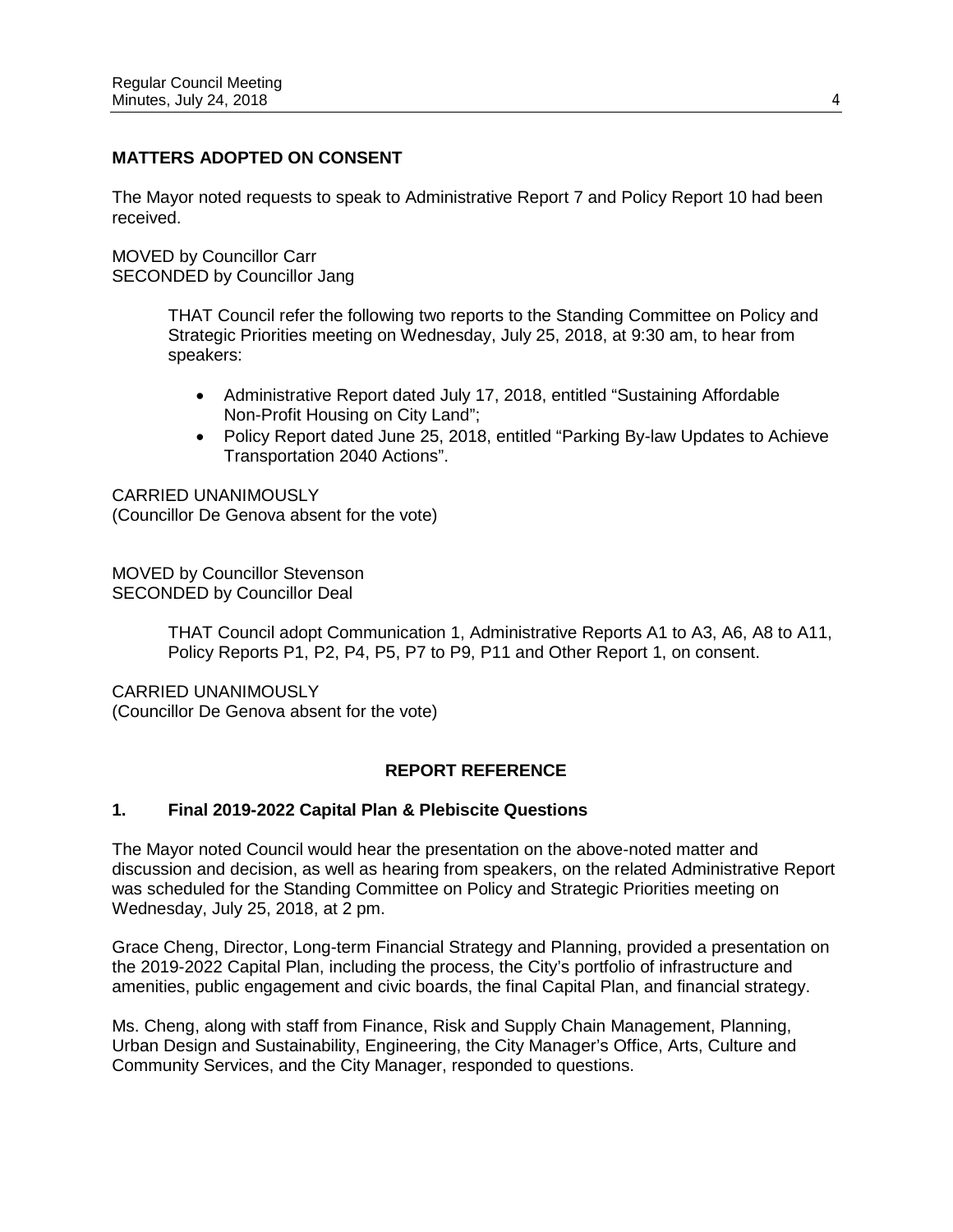\* \* \* \* \*

*Prior to the start of the Council meeting it was agreed to deal with Unfinished Business (UB) Item 2, followed by UB-4 to 6, followed by UB-1, then UB-3.* 

*Note: This order of items was due to previous motions passed while referring items as Unfinished Business.*

*For ease of reference the minutes are recorded in numerical order.*

\* \* \* \* \*

## *Vary Agenda*

MOVED by Councillor Stevenson SECONDED by Councillor Reimer

THAT Council vary the order of the agenda to deal with UB-3 prior to UB-1;

FURTHER THAT Council vary the order of the agenda to deal with Motions on Notice B2 and B4, prior to UB-3.

CARRIED UNANIMOUSLY

*Note: For ease of reference the minutes are recorded in numerical order.*

\* \* \* \* \*

# **UNFINISHED BUSINESS**

#### **1. REZONING: 777 Pacific Boulevard – Sub-area 10C (1 Robson Street)**

On July 12, 2018, Vancouver City Council heard from speakers at a Public Hearing on the above-noted application and, following the close of the receipt of public comments, referred discussion and decision to the Regular Council meeting on July 24, 2018, at 2 pm, as Unfinished Business.

Councillor Ball advised she had not reviewed the proceedings she had missed and would not be participating in discussion and decision on this matter.

Councillor Bremner declared conflict of interest on this matter as he has a personal relationship with a member of the applicant team. He left the meeting at 2:52 pm and did not return until 4:41 pm, after the item was dealt with.

Planning, Urban Design and Sustainability staff provided a presentation and responded to questions.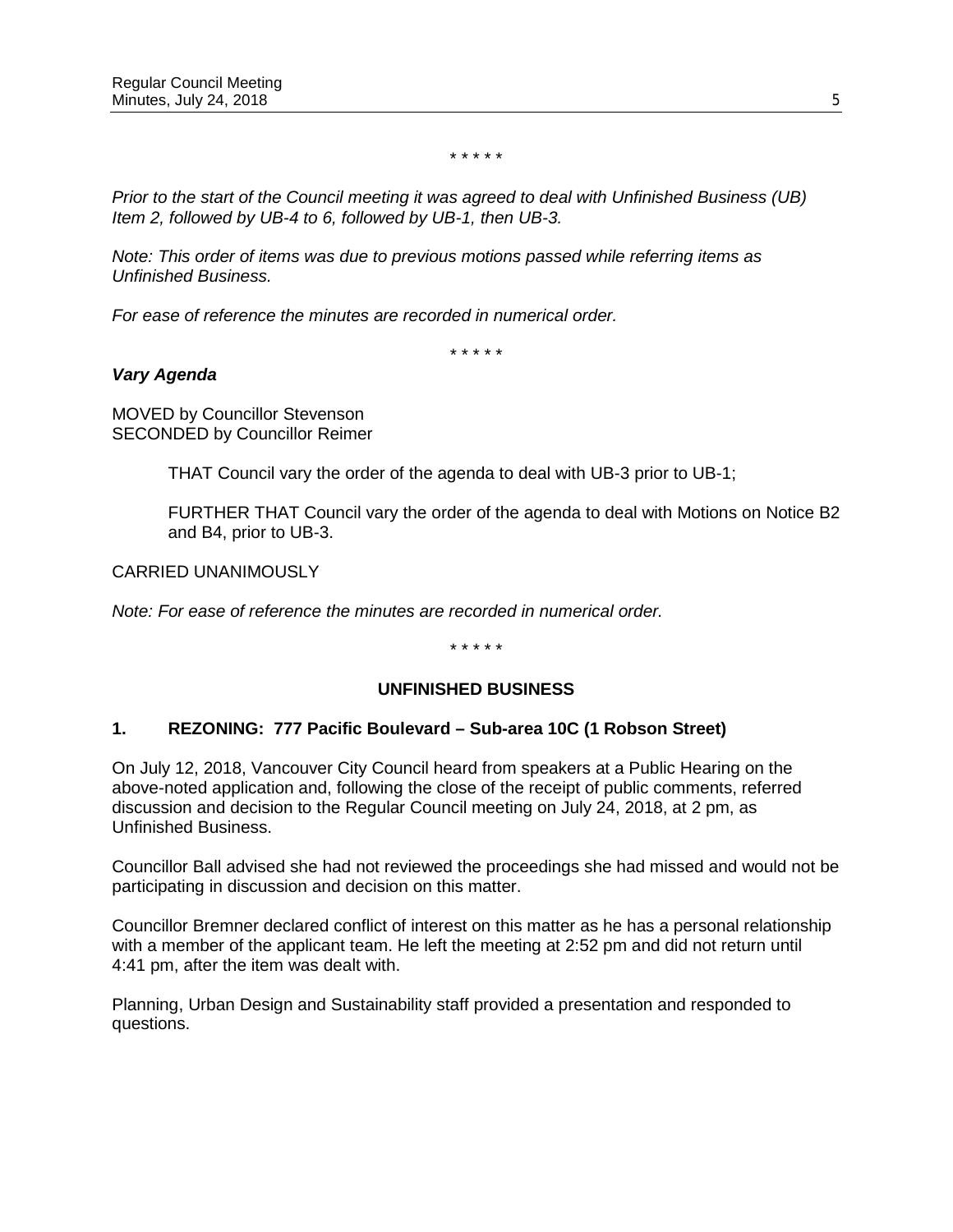\* \* \* \* \*

*During debate, Council recessed at 3:25 pm and reconvened at 3:40 pm.*

\* \* \* \* \*

MOVED by Councillor Louie SECONDED by Councillor Reimer

> A. THAT the application by the General Manager of Planning, Urban Design and Sustainability, on behalf of B.C. Pavilion Corporation, to rezone a portion of 777 Pacific Boulevard [*PID: 029-173-825; Lot 347 False Creek Plan EPP31476*] from BCPED (BC Place/Expo District) to CD-1 (Comprehensive Development) District to permit the development of a mixed-use building with commercial and residential uses. The proposal is for a maximum floor area of 37,161 sq. m (400,000 sq. ft.) and a maximum building height of up to 121.9 m (400 ft.) generally as presented in Appendix A of the Policy Report dated June 5, 2018, entitled "CD-1 Rezoning: 777 Pacific Boulevard – Sub-area 10C (1 Robson Street)", be approved subject to the following conditions:

# **CONDITIONS OF APPROVAL OF THE FORM OF DEVELOPMENT**

- (a) That the proposed preliminary form of development be approved by Council in principle, generally as prepared by Stantec Architecture, on behalf of B.C. Pavilion Corporation (PavCo) and the General Manager of Planning, Urban Design and Sustainability, and stamped "Received Planning Department, January 23, 2018", provided that the Director of Planning may allow alterations to this preliminary form of development when approving the detailed scheme of development as outlined in (b) below.
- (b) That, prior to approval by Council of the form of development, the Owner/Developer shall obtain approval of a development application by the Director of Planning, who shall have particular regard to the following:

#### **Urban Design**

1. Design development in accordance with the General Policy for Higher Buildings (if applicable) to establish a significant and recognizable new benchmark for architectural creativity and excellence, while making a significant contribution to the beauty and visual power of the city's skyline, and demonstrating leadership in sustainable design and energy consumption towards the city's objective for carbon neutrality.

> Note to Owner/Developer: This building will be reviewed in accordance with the General Policy for Higher Buildings if any height and mass is proposed that extends into the Cambie View Cones 9.1 and 9.2.2 (approximately 300 ft.) or the Queen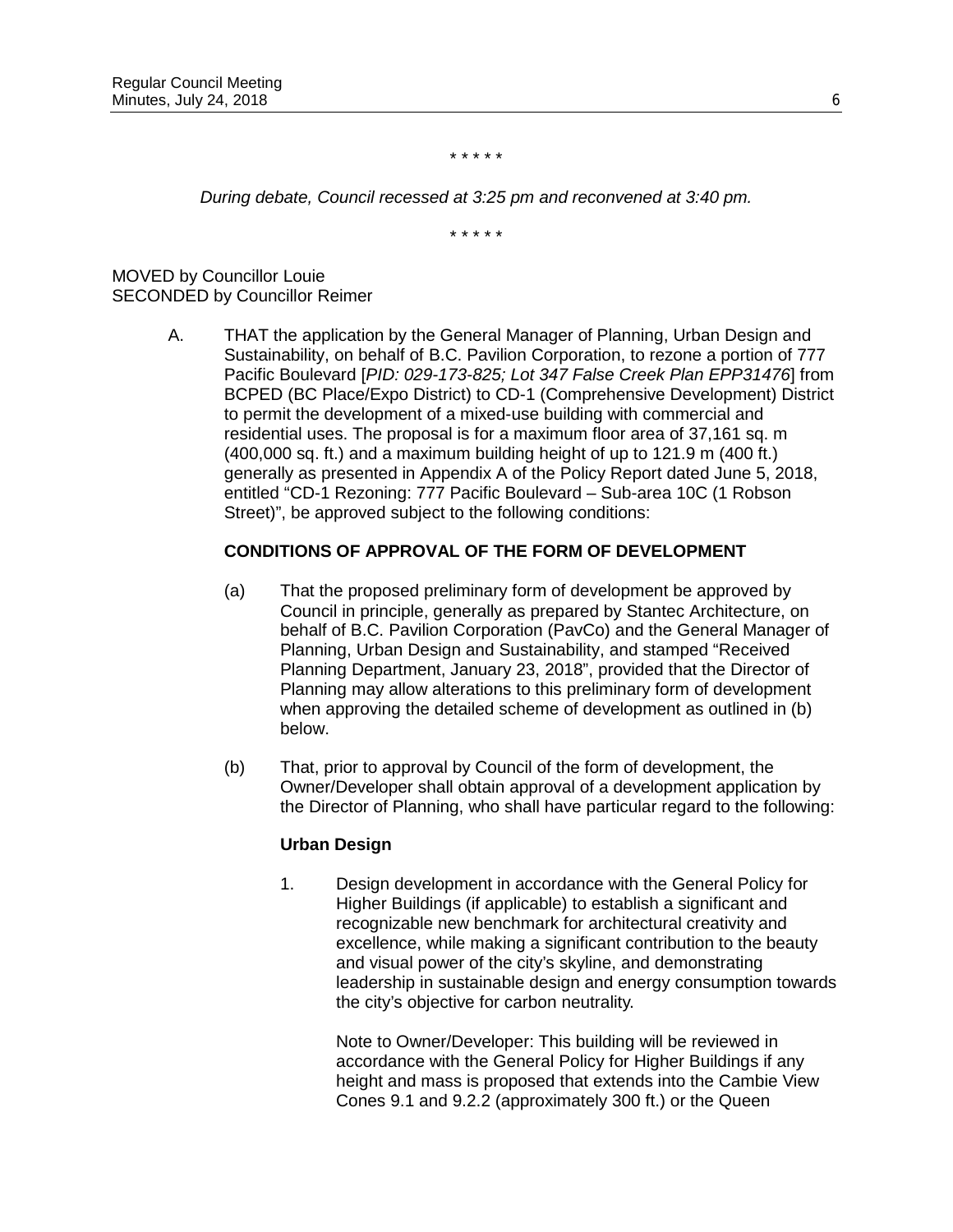Elizabeth View Cone 3.2.3. Refer to the General Policy for Higher Buildings for more information regarding the requirements.

2. Design development to shape and sculpt the tower at upper levels to establish a dialogue between the three towers that together form the Georgia Gateway and to take full advantage of the city skyline shaping opportunity this presents.

Note to Owner/Developer: Particular consideration should be given to the skyline set against the mountain backdrop as viewed from the origins of the Cambie View Cones 9.1 and 9.2.2 and the Queen Elizabeth View Cone 3.2.3, as well as other vantage points along Cambie Street.

3. Design development to ensure that the development of Sub-area 10C supports Georgia Street as the prime ceremonial street in the city and a pivotal piece in connecting the downtown to False Creek.

Note to Owner/Developer: While the preliminary concept establishes the basis for the active streetscape sought along the south edge of Georgia Street, further consideration should be given to the detailed design and relationship between the proposed stair core, supporting structures, and the public realm at the juncture of Georgia Street and Pacific Boulevard, including whether the exit core could be pulled further back from the corner and integrated into the interior of the building base. Further consideration should also be given to the design and activation of the north side of Georgia Street and coordination and integration with evolving concepts for connections between other adjacent developments and Georgia Street. In general, accommodation and successful integration of exiting from the stadium, the proposed building, and the underground parking are all areas that will require careful consideration and design development as the design progresses, with particular regard for CPTED principles.

4. Design development to ensure integration and coordination of the Phase 1 parking structure with the Georgia Ramp and the public realm it supports.

Note to Owner/Developer: A plan and strategy is needed for the interim treatment of the Phase 2 area ensuring appropriate pedestrian circulation and landscape treatment should there be a delay or uncertain timing between the implementation of the Georgia Ramp and the construction of the tower and its base.

5. Design development to ensure the acoustical performance of the building considering its immediate adjacency to the stadium and location in the Events and Entertainment District of NEFC.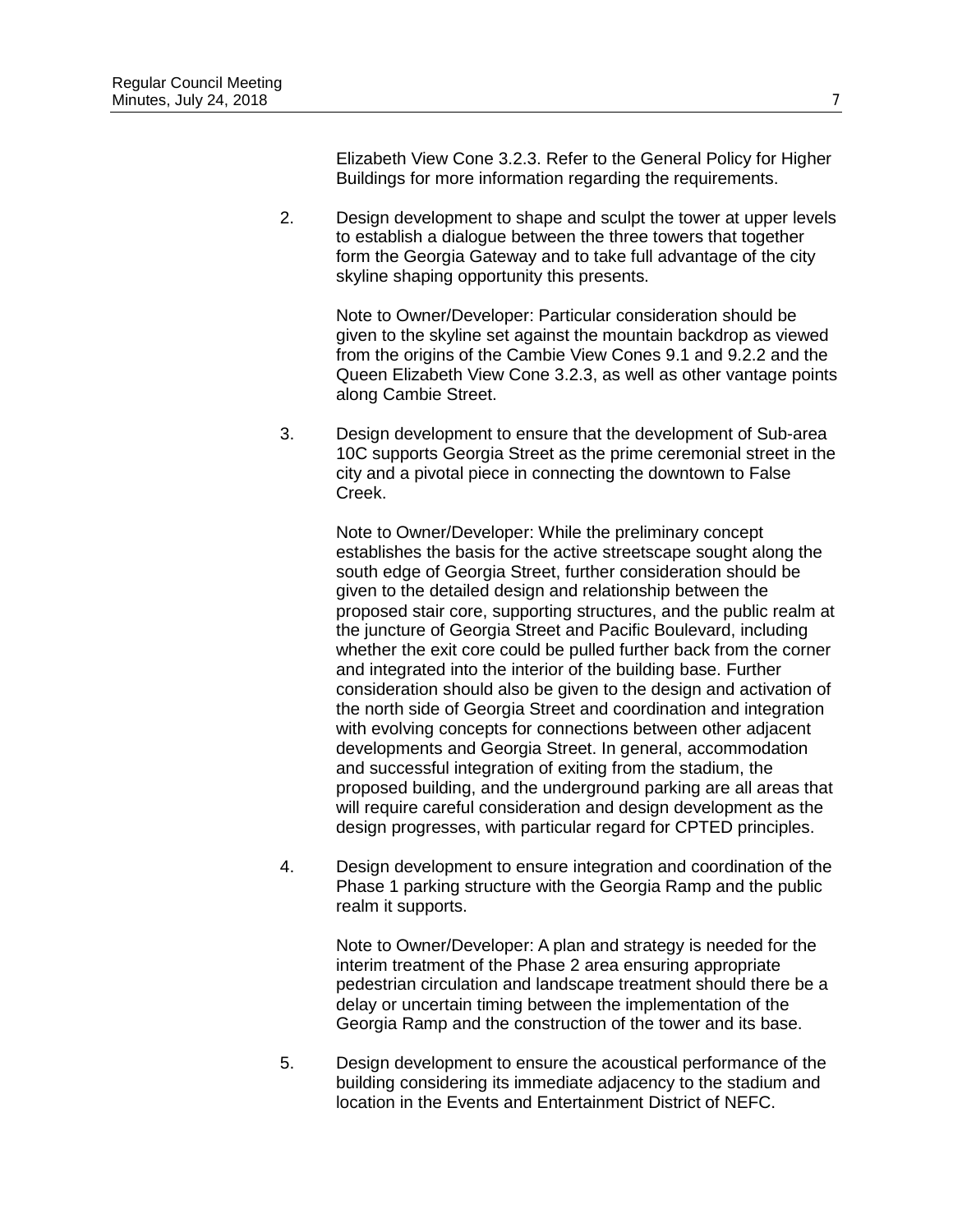Note to Owner/Developer: Outline strategies in the building design to achieve the required noise levels outlined in the CD-1 By-law.

- 6. Provide an Acoustical Design Strategy prepared by professionals in acoustic and mechanical engineering outlining approaches in the building design to achieve the requirements under the acoustics section of the proposed CD-1 By-law and draft Design Guidelines with the development permit application, meeting the following performance criteria:
	- (a) Noise isolation design strategies and passive and/or mechanical cooling;
	- (b) Mitigate event noise to achieve noise levels between 40 dBC and 50 dBC within the units during event periods; and
	- (c) Ensure summertime internal thermal comfort levels in line with ASHRAE 55 v. 2010 or newer (with windows closed).

Note to Owner/Developer: Building orientation and construction must mitigate as much as possible events in major facilities and outdoor spaces which will produce high levels of noise, particularly base noise (dBC), on a regular basis, and for significant periods of time.

7. As part of the development permit application, the Owner/Developer must take measures, including covenants on title for initial and future purchasers, and notices in rental agreements, inclusion in marketing and disclosure documents, and signage on buildings, to notify residents that their dwelling unit is located in an Events and Entertainment District and to advise of anticipated noise levels.

#### **Landscape Design and Sustainability**

8. Design development to the overall structural design to ensure adequate soil volumes and planting depths for plants and trees, intensive green roof terraces and extensive green roofs.

> Note to Owner/Developer: To ensure the long-term viability of planting on slab and exposed upper roof conditions, soil depths must meet or exceed BCLNA planting standards. Consider the following:

- (a) Angling the slab at the junction of the outer wall and ceiling of the underground parkade;
- (b) Lowering the slab below plaza level to create contiguous tree planting troughs such that the tree base is level with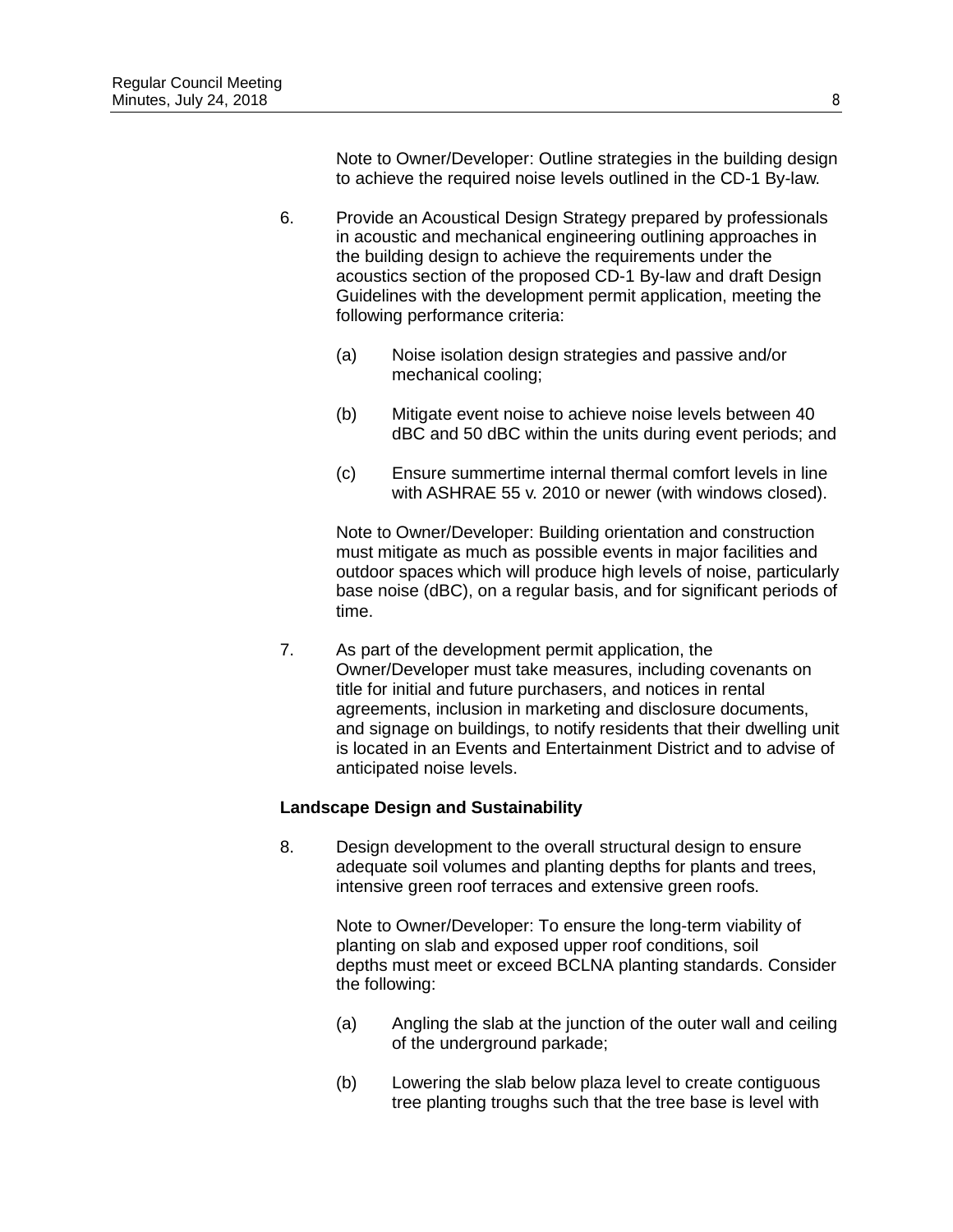the surrounding walking surfaces. The soil volume targets should be considered at a minimum of 12  $m<sup>3</sup>$  (cylindrical planters) or 16  $m^3$  (rectangular planters), with 1 m depth and 2 m radially (measured from the trunk). Private and semi-private terraces should offer planter sizes and soil volumes that can support long term tree health and canopy cover;

- (c) Soil cells, structural or enhanced native soils and contiguous planting troughs should be explored.
- (d) Fully integrated planters should be provided, rather than add-on movable planters;
- (e) Avoid the necessity to mound soils to obtain minimum soil depths; and
- (f) Further details of a successful strategy will be required at the development permit stage.
- 9. Design development to the sustainable site strategy and landscape plan (private property) to include the following:
	- (a) A robust tree canopy replacement and layered planting plan at the ground level, upper levels, amenity areas and private terraces;
	- (b) Extensive green roof coverage, wherever possible;
	- (c) Explore opportunities for green walls, in appropriate locations, rather than blank expanses of exterior wall; and
	- (d) Strategies to maximize free or open-grade to allow for greater vegetated canopy growth and diversity. Increased areas of free-grade will allow infiltration of rainwater into the sub-soils. Raingardens and water features should be integrated into a rainwater management plan.

Note to Owner/Developer: Pull back or chamfer slab wherever possible for a greater amount of permeable area within the property lines.

10. Design development to reduce or eliminate potable water use in the irrigation systems by using drought tolerant species, rainwater harvesting methods and efficient irrigation technology for all planted areas.

Note to Owner/Developer: Potable water may be considered for urban agriculture areas and patios. Individual hose bibs should be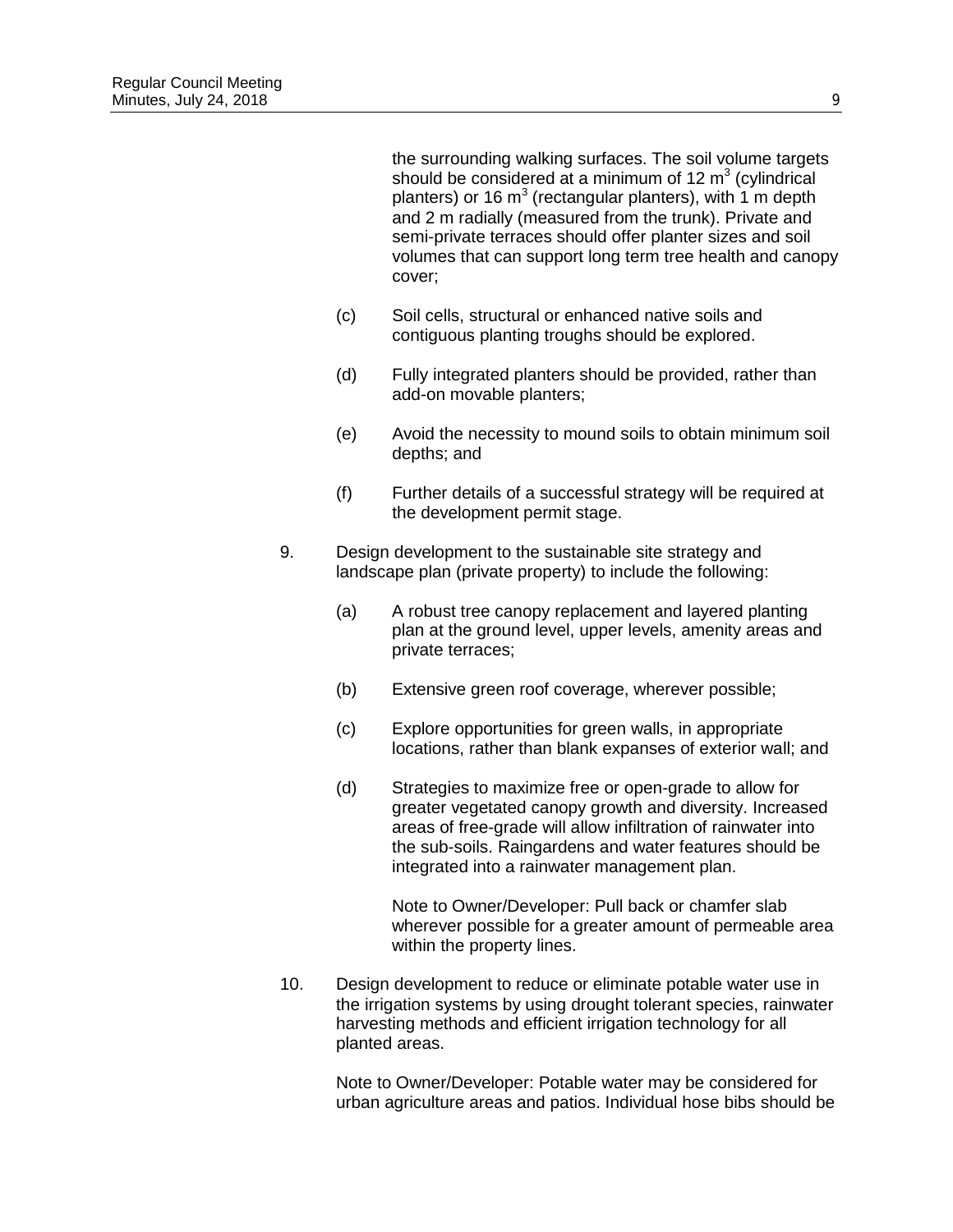provided for all patios of  $9.3 \text{ m}^3$  or greater in size, to encourage patio gardening.

11. All new buildings in the development will meet the requirements of the *Green Buildings Policy for Rezonings* at a minimum, including all requirements for Near Zero Emissions Buildings (i.e. Passive House certified or alternate near zero emissions standard approved by the Director of Sustainability), or Low Emissions Green Buildings. The requirements for Low Emissions Green Buildings are summarized at [http://guidelines.vancouver.ca/G015.pdf.](http://guidelines.vancouver.ca/G015.pdf)

> Note to Owner/Developer: The Owner/Developer will be required to demonstrate that the development is on track to achieve the above requirements at each permitting stage. For more detail on the above requirements and what must be submitted at each stage, refer to the most recent bulletin *Green Buildings Policy for Rezonings – Process and Requirements*.

12. Indicate how the proposal will exceed the applicable city policies for Green Buildings and whether the project will be pursuing the Near Zero Emissions or the Low Emissions pathway under the policy.

> Note to Owner/Developer: Completion of the applicable checklist by the project energy modeller, showing that the project meets the performance limits for energy use, heat loss, and greenhouse gas emissions, together with key inputs will be required at the time of development permit application.

13. Indicate how the development will meet the General Policy for Higher Buildings through the development permit process, if applicable.

> Note to Owner/Developer: If the proposed building exceeds 91.4 m measured from base surface the *General Policy for Higher Buildings* will be applicable and the development will be subject to all the requirements of the policy such as but not limited to: building energy consumption, connection to a low-carbon heat and cooling source, review by a panel of design and sustainability experts. See Urban Design Condition (b)1.

14. Design development to ensure that no habitable spaces or critical infrastructure is located below a flood construction level of 4.8 m GVRD datum (also known as CGVD28 datum) as prescribed in "Flood Construction Levels and Regulations related to Designated Flood Plains" in the Vancouver Building By-law No. 10908, or the approved Northeast False Creek Plan or as per policy at the time development application, whichever is higher.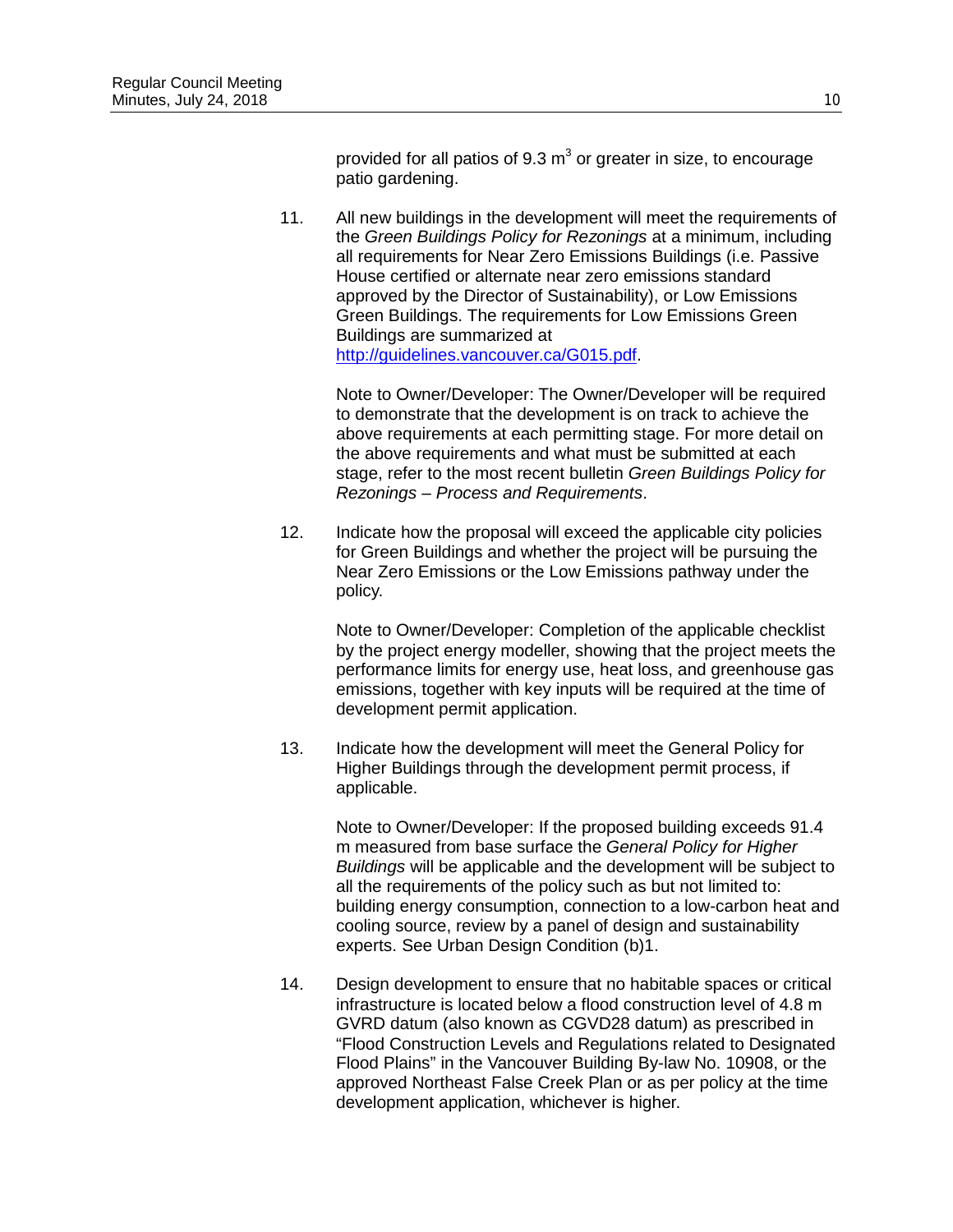- 15. Submit a letter of credit, prior to the issuance of the development permit, to the General Manager of Engineering Services for assurance of the Post Occupancy Study (POS) completion, for the following:
	- (a) Provision of a "Post Occupancy Study" (POS) three (3) years following the issuance of an occupancy permit for each building to the satisfaction of the Director of Sustainability.

Note to Owner/Developer: Including but not limited to data, tables, graphs and other analytic tools to best illustrate sustainability trends in the development including but not limited to: annual energy demand, building systems efficiency, Greenhouse Gas (GHG) emissions, per capita potable water use history, resident thermal comfort, transportation mode splits, local food assets and rainwater management systems.

(b) Provision of a letter to the satisfaction of the Director of Sustainability from each Strata Council confirming receipt of a Building Operation Manual within six months of issuance of the occupancy permit that documents specifications, operations, and maintenance requirements of systems including but not limited to: heating, ventilation, green roofs, rainwater management and irrigation.

> Note to Owner/Developer: As per the *Green Buildings Policy for Rezonings – Process and Requirements* commissioning process, the following items must be provided to the Owner:

- The final Commissioning Report
- Operating and maintenance manuals
- Training for operators or building managers
- A digital copy of the full Operation and Maintenance (O&M) Manuals, a full PDF set of building as-built drawings, a copy of the Building Information Modeling (BIM) files if applicable, and the final building energy model file.
- 16. Establish ongoing, in-person educational and technical support services to building managers, strata, residents and businesses to help achieve sustainability success.

Note to Owner/Developer: Consider using a "Greencierge" to help align the development to relevant City policies like Greenest City, Zero Waste 2040 and Transportation 2040. Refer to NEFC Plan, section 11.5.4 for more information on the "Greencierge".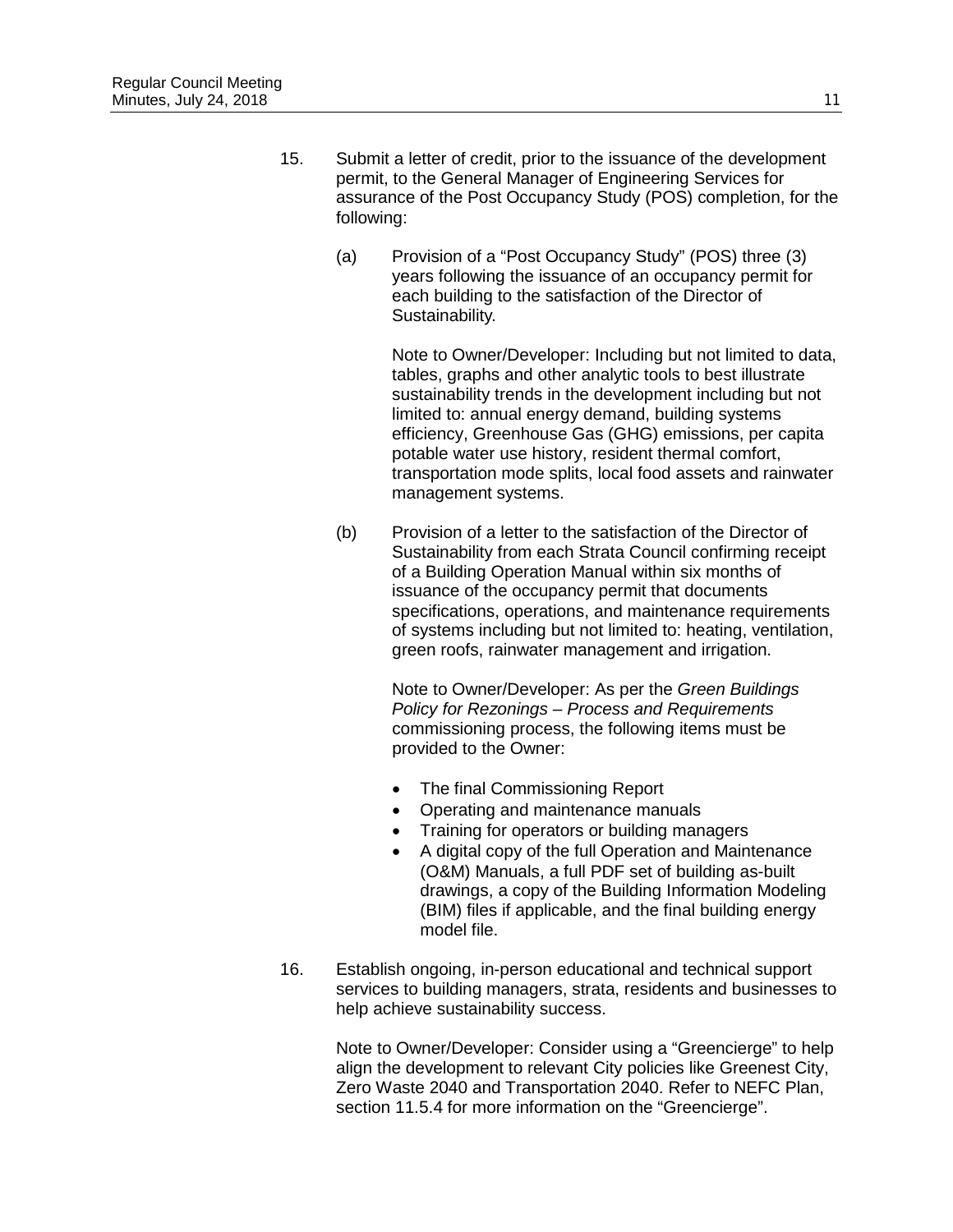17. Comply with the *Bird Friendly Operational Guidelines* found here: http://council.vancouver.ca/20150120/documents/rr1attachmentC. pdf. Design and indicate in drawings where elements of the *Bird Friendly Operational Guidelines* are applied.

Note to Owner/Developer: Refer to the *Bird Friendly Design Guidelines* for examples of built and landscape features that may be applicable, and provide a design rationale for the features noted. For more information, see the guidelines at: [http://council.vancouver.ca/20150120/documents/rr1attachmentB.](http://council.vancouver.ca/20150120/documents/rr1attachmentB.pdf) [pdf](http://council.vancouver.ca/20150120/documents/rr1attachmentB.pdf) [http://council.vancouver.ca/20150120/documents/rr1attachmentC.](http://council.vancouver.ca/20150120/documents/rr1attachmentC.pdf) [pdf](http://council.vancouver.ca/20150120/documents/rr1attachmentC.pdf)

## **Engineering Services**

- 18. Clarification is required as to how the utility duct bank across Pacific Boulevard will be impacted (see E&IA R92193 – Ex. Plan 18545X).
- 19. The Owner or representative is advised to contact Engineering Services to acquire the project's permissible street use. Prepare a mitigation plan to minimize street use during excavation and construction (i.e. consideration to the building design or sourcing adjacent private property to construct from) and be aware that a minimum 60 days lead time for any major crane erection/removal or slab pour that requires additional street use beyond the already identified project street use permissions.
- 20. Compliance with the parking and loading design supplement and bicycle design supplement.
- 21. Provision of a Green Mobility plan including:
	- (a) Enhanced access for bicycles including separation from vehicle access;
	- (b) Enhanced security Class B bicycle parking for visitors;
	- (c) Enhanced end of trip facilities for non-residential class A bicycle parking;
	- (d) Car share vehicles beyond those required to meet the Parking By-Law requirements;
	- (e) Shared vehicle memberships and complimentary driving time for building residents and workers;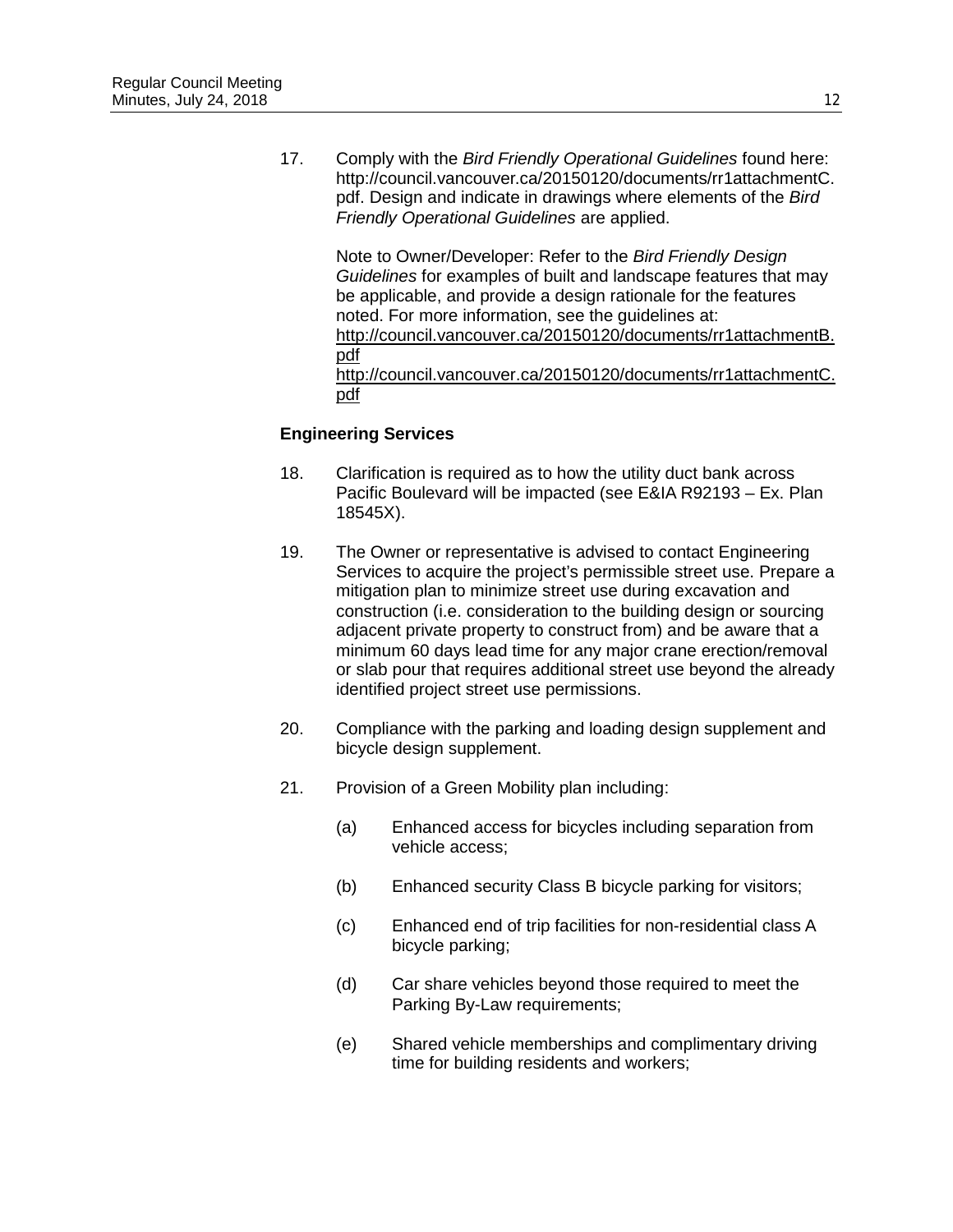- (f) Transit incentives for residents including ongoing subsidies for transit passes;
- (g) Automatic door openers along the access route to bicycle parking spaces; and
- (h) Other innovative transportation interventions that seek to further understanding of how green transportation infrastructure, incentives, programs and other contribute to people's transportation choices;

to the satisfaction of the General Manager of Engineering Services, or such other set of Green Mobility plan items that are acceptable to the General Manager of Engineering Services.

- 22. Provision of a stormwater and rainwater management plan that meets the objectives of the City's Integrated Rainwater Management Plan and complies with the Sewer and Water Course By-law, the plan shall achieve the following objectives:
	- Retain or infiltrate the 6-month storm event volume (24 mm) onsite
	- Treat the 2-year event (48 mm) onsite
	- Maintain the pre-development 10-year storm event rate. The pre-development estimate shall utilize the 2014 IDF curve, whereas the post development estimate shall use the 2100 IDF curve to account for climate change.

Note to Owner/Developer: Legal agreements may be required to ensure on-going operations of certain stormwater storage, rainwater management and green infrastructure systems.

23. Provision of construction details to determine ability to meet municipal design standards for shotcrete removal (Street Restoration Manual, Section 02596 and Encroachment By-law No. 4243, Section 3A) and access around existing and future utilities adjacent to the site.

> Note to Owner/Developer: Detailed confirmations of these commitments will be sought at the building permit stage with final design achievements certified and confirmed with survey and photographic evidence of removals and protection of adjacent utilities prior to building occupancy. Provision of written acknowledgement of this condition is required. Contact Engineering Services for details.

24. Provision of any gas service to connect directly to the building without any portion of the service connection above grade within the road right-of-way.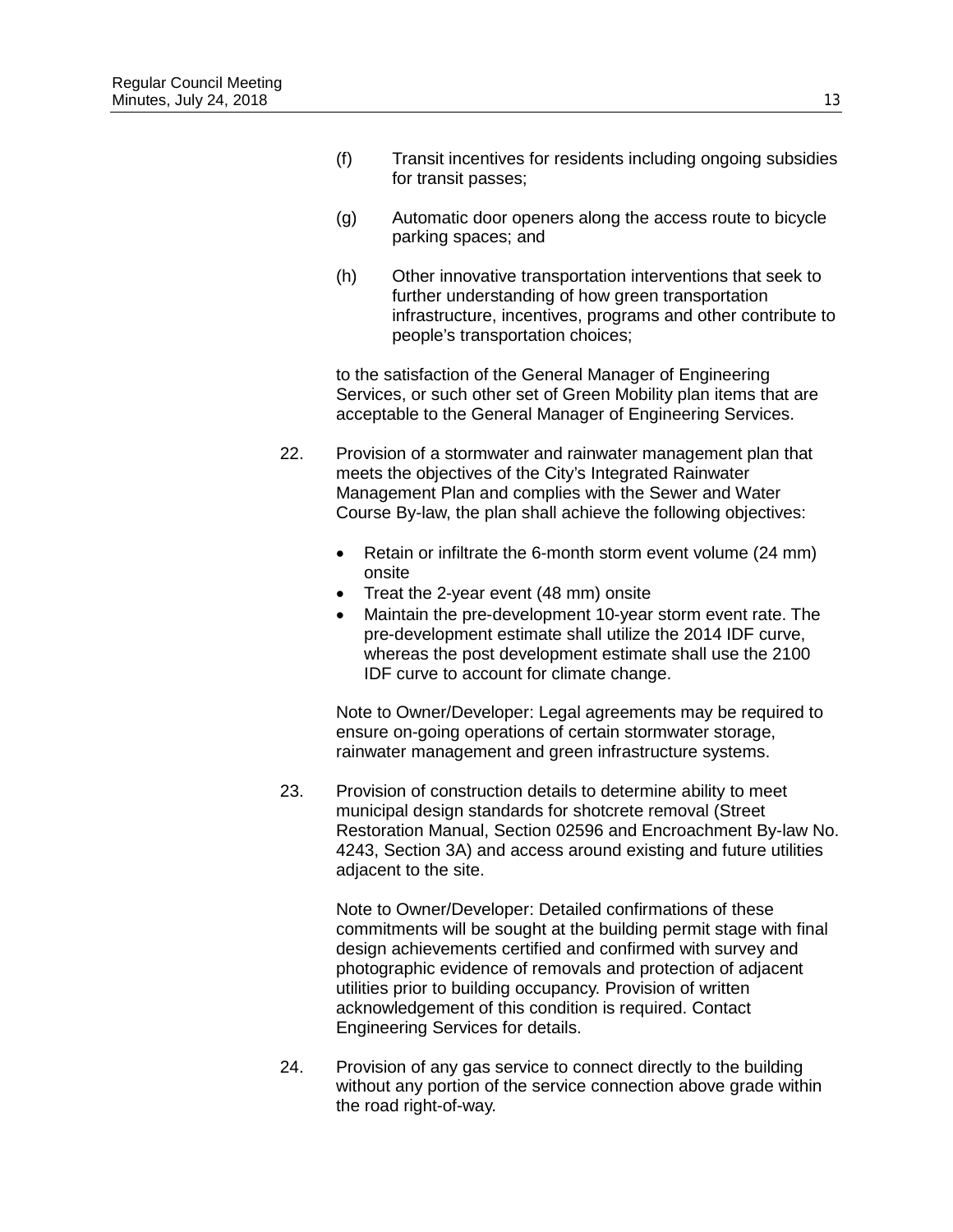25. Provision of all utility services to be underground from the closest existing suitable service point. All electrical services to the site must be primary with all electrical plant, which include but are not limited to, System Vista, Vista switchgear, pad mounted transformers, LPT and kiosks (including non-BC Hydro kiosks) are to be located on private property with no reliance on public property for placement of these features.

In addition, there will be no reliance on secondary voltage from the existing overhead electrical network on the street right-of-way. Any alterations to the existing overhead/underground utility network to accommodate this development will require approval by the Utilities Management Branch. The Owner/Developer may be required to show details of how the site will be provided with all services underground.

- 26. Clarify garbage pick-up operations. Please provide written confirmation that a waste hauler can access and pick up garbage without reliance on lanes or street for extended bin storage.
- 27. Provision of a landscape plan that reflects the off-site improvements sought for the rezoning, including the following statement to be placed on the landscape plan.

Note to Owner/Developer: The landscape plan is to be noted as "NOT FOR CONSTRUCTION" and is to be submitted for review to Engineering Services a minimum of 8 weeks prior to the start of any construction proposed for public property. No work on public property may begin until such plans receive "For Construction" approval and related permits are issued. Please contact Engineering Development Services and/or your Engineering Building Site Inspector for details.

- 28. The proposed approach to site heating and cooling, developed in collaboration with the City, shall be provided prior to the issuance of any development permit, to the satisfaction of the General Manager of Engineering Services.
- 29. All buildings in the development shall connect to a City-owned low-carbon NEU, should one be available for connection as determined by the General Manager of Engineering Services prior to development permit issuance, and shall adhere to the following requirements:
	- (a) The heating and hot water system of all buildings in the development shall be designed to be easily connectable and compatible with Neighbourhood Energy to supply all heating and domestic hot water requirements; design provisions related to Neighbourhood Energy compatibility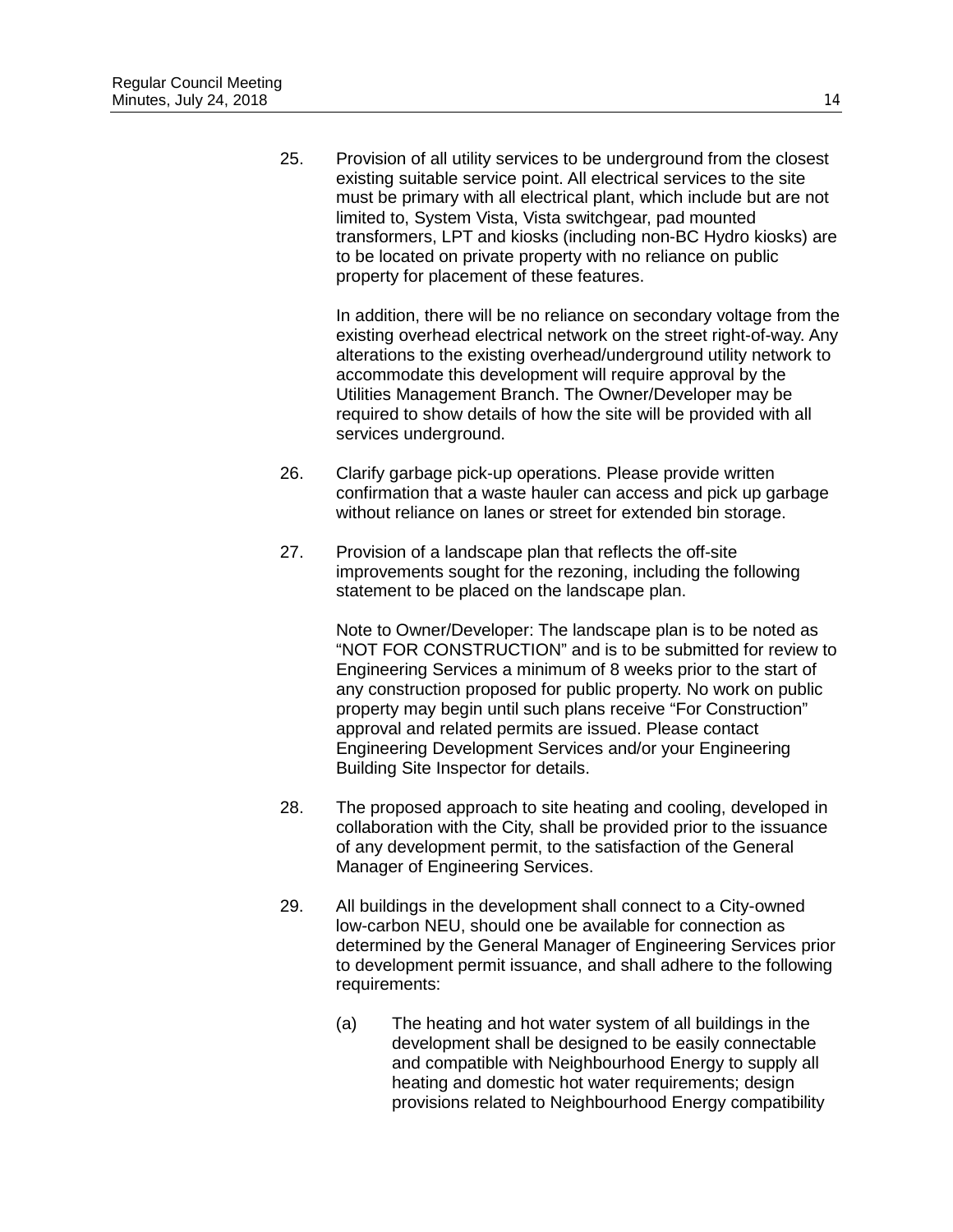must be to the satisfaction of the General Manager of Engineering Services;

Note to Owner/Developer: The Owner/Developer shall refer to the Energy Utility System By-law No. 9552 and *Neighbourhood Energy Utility Building Connection Guidelines* (2016) for specific design requirements, which includes provisions related to the location of the mechanical room(s), centralization of mechanical equipment, pumping and control strategy, and other hydronic heating and domestic hot water system minimum requirements. The Owner/Developer is encouraged to work closely with Staff to ensure adequate provisions for NEU compatibility are provided for in the mechanical design. As a pre-condition to building permit, the City will conduct a peer design review of the building's connection to the NEU to ensure that the Neighbourhood Energy connectivity requirements have been satisfied.

- (b) Building-scale space heating and ventilation make-up air shall be provided by hydronic systems without electric resistance heat or distributed heat generating equipment (including but not limited to gas fired make-up air heaters, heat producing fireplaces, distributed heat pumps, etc.) unless otherwise approved by the General Manager of Engineering Services;
- (c) Provide for 21  $m^2$  of dedicated space on the P1 level to be utilized for an energy transfer station connecting the building(s) to the City-owned low-carbon Neighbourhood Energy System (NES), as outlined in the *Neighbourhood Energy Connectivity Standards – Design Guidelines*, to the satisfaction of the General Manager of Engineering Services; and
- (d) Detailed design of the building HVAC and mechanical heating system at the building permit stage must be to the satisfaction of the General Manager of Engineering Services.

# **Environmental Contamination**

- 30. Shall remediate all contamination to meet Provincial requirements and in a manner that meets current Provincial standards.
- 31. Shall obtain and submit to the City copies of all contamination studies and the consequential remediation plan(s), approved by the Province (or any certified professional in accordance with the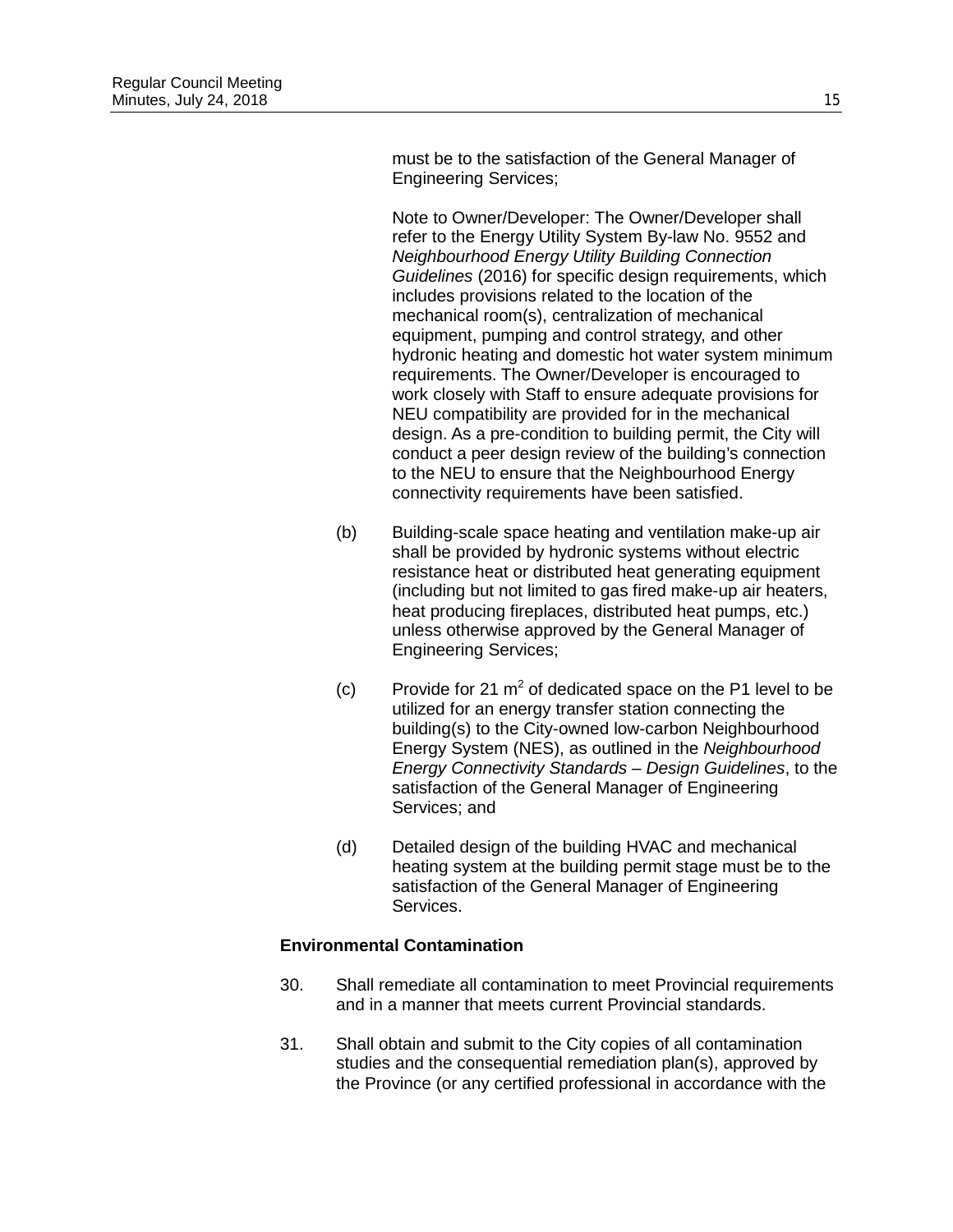BC Environmental Management Act or regulation thereto), in respect to the Development Site 10C Remediation Lands.

32. Shall meet the terms and conditions of Sub-area 10C Utility Design, Remediation and Occupancy Restrictive Agreements.

## **CONDITIONS OF BY-LAW ENACTMENT**

(c) That, prior to enactment of the CD-1 By-law, the registered Owner shall on terms and conditions satisfactory to the City Manager, the Director of Legal Services, the General Manager of Planning, Urban Design and Sustainability, the General Manager of Engineering Services and the Approving Officer, as necessary, and at the sole cost and expense of the Owner/Developer, make arrangements for the following:

## **Engineering Services**

1. Provision of a statutory right-of-way over a portion of the Rezoning Site in favour of the City for road and maintenance purposes to accommodate the construction and existence of the Georgia Ramp and a Ramp Construction Agreement, all to the satisfaction of the Director of Legal Services and the General Manager of Engineering Services.

Note to Owner/Developer: The right-of-way for the Georgia Ramp should include provisions for utilities, pedestrian spaces and concourses.

- 2. A subdivision strategy must be provided to the City for review and subdivision will be required to create the Rezoning Site; alternatively, at the discretion of the Director of Legal Services, it may be possible to define the rezoning site with a Reference Plan.
- 3. Enter into and registration of a Road Proximity Agreement over the Rezoning Site, including permitting the City and any permittee or licensee of the City to gain access to the Rezoning Site and any buildings and improvements located thereon, to conduct any required work including bringing materials on to the Rezoning Site to allow for the future reconstruction of Pacific Boulevard and Georgia Ramp related to the removal of the Dunsmuir and/or Georgia Viaducts, while working with BC Place operators to minimize impact on operations.
- 4. Enter into and registration of a Site Modification Agreement for the modification of the site to meet future grades to connect the site to the new Pacific Boulevard and Georgia Ramp if the Dunsmuir and/or Georgia Viaducts are removed at the sole cost and expense of the Owner/Developer.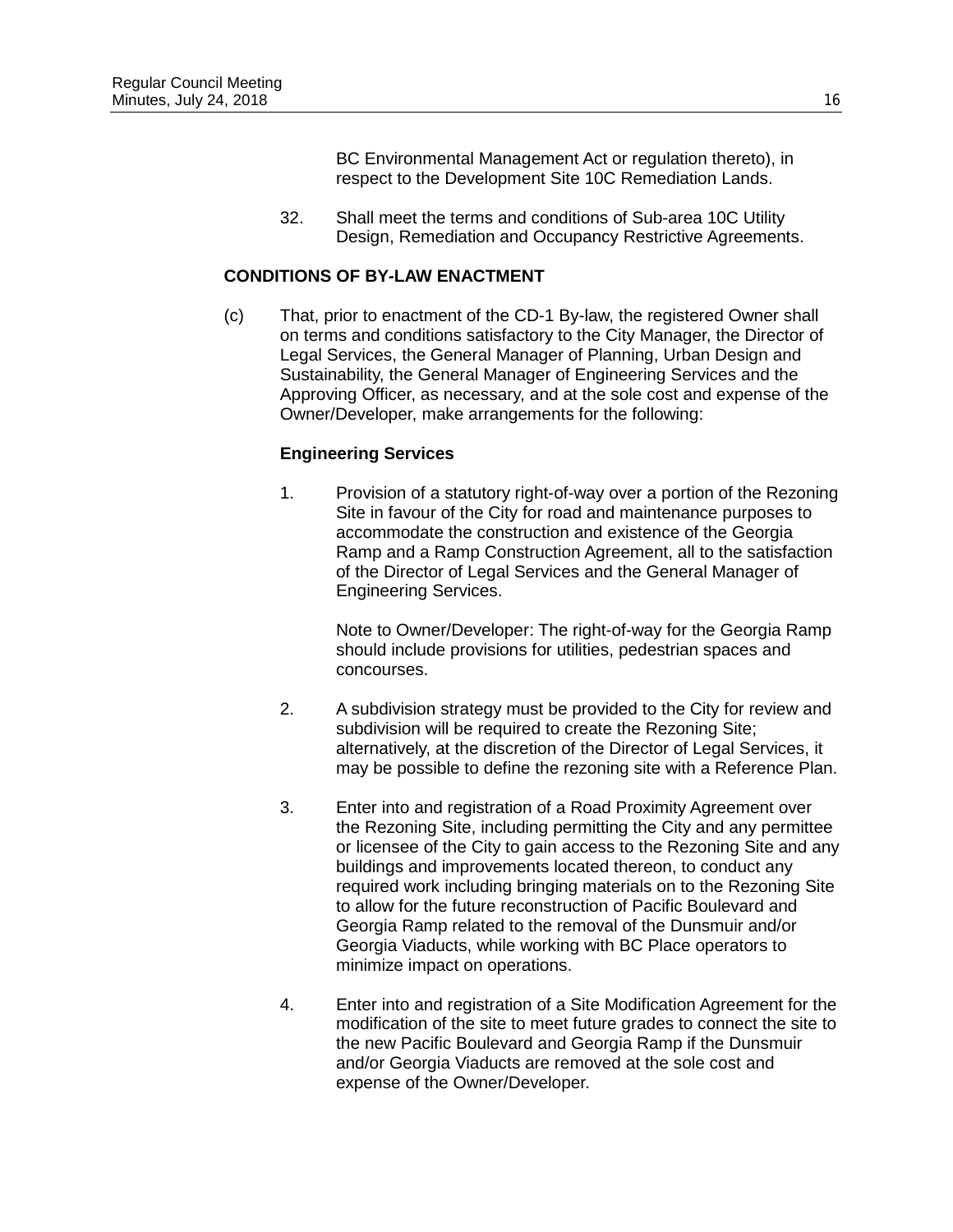5. Enter into a Statutory Right-of-Way (SRW) to the satisfaction of the General Manager of Engineering Services, the Director of Legal Services for the granting of rights for the City to provide access between properties east of the new Georgia Ramp, to the easterly length of the Georgia Ramp, which is subject to the rightof-way, as if the right-of-way was a dedicated City street. The right-of-way will include a provision for a license to third-parties for construction and maintenance.

Note to Owner/Developer: The right-of-way will include a provision for a license to third-parties for construction and maintenance, which may include Rogers Arena.

6. Enter into an agreement to the satisfaction of the General Manager of Engineering Services and the Director of Legal Services for a Site Parkade Agreement for the construction of the site parkade prior to the construction of the Georgia Ramp at the sole cost and expense of the Owner/Developer.

Note to Owner/Developer: The agreement should establish phasing and funding, construction responsibilities of the parkade as well as specifications to support the infrastructure demands for the Georgia Ramp.

- 7. All Legal Notations, non-financial charges, liens, and interests registered on title to the lands which may affect this application must be evaluated to determine whether they impact the proposed development. The Owner/Developer's lawyer must submit to the City a title summary containing the following information:
	- (a) A copy of the current certificate of title for Lot 347;
	- (b) A summary of the contents of each Legal Notation, nonfinancial charge, lien or interest on title containing a general description of the issues addressed by the document. The summary must also provide the lawyer's opinion as to whether the Legal Notation, charge, lien or interest will impact the application, and if so, how; and
	- (c) A copy of all Legal Notations, non-financial charges, liens or interests which may impact the application.
- 8. Clarification is required as to how the stadium water chambers will be addressed since they will be impacted by the proposal (see SRW R92190 – SRW Plan 18542).
- 9. Execution of a floodplain covenant for the Rezoning Site.
- 10. Arrangements for easements in favour of Remainder Lot 348 Plan EPP26177, ASP1, ASP2, and ASP3 Plan EPP35220 (Rogers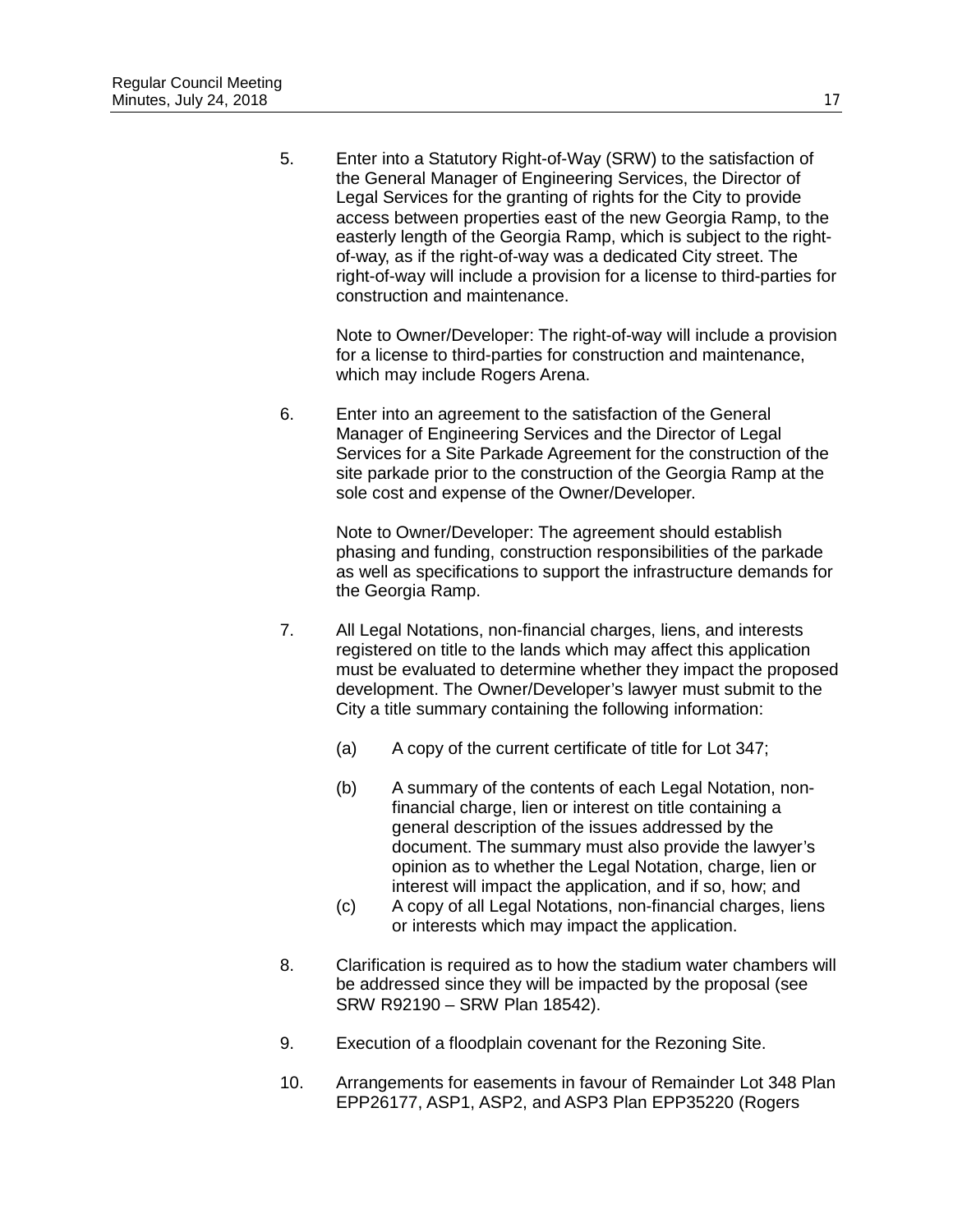Arena) to accommodate the Georgia Ramp connections to the Rogers Arena site.

11. Arrangements to the satisfaction of the General Manager of Engineering Services to ensure that a traffic plan is established to maintain access for loading, vehicles, patrons and pedestrians during and after construction on the street network (see Appendix H of the Policy Report dated June 5, 2018, entitled "CD-1 Rezoning: 777 Pacific Boulevard — Sub-area 10C (1 Robson Street)").

Note to Owner/Developer: Engineering staff will continue to work with BC Place operators to implement the traffic plan (see Appendix H of the above-noted report).

- 12. Enter into such agreements as the General Manager of Engineering Services and the Director of Legal Services determine are necessary for connection to a City-owned low-carbon NEU, which may include but are not limited to agreements which:
	- (a) Require buildings within the Rezoning Site to connect to the City-owned low-carbon NEU;
	- (b) Grant the operator of the City-owned low-carbon NEU access to the building(s) mechanical system and thermal energy system-related infrastructure within the Rezoning Site for the purpose of enabling NEU connection and operation, on such terms and conditions as may be reasonably required by the Owner/Developer; and
	- (c) Grant use of and access to suitable space within the Rezoning Site required for the purposes of an energy transfer station, to the satisfaction of the General Manager of Engineering Services.

Note to Owner/Developer: The development will be required to connect to the City-owned low-carbon NEU prior to occupancy if the General Manager of Engineering Services deems a connection is available and appropriate at the time of development permit issuance; if connection is required, the Owner will be prohibited from entering into any third-party energy supply contract for thermal energy services, unless otherwise approved by the by the General Manager of Engineering Services.

#### **Environmental Contamination**

13. Submit a completed Site Profile or Site Profile Exemption Form certifying that the Rezoning Site is exempt from the requirement to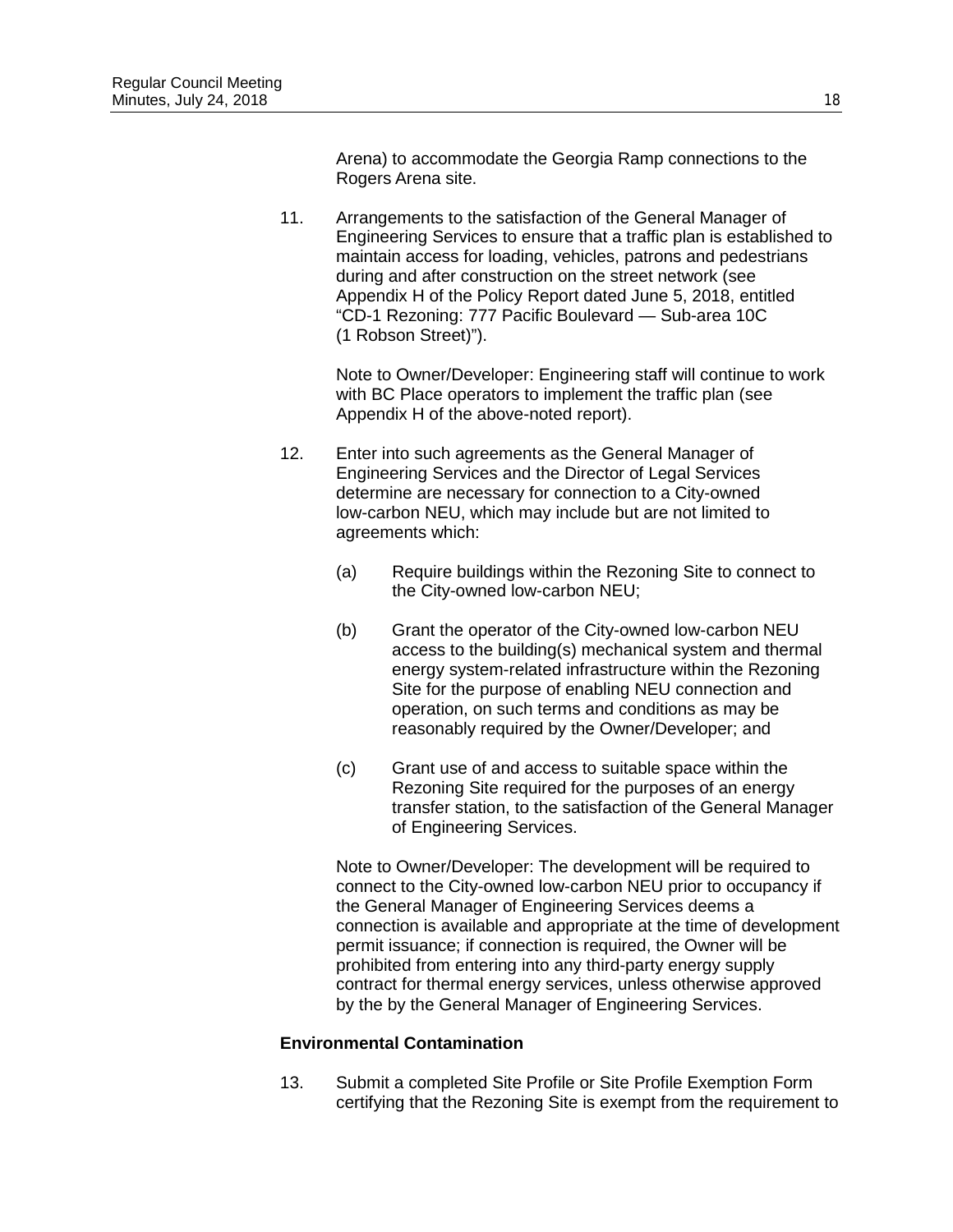submit a Site Profile and providing the basis for that exemption with documentation from the Province satisfactory to the City Manager.

- 14. Do all things and/or enter into such agreements deemed necessary by the City to fulfill the requirements of Section 571 (B) of the Vancouver Charter on terms and conditions satisfactory to the City Manager.
- 15. Execute agreements to the satisfaction of the City Manager, Director of Legal Services, and PavCo, substantively similar in form and intent to the those Agreements, including the Utilities Design Agreement and Soils Remediation Agreement, on the PavCo owned site on the westside (Sub-area 10A) of the PavCo owned BC Place lands as applicable and, without limiting the foregoing but with reference to, that:
	- (a) Meets Provincial Standards provided for under the Pacific Place Approach, and if applicable, as determined by the Ministry of Environment, any additional requirements of the Environmental Management Act; and
	- (b) Addresses the remediation and/or management of contamination on the rezoning site and related site servicing lands in accordance with the BC Place Upgrade Commitment Agreement.
- 16. Enter into an Sub-area 10C Remediation Occupancy Restrictive Agreement, satisfactory to the City Manager, including a Section 219 Covenant that there will be no occupancy of any buildings or improvements on the Rezoning Site until applicable Provincial Instruments of Approval certifying that all remediation has been completed and confirmation provided to the City and that all obligations under the Sub-area 10C Remediation Agreement and Sub-area 10C Utility Design Agreement have been met to the satisfaction of the City.

# **Planning**

17. Execute an Inner-City Local Employment and Procurement Agreement between the Owner/Developer and the City identifying and committing to targets across the life-cycle of the development project.

# **Public Art**

18. Execute an agreement satisfactory to the Directors of Legal Services and Cultural Services for the provision of public art in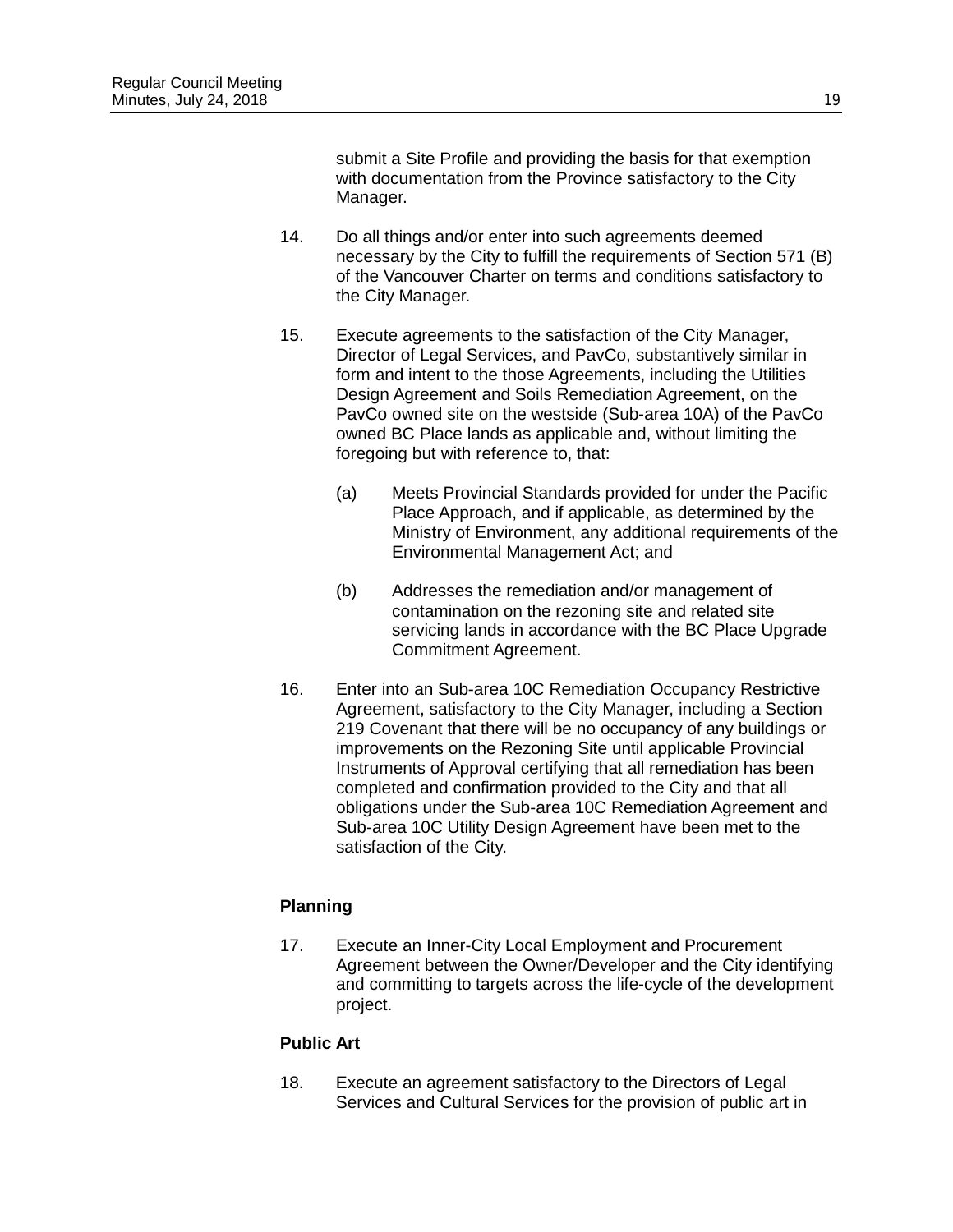accordance with the City's Public Art Policy and the NEFC Public Art Plan, such agreement to provide for security in a form and amount satisfactory to the aforesaid officials, and provide development details to the satisfaction of the Public Art Program Manager.

Note to Owner/Developer: Please call Eric Frederickson, Senior Cultural Planner, 604-871-6002, to discuss your application.

Note to Owner/Developer: Where the Director of Legal Services deems appropriate, the preceding agreements are to be drawn, not only as personal covenants of the property owners, but also as registerable charges pursuant to the Land Title Act.

The preceding agreements are to be registered in the appropriate Land Title Office, with priority over such other liens, charges and encumbrances affecting the subject site as is considered advisable by the Director of Legal Services, and otherwise to the satisfaction of the Director of Legal Services prior to enactment of the By-law and at no cost to the City.

The preceding agreements shall provide security to the City including indemnities, warranties, equitable charges, letters of credit and withholding of permits, as deemed necessary by and in a form satisfactory to the Director of Legal Services. The timing of all required payments, if any, shall be determined by the appropriate City official having responsibility for each particular agreement, who may consult other City officials and City Council.

- B. THAT the consequential amendment to the False Creek North Official Development Plan, generally as set out in Appendix C of the Policy Report dated June 5, 2018, entitled "CD-1 Rezoning: 777 Pacific Boulevard – Sub area 10C (1 Robson Street)", be approved.
- C. THAT, subject to enactment of the CD-1 By-law, the Director of Legal Services be instructed to bring forward for Council approval the amendment to the Noise Control By-law No. 6555, generally as set out in Appendix C of the Policy Report dated June 5, 2018, entitled "CD-1 Rezoning: 777 Pacific Boulevard – Sub-area 10C (1 Robson Street)".
- D. THAT the following conditions be added to the Conditions of Approval as set out in the summary and recommendation of the public hearing agenda:

Under (b), Conditions of Approval of the Form of Development:

#### "Housing

33. If at the time of the submission of a development permit application the owner/developer applies for a building with a height in excess of 91.4 m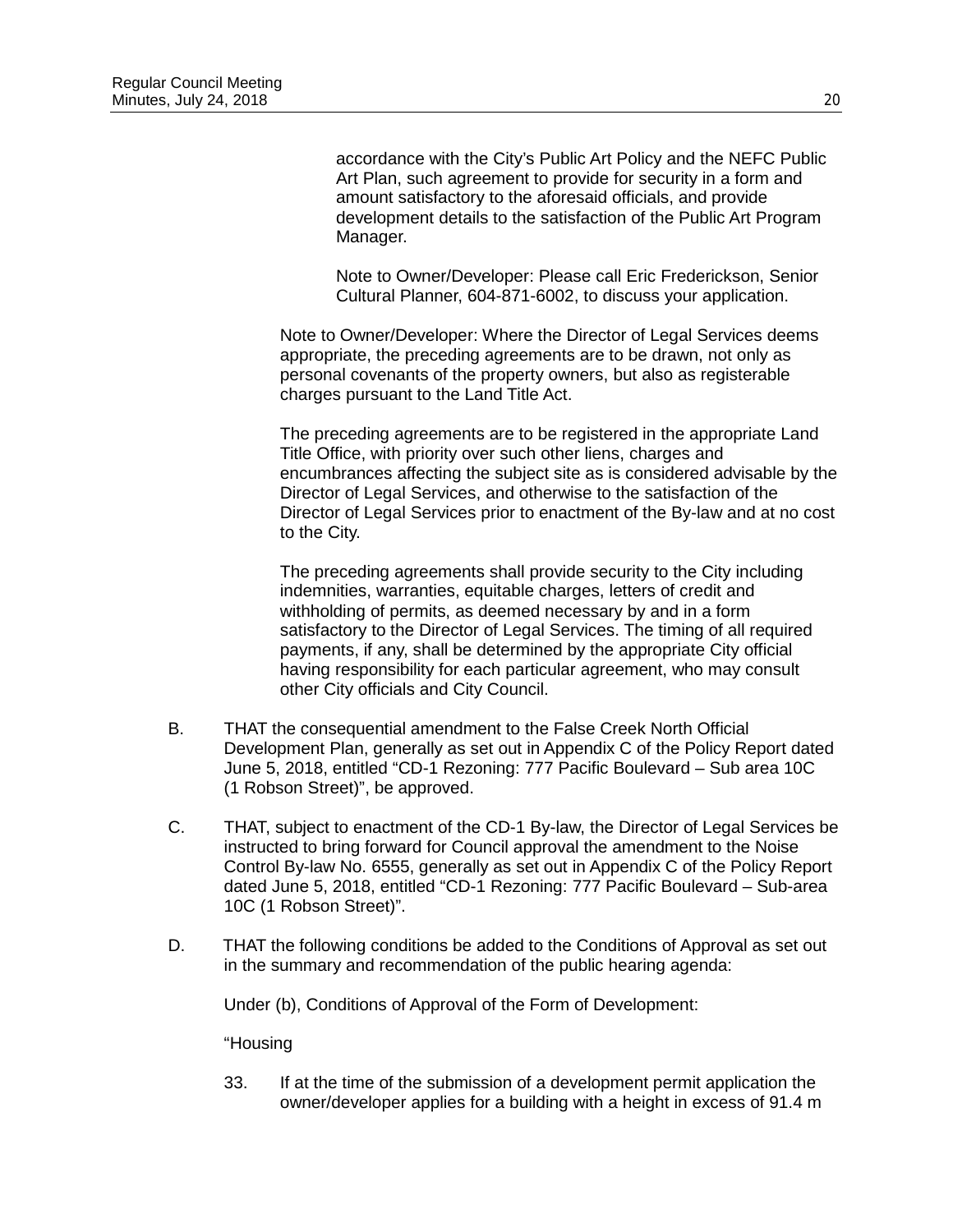and the permit is approved by the Development Permit Board or the Director of Planning, the owner/developer will make arrangements to the satisfaction of the General Manager of Arts, Culture and Community Services and the Director of Legal Services to enter into a Housing Agreement, including a Section 219 Covenant, with the City, pursuant to section 565.2 of the Vancouver Charter, securing all dwelling units in the building, as secured market rental housing for the longer of 60 years or the life of the building, which includes the following conditions:

- (i) a no separate-sales covenant;
- (ii) a no stratification covenant;
- (iii) that none of the dwelling units will be rented for less than one month at a time; and
- (iv) such other terms and conditions as the General Manager of Arts, Culture and Community Services and the Director of Legal Services may in their sole discretion require.

FURTHER THAT the Director of Legal Services be instructed to prepare the necessary Housing Agreement By-law for enactment, after the Housing Agreement has been agreed to and signed by the property owner(s) and their mortgagee(s) prior to issuance of the development permit."

And under (c), Conditions of By-law Enactment:

#### "Housing

- 19. The Director of Legal Services be instructed to prepare a Section 219 No Development Covenant be executed by the property owner and the City and registered on title to the Rezoning Site prior to enactment of the CD-1 By-law contemplated by the Policy Report dated June 5, 2018, entitled "CD-1 Rezoning: 777 Pacific Boulevard – Sub-area 10C (1 Robson Street)", which Covenant restricts the issuance of a development permit for any building with dwelling uses on the Rezoning Site that has a height in excess of 91.4 m except in compliance with D above."
- E. THAT Council instruct the Director of Legal Services to bring forward for enactment a revised CD-1 By-law to provide that the Development Permit Board may only permit an increase in the maximum building height to 121.9 m if, in addition to the conditions already set out in the draft Section 5.2, that a housing agreement is entered into that designates all the residential units on the property as secured market rental housing, together with any consequential revisions to the draft CD-1 By-law and by-law to amend the False Creek North Official Development Plan set out in B abovethat may be required to give effect to the foregoing.
- F. THAT A through E above be adopted on the following conditions:
	- (i) THAT the passage of the above resolutions creates no legal rights for the Owner or any other person, or obligation on the part of the City and any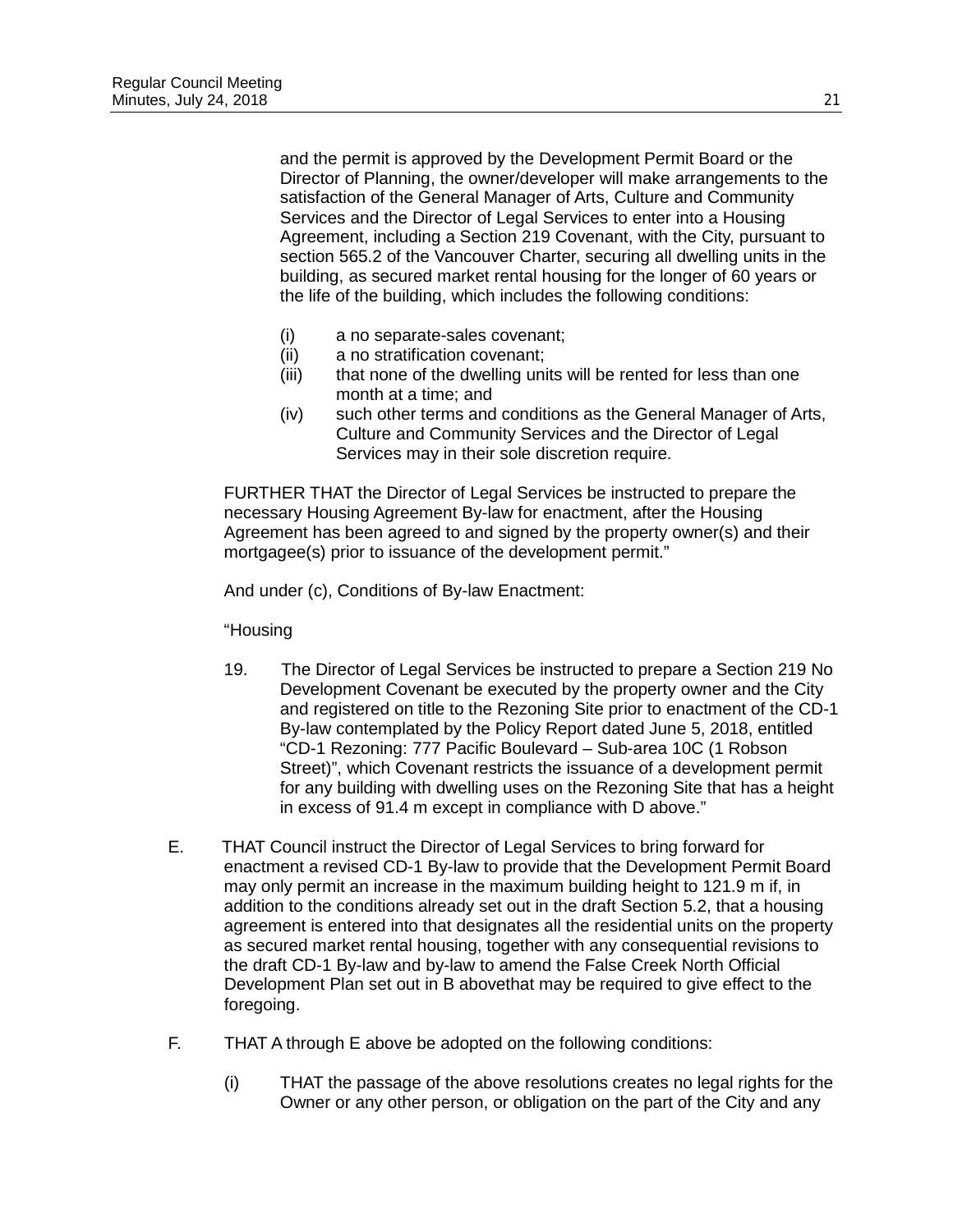expenditure of funds or incurring of costs is at the risk of the person making the expenditure or incurring the cost;

- (ii) THAT any approval that may be granted following the public hearing shall not obligate the City to enact a by-law rezoning the property, and any costs incurred in fulfilling requirements imposed as a condition of rezoning are at the risk of the property owner; and
- (iii) THAT the City and all its officials, including the Approving Officer, shall not in any way be limited or directed in the exercise of their authority or discretion, regardless of when they are called upon to exercise such authority or discretion.

CARRIED (Vote No. 03173) (Councillors Affleck, Carr and De Genova opposed) (Councillor Ball ineligible to vote) (Councillor Bremner ineligible to vote due to conflict of interest)

# **2. REZONING: 3123-3129 West Broadway Street (Hollywood Theatre)**

On July 17, 2018, Vancouver City Council heard from speakers at a Public Hearing on the above-noted application and, following the close of the receipt of public comments, referred discussion and decision to the Regular Council meeting on July 24, 2018, as Unfinished Business.

Councillors Ball, Jang and Stevenson advised they had reviewed the proceedings they had missed and are therefore eligible to vote on this matter.

\* \* \* \* \*

*During discussion, it was*

*MOVED by Councillor Deal SECONDED by Councillor Jang*

*THAT Council vary the order of the agenda to deal with UB-4 prior to completing UB-3.*

*CARRIED UNANIMOUSLY*

*Note: For ease of reference, the minutes are recorded in numerical order*.

\* \* \* \* \*

MOVED by Councillor Deal SECONDED by Councillor Carr

> A. THAT Council bring forward for enactment, pursuant to Sections 593 and 594 of the *Vancouver Charter,* a by-law to designate the exterior, and certain elements of the interior, of the Hollywood Theatre (the "heritage building") at 3123-3129 West Broadway [*PID: 006-767-966, Lot H Block 54, District Lot 540, Plan 20212;*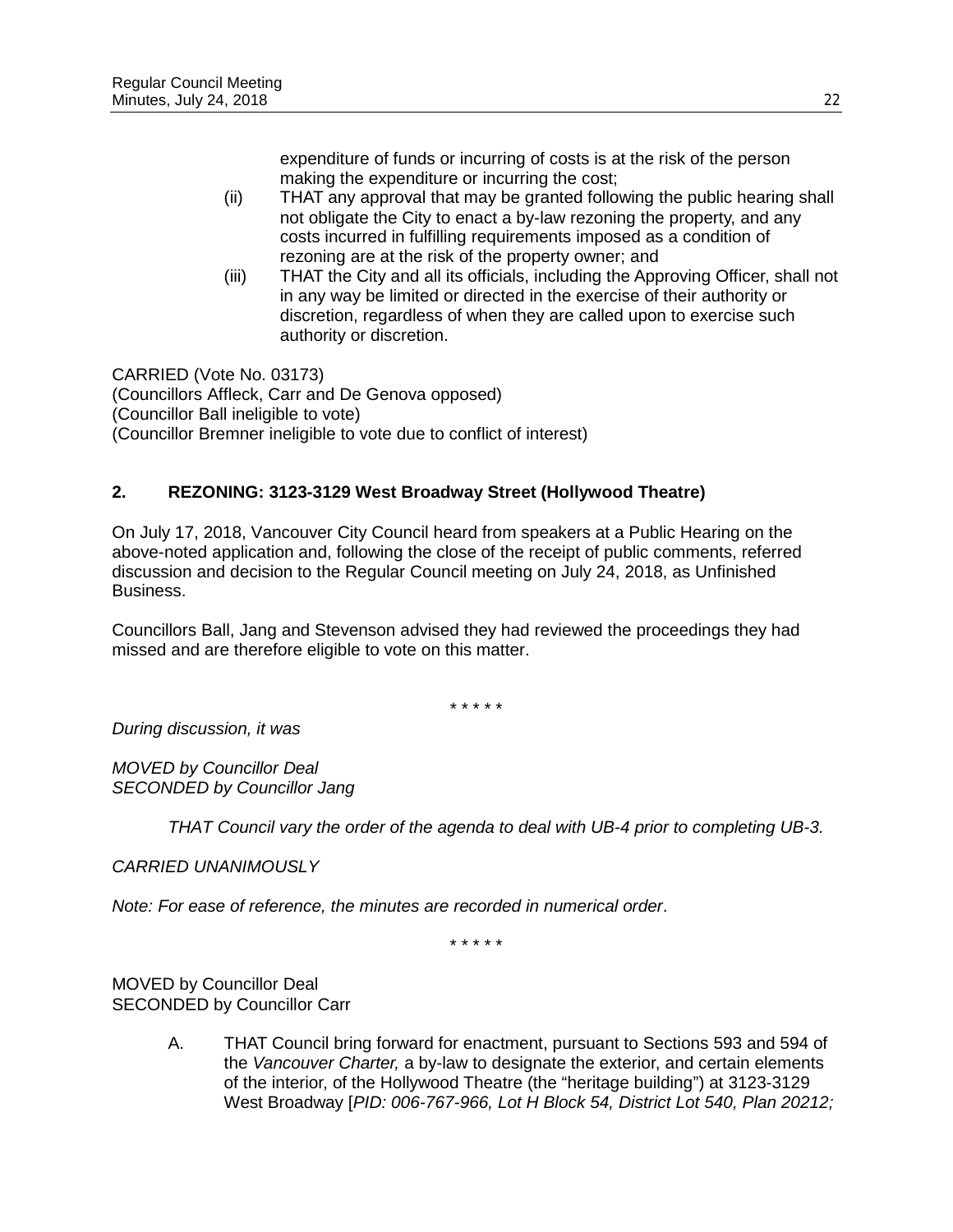*PID: 015-450-384 Lot 9 except part in Plan 4166, Block 54, District Lot 540, Plan 229; PID: 015-450-414 The East ½ of Lot 10, Except the north 5 feet now lane and part in Plan 4166, Block 54, District Lot 540, Plan 229*], (the "site"), as protected heritage property.

- B. THAT Council instruct the Director of Legal Services to bring forward for enactment under Section 592 of the *Vancouver Charter* a by-law for the City to enter into a Heritage Revitalization Agreement to:
	- (i) secure the rehabilitation and long-term preservation of the heritage building; and
	- (ii) vary the Zoning and Development By-law as necessary to permit a new six storey mixed use building to be constructed on the site, and to restrict the use of the heritage building to theatre use only, as proposed under Development Permit Application Number DP-2018-00039 (the "DP Application") and as more particularly described in the Policy Report dated July 3, 2018, entitled "REZONING: 3123-3129 West Broadway Street (Hollywood Theatre)".
- C. THAT the Heritage Revitalization Agreement shall be completed, noted, registered, and given priority on title to the site to the satisfaction of the Director of Legal Services and the General Manager of Planning, Urban Design, and Sustainability.
- D. THAT A, B, and C above be adopted on the following conditions:
	- (i) THAT the passage of the above resolutions creates no legal rights for the applicant or any other person, or obligation on the part of the City and any expenditure of funds or incurring of costs in relation thereto is at the risk of the person making the expenditure or incurring the cost; and
	- (ii) THAT the City and all its officials shall not in any way be limited or restricted in the exercise of their authority or discretion, regardless of when they are called upon to exercise such authority or discretion.

CARRIED UNANIMOUSLY (Vote No. 03169)

# **3. TEXT AMENDMENTS: Amendments to the Zoning and Development By-law and Building By-law – Accessible Path of Travel Policy Review**

At the Public Hearing on July 18, 2018, Vancouver City Council heard from speakers, and following the close of the receipt of public comments, referred discussion and decision on the above-noted matter to the Regular Council meeting on July 24, 2018, as Unfinished Business, starting at 2:00 pm.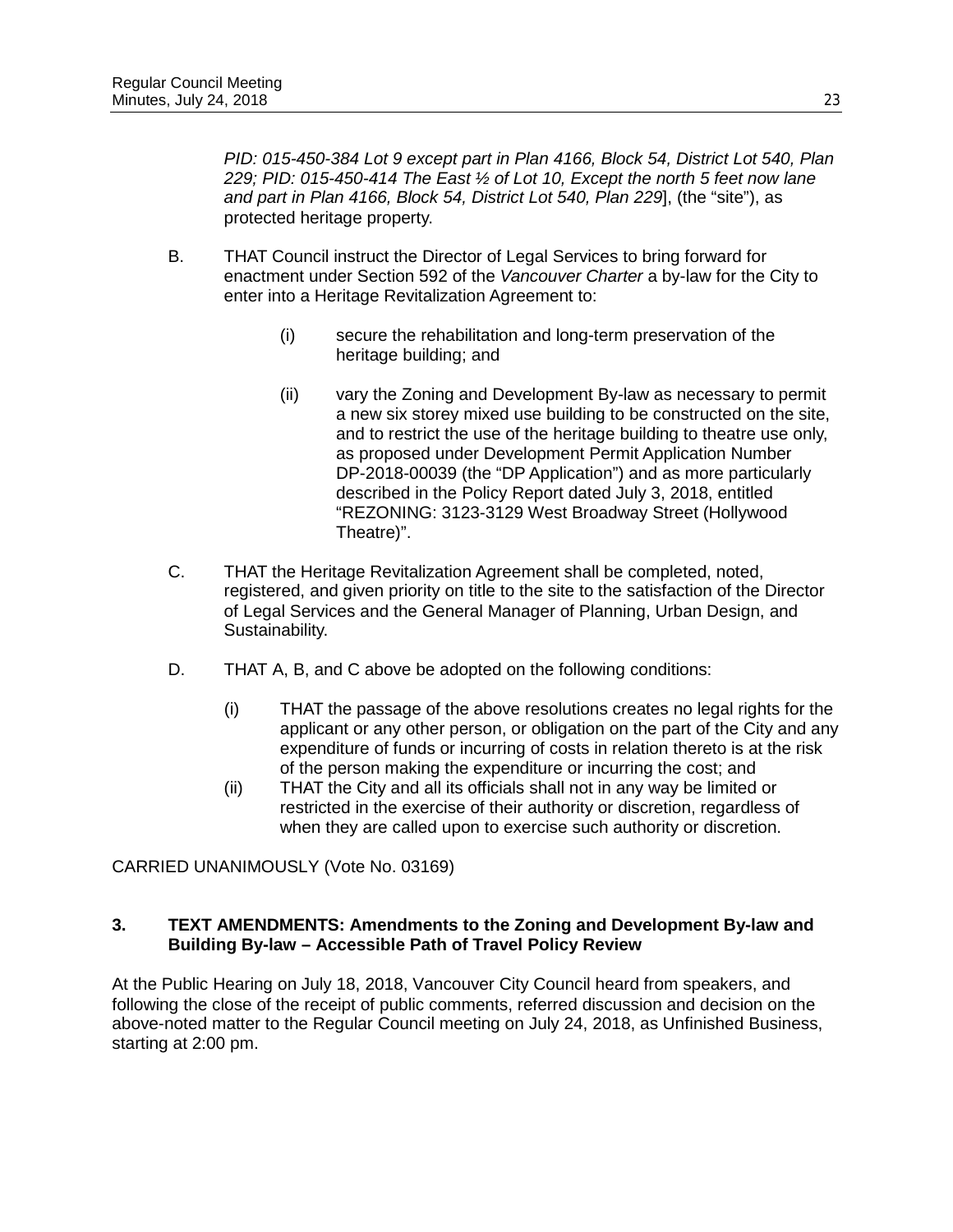MOVED by Councillor Deal SECONDED by Councillor Reimer

- A. THAT Council approve the application to amend the Zoning and Development By-law as follows:
	- (i) In Section 10:
		- a. require a minimum of 20% of all dwelling units in new townhouse, stacked townhouse and rowhouse developments, on sites with a frontage of 27.4 m or greater in any district including a CD-1 (Comprehensive Development) District, to provide an accessible path of travel from the street to an entrance;
		- b. permit the Director of Planning to relax the minimum 20% requirement in A (i) a., or the height requirement in the appropriate district schedule to the extent necessary to allow the minimum requirement to be met, or both, where compliance would result in unnecessary hardship due to conditions peculiar to the site or to the proposed development; and
		- c. for one-family dwellings and two-family dwellings, with or without a secondary suite, on sites with a frontage of 10.06 m or less, permit a floor area exclusion of 0.5% to regain the amount of usable space available prior to the introduction of the adaptability provisions in the 2014 Building By-law.
	- (ii) In Section 11.24:
		- a. require new laneway houses with at least 40 sq. m of habitable floor area on the ground floor and on a site with a frontage of 15.3 m or greater, to provide an accessible path of travel from an on-site parking space or the street, where feasible, to an entrance; and
		- b. permit the Director of Planning to relax the requirement for an accessible path of travel in A (ii) a. where compliance would result in unnecessary hardship due to conditions peculiar to the site or to the proposed development.
	- (iii) In Section 3.2.1(g), enable the Director of Planning to relax requirements for yards, setbacks, site coverage, permeability, building depth and side door entrances to enable ramps, lifts, at-grade entries or other enhanced accessibility features for townhouse, stacked townhouse or rowhouse units not in combination with an apartment building.
- B. THAT Council amend the Building By-law, generally in accordance with Appendix B of the Policy Report dated June 5, 2018, entitled "Amendments to the Zoning and Development By-law and Building By-law - Accessible Path of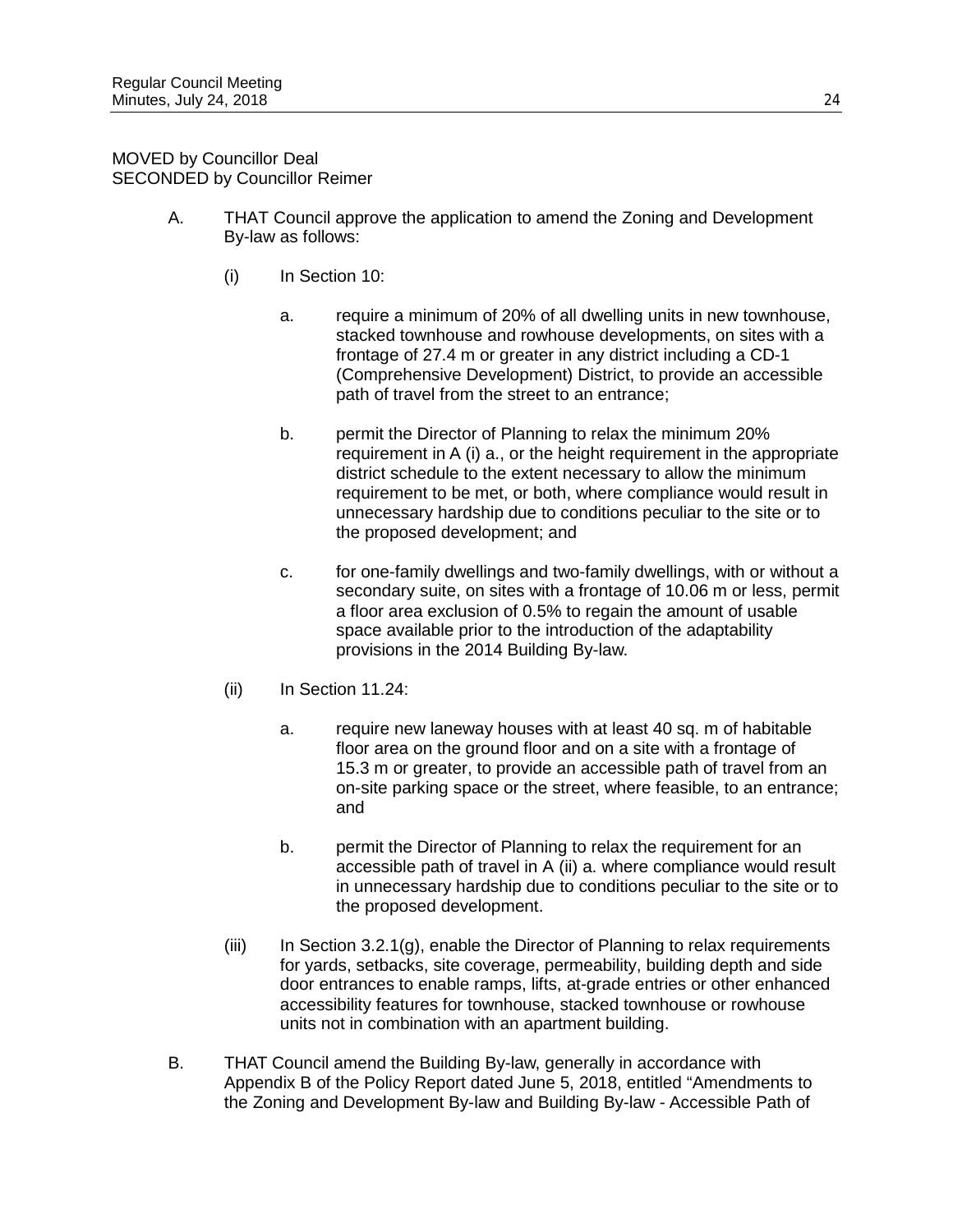Travel Policy Review", to update adaptable housing requirements to align with the proposed amendments to the Zoning and Development By-law.

- C. THAT, subject to approval of A and B above, Council direct staff to amend the Enhanced Accessibility Guidelines and all other relevant Guidelines with design considerations for townhouse, stacked townhouse and rowhouse units, and laneway houses to align with the approved by-law amendments.
- D. THAT, subject to approval of A and B above, Council direct staff to monitor the development of visitable/adaptable dwelling units in coordination with the development of a potential City-wide Accessibility Strategy and report back on further recommended improvements as necessary.
- E. THAT A through D above be adopted on the following conditions:
	- (i) THAT the passage of the above resolutions creates no legal rights for any person, or obligation on the part of the City and any expenditure of funds or incurring of costs is at the risk of the person making the expenditure or incurring the cost;
	- (ii) THAT any approval that may be granted following the public hearing shall not obligate the City to enact any rezoning by-laws; and
	- (iii) THAT the City and all its officials, including the Approving Officer, shall not in any way be limited or directed in the exercise of their authority or discretion, regardless of when they are called upon to exercise such authority or discretion.

# LOST (Vote No. 03172)

(Councillors Affleck, Ball, Bremner, Carr, De Genova, Deal, Jang, Louie, Reimer, Stevenson, and Mayor Robertson opposed)

# **4. TEXT AMENDMENTS: Amendments to the Zoning and Development By-law – Laneway Home Regulations**

At the Public Hearing on July 18, 2018, Vancouver City Council heard from speakers, and following the close of the receipt of public comments, referred discussion and decision on the above-noted matter to the Regular Council meeting on July 24, 2018, as Unfinished Business.

MOVED by Councillor Louie SECONDED by Councillor Deal

> A. THAT Council approve amendments the Zoning and Development By-law, generally in accordance with Appendix A of the Policy Report dated June 5, 2018, entitled "Amendments to the Zoning and Development By-law – Laneway Home Regulations", to: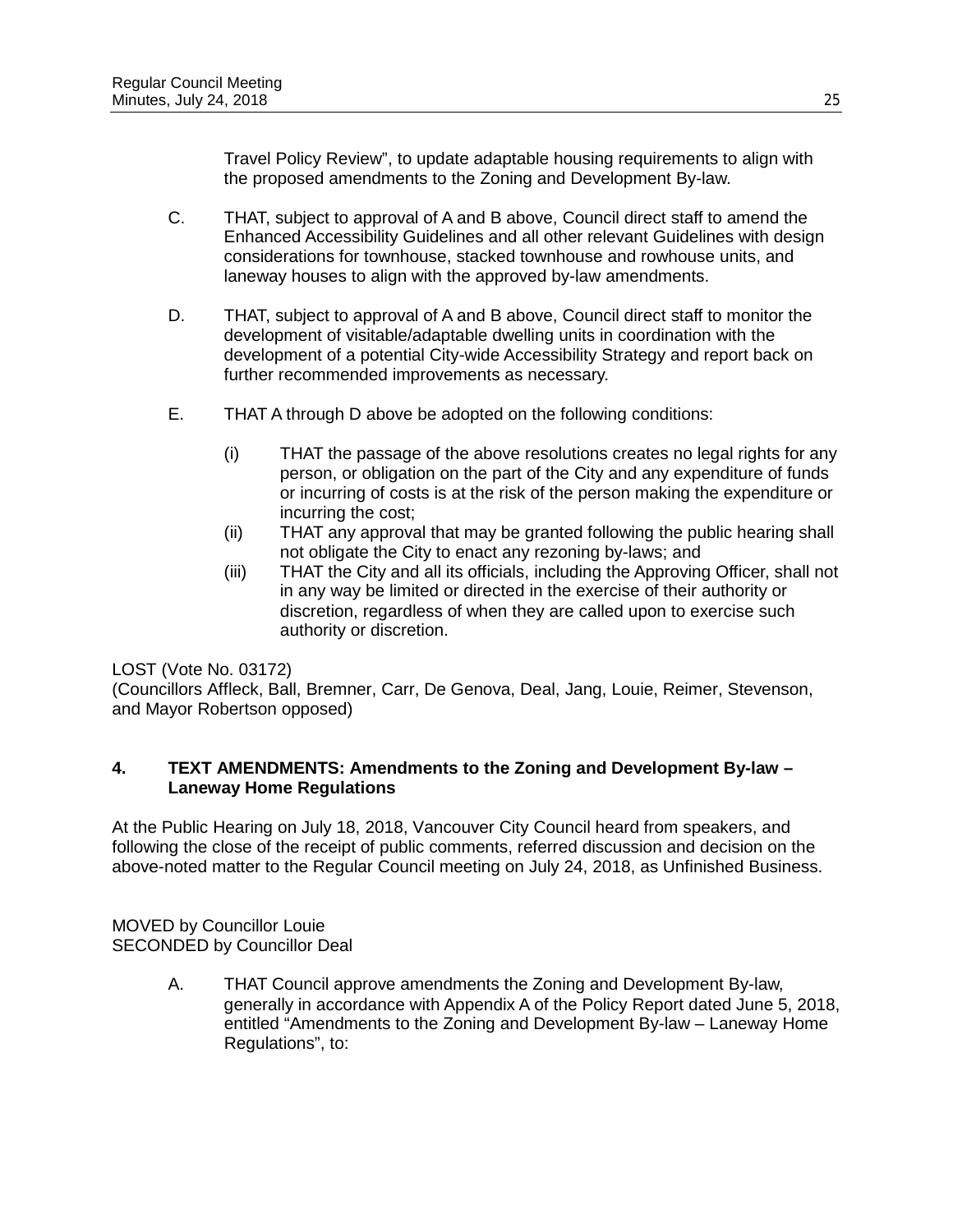- (i) repeal Section 11.24 (Laneway House) in its entirety and substitute the revised regulations to make it easier and more cost effective to build laneway houses and to improve livability of laneway houses; and
- (ii) amend Section 10.33.2 to update a reference to Section 11.24.
- B. THAT, subject to enactment of the amending by-law, Council repeal the Laneway Housing Guidelines.

CARRIED (Vote No. 03168) (Councillor Carr opposed) (Councillor Jang absent for the vote)

# **5. REZONING: 4175 West 29th Avenue (St. George's Senior School)**

At the Public Hearing on July 18, 2018, Vancouver City Council heard from speakers, and following the close of the receipt of public comments, referred discussion and decision on the above-noted matter to the Regular Council meeting on July 24, 2018, as Unfinished Business.

MOVED by Councillor Louie SECONDED by Councillor Jang

> A. THAT the application by Perkins and Will on behalf of the St. George's School Foundation, the registered owner, to rezone 4175 West 29th Avenue [*PID: 025-453-254; Parcel 100, Block 292, District Lot 140, Group 1, New Westminster District Plan BCP420*] from RS-5 (One-Family Dwelling) to CD-1 (Comprehensive Development) District, to permit the redevelopment of the St. George's Senior School campus, increase the height from 10.7 m (35 ft.) to 18.9 m (62 ft.), allow for accessory staff and student housing, and introduce a maximum student enrolment, generally as presented in Appendix A of the Policy Report dated June 5, 2018, entitled "CD-1 Rezoning: 4175 West 29th Avenue (St. George's Senior School)", be approved subject to the following conditions:

#### **Conditions of approval of the form of development**

- (a) That the proposed form of development be approved by Council in principle, generally as prepared by Perkins and Will and received January 12, 2017, provided that the Director of Planning may allow minor alterations to this form of development when approving the detailed scheme of development as outlined in (b) below.
- (b) That, prior to approval by Council of the form of development, the applicant shall obtain approval of a development application by the Director of Planning, who shall have particular regard for the following:

#### **Urban Design**

1. Design development to provide and include a phasing plan for proposed future development including staging and sequencing of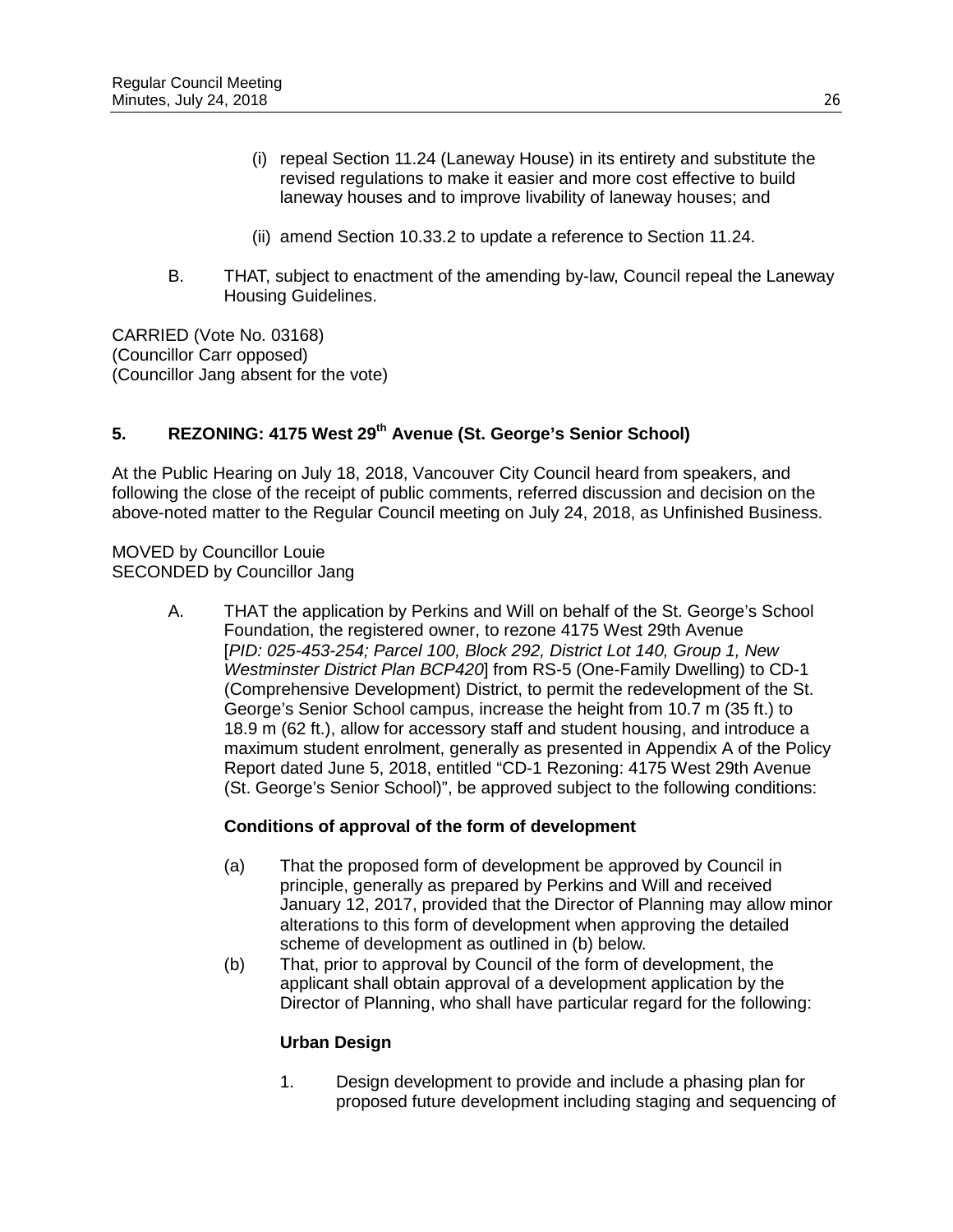projects, and a timeline for ultimate completion.

2. Design development at the time of the first Development Application to include the provision of landscape improvements for edge treatments, sidewalk improvements and open spaces. In the event that any of the foregoing are at odds with construction methods, provision of a design for interim conditions of public realm must be provided.

Note to Applicant: See draft *CD-1 Design Guidelines for 4175 West 29th Avenue (St. George's Senior School)*. This condition is to ensure that the site is generally maintained in a reasonable and finished state to ensure that the impact of construction and staging has controlled and limited impact on the neighbourhood and adjacent sites.

3. Submission of a bird-friendly strategy for the design of the building is encouraged in the application for a development permit from the standpoint of both architectural, building design, in addition to landscape design methods that support positive environment for bird habitat.

Note to Applicant: Refer to the *Bird-Friendly Design Guidelines* for examples of built features that may be applicable. For more information, see the guidelines at [http://former.vancouver.ca/commsvcs/guidelines/B021.pdf.](http://former.vancouver.ca/commsvcs/guidelines/B021.pdf)

# **Crime Prevention through Environmental Design (CPTED)**

- 4. Design development to respond to CPTED principles, having particular regard for the following:
	- (i) Theft in the underground parking;<br>(ii) Residential break and enter;
	- Residential break and enter:
	- (iii) Mail theft; and
	- (iv) Mischief in alcoves and vandalism, such as graffiti.

Note to Applicant: Building features proposed in response to this condition should be noted on the plans and elevations. Consider use of a legend or key to features on the drawings.

# **Landscape Design**

- 5. Provision of master plan document updates at time of the first development permit, and at each successive development permit application, as follows:
	- (i) Updated master plan(s) to depict new buildings and open space, demolition/ removal of existing structures,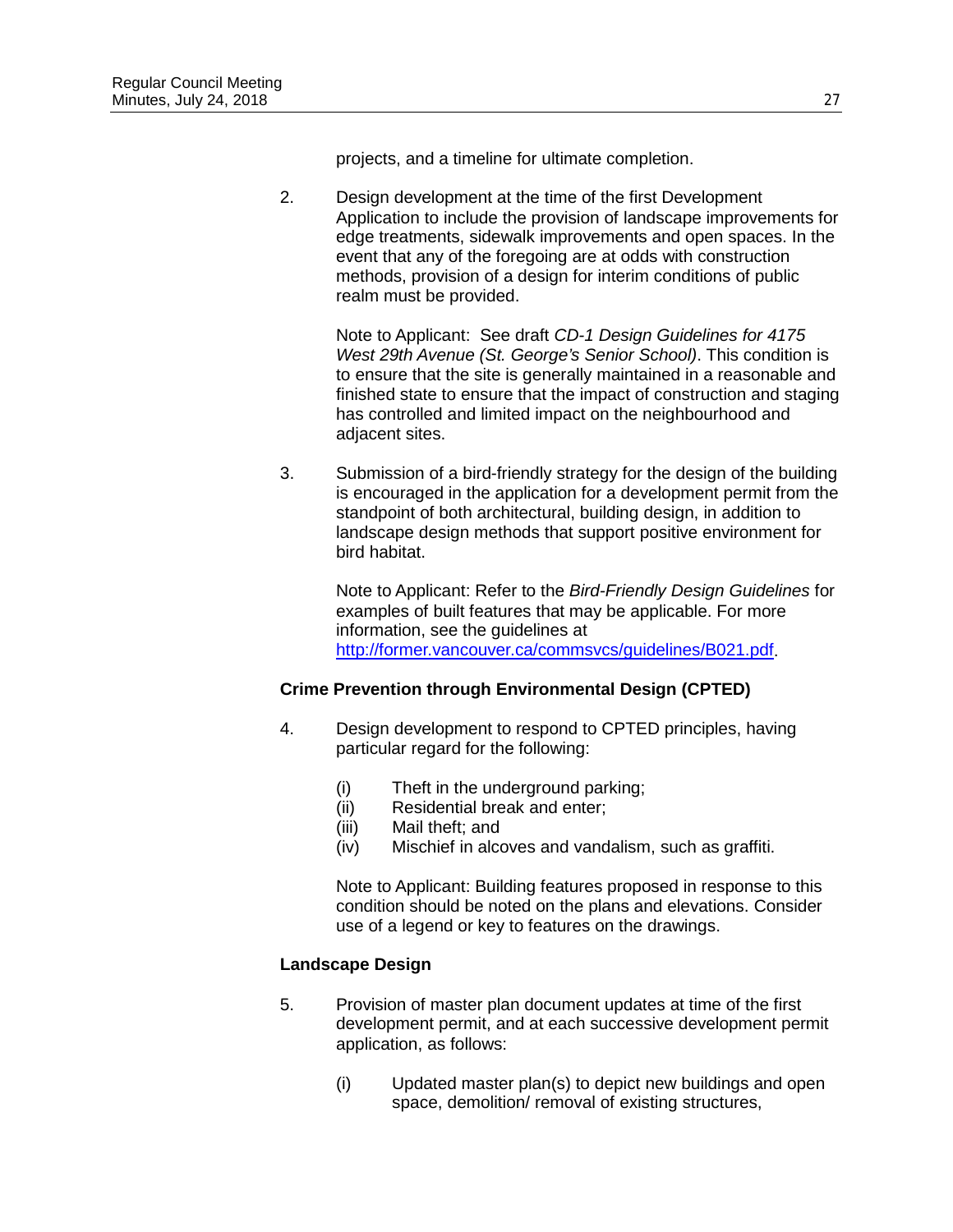temporary uses (for example, sports fields), construction staging, traffic/parking, tree removal protection and timelines for phasing (where possible);

- (ii) Updated rainwater management plan/calculations for the complete site and applicable requirements for each development permit;
- (iii) Updated arborist report and tree management plan;
- (iv) Updated construction management plans, including access, storage, temporary uses;
- (v) Updated utility plans (utility planning should be proactive to avoid conflicts with tree protection zones and open space); and
- (vi) Updated LEED score sheet and necessary rainwater management reports.
- 6. Consideration to create accessible, functional green roofs used for educational opportunities, respite, access to nature and sunlight.
- 7. Design development to maximize at grade tree planting and to integrate habitat and rainwater strategies within the grading and open space plan.
- 8. Further proactive coordination with regard to area wide watershed management, such as Musqueam Creek watershed and Metro Vancouver.
- 9. Design development to maximize the retention of trees to the perimeter of the site, with particular attention to avoiding impacts to established trees.

Note to Applicant: While the drawings indicate that established mature trees have been integrated into the proposal, further consideration at the development permit stage will be needed to ensure that all mitigating options for retention have been explored. Further arborist information and detailed plans will be needed to inform decisions. Measures may be needed to mitigate impacts to offsite trees, such as tree # 263. There should be very limited interventions proposed in the root protection zones of mature tree stands. To respect tree root zones and to avoid canopy pruning, alterations to built form and limitations to re-landscaping may be requested. Coordination with Park Board/ Engineering will be needed for retention decisions on City property.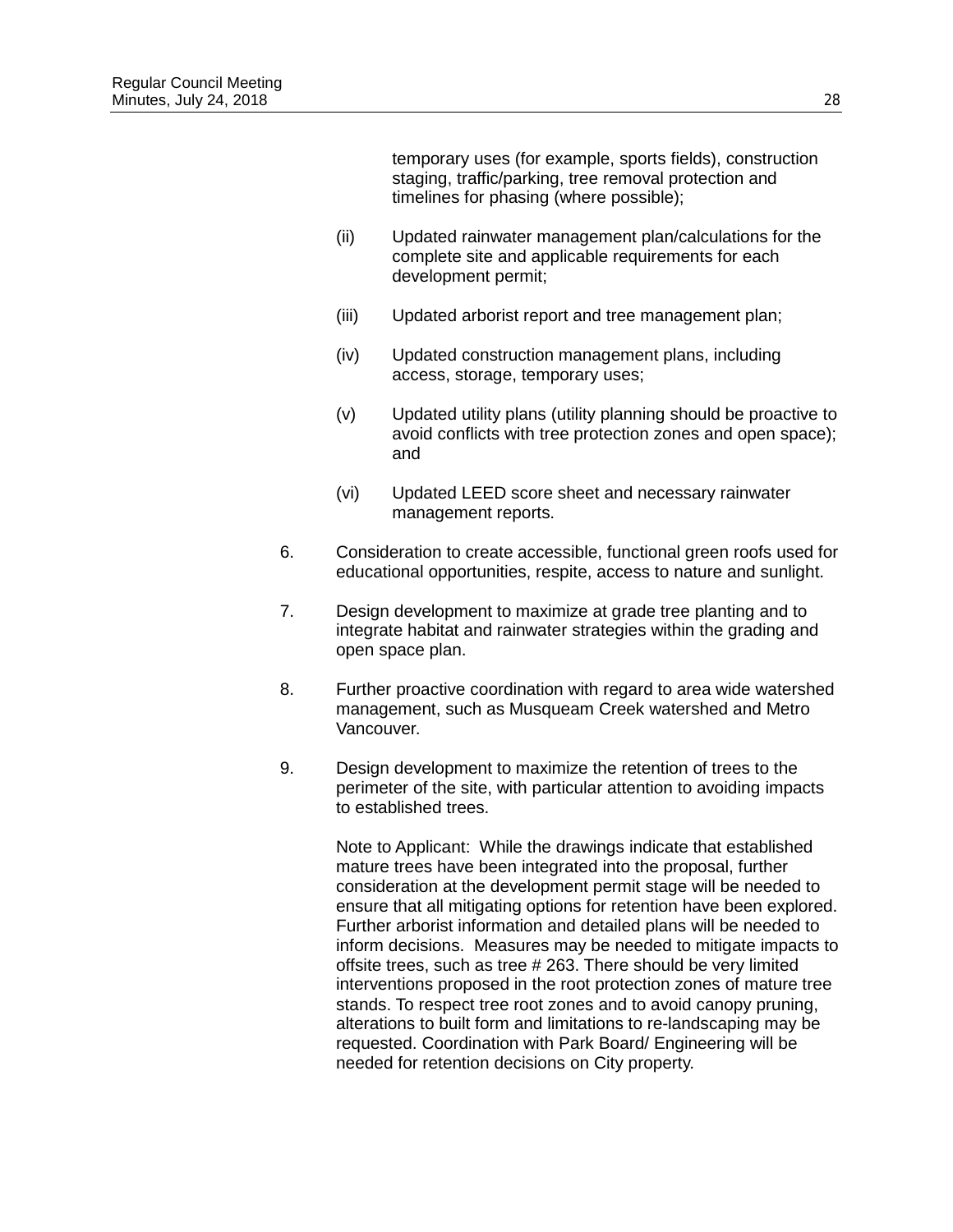- 10. Design development to locate, integrate and fully screen utilities in a manner which minimizes the impact to the open space design and public realm.
- 11. Design development to the Integrated Rainwater Management Strategy to explore opportunities for onsite rain water infiltration, as follows:
	- (i) Maximize landscape based best management practices;
	- (ii) Minimize the necessity for hidden mechanical water storage, except where this may be co-located beneath a sports field or a roof surface;
	- (iii) Increase the amount of planting to the rooftop areas, where possible;
	- (iv) Consider linear infiltration bio-swales along property lines;
	- (v) Use permeable paving on slabs and at grade;
	- (vi) Employ treatment chain systems (gravity fed, wherever possible); and
	- (vii) Use grading methods to direct water to soil and storage areas.

Note to applicant: refer to the City of Vancouver *Integrated Rainwater Management Plan (IRMP) Volume I and Volume II* for further information. A consulting engineer (subject matter expert) will need to be engaged and early phase soil analysis will be needed. Further comments may be outstanding at the development permit stage.

- 12. At the development permit submission stage:
	- (i) Provide plans, plan details and documentation/calculations that support integrated rainwater management, including absorbent landscapes, soil volumes and detention systems, as follows:
		- a. Detailed storm water report with calculations describing how the various best management practices contribute to the quality and quantity targets;
		- b. A separate soil volume overlay plan with schematic grading indicating intent to direct rainwater to infiltration zones;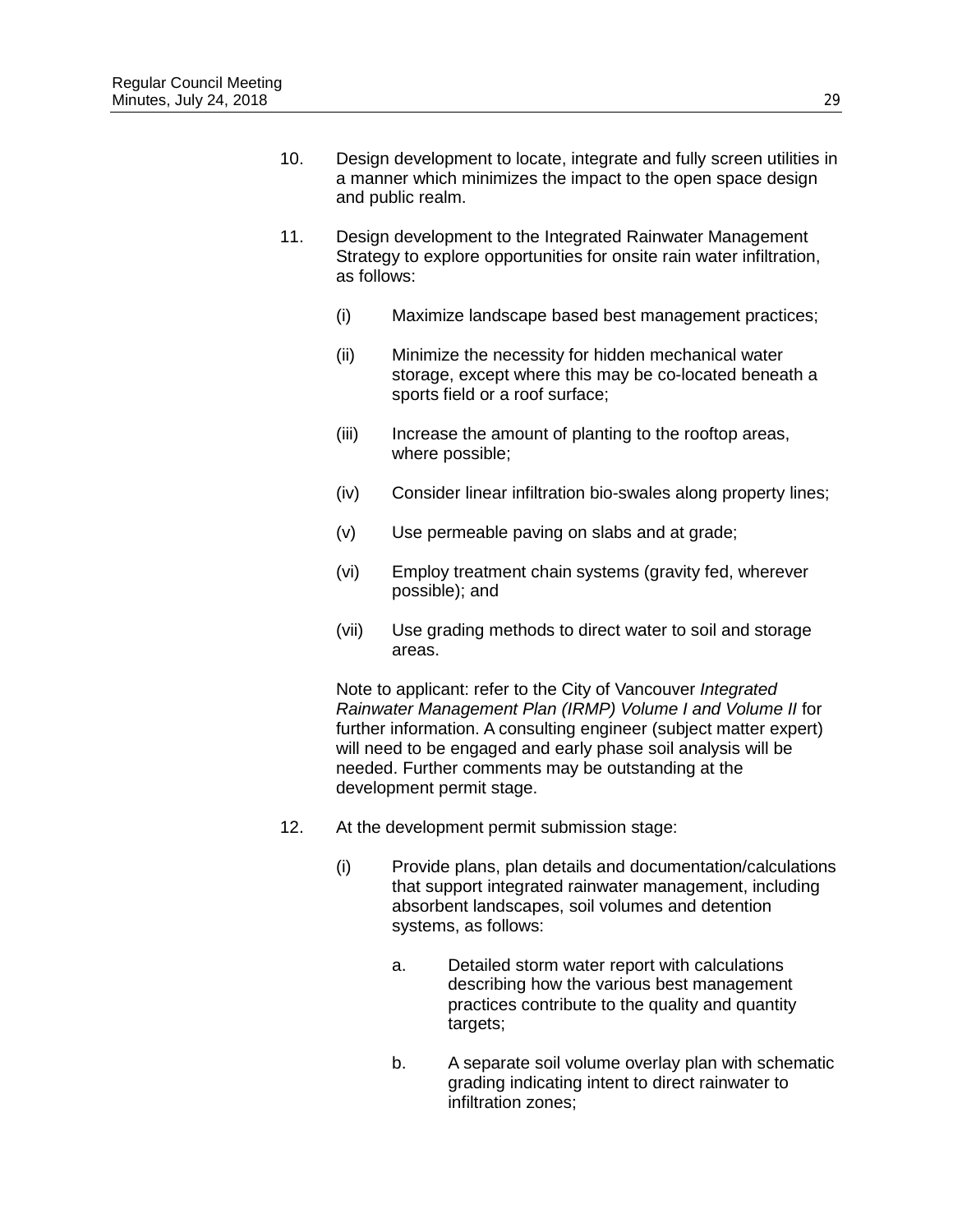- c. A detailed landscape grading/drainage plan; and
- d. An overlay plan that shows amount and ratio of vegetative cover (green roof), permeable/impermeable hardscaping and notations describing the storage location of rainwater falling on each surface, including roofs.

Note to Applicant: Water balance calculations that assume soil volumes are receiving rainwater will only be valid if water falls directly on the soil or is directed from hard surfaces to the respective infiltration zones.

(ii) Provision of a detailed Landscape Plan illustrating soft and hard landscaping.

> Note to Applicant: The plans should be at 1/8":1'. scale minimum. The Plant List should include the common and botanical name, size and quantity of all existing/ proposed plant material. Plant material should be clearly illustrated on the Plan and keyed to the Plant List. The landscape plan should include the public realm treatment (to the curb) and all existing or proposed street trees, adjoining walkways, surface materials, PMT/Vista transformers and public utilities such as lamp posts, hydro poles, fire hydrants.

(iii) Provision of detailed architectural and landscape cross sections (minimum 1/4" scale) through common open spaces, rooftop patio areas, tree protection zones and the public realm.

> Note to Applicant: For landscapes on buildings, the sections should illustrate the structure design, soil profile, tree root ball, tree canopy and any associated landscaping. For rooftop amenity areas, illustrate and dimension planters on slab, planter sizes (inside dimension), soil, root ball, retaining walls, steps, patios and portions of the adjacent building.

(iv) Provision of a phased Tree Management Plan.

Note to applicant: It is preferred that the arborist tree management plan (rather than a separate tree removal plan created by the landscape architect) become the primary document for tree removal/ protection related matters. Attach the large scale tree management sheet (at the same size sheet as the architectural plans) to the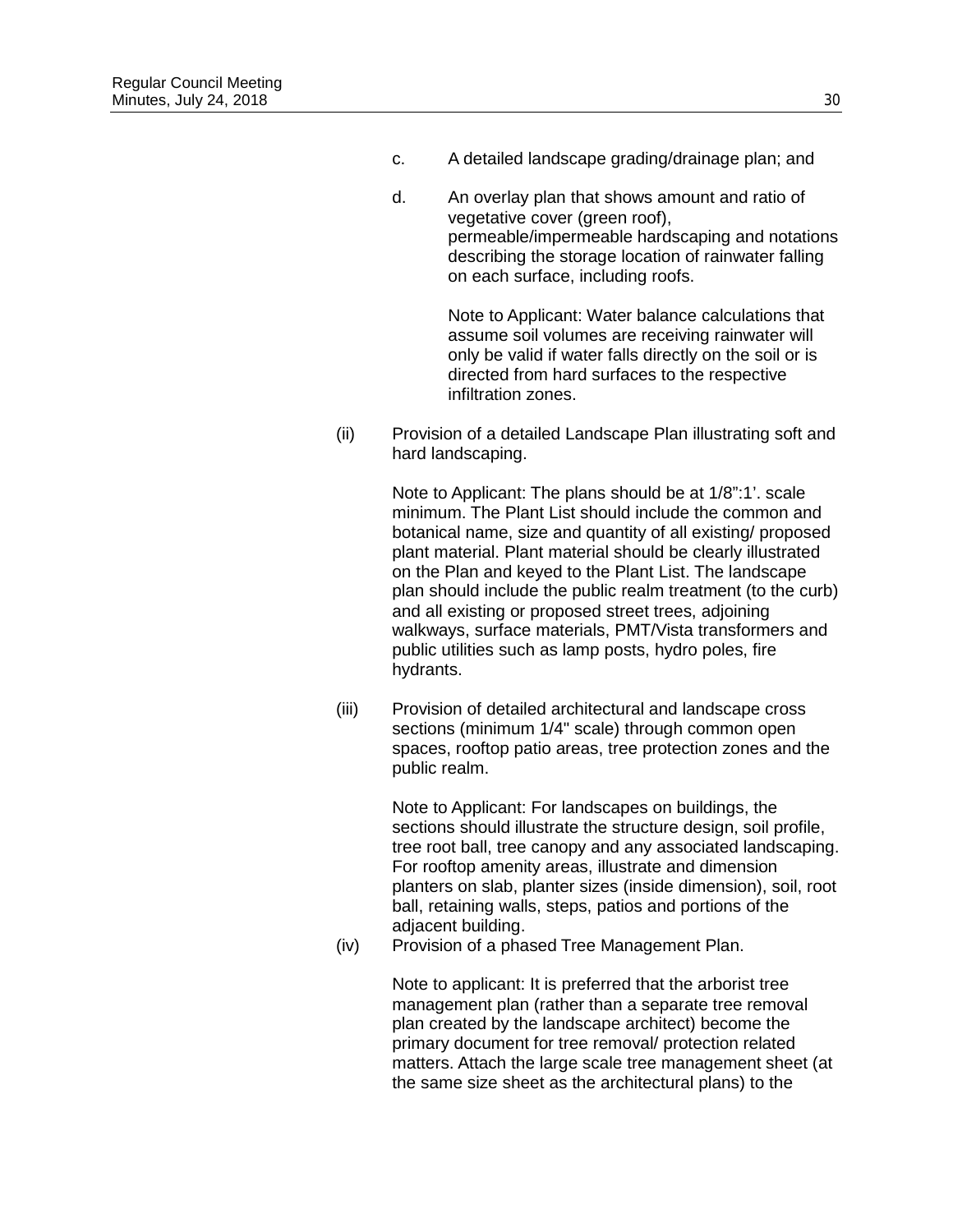landscape plan submissions for each phase at the development permit stage.

(v) Provision of an arborist "letter of undertaking" to include signatures by the owner, contractor and arborist.

> Note to Applicant: The signatures confirm that all parties are aware of the roles and responsibilities and that the project is on track to satisfy the steps and recommendations outlined by the arborist, as needed. For example, advanced planning will be needed to ensure that certain works, such as site supervision checkpoints, are coordinated.

- (vi) Submission of construction phase arborist reports, as needed, submitted to the Chief Building Official and the Landscape Planner in a timely manner subsequent to prescheduled arborist supervision visits.
- (vii) Provision of high efficiency irrigation for all planted areas on slab, including urban agriculture areas and individual hose bibs for green roof areas.

Note to Applicant: provide a separate irrigation plan (one sheet size only) that illustrates symbols for hose bib and stub out locations. There should be accompanying written notes on the same plan and/or landscape plan describing the intent and/or standards of irrigation.

(viii) Provision of new street trees adjacent to the development site, where applicable.

> Note to Applicant: Street trees to be shown on the development permit plans and confirmed prior to the issuance of the building permit. Contact Eileen Curran, Streets Engineering (604.871.6131) to confirm tree planting locations and Park Board (604.257.8587) for tree species selection and planting requirements. Provide a notation on the plan as follows, "*Final spacing, quantity and tree species to the satisfaction of the General Manager of Engineering Services. New trees must be of good standard, minimum 6 cm caliper, and installed with approved root barriers, tree guards and appropriate soil. Root barriers shall be 2.4 m (8 ft.) long and 0.5 m (1.5 ft.) in. Planting depth of root ball must be below sidewalk grade. Call Park Board for inspection after tree planting completion*".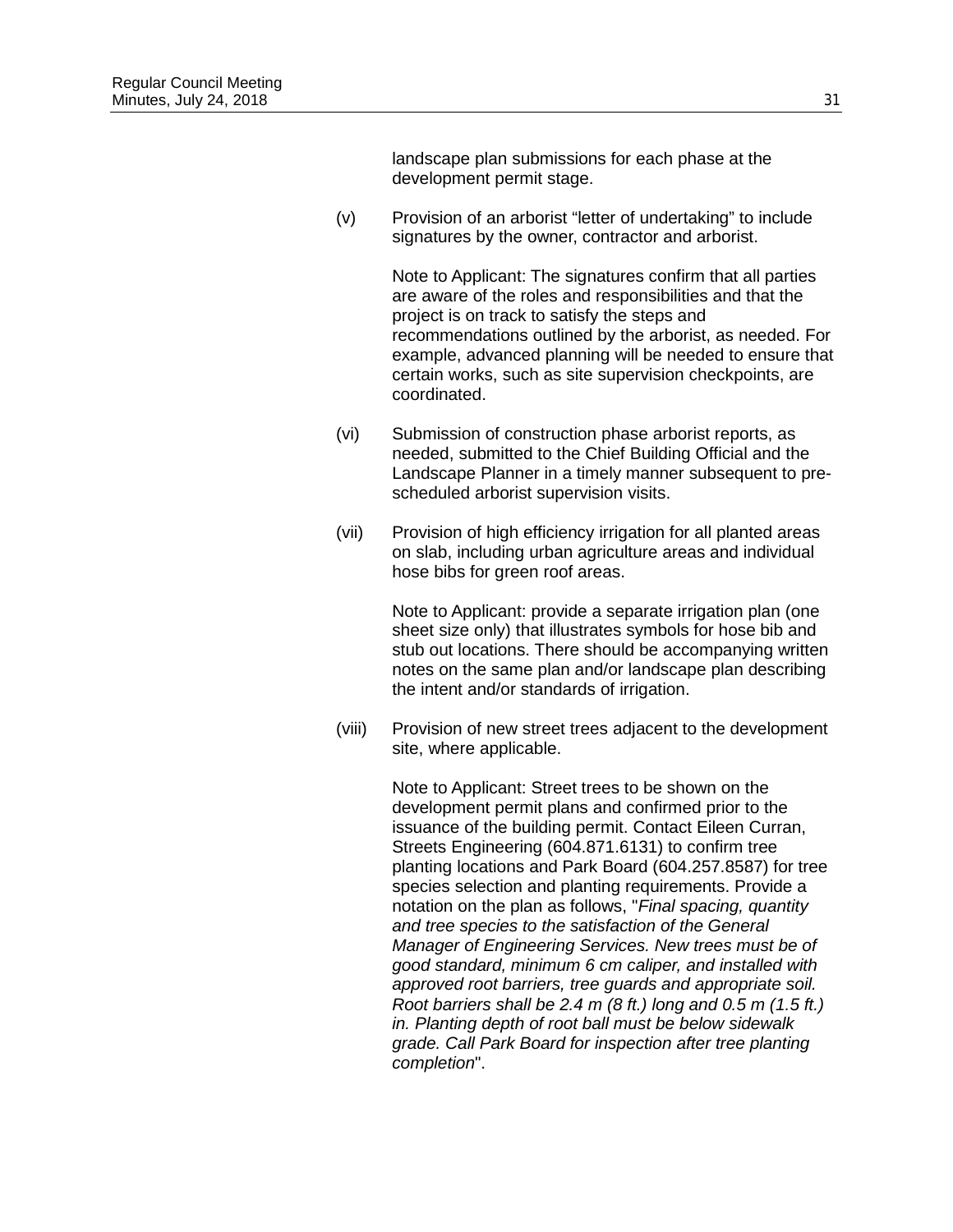- (ix) Provision of enlarged detailed elevations/sections for all vertical landscape structures and features (i.e. green walls, trellis).
- (x) Provision of an outdoor Lighting Plan.

Note to Applicant: Consider "CPTED" principles and avoid any lighting that can cause glare to residences. Refer also to the *CD-1 Design Guidelines for 4175 West 29th Avenue (St. George's Senior School).*

(xi) Incorporation of the principles of the City of Vancouver *Bird-Friendly Design Guidelines* for the protection, enhancement and creation of bird habitat and reduction of potential threats to birds.

Note to Applicant: Refer also to Condition 3.

## **Sustainability**

13. Provision of a Recycling and Reuse Plan for Green Demolition/Deconstruction, for the demolition of existing buildings on site, to recycle/reuse at least 75% of demolition waste (excluding hazardous materials).

> Note to Applicant: The Recycling and Reuse Plan for Green Demolition/Deconstruction should be provided at the time of each development permit application.

14. Any new building in the development will meet the requirements of the preceding *Green Buildings Policy for Rezonings* (as amended up to January 14, 2016), including a minimum of 63 points (LEED® Gold rating), with 1 point for water efficiency and stormwater management and a 22% reduction in energy cost as compared to ASHRAE 90.1 2010, along with registration and application for certification of the project.

Note to Applicant: A Sustainable Design Strategy must be submitted as part of each development permit that articulates which credits the applicant will be pursuing and how their building application, as submitted, incorporates strategies, features or technologies that will help achieve these credits. The strategy, along with the LEED checklist, must be incorporated into the drawing submission. A letter from a LEED Accredited Professional or Administrator must confirm that the proposed strategy aligns with the applicable goals of the rezoning policy. Proof of registration of the CaGBC must be provided with the application and the project registration number incorporated into the drawings. Application for Certification will be required at a subsequent stage.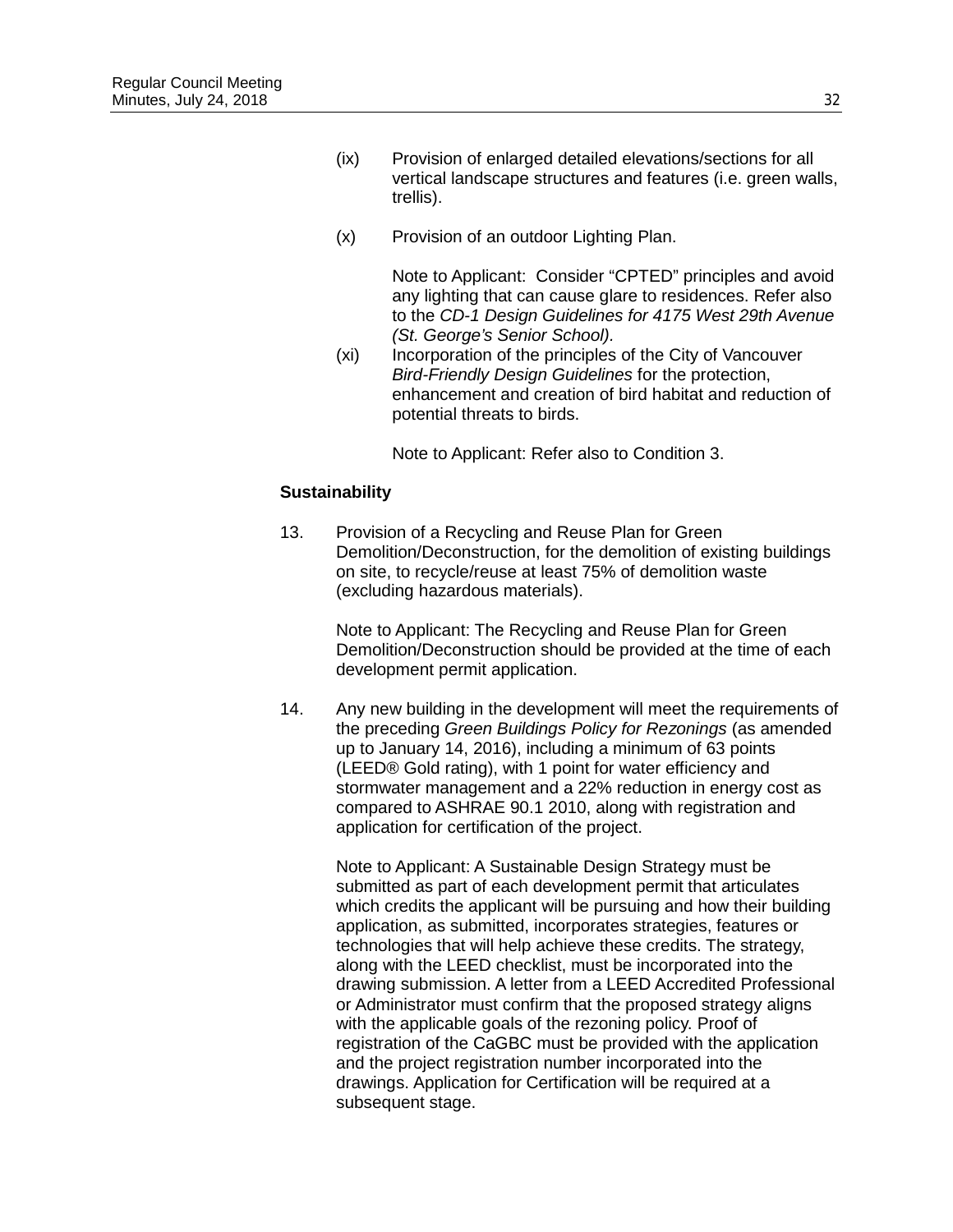15. In lieu of the requirements outlined in Condition 21, the applicant may choose to meet the requirements of the *Green Buildings Policy for Rezonings* (amended February 7, 2017), including all requirements for Near Zero Emissions Buildings (i.e. Passive House certified or alternate near zero emissions standard approved by the Director of Sustainability), or Low Emissions Green Buildings. The requirements for Low Emissions Green Buildings are summarized at: [http://guidelines.vancouver.ca/G015.pdf.](http://guidelines.vancouver.ca/G015.pdf)

# **Engineering**

- 16. Provision of a Green Mobility Plan to the satisfaction of the General Manager of Engineering Services. Provide the following measures or other items as part of the Green Mobility Plan:
	- (a) Subsidized transit passes for students and staff;
	- (b) Cycling education and training for staff and students on an ongoing annual basis;
	- (c) Bicycle repair station;
	- (d) Enhanced cycling end of trip facilities;
	- (e) Reserved Carpooling spaces for staff;
	- (f) Rapid charging station for electric vehicles;
	- (g) Shuttle buses; and
	- (h) School buses.
- 17. Provision of any gas service to connect directly to the building without any portion of the service connection above grade within the road right of way.
- 18. Provision of construction details to determine ability to meet municipal design standards for shotcrete removal (*Street Restoration Manual* Section 02596 and *Encroachment By-law No. 4243*, Section 3A) and access around existing and future utilities adjacent your site. Current construction practices regarding shotcrete shoring removals have put City utilities at risk during removal of encroaching portions of the shoring systems. Detailed confirmations of these commitments will be sought at the building permit stage with final design achievements certified and confirmed with survey and photographic evidence of removals and protection of adjacent utilities prior to building occupancy. Provision of written acknowledgement of this condition is required. Please contact Engineering Services for details.

Note to Applicant: The owner or representative is advised to contact Engineering to acquire the project's permissible street use. Prepare a mitigation plan to minimize street use during excavation and construction (i.e. consideration to the building design or sourcing adjacent private property to construct from) and be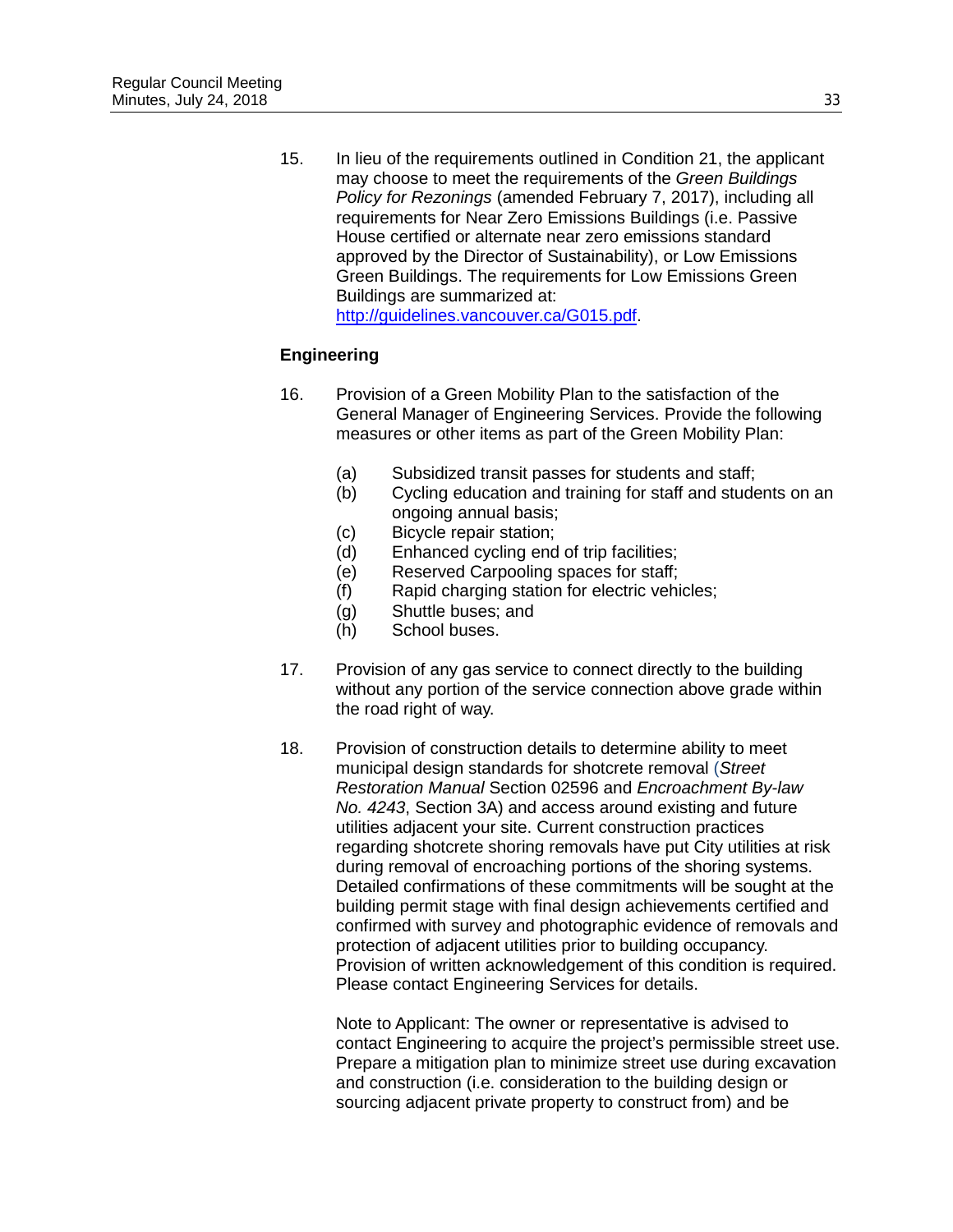aware that a minimum 60 days lead time for any major crane erection / removal or slab pour that requires additional street use beyond the already identified project street use permissions.

- 19. Provision of an adjusted crossing location on Camosun Street to avoid removal of any existing street trees. A crossing application is required and design approval of the crossing is required prior to issuance of the related development permit.
- 20. A pedestrian connection is required from the school bus drop-off area to the new school buildings.
- 21. Provision of a detailed landscape plan that reflects the off-site improvements sought for this site as part of the full development application.
- 22. Provide automatic door openers on the doors providing access to the bicycle room(s) and note on plans.
- 23. Design development to provide 'stairs free' loading access from the loading spaces to the elevator cores and the various uses within the buildings.
- 24. Design development to provide all Class A bicycle spaces to be located on the P1 parking level or at grade.
- 25. Provision of an improved plan showing the access route from the Class A bicycle spaces to reach the outside and note on plans.

Note to Applicant: The route must be 'stairs free' and confirm the use of the parking ramp, if required.

- 26. Design development to provide on-site bus drop-off spaces that do not require the buses to back up.
- 27. Provision of improved plans showing the required maneuvering for the Class B loading and school bus drop-off spaces.
- 28. Design development to provide parking, loading and bicycle spaces that meet the requirements of the *Parking By-law* and the *Parking and Loading Design Supplement.*

Note to Applicant: As there is no detailed information in the rezoning package, please ensure that the future development permit plans meet these by-law and design requirements.

29. Provision of updated transportation studies at future development permit applications for the site.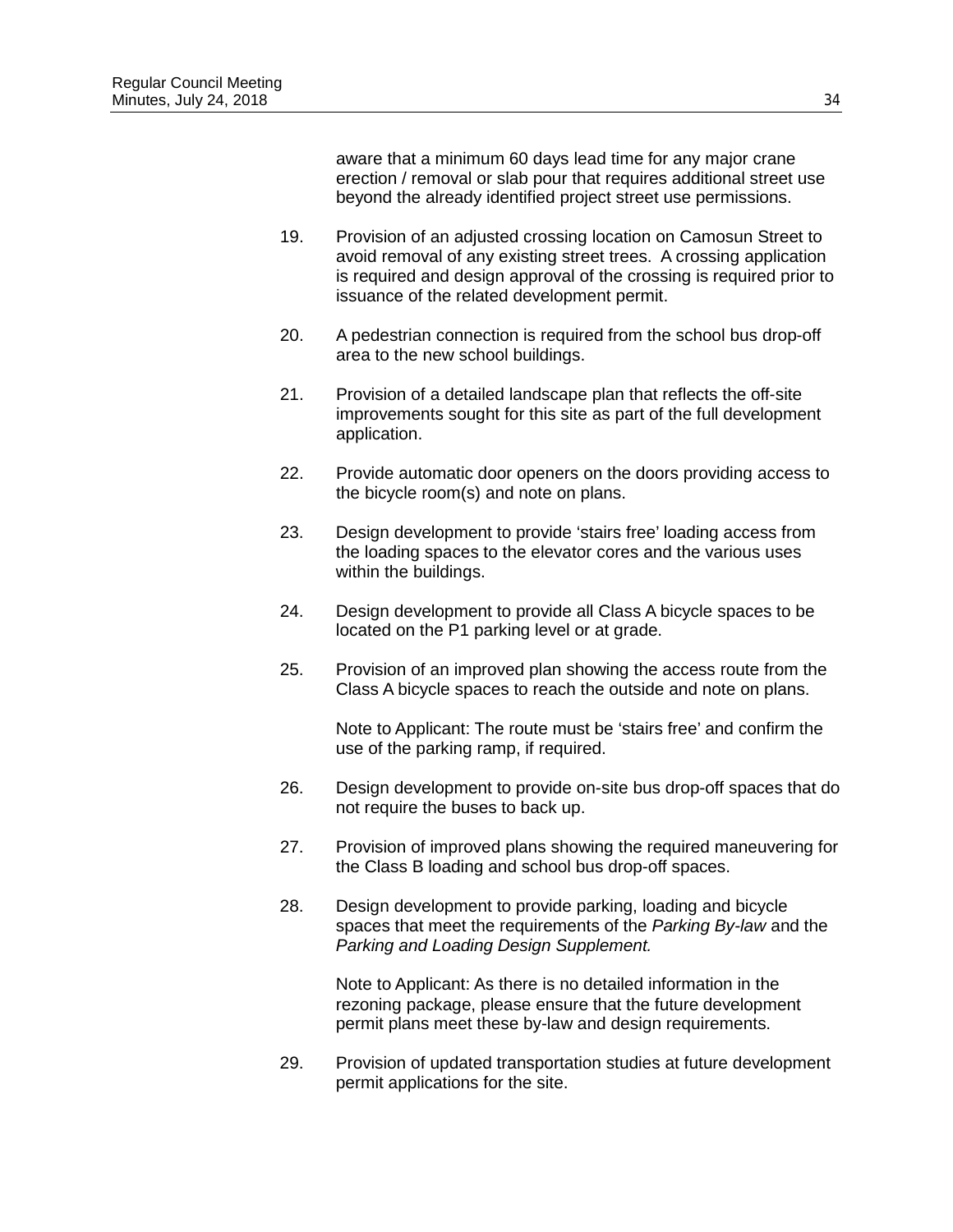#### *Low Carbon Strategy*

- 30. The proposed approach to site heating and cooling, developed in collaboration with the City, shall be provided prior to the issuance of any development permit, to the satisfaction of the General Manager of Engineering Services.
- 31. Design of the development shall adhere to the following general requirements:
	- (i) Prior to issuance of development permit, the applicant must demonstrate, to the satisfaction of the General Manager of Engineering Services, that the approach to site heating and cooling will reduce the development's greenhouse gas emissions at buildout by a minimum of 50% relative to a business as usual ("BAU") (where BAU assumes high-efficiency natural gas boilers for space heating, ventilation, and domestic hot water heating, and chillers and/or cooling towers for any space cooling requirements).

Note to Applicant: The applicant will be required to demonstrate that the development is on track to achieve the above GHG reduction requirement at each stage of permit.

- (ii) The applicant must provide the following for approval by the General Manager of Engineering Services, prior to issuance of building permit:
	- a. Detailed Design of any Low Carbon Energy System(s) including but not limited to building HVAC, mechanical heating system and domestic hot water system;
	- b. Demonstrated compliance with minimum design requirements outlined in the *Performance Monitoring & Reporting Requirements for Low Carbon Energy Systems* (updated February 2014 or later), to enable energy metering and the monitoring of performance metrics during system operation for the purpose of optimizing system performance and preparing system performance reports; and

Note to Applicant: A proposed energy system *Performance Monitoring and Reporting Plan* shall be submitted at the time of building permit application for approval by the General Manager of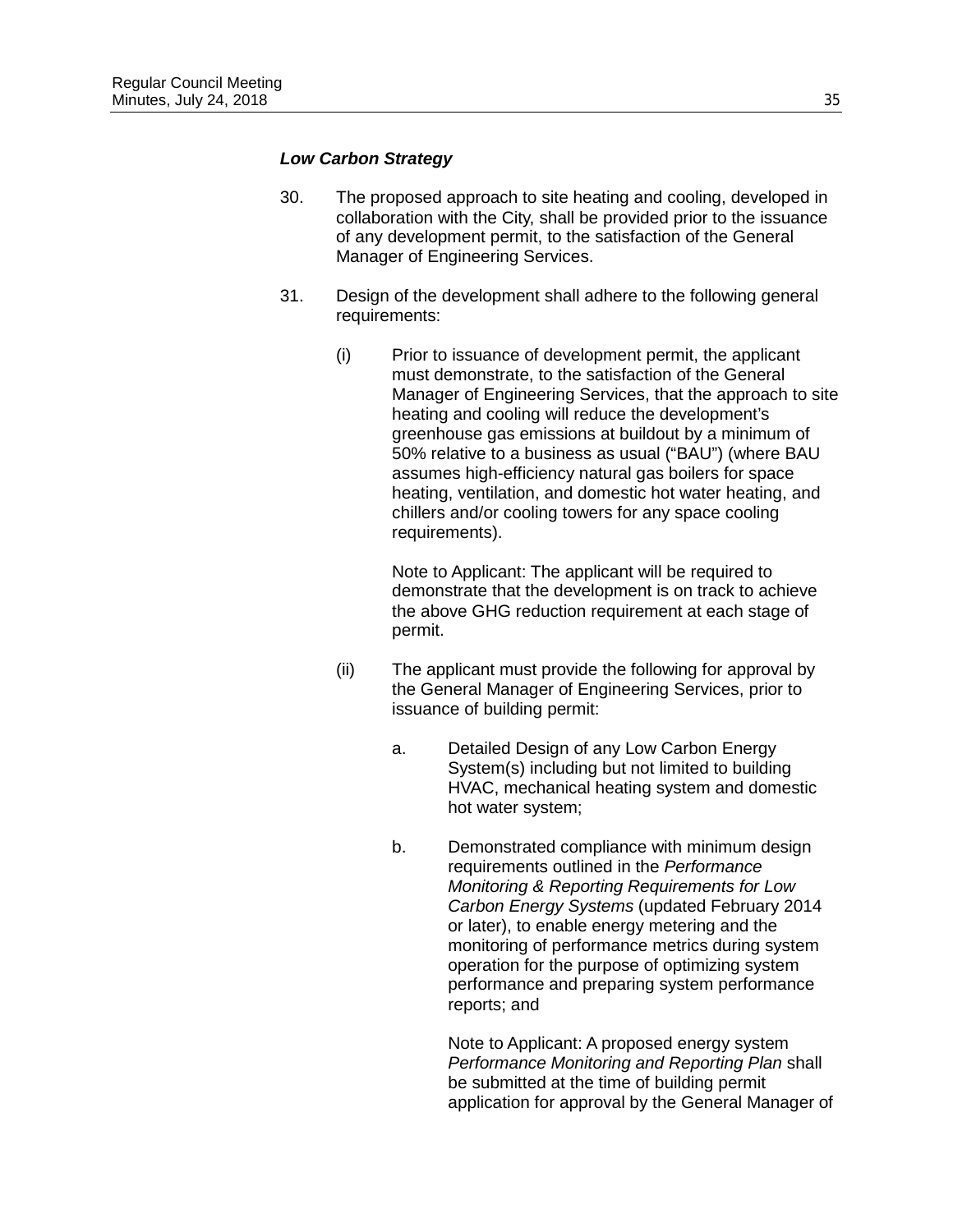Engineering Services prior to building permit issuance. The applicant shall refer to the City of Vancouver *Performance Monitoring and Reporting Requirements for Renewable Energy Systems* for further instructions on performance monitoring and reporting.

c. Written verification by a qualified engineer, confirming that the energy system is designed to provide low carbon energy such that the development will meet the mandated GHG performance limits.

# *Zero Waste Planning*

32. Provide a Zero Waste Design and Operations Plan at the time of development permit, and updated with each successive development permit application, to the satisfaction of the General Manager of Engineering Services, as described in the *Rezoning Policy for Sustainable Large Developments.*

> Note to Applicant: The Zero Waste Design and Operations Plan should have a site/development infrastructure design component and an ongoing operations/maintenance component. The document should be structured so as to replicate all of the numbered headings and sub-headings of the Zero Waste Design and Operations Plan and meaningfully address each of these headings.

# **Social Policy**

33. Provide a Sustainable Food System Plan to include a minimum of three food systems assets as described in the *Rezoning Policy for Sustainable Large Developments*, to the satisfaction of the Director of Social Policy.

> Note to Applicant: The application identifies the following food assets that can count towards the required three food assets that must be delivered as part of the development. The three identified food assets are (1) edible landscaping, (2) community gardens, and (3) on-site organics management. The following comments outline ways to strengthen the submission:

- (i) Edible landscaping:
	- a. Provide more details on the location and design of the edible landscaping.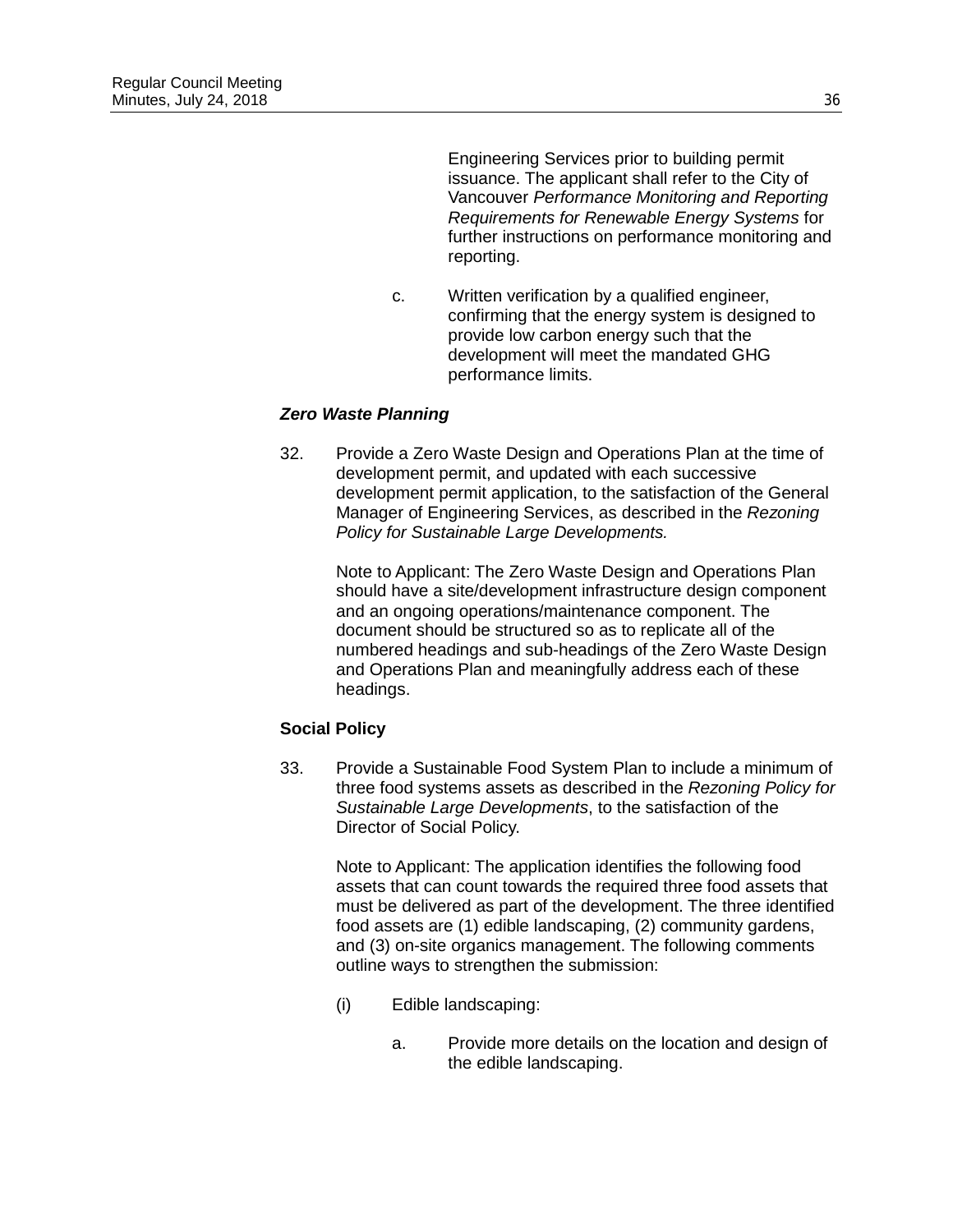- b. Explore education and training opportunities in the gardens for students and connect such programs to the school kitchen/cafeteria.
- (ii) Shared garden plots:
	- a. Provide more details on the location and design of shared garden plots.
	- b. Student shared gardening areas should reference and be designed to adhere to Council's *Urban Agriculture Guidelines for the Private Realm* and should provide maximum solar exposure, universal accessibility and provide amenities such as raised beds, water for irrigation, potting benches, tool storage, and composting.
- (iii) On-site organics management:
	- a. Additional details will be required, including, at a minimum: location, type of machine, and management structure.

# **CONDITIONS OF BY-LAW ENACTMENT**

(c) That, prior to enactment of the CD-1 By-law, the registered owner shall on terms and conditions satisfactory to the Director of Legal Services, the General Manager of Planning, Urban Design and Sustainability, the General Manager of Arts, Culture and Community Services, the General Manager of Engineering Services and the Approving Officer, as necessary, and at the sole cost and expense of the owner/developer, make arrangement for the following:

## **Engineering Services**

- 1. Provision of a minimum 1.83 m (6.00 ft.) wide statutory right of way (SRW) adjacent to the entire east property line of the site to accommodate a public use sidewalk. The final location and SRW width to be determined at the development permit stage.
- 2. Provision of a Services Agreement to detail the on-site and off-site works and services necessary or incidental to the servicing of the site (collectively called the "services") such that they are designed, constructed and installed at no cost to the City and all necessary street dedications and rights of way for the services are provided. No development permit for the site will be issued until the security for the services are provided.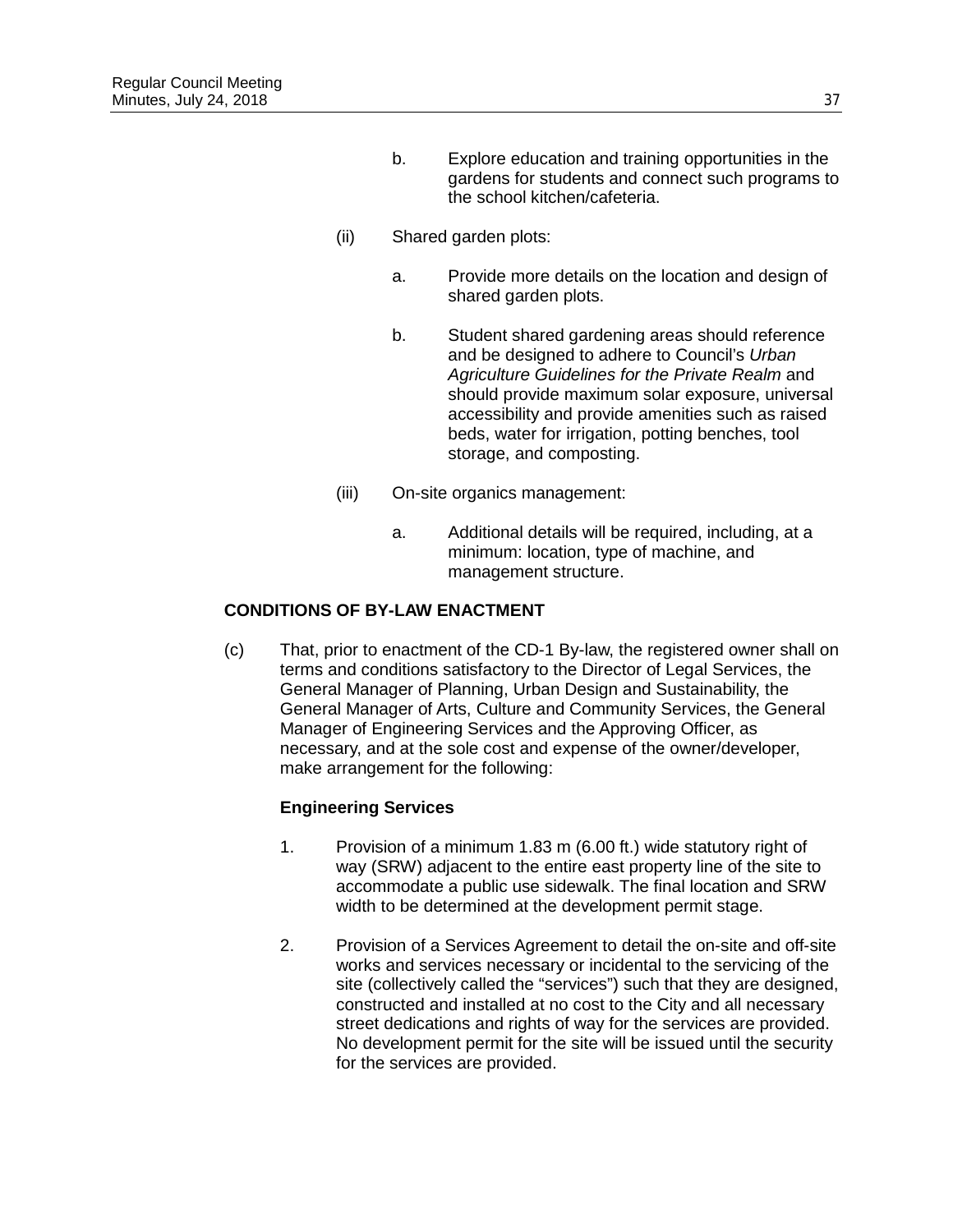- (i) Provision of a 1.83 m (6.00 ft.) CIP light broom finish concrete sidewalk with saw cut joints located on private property on the west side of Camosun Street along the site, including curb ramps at West 27th Avenue and West 28th Avenue.
- (ii) Provision of upgraded street lighting adjacent the site on West 29th Avenue and Camosun Street. A review of the existing lighting is required to determine its adequacy and upgraded lighting is to be provided where required.

Note to Applicant: The proposed sidewalk on Camosun Street may require separate lighting given its proximity to the existing lighting on Camosun Street.

(iii) Provision of new or replacement duct banks adjacent the development site that meet current City standards. Duct banks are to consist of electrical and communication ducts sized to meet City needs in a configuration acceptable by the General Manager of Engineering Services and in conformance with applicable electrical codes and regulations. A detailed design will be required prior to the start of any associated street work.

> Note to Applicant: As-constructed documentation will be required that includes photographic and measured evidence of the installed number of conduits, their final locations and depths.

- (iv) Provision of geometric and parking regulation changes adjacent to St. George's Senior School to the satisfaction of the General Manager of Engineering Services. The Traffic Study recommends that all school drop-off by private vehicles be facilitated on 29th Avenue and Camosun Street, where currently some student drop-off occurs on site. The Traffic Study is also proposing changes to allow additional pick-up and drop-off on 29th Avenue by the eastern driveway crossing. A further detailed review of the parking signage and geometric changes, including the potential removal of the existing midblock bulge on 29th Avenue, is required to see if additional on-street drop-off spaces can be achieved.
- (v) Provision of adequate water service to meet the fire flow demands of the project. The current application lacks the details to determine if water main upgrading is required. Please supply project details including projected fire flow demands, sprinkler demand, hydrant load, and domestic water demands to determine if water main upgrading is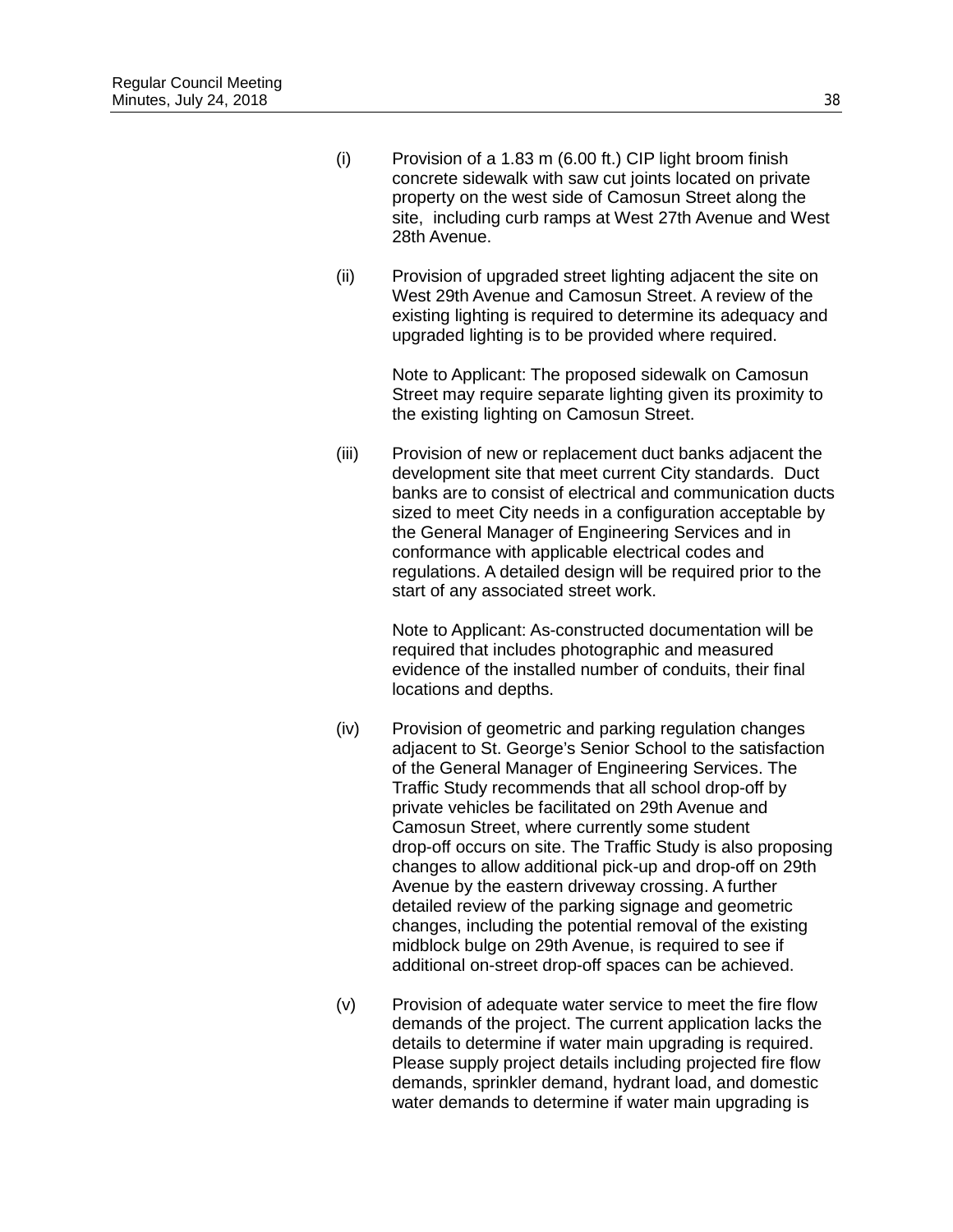required. Should upgrading be necessary then arrangements to the satisfaction of the General Manager of Engineering Services and the Director of Legal Services will be required to secure payment for the upgrading. The developer is responsible for 100% of any water system upgrading that may be required.

3. Provision of all utility services to be underground from the closest existing suitable service point. All electrical services to the site must be primary with all electrical plant, which include but not limited to System Vista, Vista switchgear, pad mounted transformers, LPT and kiosks (including non-B.C. Hydro kiosks) are to be located on private property with no reliance on public property for placement of these features.

> In addition, there will be no reliance on secondary voltage from the existing overhead electrical network on the street right-of-way. Any alterations to the existing overhead/underground utility network to accommodate this development will require approval by the Utilities Management Branch.

Note to Applicant: Please ensure that in your consultation with B.C. Hydro that an area has been defined within the development footprint to accommodate such electrical plant. Please confirm that this space has been allocated and agreement between both parties has been met.

- 4. Provision of a Traffic Management Strategy to the satisfaction of the General Manager of Engineering Services, including a letter of commitment from the school is required for the following items:
	- (a) Provision of \$300,000 towards traffic calming in the neighborhood to address impacts of the school traffic within the first five years of occupancy of the final phase of construction.
	- (b) Provision of all Class B bicycle spaces to be covered.
	- (c) Provide notifications to students and staff on a semi-annual basis (two times per year) of transportation demand management (TDM) measures being provided by the school as part of the Green Mobility Plan.
	- (d) Provide a limited Transportation Management Plan (TMP) update after each phase of the schools development plan outlining the following: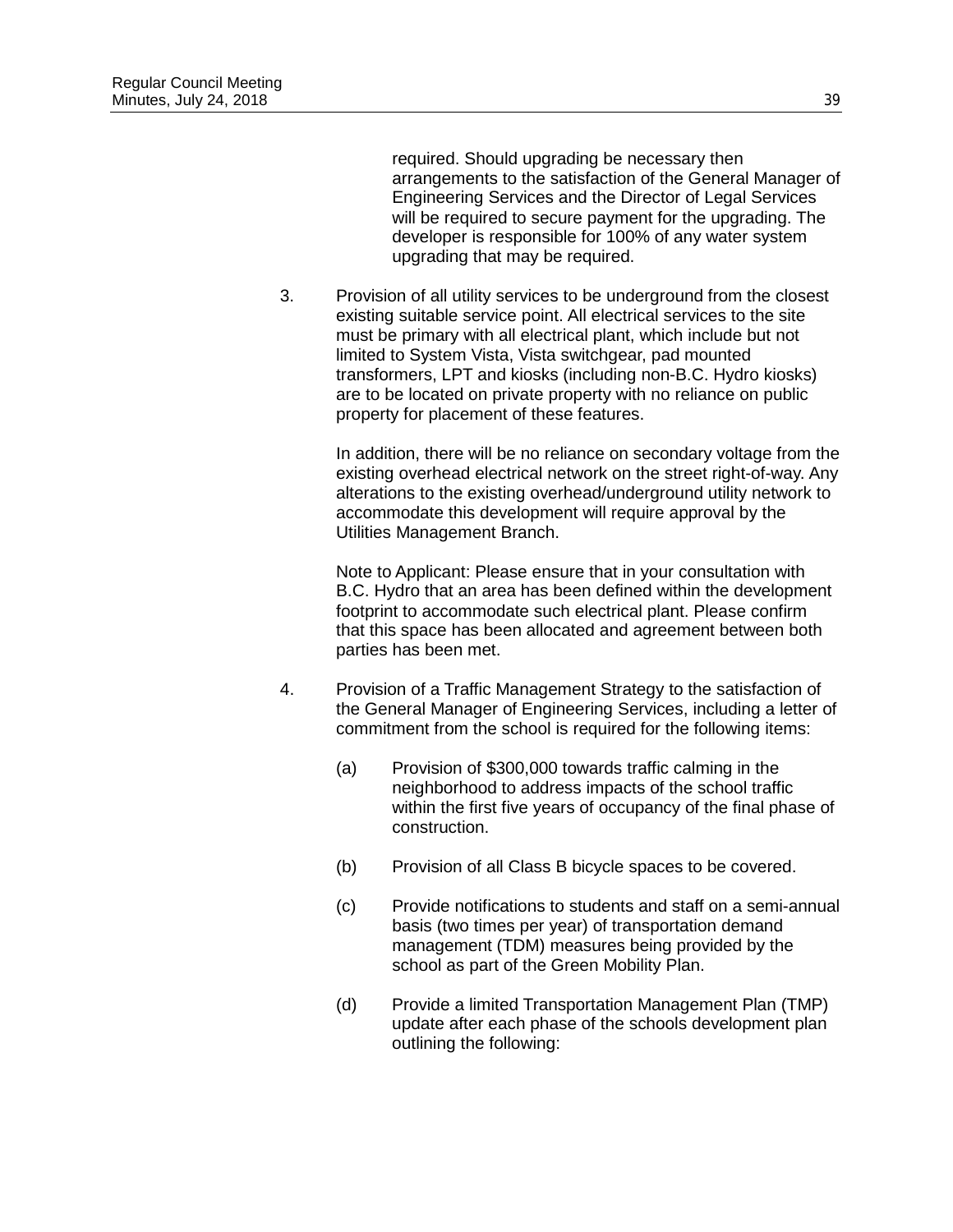- (i) Travel mode survey for the entire school students and staff with a minimum 90% response rate to be completed annually for three years post-occupancy.
- (ii) Current and future TDM measures being implemented at the school.
- (iii) Number of students and staff utilizing the various TDM measures.
- (iv) Outline whether the school is meeting the previously set travel mode targets and to set new targets for the future.
- (v) Include any neighbourhood concerns regarding the school traffic.
- (vi) Submit a copy of the limited TMP to the School Liaison at the City of Vancouver for review.
- (vii) Designate a TMP administrator at the school that will be responsible for conducting the mode surveys, dealing with traffic concerns around the school and implementing the TDM measures.
- (viii) Provide an Internal Traffic Management Plan in brochure form that is to be distributed to all families.
- (ix) Consider additional strategies to reduce vehicle trips and congestion around the school, such as:
	- a. Carpool strategies
	- b. Walking school bus
	- c. Bicycle train
	- d. Walking Wednesdays
	- e. Park and Walk a Block

## **Neighbourhood Energy Utility**

5. Enter into such agreements as the General Manager of Engineering Services and the Director of Legal Services determine are necessary for securing the low carbon energy requirements of the development, which may include but are not limited to, agreements which require the developer to undertake and share with the City performance monitoring of the thermal energy system for the development on a reporting schedule, containing information, and prepared in a form as requested by the General Manager of Engineering Services.

## **Public Art**

6. Execute an agreement satisfactory to the Directors of Legal Services and Cultural Services for the provision of public art in accordance with the City's Public Art Policy, such agreement to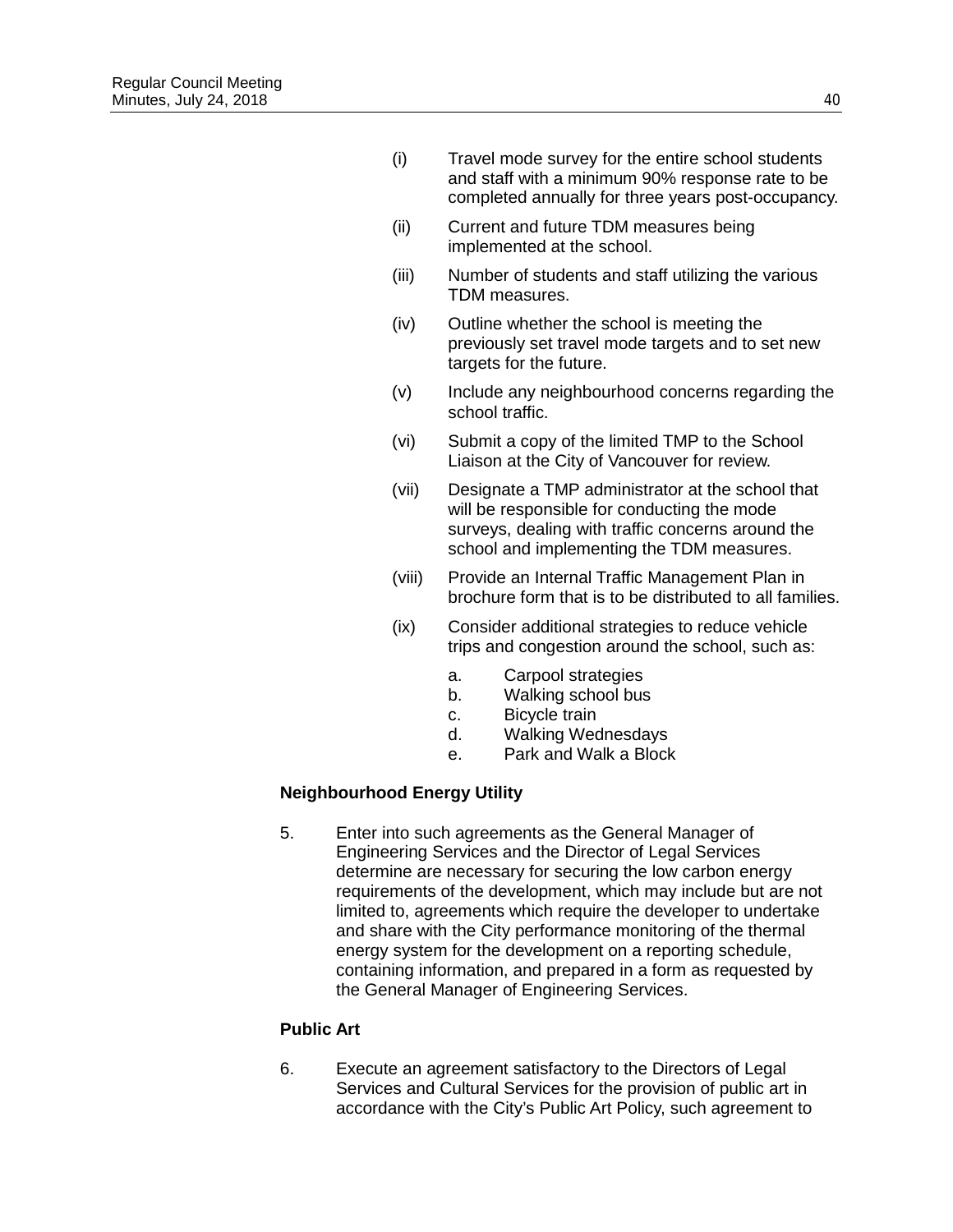provide for security in a form and amount satisfactory to the aforesaid officials; and provide development details to the satisfaction of the Public Art Program Manager.

Note to Applicant: Please call Eric Frederickson, Public Art Program Manager, 604.871.6002, to discuss your application.

#### **Environmental Contamination**

- 7. If applicable:
	- (i) Submit a site profile to the Environmental Protection Branch (EPB);
	- (ii) As required by the Manager of Environmental Protection and the Director of Legal Services in their discretion, do all things and/or enter into such agreements deemed necessary to fulfill the requirements of Section 571(B) of the Vancouver Charter; and
	- (iii) If required by the Manager of Environmental Protection and the Director of Legal Services in their discretion, enter into a remediation agreement for the remediation of the site and any contaminants which have migrated from the site on terms and conditions satisfactory to the Manager of Environmental Protection, City Engineer and Director of Legal Services, including a Section 219 covenant that there will be no occupancy of any buildings or improvements on the site constructed pursuant to this rezoning until a Certificate of Compliance satisfactory to the City for the on-site and off-site contamination, issued by the Ministry of Environment, has been provided to the City.

Note to Applicant: Where the Director of Legal Services deems appropriate, the preceding agreements are to be drawn, not only as personal covenants of the property owners, but also as registered charges pursuant to the Land Title Act.

The preceding agreements are to be registered in the appropriate Land Title Office, with priority over other such liens, charges and encumbrances affecting the subject site as is considered advisable by the Director of Legal Services, and otherwise to the satisfaction of the Director of Legal Services prior to enactment of the By-law and at no cost to the City.

The preceding agreements shall provide security to the City including indemnities, warranties, equitable charges, letters of credit and withholding of permits, as deemed necessary by and in a form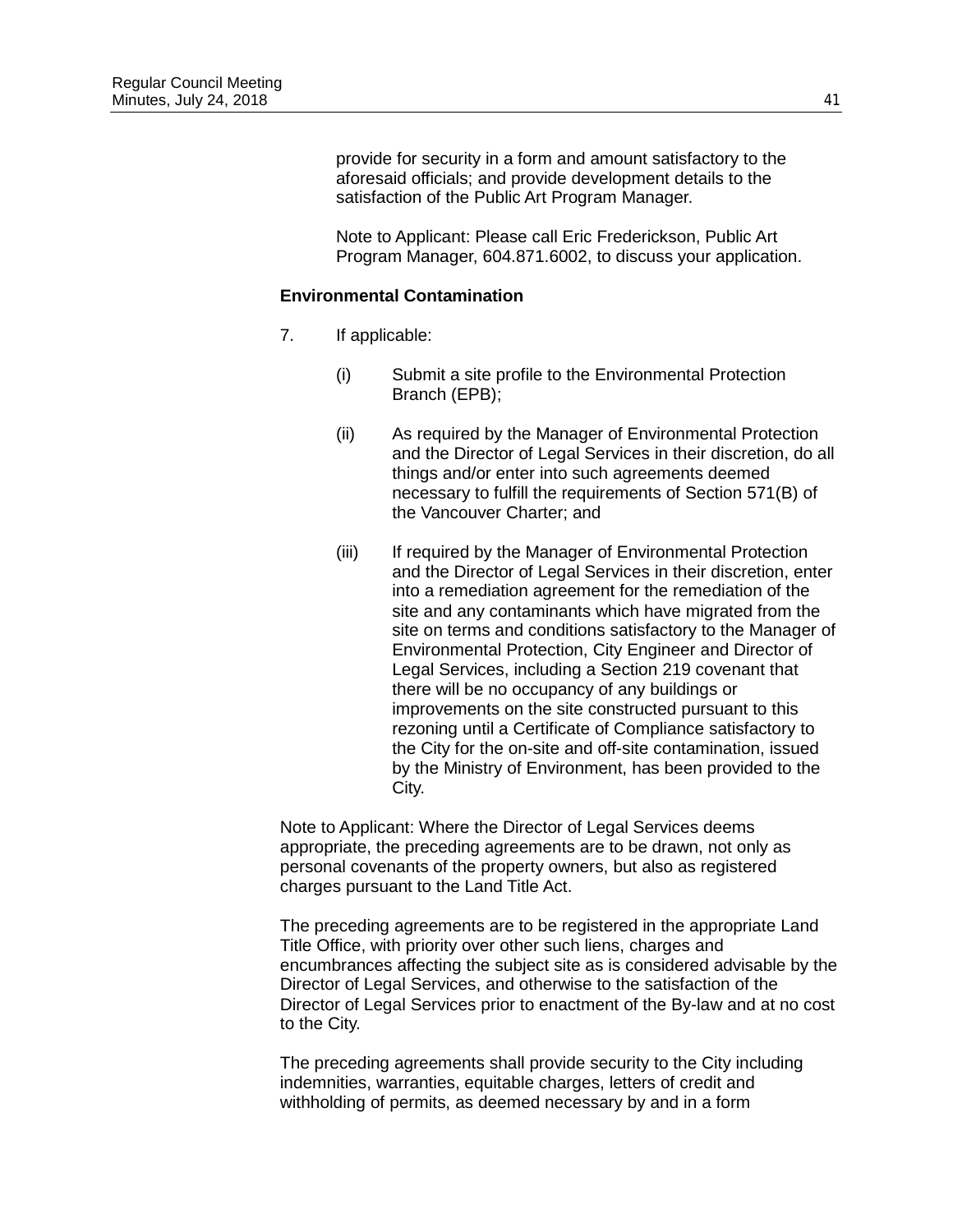satisfactory to the Director of Legal Services. The timing of all required payments, if any, shall be determined by the appropriate City official having responsibility for each particular agreement, who may consult other City officials and City Council.

- B. THAT, at the time of enactment of the CD-1 By-law, the General Manager of Development Services be instructed to bring forward for approval the CD-1 Design Guidelines, generally as presented in Appendix F of the Policy Report dated June 5, 2018, entitled "CD-1 Rezoning: 4175 West 29th Avenue (St. George's Senior School)".
- C. THAT, subject to enactment of the CD-1 By-law, the Director of Legal Services to instructed to bring forward for approval the amendment to the Subdivision By-law, generally as set out in Appendix C of the Policy Report dated June 5, 2018, entitled "CD-1 Rezoning: 4175 West 29th Avenue (St. George's Senior School)".
- D. THAT A to C above be adopted on the following conditions:
	- (i) THAT the passage of the above resolutions creates no legal rights for the applicant or any other person, or obligation on the part of the City and any expenditure of funds or incurring of costs is at the risk of the person making the expenditures or incurring the cost;
	- (ii) THAT any approval that may be granted following the Public Hearing shall not obligate the City to enact a by-law rezoning the property, and any costs incurred in fulfilling requirements imposed as a condition of rezoning are at the sole risk of the property owner; and
	- (iii) THAT the City and all its officials, including the Approving Officer, shall not in any way be limited or directed in the exercise of their authority or discretion regardless of when they are called upon to exercise such authority or discretion.

CARRIED UNANIMOUSLY (Vote No. 03170)

## **6. TEXT AMENDMENT: 2133 Nanton Avenue and 4189 Yew Street (Arbutus Centre)**

At the Public Hearing on July 18, 2018, Vancouver City Council heard from speakers, and following the close of the receipt of public comments, referred discussion and decision on the above-noted matter to the Regular Council meeting on July 24, 2018, as Unfinished Business.

Councillor Jang advised he had reviewed the portion of the proceedings he missed and is therefore eligible to vote.

Councillor De Genova declared conflict of interest on this matter as she previously worked with the applicant. She left the chamber at 11:44 am and did not return for the duration of the item.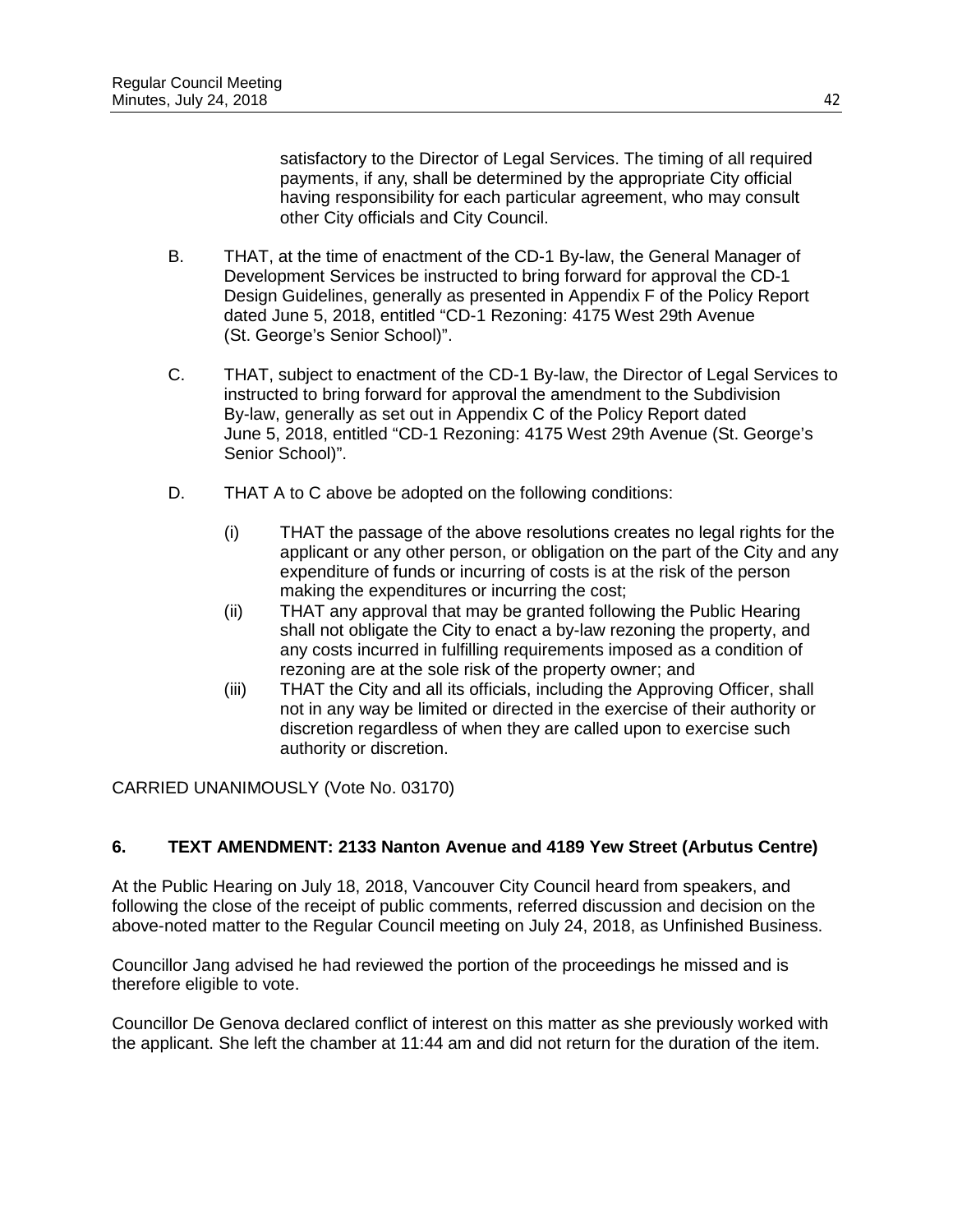MOVED by Councillor Louie SECONDED by Councillor Deal

> A. THAT the application by Arbutus Village Holdings Ltd. (Larco Investments) to amend CD-1 (642) By-law No. 11658, as amended by By-law No. 11749 (collectively, the "CD-1 By-law") for 2133 Nanton Avenue [*PID: 029-960-843; Lot 2, District Lot 526, Group 1, New Westminster District Plan EPP59809*] and 4189 Yew Street [*PID: 029-960-835; Lot 1, District Lot 526, Group 1, New Westminster District Plan EPP59809*] to increase the allowable floor area by 8,016 sq. m (86,283 sq. ft.) to a site-wide maximum of 75,081 sq. m (808,165 sq. ft.) for all uses combined, a maximum of 65,016 sq. m (699,826 sq. ft.) for residential uses, a minimum of 10,065 sq. m (108,338 sq. ft.) of nondwelling uses, and to increase the maximum building height from 57 m (187 ft.) to 60 m (197 ft.) geodetic datum for Block C and from 57 m (187 ft.) to 72 m (236 ft.) geodetic datum for Block D, generally as presented in Appendix A of the Policy Report dated June 11, 2018, entitled "CD-1 Text Amendment: 2133 Nanton Avenue and 4189 Yew Street (Arbutus Centre)" be approved subject to the following conditions:

## **Conditions of Approval of the Form of Development**

- (a) That the proposed form of development be approved by Council in principle, generally as prepared by Dialog Architects and received December 22, 2017, provided that the Director of Planning may allow minor alterations to this form of development when approving the detailed scheme of development as outlined in (b) below.
- (b) That, prior to approval by Council of the form of development, the applicant shall obtain approval of a development application by the Director of Planning, who shall have particular regard to the following:

# **Urban Design**

- 1. Design development of the Block D building to reduce the shadow impact on the park through sculpturing the building as follows:
	- (i) Provide further shoulder setback on the 3rd and 4th floors of the townhouses along the northwest edge of the site.

Note to Applicant: The intent is to cast no more shadow on the Arbutus Village Park path than is already cast by the existing trees.

(ii) Reduce the height of terraces at the north end of Block D building from 10, 8, and 6 storeys to 8, 6, and 4 storeys respectively.

> Note to Applicant: This measure also assists with the improvement of the massing transition to the existing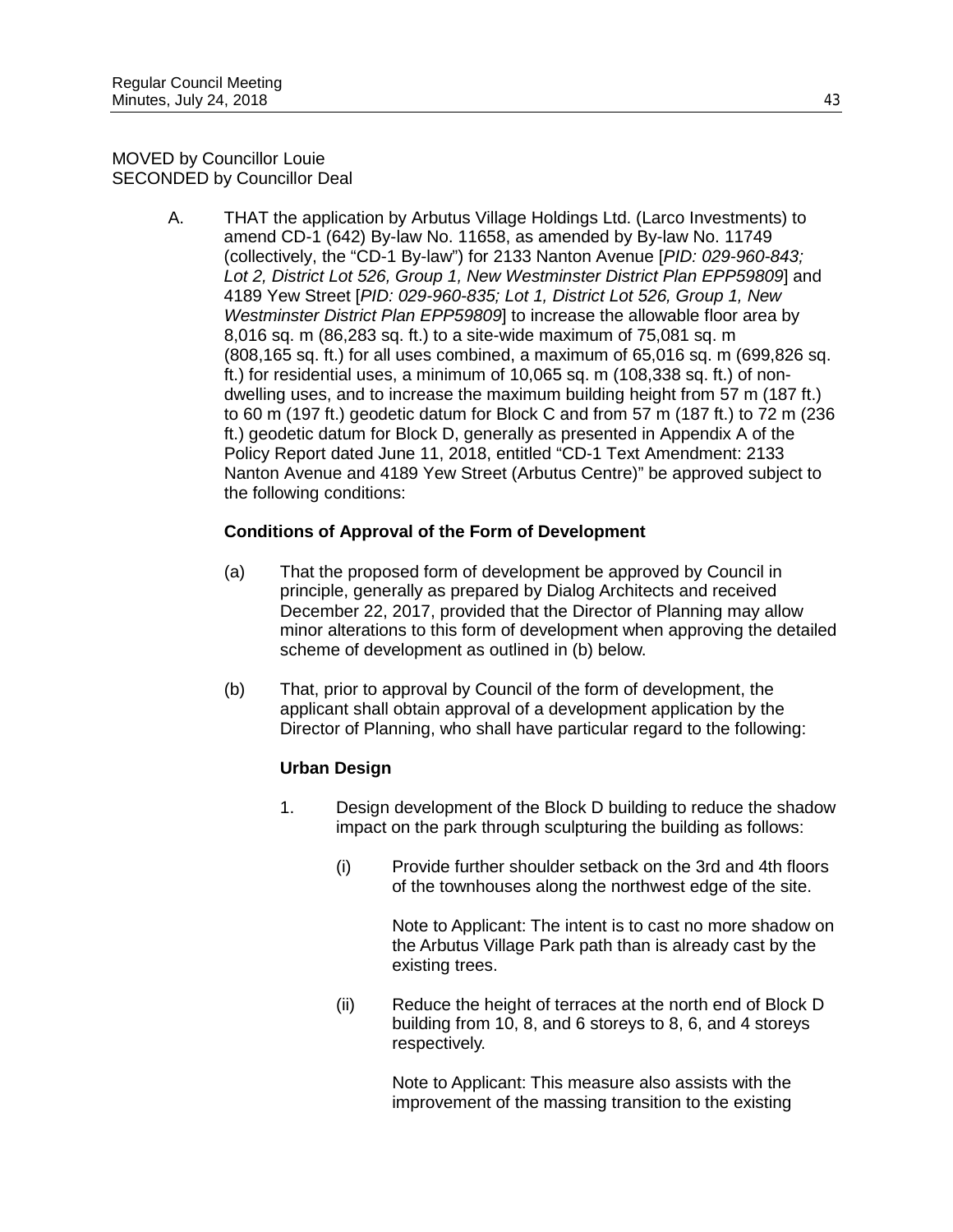adjacent 3-storey residential building on the northeast corner. Stair and the corridor should be contained within the primary terrace massing.

- 2. Design development of Block C building to increase solar penetration onto the Public Square, particularly with the consideration of the open space and outdoor patio in front of the restaurant.
- 3. Design development to improve the Block D streetscape along the Yew Street extension as follows:
	- (i) Provide a notable shoulder setback of approximately 10 ft. above the 8th floor on the east and south sides of Block D apartment building.

Note to Applicant: The intent is to create a street wall to be compatible with the scale of street space and the building form on the other side of the street and reduce the apparent overall massing viewed from the street.

(ii) Provide a substantial break on the east façade of Block D building to break up the overall massing to give the appearance of two separate buildings.

> Note to Applicant: The proposed overall building width along the Yew Street extension is approx. 230 ft. An appropriate apparent building width generally does not exceed 100 ft. Encourage including a green wall to strengthen the break and soften the façade.

4. Design development to minimize the view impact of the rooftop appurtenances on the uppermost roof of Block C and D buildings, including elevator penthouse, mechanical structure, stair, and screening.

> Note to Applicant: All rooftop appurtenances should be set back substantially from the edges of the roofs. Only small mechanical structures and screens can be considered and centrally placed. This condition could be achieved by relocating the elevator core to grid line 8 or 9. The applicant is encouraged to explore other design solutions.

5. Design development to improve the architectural expression in order to simplify and calm the expression of the building.

> Note to Applicant: The intent of this condition is to further relieve the apparent massing and height of the buildings and improve the visual interest to the surrounding public realm. The methods could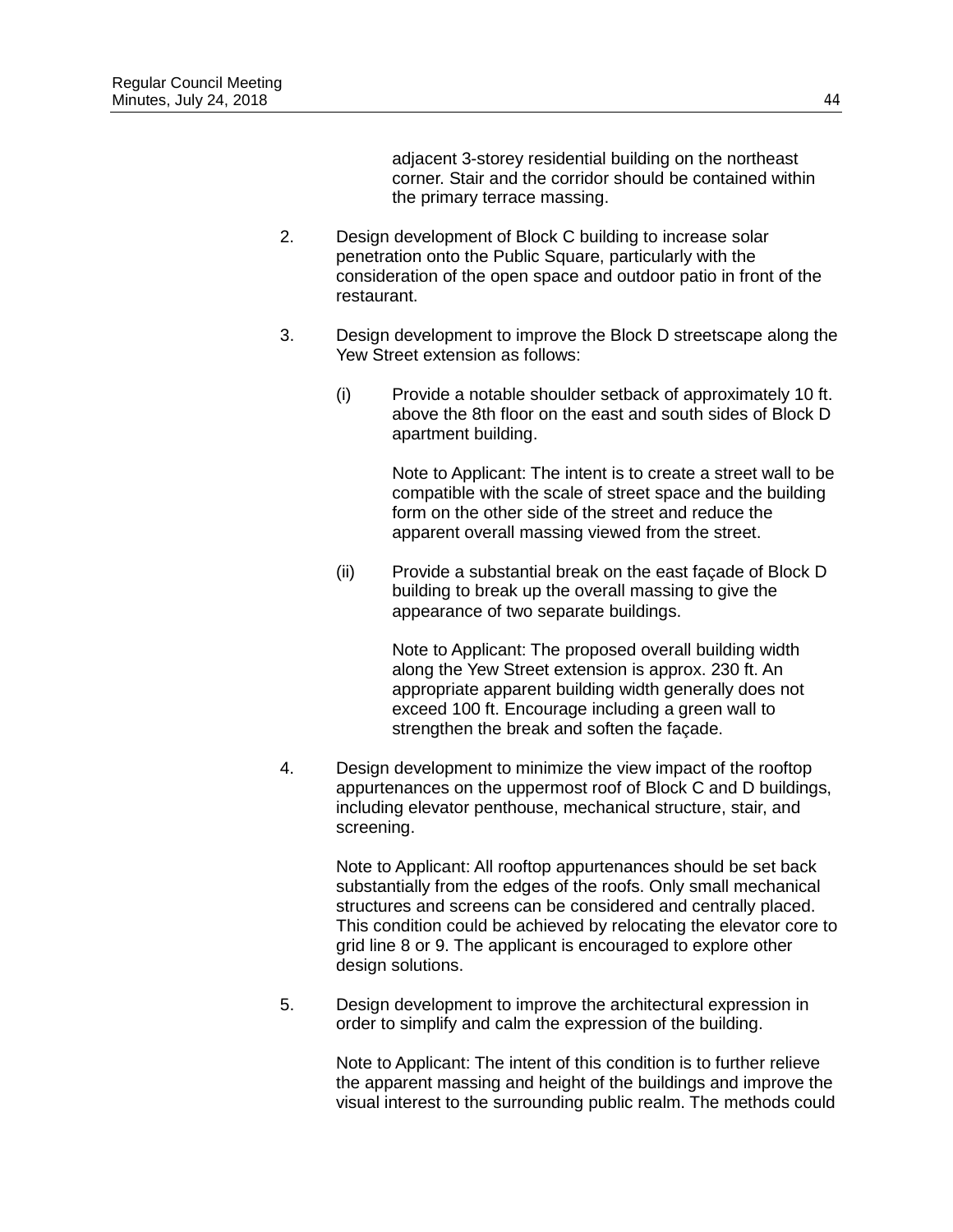include simplifying the mix of the vertical and horizontal expression, removing the vertical frames of the projected balconies on the east façade of building D, and providing a clearly defined base and pedestrian friendly frontage for the building C on all sides. The applicant is encouraged to explore other design solutions.

6. Design development to ensure commercial retail units on Block C and D are designed to activate and enhance user experience on the Public Square.

### **Crime Prevention through Environmental Design (CPTED)**

- 7. Design development to consider the principles of CPTED, having particular regard for:
	- (i) Theft in the underground parking;<br>(ii) Residential break and enter;
	- (ii) Residential break and enter;<br>(iii) Mail theft; and
	- (iii) Mail theft; and<br>(iv) Mischief in alco
	- Mischief in alcoves and vandalism, such as graffiti.

### **Landscape Review**

- 8. Design development to the landscape treatment to maximize green roof area, tree canopy cover, soil volumes and layered planting on slab, as follows:
	- (i) Maximized intensive/extensive green roof area to all roof spaces and related amenity areas;
	- (ii) Minimize the necessity for above grade tree planters and provide soil volumes below grade, to the greatest extent practicable.

Note to Applicant: Wherever possible, planted landscapes on slab should be designed to maximize soil depths. This will require integration of the landscape design and the structural and architectural plan. Soil depths on slab should exceed BCLNA Landscape Standard. At the perimeter of the building the slab can be angled downward (1.0 m across and 1.2 m down) to maximize contiguous soil volumes.

- 9. Design development to locate, integrate and fully screen parking garage vents and other utilities in a manner which minimizes the impact to the open space design and public realm.
- 10. Design development to the Integrated Rainwater Management Strategy to explore opportunities for onsite rain water infiltration, as follows: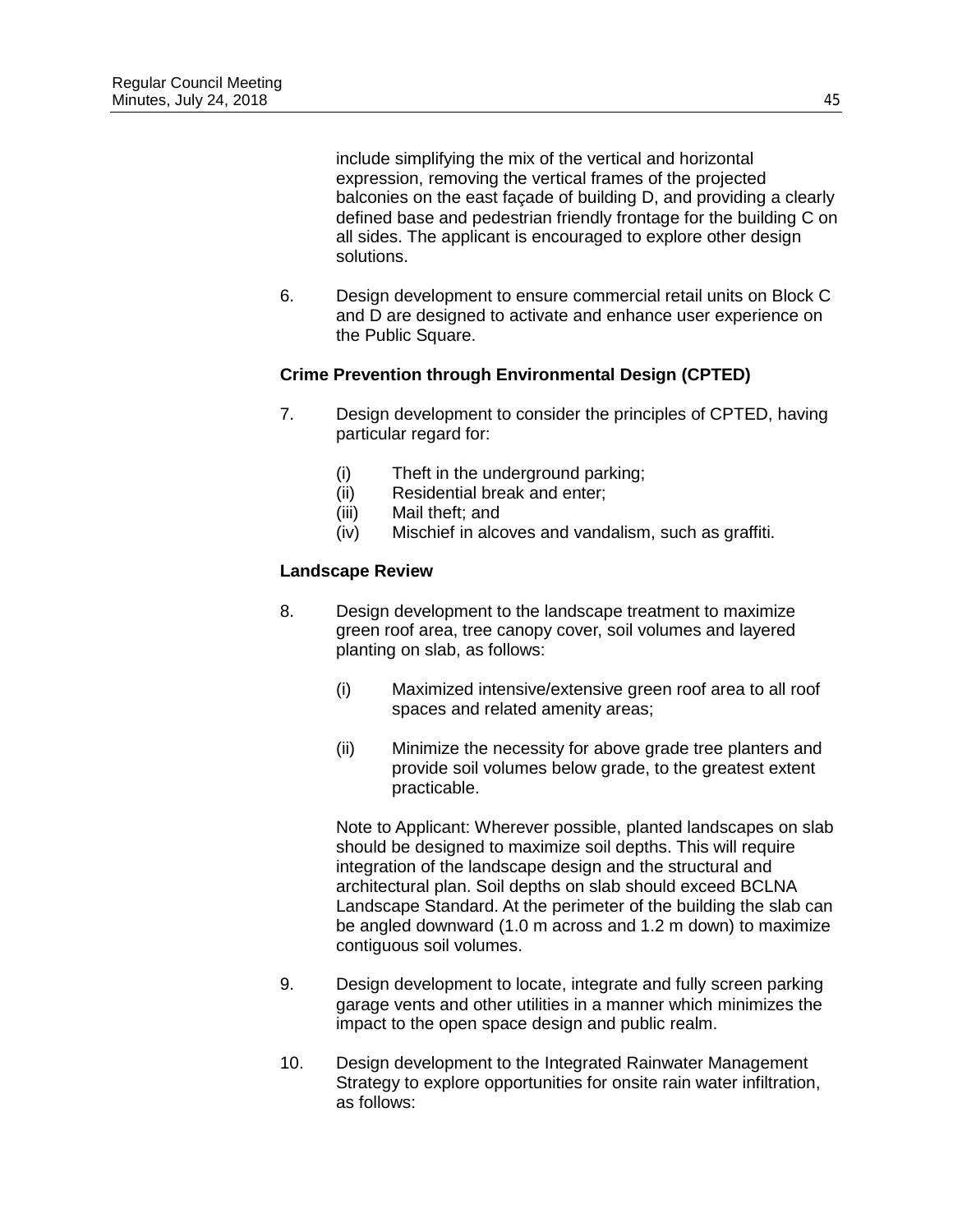- (i) Maximize landscape based on best management practises;
- (ii) Minimize the necessity for hidden mechanical water storage;
- (iii) Increase the amount of planting to the rooftop areas, where possible;
- (iv) Consider linear infiltration bio-swales along property lines;
- (v) Use permeable paving on slabs and at grade;
- (vi) Employ treatment chain systems (gravity fed, wherever possible); and
- (vii) Use grading methods to direct water to soil and storage areas.

Note to Applicant: Refer to the City of Vancouver *Integrated Rainwater Management Plan*, Vol.1 & 2 for further information. A consulting engineer (subject matter expert) will need to be engaged and early phase soil analysis will be needed. Further comments may be outstanding at the development permit stage.

- 11. Provision of plans, plan details and documentation/calculations that support integrated rainwater management, including absorbent landscapes, soil volumes and detention systems, as follows:
	- (i) Detailed storm water report with calculations describing how the various best management practices contribute to the quality and quantity targets;
	- (ii) A separate soil volume overlay plan with schematic grading indicating intent to direct rainwater to infiltration zones; and
	- (iii) An overlay plan that shows amount and ratio of vegetative cover (green roof), permeable/impermeable hardscaping and notations describing the storage location of rainwater falling on each surface, including roofs.

Note to Applicant: Water balance calculations that assume soil volumes are receiving rainwater will only be valid if water falls directly on the soil or is directed from hard surfaces to the respective infiltration zones.

12. Provision of written consent from adjacent owners in respect to offsite tree removal.

> Note to Applicant: This will require further coordination with the Park Board and Engineering for trees located on city property. Tree removals on adjacent private property sites will need written consent from the property owners to accompany the tree removal application. In the event that consent cannot be provided, design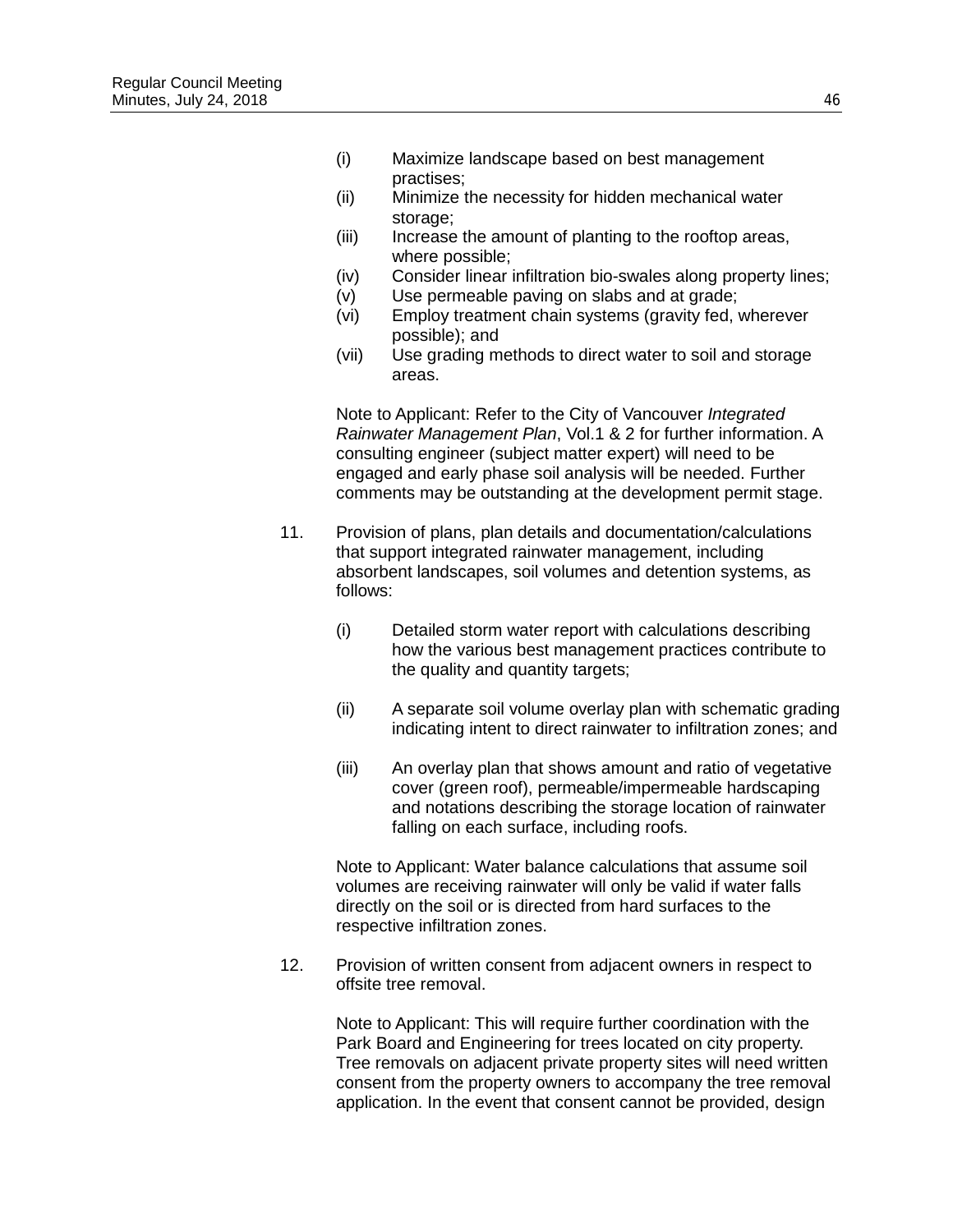development may be needed to ensure safe retention of trees. Further comments may be required at the Development Permit stage.

13. Provision of a detailed Landscape Plan illustrating soft and hard landscaping.

> Note to Applicant: The plans should be at 1/8":1'. scale minimum. The Plant list should include the common and botanical name, size and quantity of all existing/ proposed plant material. Plant material should be clearly illustrated on the Plan and keyed to the Plant List. The landscape plan should include the public realm treatment (to the curb) and all existing or proposed street trees, adjoining walkways, surface materials, PMT/Vista transformers and public utilities such as lamp posts, hydro poles, fire hydrants.

14. Provision of detailed architectural and landscape cross sections (minimum ¼ inch scale) through common open spaces, private patio areas and the public realm.

> Note to Applicant: The sections should illustrate the slab design and location, the soil profile, tree root ball, tree canopy and any associated landscaping. For private patios and amenity areas, illustrate and dimension planters on slab, planter sizes (inside dimension), soil, root ball, retaining walls, steps, patios and portions of the adjacent building, such as residential units or amenity rooms.

15. Provision of a phased Tree Management Plan.

Note to Applicant: To be submitted at the Development Permit stage at each phase. It is preferred that the arborist Tree Management Plan (rather than a separate Tree Removal Plan created by the landscape architect) become the primary document for tree removal- and protection-related matters. Attach the large scale tree management sheet (at the same size sheet as the architectural plans) to the landscape plan submissions for each phase at the Development Permit stage.

16. Provision of an arborist "letter of undertaking" to include signatures by the owner, contractor and arborist.

> Note to Applicant: The signatures confirm that all parties are aware of the roles and responsibilities and that the project is on track to satisfy the steps and recommendations outlined by the arborist, as needed. For example, advanced planning will be needed to ensure that certain works, such as site supervision checkpoints, are coordinated.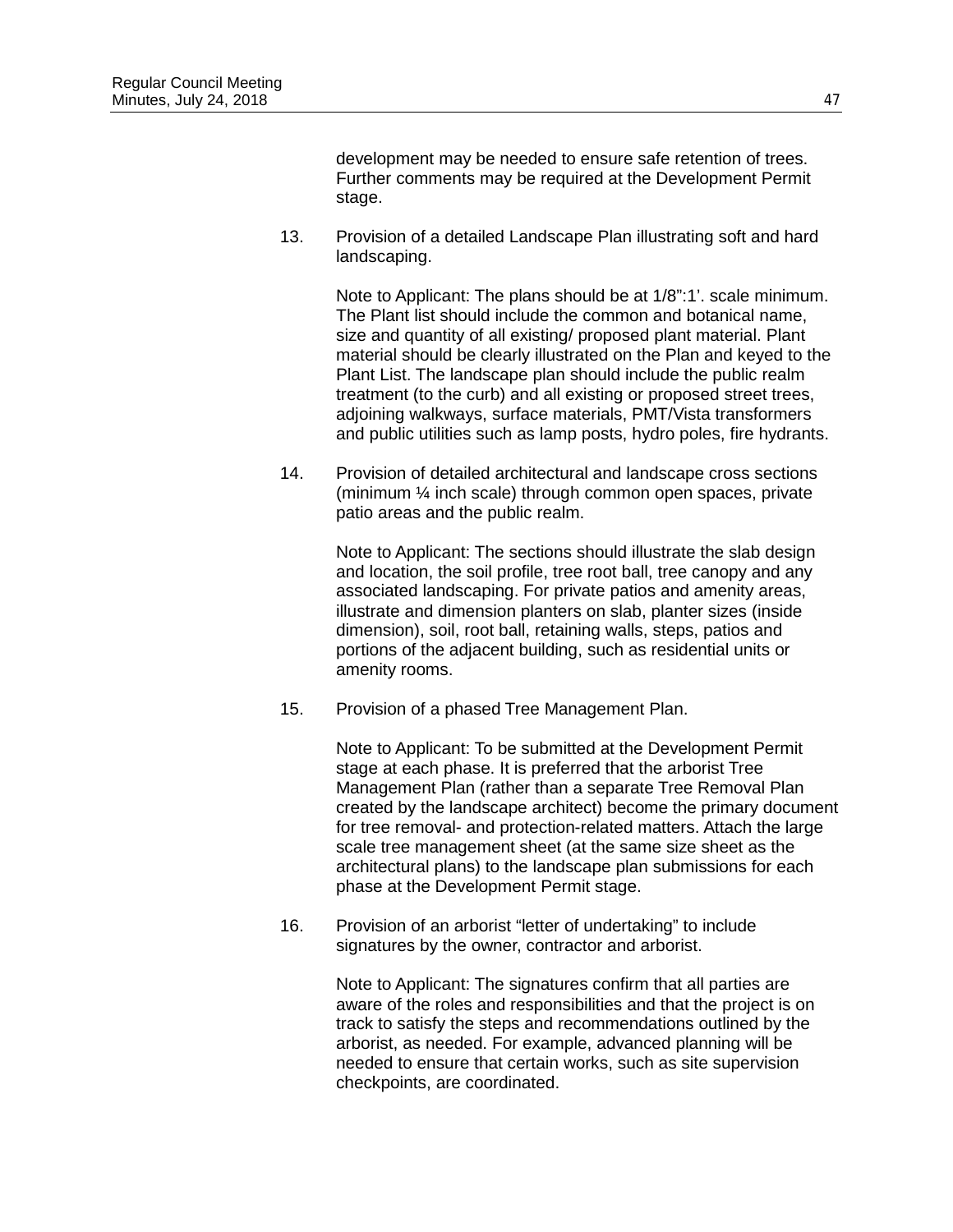- 17. Submission of construction phase arborist reports, as needed, submitted to the Chief Building Official and the Landscape Planner in a timely manner subsequent to pre-scheduled arborist supervision visits.
- 18. Provision of high efficiency irrigation for all planted areas, including urban agriculture areas and individual hose bibs for all private patios of 9.29 sq. m (100 sq. ft.) or larger.

Note to Applicant: Provide a separate irrigation plan (one sheet size only) that illustrates symbols for hose bib and stub out locations. There should be accompanying written notes on the same plan and/or landscape plan describing the intent and/or standards of irrigation.

19. Provision of new street trees adjacent to the development site, where applicable.

> Note to Applicant: Street trees to be shown on the Development Permit plans and confirmed prior to the issuance of the building permit. Contact Eileen Curran, Streets Engineering (604.871.6131) to confirm tree planting locations and Park Board (604.257.8587) for tree species selection and planting requirements. Provide a notation on the plan as follows, *"Final spacing, quantity and tree species to the satisfaction of the General Manager of Engineering Services. New trees must be of good standard, minimum 6 cm caliper, and installed with approved root barriers, tree guards and appropriate soil. Root barriers shall be 8 ft. long and 18 inches in. Planting depth of root ball must be below sidewalk grade. Call Park Board for inspection after tree planting completion".*

- 20. Provision of enlarged detailed elevations/sections for all vertical landscape structures and features (i.e. green walls, trellis).
- 21. Provision of an outdoor Lighting Plan.

Note to Applicant: Consider *Crime Prevention Through Environmental Design* principles and avoid any lighting that can cause glare to residences.

22. Incorporation of the principles of the City of Vancouver *Bird-Friendly Design Guidelines* for the protection, enhancement and creation of bird habitat and reduction of potential threats to birds.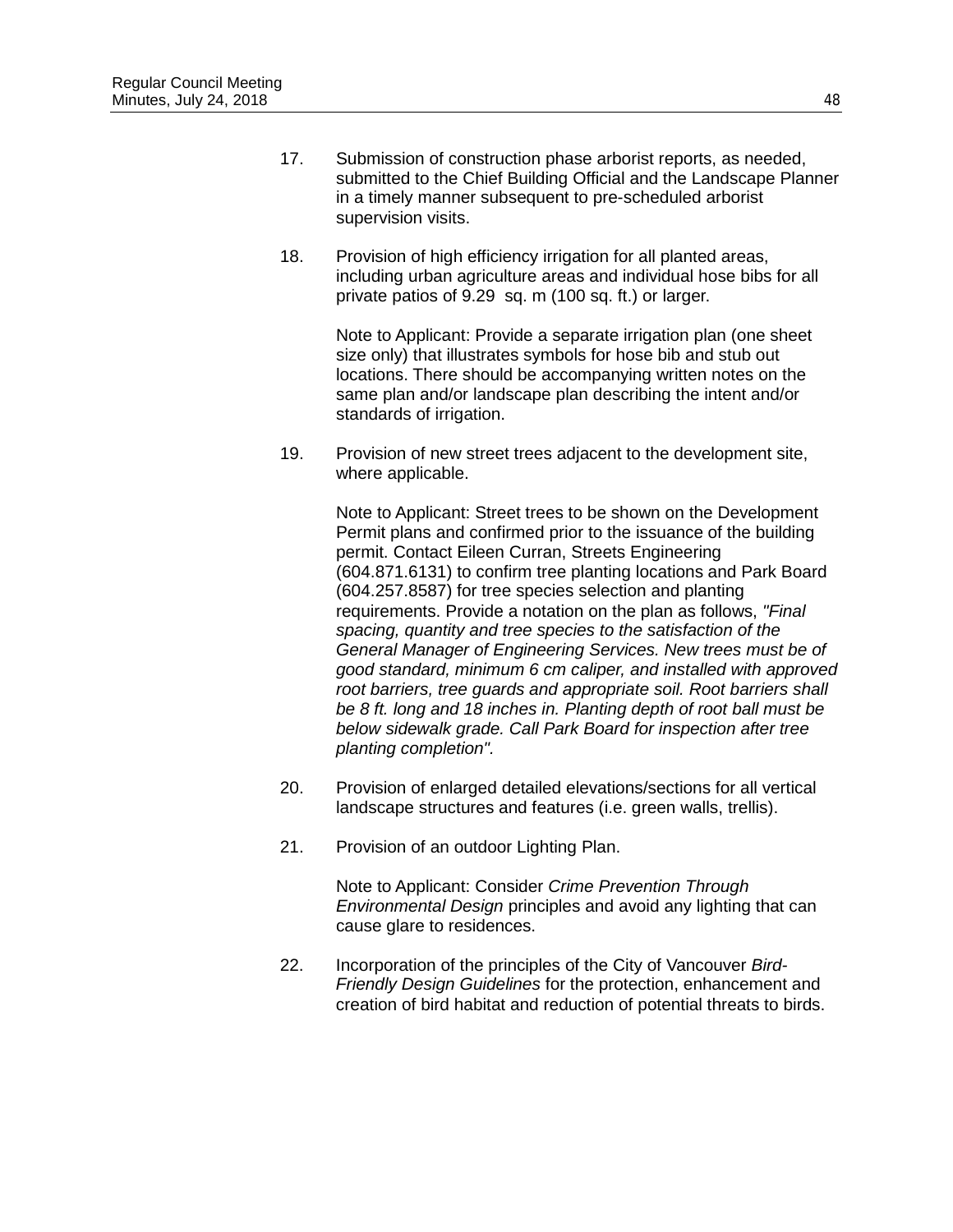Note to Applicant: Refer to

[http://council.vancouver.ca/20150120/documents/rr1attachmentB.](http://council.vancouver.ca/20150120/documents/rr1attachmentB.pdf) [pdf](http://council.vancouver.ca/20150120/documents/rr1attachmentB.pdf) [http://council.vancouver.ca/20150120/documents/rr1attachmentC.](http://council.vancouver.ca/20150120/documents/rr1attachmentC.pdf) [pdf](http://council.vancouver.ca/20150120/documents/rr1attachmentC.pdf) 

## **Technical Check**

- 23. Provide detailed calculations to ensure compliance with Section 10.11 that mechanical appurtenances (if proposed) do not, in total, exceed one-third of the width of the building or buildings as measured on any elevation drawings and do not, in total, cover more than 10% of the roof area on which they are located as viewed from directly above. If this condition cannot be met, the height is measured to top of mechanical appurtenances. Also refer to Section 7.3.a and 7.3.b per CD-1 (642).
- 24. Required access to maintain the proposed green roof can be excluded from height (i.e. stairs, elevator) per Section 10.11. Demonstrate at the development permit stage that planted area at the roof is at least 50% for extensive green roofs, or at least 25% for intensive roofs.
- 25. Clarify if there are any trellis (or canopy, or arbor, or other similar covered features), as they are counted as floor area if proposed. The overall site plan and Landscape Plan indicate a trellis at the roof top communal dining area of Block D. It should be counted as floor area or deleted. The current set of plans does not have enough details or dimensions to estimate the size/area.
- 26. Label each residential balcony as "open" or "enclosed". Provide the dimensions and area of each residential balcony. Provide calculations to demonstrate compliance with Section 5.3.a per CD-1 (642) that it must not exceed 12% of the residential floor area being provided. There is discrepancy in the area at levels 4 and 5 on Block D. The floor plan area adds up to 132 sq. m at level 4 on Block D but the summary table noted 167 sq. m Similarly, the floor plan area adds up to 130 sq. m at level 5, Block D but the summary table noted 92 sq. m. There is a portion of two balconies at level 11 on Block D that is located above the level 10 balconies. The balconies at level 11 add up to approximately 16 sq. m and should be included as balcony area.
- 27. If enclosed residential balconies are proposed, refer to Section 5.4.a per CD-1 (642) to ensure that no more than 50% of excluded balcony floor area is enclosed.

Note to Applicant: A reminder to the applicant that there is no floor area exclusion for non-residential open or enclosed balconies.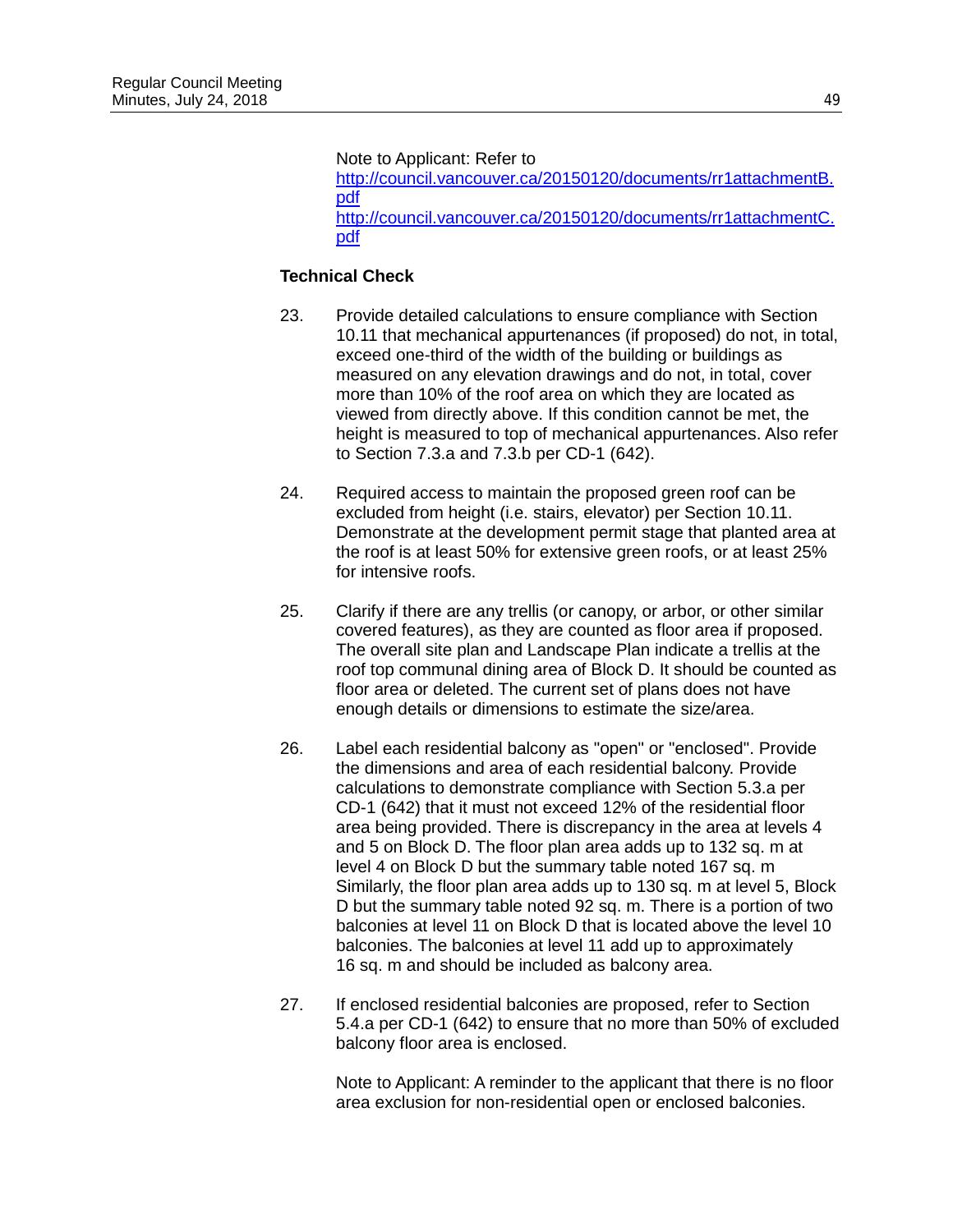- 28. Compliance with Section 10.15 about living accommodation below finished grade. Bedrooms in the basement/cellar cannot be located more than 6 ft. below grade. The lowest level with bedrooms may need to be raised if they are too deep. The current plans do not indicate floor plan layouts to determine if there are bedrooms. Applicant will need to consult with Planning, Urban Design and Sustainability to ensure compliance with this section if there are bedrooms below finished grade.
- 29. Show horizontal angle of daylight (HAD) calculations for each applicable room. Ensure compliance with each applicable room. Horizontal Angle of Daylight applies to bedrooms in townhouse units in the lowest level. Units located adjacent to "Residential Storage" in Block D must also meet Horizontal Angle of Daylight requirements. Also see the note regarding living accommodation below finished grade above.
- 30. Provide a summary table indicating the net area of each dwelling unit. Net area excludes exclusions such as in-suite residential storage spaces and residential balconies.
- 31. Label outdoor private residential amenity spaces such as patio, covered porch, roof deck. Indicate the dimensions and area of each outdoor private amenity space.
- 32. Confirmation of compliance that mechanical spaces above base surface (if proposed) is counted as floor area. Floor area exclusion is applicable only if they are located at or below base surface per Section 5.3.c of CD-1 (642).
- 33. Refer to the *Bulk Storage and In-Suite Storage Multiple Family Residential Developments* bulletin [\(http://bylaws.vancouver.ca/bulletin/b004.pdf\)](http://bylaws.vancouver.ca/bulletin/b004.pdf). For each dwelling unit, a minimum of 5.7 cu. m of bulk storage is required.

Note to Applicant: Demonstrate compliance with the requirements from this bulletin by means of overlays, notations or dimensions. No FSR exclusion for non-residential storage located above or below base surface.

34. If "Strata Recreation Centre" is accessible by stairs and elevators and the two lobby areas, include them in floor area calculations.

Note to Applicant: Clarify how occupants will access this space.

- 35. Specify "Cafe" as "Retail".
- 36. Specify "Restaurant" by Class 1 or Class 2. Clarify the location of kitchen exhaust. Consult with Planning, Urban Design and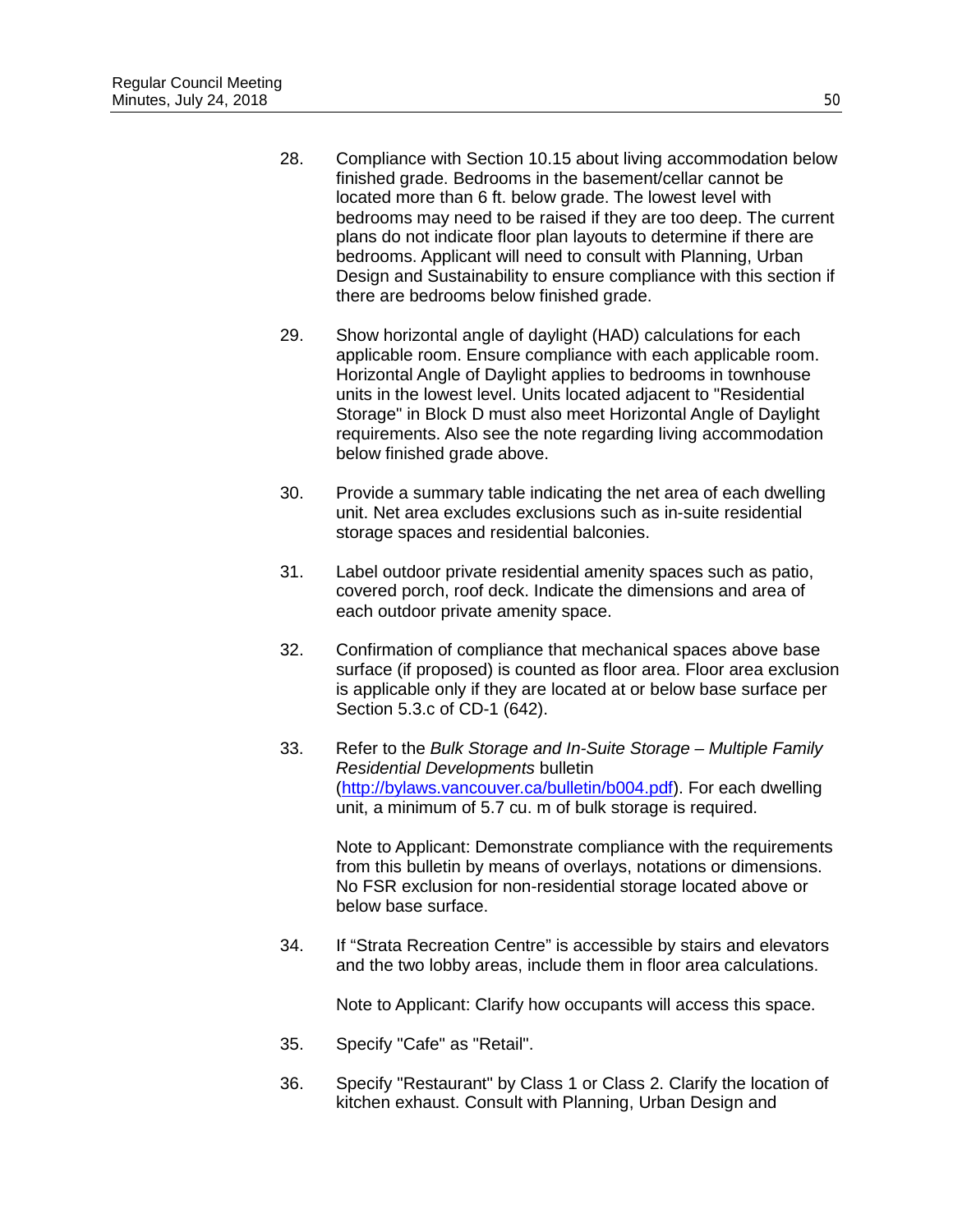Sustainability to review its location.

- 37. Clarify what is "B.O.H." at level 1.
- 38. Confirmation that at least 20% of all off-street parking spaces will be available for charging of electric vehicles.
- 39. Number and label each parking space as standard, small, visitor, or disability. Provide dimensions of each parking space or alternatively, provide a legend. Specify the associated use (such as residential, restaurant, retail etc.) of parking spaces. Same is required for loading spaces.
- 40. Number and label each bicycle space as horizontal, vertical, or locker, and Class A or Class B. Ensure compliance with Sections 6.3.13 and 6.3.13A. Provide dimensions of each bicycle space or alternatively, provide a bicycle space legend. Specify the associated use (such as residential, restaurant, retail etc.) of each bicycle space or bicycle room.
- 41. Construction of the bicycle rooms to be in accordance with Section 6.3 of the Parking By-law.
- 42. The design of the bicycle spaces (including bicycle rooms, compounds, lockers and/or racks) regarding safety and security measures shall be in accordance with the relevant provisions of Section 6 of the Parking By-law.
- 43. Provide one electrical receptacle per 2 bicycle spaces for the charging of electric bicycles.
- 44. Provide End of Trip facilities with details as per Vancouver Building By-law.
- 45. Delete of all references to the proposed signage, and add a notation on plans confirming that all signage is shown for reference only and is not approved under this Development Permit.

Note to Applicant: Signage is regulated by the Sign By-law and requires separate approvals. The owner[s] assumes responsibility to achieve compliance with the Sign By-law and obtain the required sign permits.

46. Design development to locate, integrate and fully screen any emergency generator, exhaust or intake ventilation, electrical substation and gas meters in a manner that minimizes their visual and acoustic impacts on the building's open space and the Public Realm.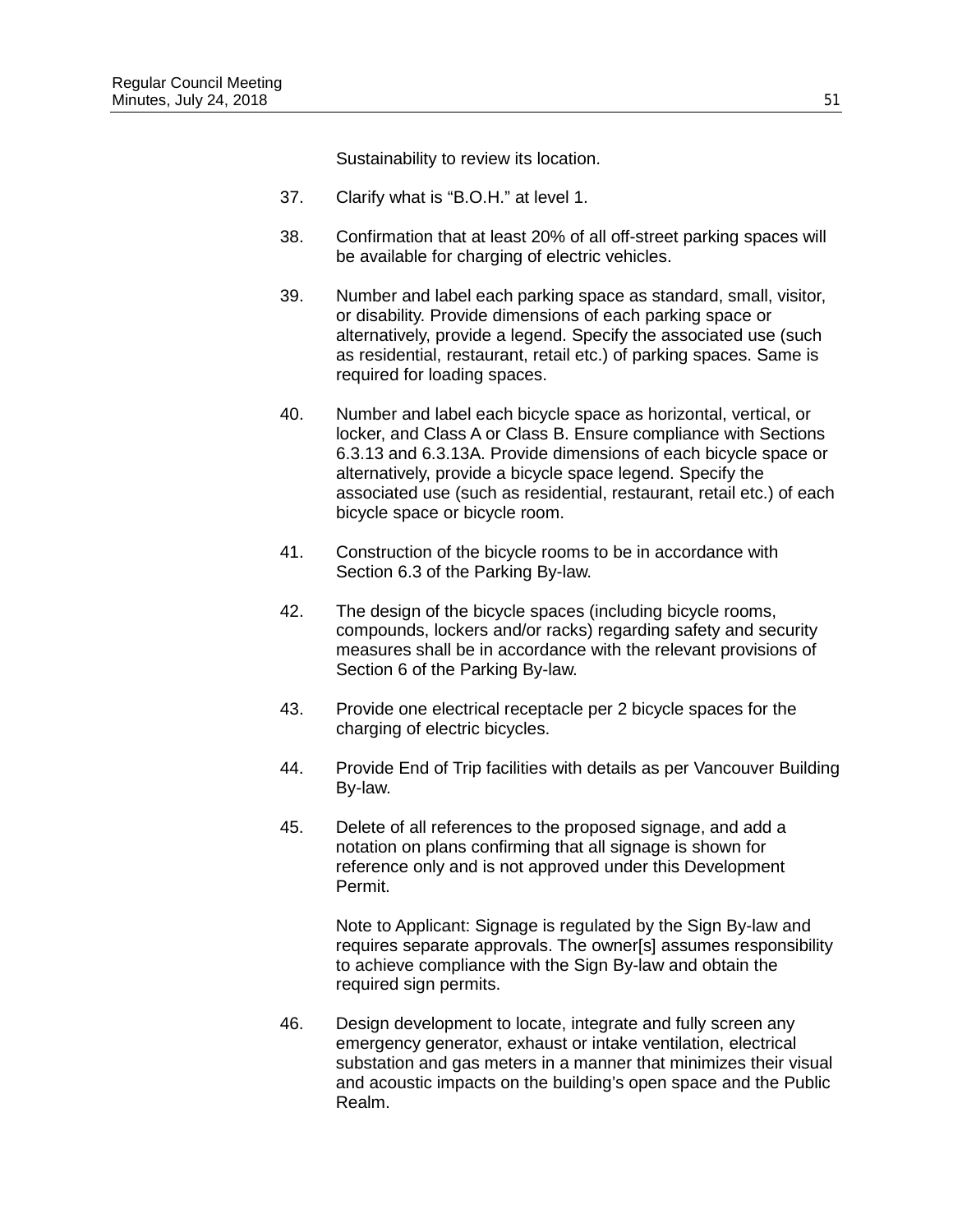- 47. An acoustical consultant's report shall be submitted which assesses noise impacts on the site and recommends noise mitigation measures in order to achieve noise criteria.
- 48. Written confirmation shall be submitted by the applicant that:
	- (i) The acoustical measures will be incorporated into the final design and construction, based on the consultant's recommendations;
	- (ii) Adequate and effective acoustic separation will be provided between the commercial and residential portions of the building; and,
	- (iii) Mechanical (ventilators, generators, compactors and exhaust systems) will be designed and located to minimize the noise impact on the neighbourhood and to comply with Noise Control By-law No. 6555.

### **Engineering**

- 49. Provision of any gas service to connect directly to the building without any portion of the service connection above grade within the road right of way.
- 50. Provision of construction details to determine ability to meet municipal design standards for shotcrete removal (Street Restoration Manual section 02596 and Encroachment By-law No. 4243 section 3A and access around existing and future utilities adjacent your site.

Note to Applicant: Current construction practices regarding shotcrete shoring removals have put City utilities at risk during removal of encroaching portions of the shoring systems. Detailed confirmations of these commitments will be sought at the building permit stage with final design achievements certified and confirmed with survey and photographic evidence of removals and protection of adjacent utilities prior to building occupancy. Provision of written acknowledgement of this condition is required. Please contact Engineering Services for details.

51. The owner or representative is advised to contact Engineering to acquire the project's permissible street use. Prepare a mitigation plan to minimize street use during excavation & construction (i.e. consideration to the building design or sourcing adjacent private property to construct from) and be aware that a minimum 60 days lead time for any major crane erection and removal or slab pour that requires additional street use beyond the already identified project street use permissions.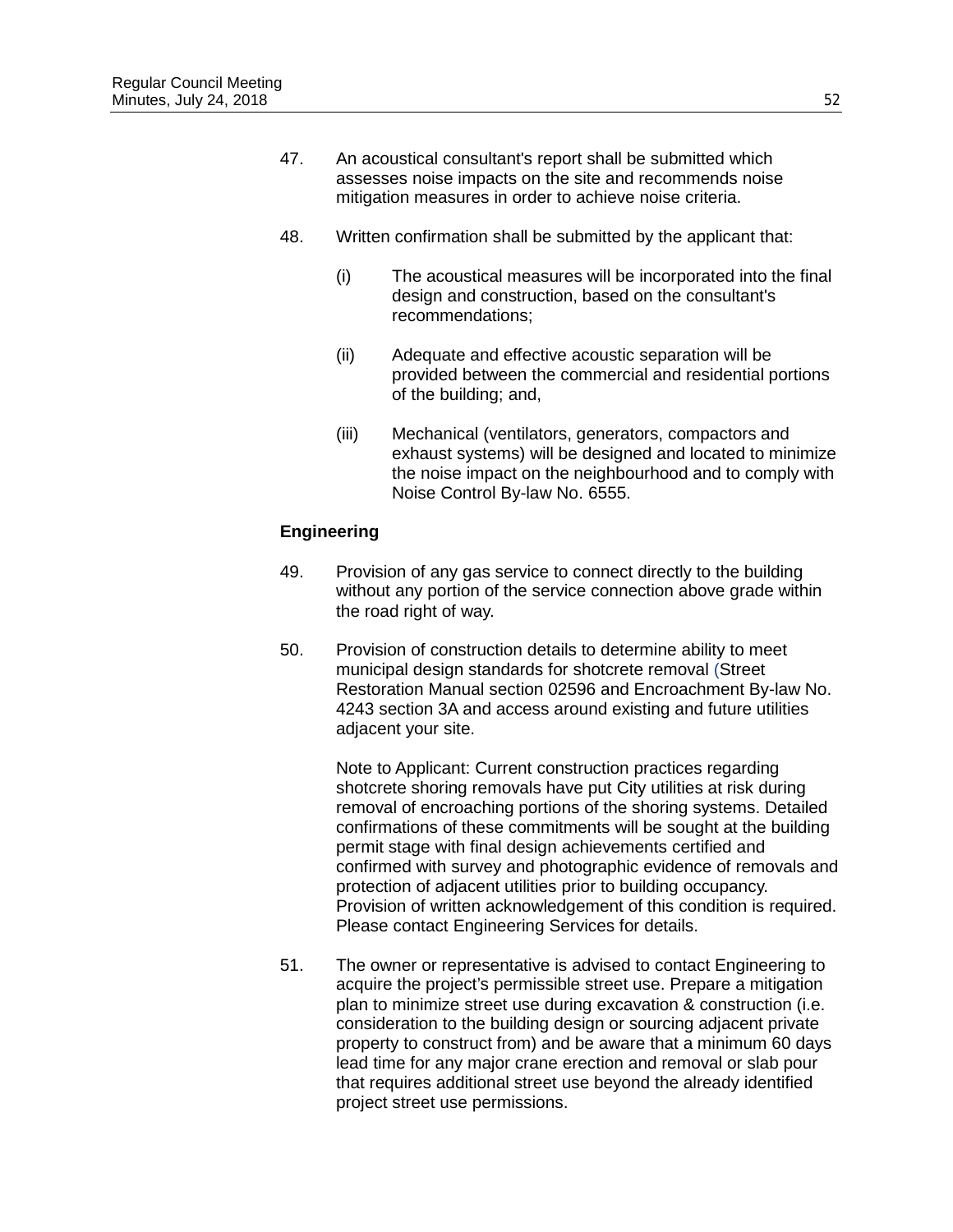52. Clarify garbage storage and pick-up space. Please show containers and toters on plans for recycling and garbage needs and refer to the Engineering garbage and recycling storage facility design supplement for recommended dimensions and quantities of bins. Include manoeuvering diagrams and a confirmation letter from the waste hauler provider regarding access.

> Note to Applicant: Pick-up operations should not rely on bins being stored on the street or lane for pick up. Bins are to be returned to storage areas immediately after emptying.

- 53. Design development of "Public Square" space to the satisfaction of the General Manager of Engineering Services.
- 54. Provision of a public realm plan (landscape and lighting plan for public areas and streets) that includes, but is not limited to, new sidewalks (minimum 1.8 m wide), curb, pavement, lamp standards, street trees, landscaping and street furniture adjacent to the site.

Note to Applicant: A copy of the public realm plan must be submitted directly to Engineering for review, comment and approval prior to the issuance of a development permit.

- 55. Landscape drawings to reflect the previously approved Civil Drawings.
- 56. Provide barrier free access along building frontage of the Building on Block C between Yew Street and the elevator, including the main entrance.

Note to Applicant: This will require relocation of the bike racks in front of the Building on Block C to a suggested location at the north west corner of the Public Square (refer to drawing L1.02).

- 57. Relocate the gates to the patios facing Yew Street on Block D so they do not cross the property line (refer to drawing L1.01).
- 58. Confirmation on drawings submitted for development permit application that the parking layout adheres to the City of Vancouver Parking By-law, Zoning and Development By-law and Parking and Loading Design Supplement.
- 59. Design Development to comply with the Parking and Loading Design Supplement to the satisfaction of the General Manager of Engineering Services. Parking, loading, and bicycle spaces shall be provided and maintained according to the provisions of the Vancouver Parking By-law. The following items are required: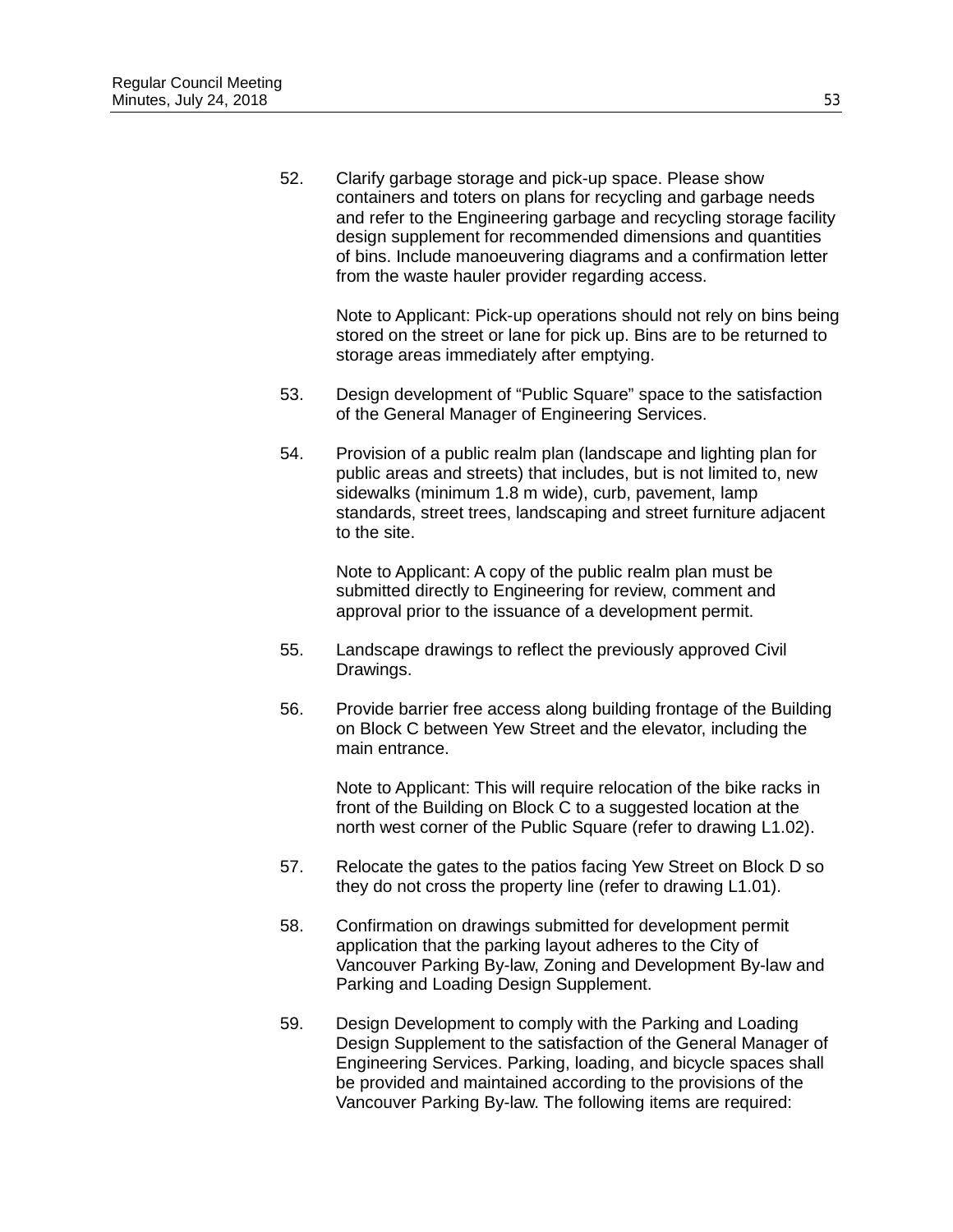(i) Provision of all maneuvering details for loading spaces on site.

> Note to Applicant: Provide turning tracks to confirm nonstandard layout, if required.

- (ii) Provision of 3.8 m (12.5 ft.) of vertical clearance for access and maneuvering to Class B loading spaces.
- (iii) Provision of additional loading bay width for the second and subsequent loading spaces.
- (iv) Provision of convenient, internal, stair-free loading access to/from all site uses and the Class B loading bays.

Note to Applicant: Loading across the Public Square will not be accepted.

- (v) Modification of main parkade ramp design to align with the manoeuver aisle on the P1 parking level.
- (vi) Accommodation of unrestricted two way flow on the main parkade ramp.
- (vii) Provision of improved sightlines at the top of the main parkade ramp.
- (viii) Provision of automatic door openers on the doors providing access to the bicycle storage rooms.
- (ix) Provision of Class B bicycle racks that are spaced a minimum of 36 inches apart and minimum 24 inches from buildings or walls.
- 60. The following information is required for drawing submission at the development permit stage to facilitate a complete Transportation review:
	- (i) Provide a tech table showing the calculations for the minimum required parking, loading, bicycle spaces and the number of spaces being provided.
	- (ii) Individually number and label all types of parking and loading spaces on the drawings.
	- (iii) Dimension all column encroachments into parking stalls.

Note to Applicant: Dimension the length, width and the setback from the end of the stall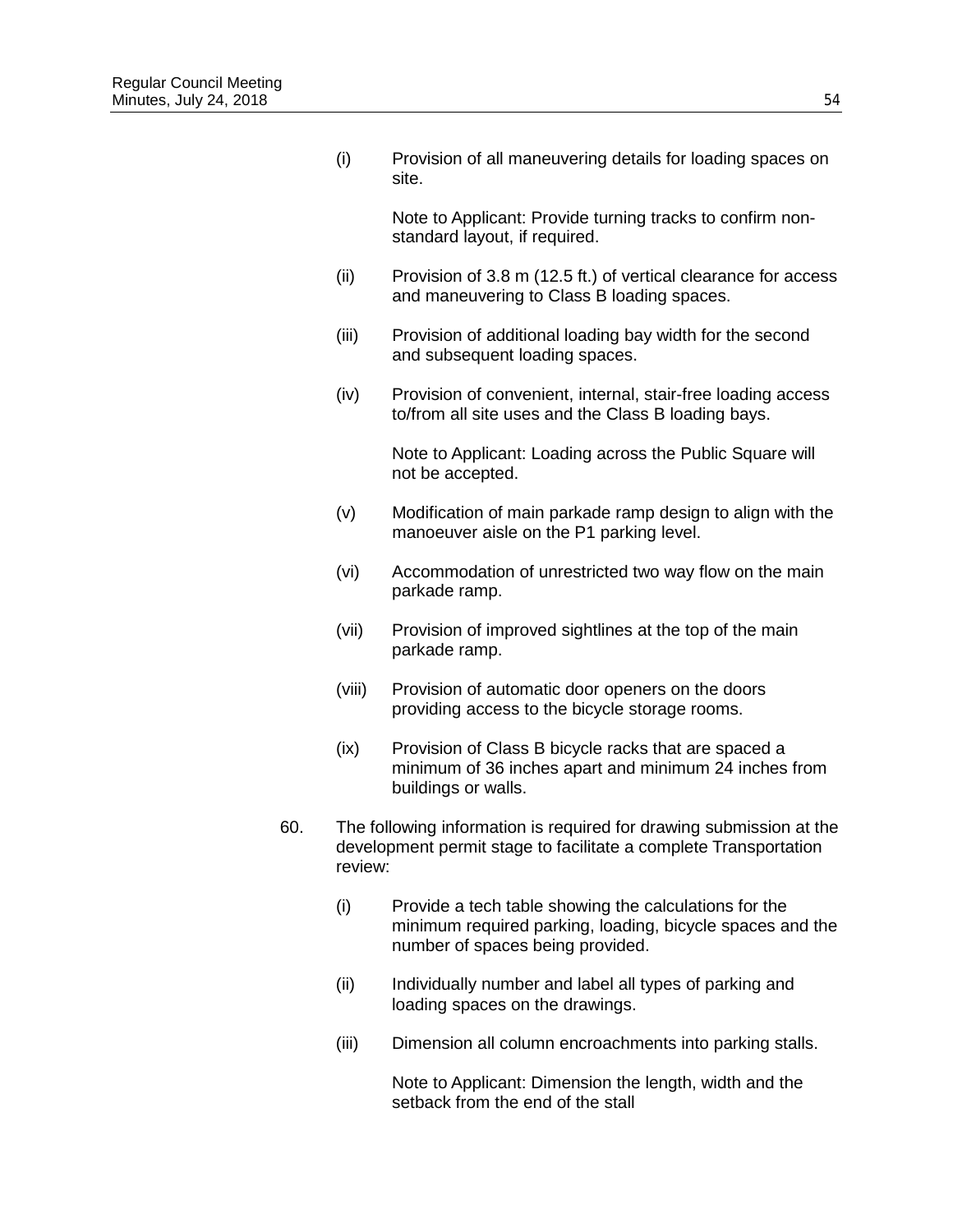- (v) Provide dimensions of additional setbacks for parking spaces due to walls
- (vi) Provide dimension manoeuver aisles and the drive aisles including at the parkade entrance and all gates.
- (vii) Provide section drawings showing elevations and minimum vertical clearances for parking levels, loading bays, ramps, and security gates. These clearances must consider mechanical projections and built obstructions.
- (viii) Label areas of minimum vertical clearances on parking levels.
- (ix) Design elevations on both sides of the ramps and drive aisles at all breakpoints, loading bays, disability spaces, and at all entrances.

Note to Applicant: The slope and length of the ramped sections at all breakpoints to be shown on the submitted drawings.

(x) Indicate the stair-free access route from the Class A bicycle spaces to reach the outside.

> Note to Applicant: Stair ramps are not generally acceptable.

- (xi) Existing street furniture including bus stops, benches etc. to be shown on plans.
- (xii) The location of all poles and guy wires to be shown on the site plan.
- 61. Provision of a revised Transportation Demand Management Strategy and Green Mobility Strategy that includes the requisite infrastructure where appropriate to prioritize sustainable transportation modes including walking, cycling, public transit, and provisions for low carbon vehicles (e.g., electric vehicles), completed to the satisfaction of the General Manager of Engineering Services, and the completion of any agreements required by this Strategy on terms and conditions acceptable to the General Manager of Engineering Services and the Director of Legal Services.

Note to Applicant: The Strategies must include mode share targets and measures to achieve them. Ongoing monitoring and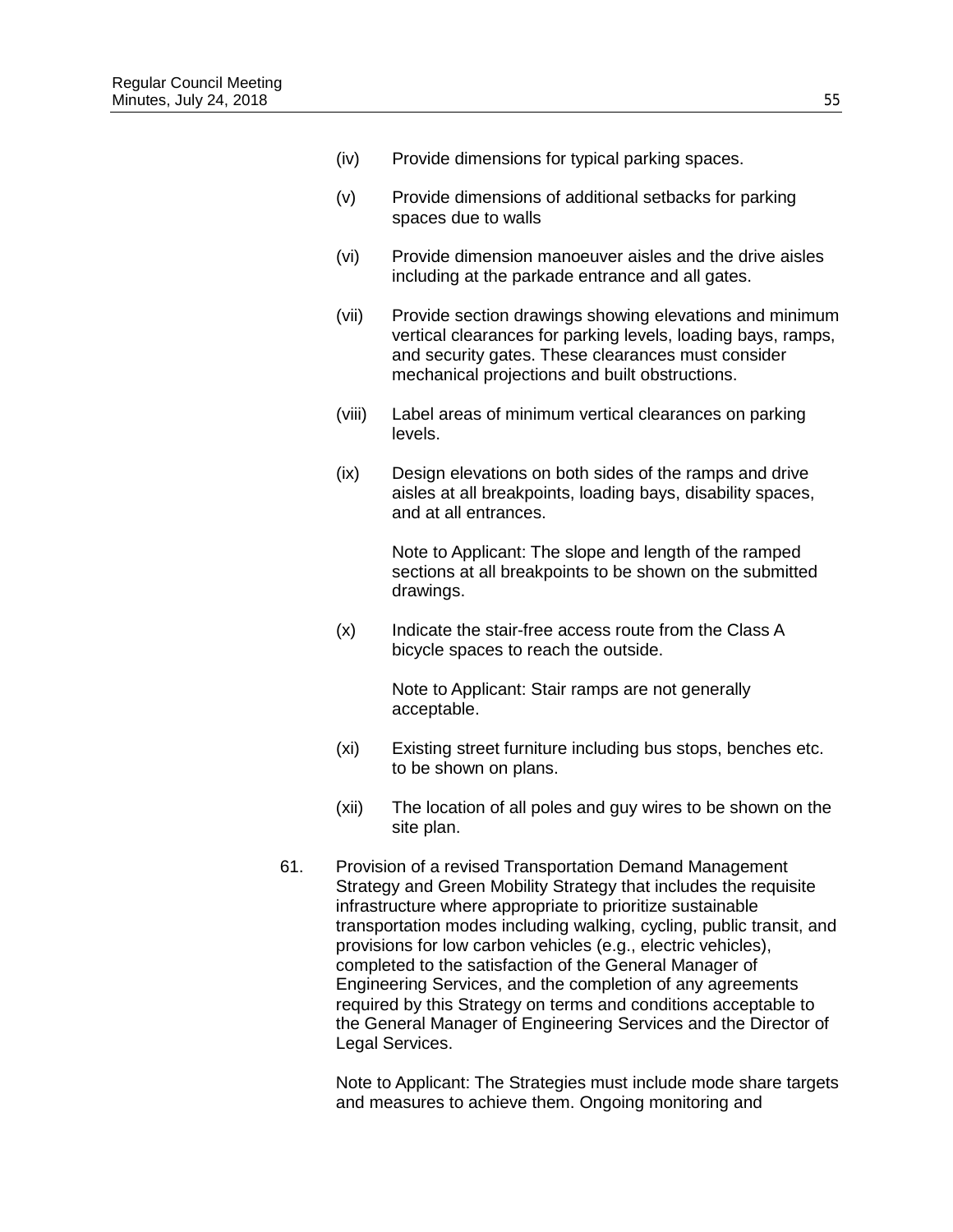adjustment of the TDM measures will be required at intervals determined by the General Manager of Engineering Services. Measures, including the bike co-op, will be secured through legal agreements. See Administrative Bulletin for more information: [http://former.vancouver.ca/commsvcs/BYLAWS/bulletin/R019.pdf](http://former.vancouver.ca/commsvcs/BYLAWS/bulletin/R019.pdf%2056)  [56.](http://former.vancouver.ca/commsvcs/BYLAWS/bulletin/R019.pdf%2056)

- 62. A Class B Passenger Loading Space, designed to accommodate passenger loading for HandyDART vehicles, must be provided at grade, convenient to the Adult Day Centre for the Adult Day Centre Use.
- 63. Engineering supports a relaxation of 1 Class B loading bay with provision of 2 Class A loading bays, a Shared Loading Agreement and a Loading Management Plan for a total of 1 Class B passenger space, 2 Class B and 5 Class A loading bays provided for Blocks C and D.
- 64. Provision of End of Trip facilities as per Vancouver Building Bylaw.
- 65. Provision of a corner cut Statutory Right of Way at the north east corner of Block C of approximately 1.0 m by 1.0 m to improve pedestrian movement between the crossing and Public Square and access to the Public Square space from the southern eastwest crossing of Yew Street at Lahb Avenue.

## **Green Infrastructure**

- 66. Provision of a Rainwater Management Plan (RMP) that details how the rainwater management system meets the Integrated Rainwater Management Plan requirements for retention, cleaning and safe conveyance, prepared by a subject matter expert (i.e. Engineer), subject to review. The proponent should take into account the following:
	- (i) Under the *Rezoning Policy for Sustainable Large Developments*:
		- a. The target under the 'Quantity' deliverable is to match the post-development runoff 2yr-24hr volume and peak to the pre-development 2yr-24hr volume and peak (pre-development being the immediate preceding use).

Note to Applicant: The pre-development estimate shall utilize the 2014 IDF curve, whereas the post development estimate shall use the 2100 IDF curve to account for climate change.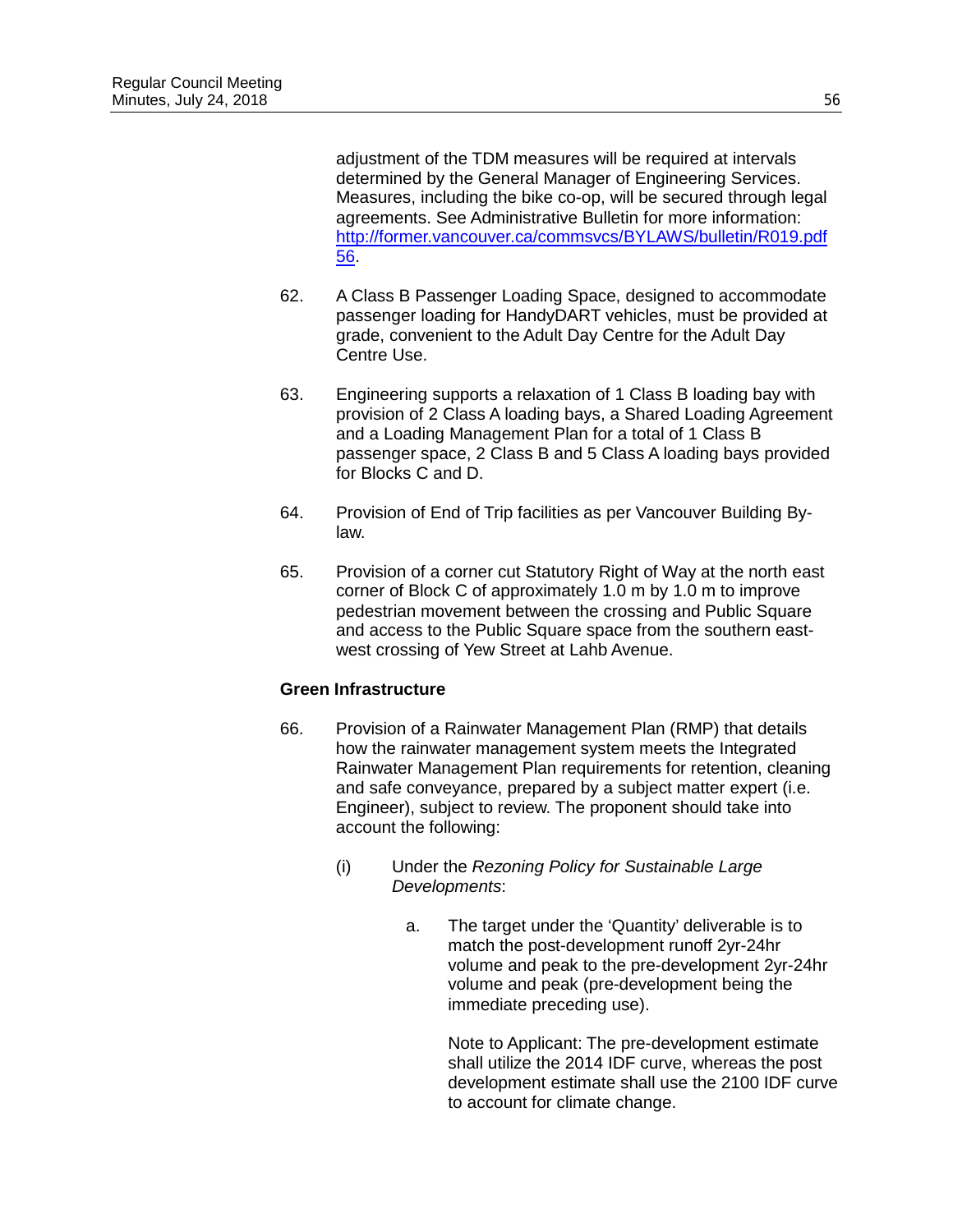- b. The target under the 'Quality' deliverable is based on treating 90% of the average runoff (48mm/24hrs) to remove 85% total suspended solids. Preference will be given to landscape based treatment systems integrated within the site's overall landscaping plan.
- (ii) Under the *Green Buildings Policy for Rezoning*, in the instance of a zero lot line design staff will consider:
	- a. The first 24 mm of rainfall within 24 hours as a retention volume for runoff reduction instead of infiltration volume.

Note to Applicant: Retention can be achieved through rainwater reuse, in green roofs and planter boxes, or slow release detention such as lined permeable pavement systems.

b. The second 24 mm of rainfall within 24 hours as a water quality volume to be treated.

> Note to Applicant: Staff do not accept the principle that distinct site areas that have large infiltration and/or storage capacity in some way compensate for those areas of the site that are impervious, without the first and second 24 mm of runoff being directed towards these absorbent areas, and this being clearly demonstrated. The subsequent safe conveyance of rainfall surpassing 48 mm in 24 hours will also need to be demonstrated.

- (iii) Submit a plan illustrating how rainfall is directed from impermeable surfaces into planted or other storage/treatment areas.
- (iv) Provide outline area/volume calculations to support the overall rainwater management strategy. Include the area measurement for all pervious/impervious areas and demonstrate that each of the receiving infiltration/treatment areas can accommodate the proposed runoff volumes without being inundated.
- (v) Vegetated areas on slab, while not infiltration, will be considered as rainwater retention/runoff reduction and water quality practices;
	- a. Planters designed as flow-through planters can be used to meet the treatment volume requirement;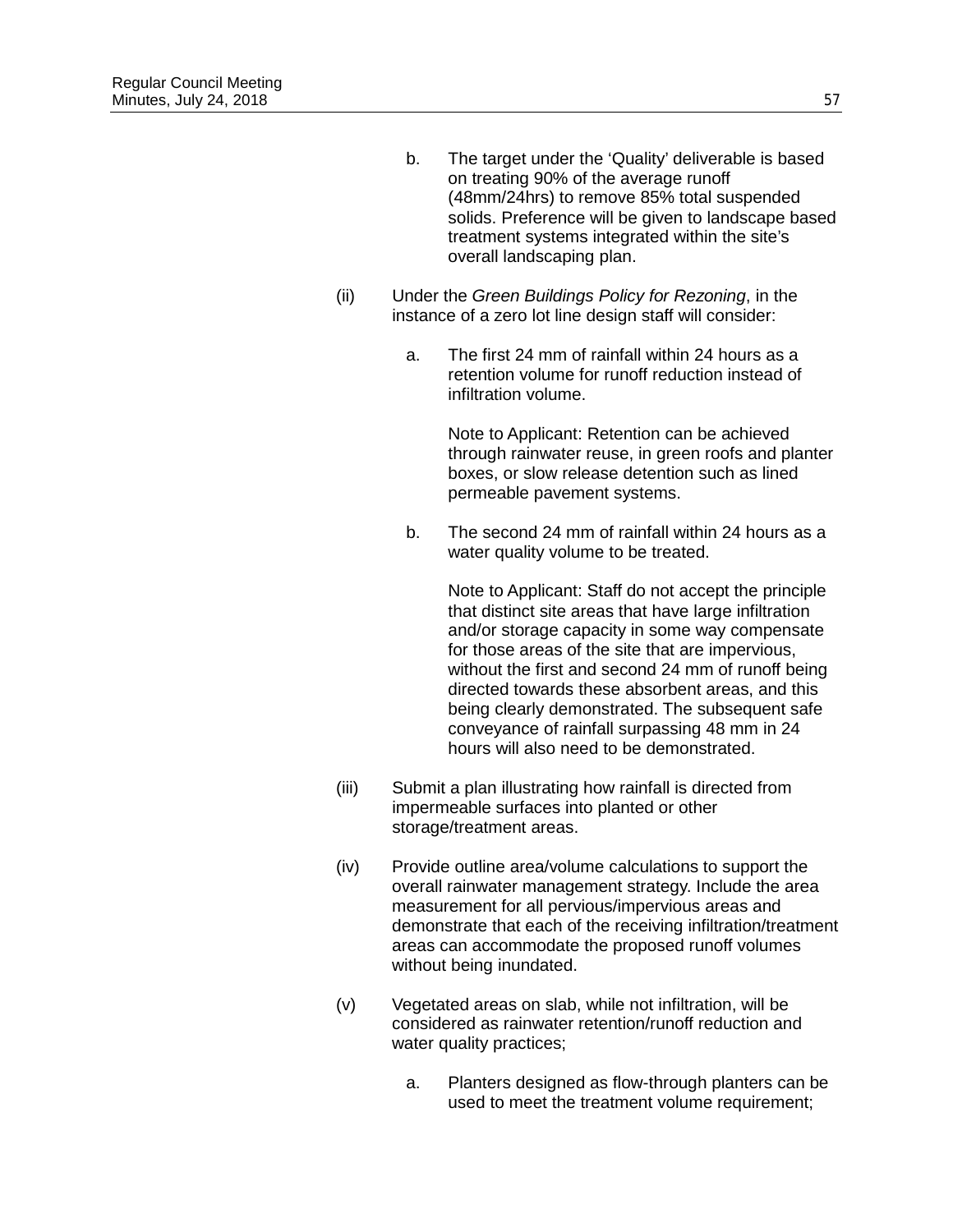- b. Consider increasing the depth of soil throughout planted areas and the inclusion of shallow ponding depths within the planted areas as part of the calculations.
- (vi) The building/public realm should be designed to show leadership in the City's commitment to Green Building systems including an integrative approach to rainwater management to minimize potable water use and encourage the use of alternative water sources in areas such as toilet flushing and irrigation.
- (vii) Consideration should be given to a joyful expression of capture and movement or rainwater across the site;
- (viii) Detention tanks shall be considered only where alternative approaches to rainwater retention prove unacceptable. Where detention tanks are to be proposed they should be considered for storing water for alternative uses on site.

## **Low Carbon Energy**

- 67. Prior to issuance of development permit, the applicant must demonstrate, to the satisfaction of the General Manager of Engineering Services, that a minimum of 70% of total annual heating and domestic hot water energy for buildings within the development will be delivered as a part of a renewable energy system.
- 68. If the development is connecting to a City-recognized Low Carbon Energy System, prior to issuance of building permit the applicant must demonstrated compliance with minimum design requirements outlined in the Performance Monitoring & Reporting Requirements for Low Carbon Energy Systems (updated February 2014 or later), to enable energy metering and the monitoring of performance metrics during system operation for the purpose of optimizing system performance and preparing system performance reports.

Note to Applicant: A proposed energy system Performance Monitoring and Reporting Plan shall be submitted at the time of building permit application for approval by the General Manager of Engineering Services prior to building permit issuance. The applicant shall refer to the City of Vancouver Performance Monitoring and Reporting Requirements for Renewable Energy Systems for further instructions on performance monitoring and reporting.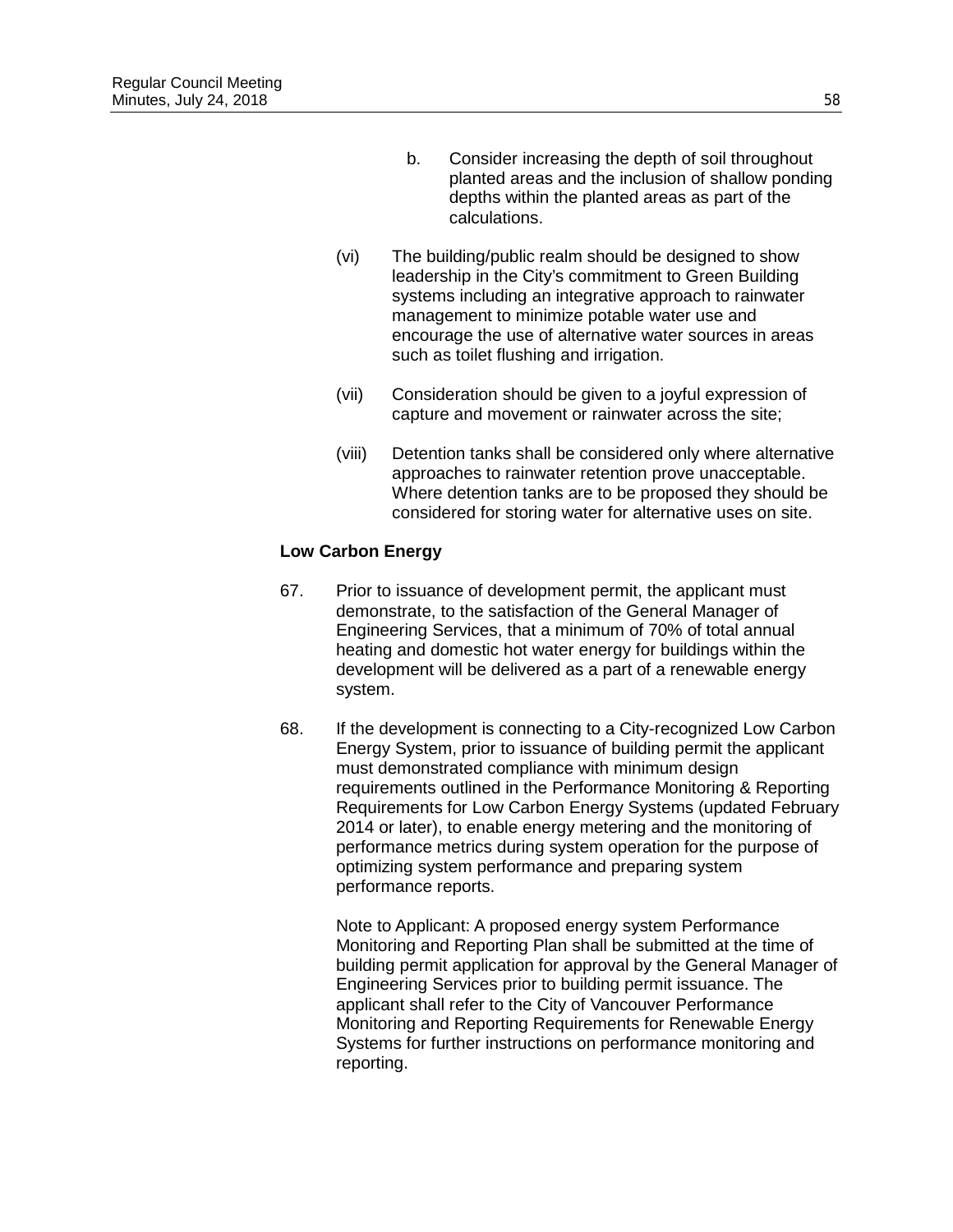#### **Housing**

- 69. Ensure no less than 50% of the social housing units are suitable for families with children as per the City's *Guidelines for High Density Housing for Families with Children.*
	- (i) The transfer to the City at a nominal cost of an air space parcel containing the 125 social housing units and associated amenity space together with the appropriate rights and obligations applicable to the ownership and operation of this legal parcel including reciprocal easements and indemnities, repair and maintenance, cost sharing, insurance and other applicable legal obligations;
	- (ii) Granting of a perpetual right in favour of the City and users of this Social Housing air space parcel, in the form of a statutory right of way, for access to and use of required parking spaces and to the lading spaces in the underground parkade of the residential complex on this site, at no cost to the City; and
	- (iii) Granting the City an option to purchase, for a nominal purchase price, the Social Housing air space parcel, exercisable upon completion of construction thereof. The applicant will be required to provide the Social Housing to the City prior to receiving an occupancy permit for the space on Block A.
- 70. Design and construct the social housing in line with the City's *Housing, Design and Technical Guidelines*, including the requirement to deliver a minimum of 5% of units within each social housing building or parcel as wheelchair accessible.

Note to Applicant: Applicant to work with City staff to agree the location and unit type for the accessible units.

#### **Sustainability**

71. All new buildings in the development will meet the requirements of the *Green Buildings Policy* for *Rezonings* (amended February 7, 2017), including all requirements for Near Zero Emissions Buildings (i.e. Passive House certified or alternate near zero emissions standard approved by the Director of Sustainability), or Low Emissions Green Buildings. The requirements for Low Emissions Green Buildings are summarized at<http://guidelines.vancouver.ca/G015.pdf>

> Note to Applicant: The applicant will be required to demonstrate that the development is on track to achieve the above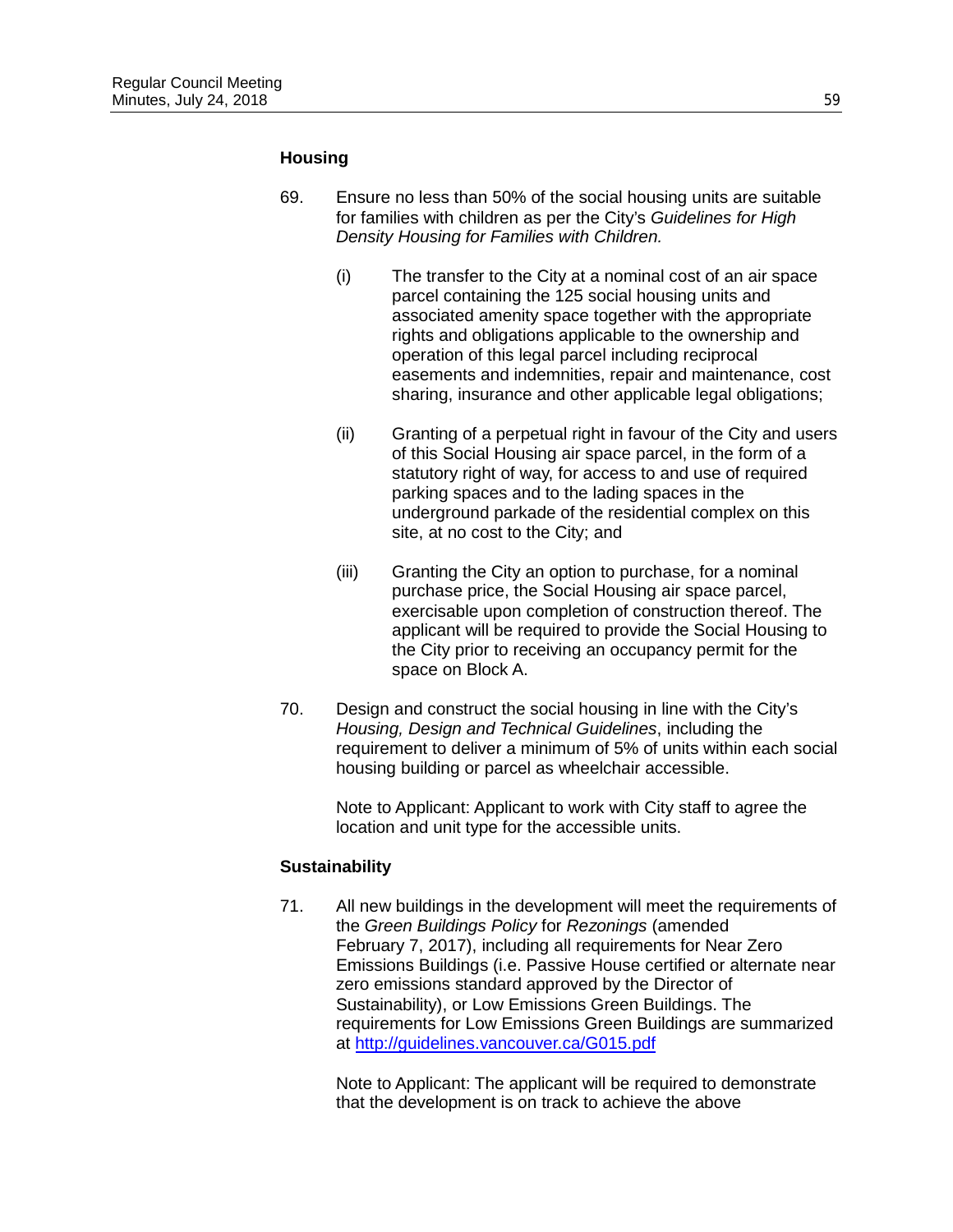requirements at each stage of permit. For phased developments, it is expected that the individual development permits will meet the requirements of the Green Buildings Policy for Rezonings in effect at the time of development permit application. For more detail on the above requirements and what must be submitted at each stage, refer to the most recent bulletin *Green Buildings Policy for Rezonings – Process and Requirements* (amended April 28, 2017 or later).

## **Zero Waste Planning**

72. Provide a Zero Waste Design and Operations Plan at the time of development permit, and updated with each successive development permit application, to the satisfaction of the General Manager of Engineering Services, as described in the *Rezoning Policy for Sustainable Large Developments.*

> Note to Applicant: The Zero Waste Design and Operations Plan should have a site/development infrastructure design component and an ongoing operations/maintenance component. The document should be structured so as to replicate all of the numbered headings and sub-headings of the Zero Waste Design and Operations Plan and meaningfully address each of these headings.

## **Sustainable Food Systems**

73. Provide a Sustainable Food System Plan to include a minimum of three food systems assets as described in the *Rezoning Policy for Sustainable Large Developments*, to the satisfaction of the Director of Social Policy.

Note to Applicant: The following food assets can count towards the required three food assets that must be delivered as part of the development: (1) edible landscaping, (2) community gardens, and (3) on-site organics management. The following comments outline ways to strengthen the submission:

- (i) Edible landscaping Provide more details on the location and design of the edible landscaping.
- (ii) Shared garden plots Provide more details on the location and design of shared garden plots.
- (iii) On-site organics management Provide details of location, type of machine, and management structure of on-site organics management.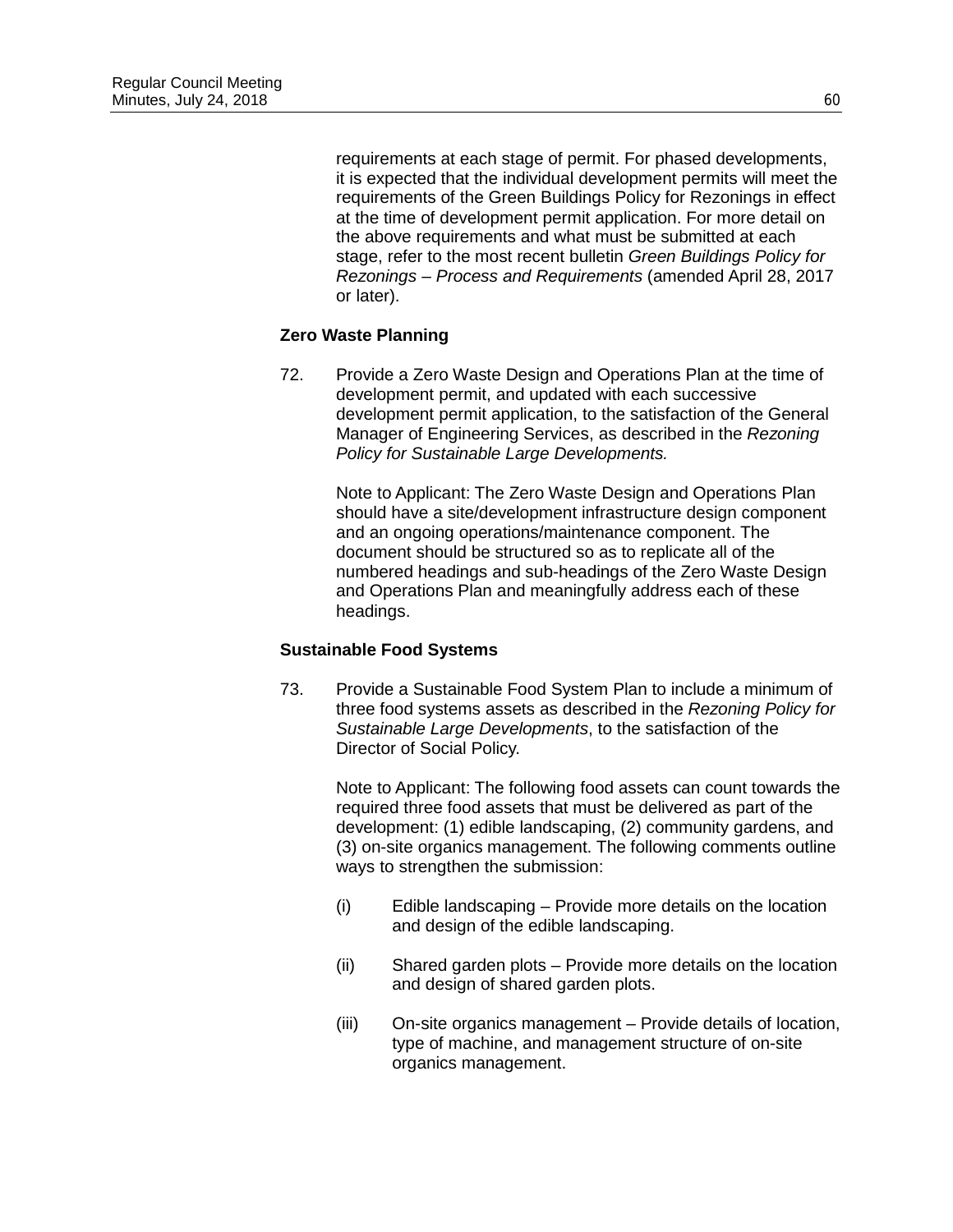#### **Parks**

74. Design development to reduce shadow impact on Arbutus Village Park between 10am and noon on the equinox.

# **CONDITIONS OF BY-LAW ENACTMENT**

(c) That, prior to enactment of the amendment of the CD-1 By-law, the registered owner shall on terms and conditions satisfactory to the Director of Legal Services and to the General Manager of Planning, Urban Design and Sustainability, the General Manager of Engineering Services and the Approving Officer, as necessary, and at the sole cost and expense of the owner/developer, make arrangements for the following:

### **Engineering**

1. Provision of a Shared Use Loading Agreement and a Shared Loading Management Plan to the satisfaction of the General Manager of Engineering Services and the Director of Legal Services for the Class A and B loading spaces between the Residential and the Non-Residential uses in Block C and D.

> Note to Applicant: The Shared Loading Management Plan to include details such as: identification of loading spaces as "shared use", allocated time periods for shared use, management of the facility, identification of loading bays that can be used for unscheduled loading deliveries and signage/wayfinding proposed for the loading bays.

- 2. Enter into a Shared Vehicle Agreement with the City to secure the provision, operation and maintenance of 5 Shared Vehicles and the provision and maintenance of 5 Shared Vehicle Parking Spaces for use exclusively by such Shared Vehicles, on terms and conditions satisfactory to the General Manager of Engineering Services and the Director of Legal Services, including the following:
	- (i) Provision of 5 Shared Vehicles to the development for a minimum period of 3 years;
	- (ii) Enter into an agreement with a Shared Vehicle Organization satisfactory to the General Manager of Engineering Services to secure the operation and maintenance of the Shared Vehicles;
	- (iii) Provide and maintain the Shared Vehicle Parking Spaces for use exclusively by such Shared Vehicles;
	- (iv) Make arrangements to allow members of the Shared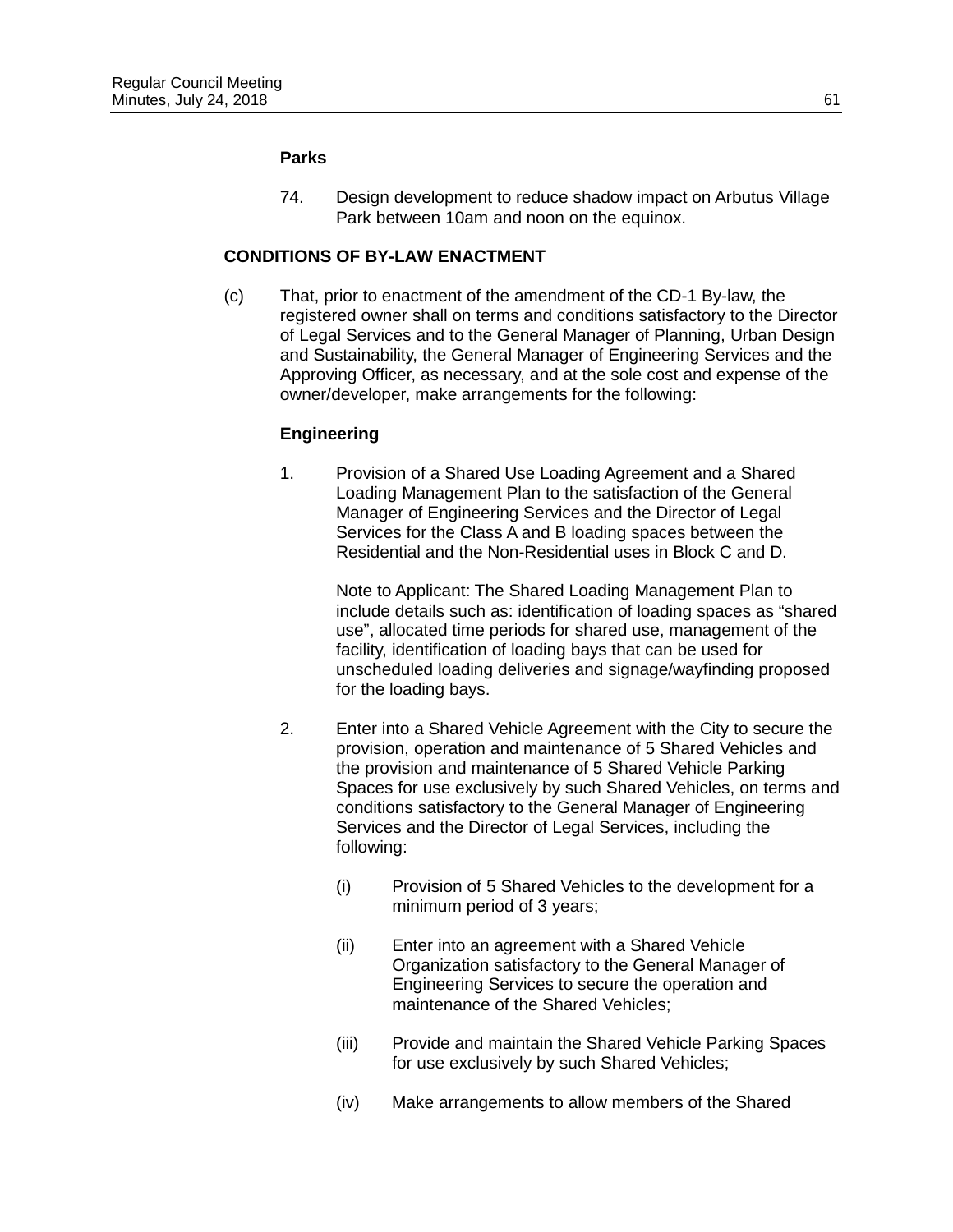Vehicle Organization access to the Shared Vehicle Parking Spaces;

- (v) Provide security in the form of a Letter of Credit for \$50,000 per Shared Vehicle and register the Shared Vehicle Agreement against the title to the development, with such priority as the Director of Legal Services may require and including a covenant under section 219 of the Land Title Act of British Columbia, a statutory right of way, or other instrument satisfactory to the Director of Legal Services, securing these conditions; and
- (vi) Provide a letter of intent from a Shared Vehicle Organization indicating their willingness to supply the Shared Vehicles on the site at building occupancy. The letter is to also indicate acceptance of the general location, configuration and accessibility of the Shared Vehicle Spaces.

Note to Applicant: Shared Vehicle Spaces are required to be a minimum width of 2.9 m.

3. Enter into an amendment of the Services Agreement registered at the Land Title Office under no. CA5499427 – CA5499432 to detail the

on-site and off-site works and services necessary or incidental to the servicing of the site (collectively called the "services") such that they are designed, constructed and installed at no cost to the City and all necessary street dedications and rights of way for the services are provided. No development permit for Blocks C or D will be issued until the security for the services is provided. The agreement shall include, but not be limited to, the following provisions to the satisfaction of the General Manager of Engineering Services and the Director of Legal Services:

- (i) No development permit will be issued for Block C or Block D until the design of the Services required for that particular phase of development are completed;
- (ii) No occupancy of any buildings or improvements on Block C or Block D until the Services required for that particular phase of development are completed; and shall include the following works to the satisfaction of the General Manager of Engineering Services:
	- a. The design and installation of all Storm, Sanitary and Water systems as required by the development;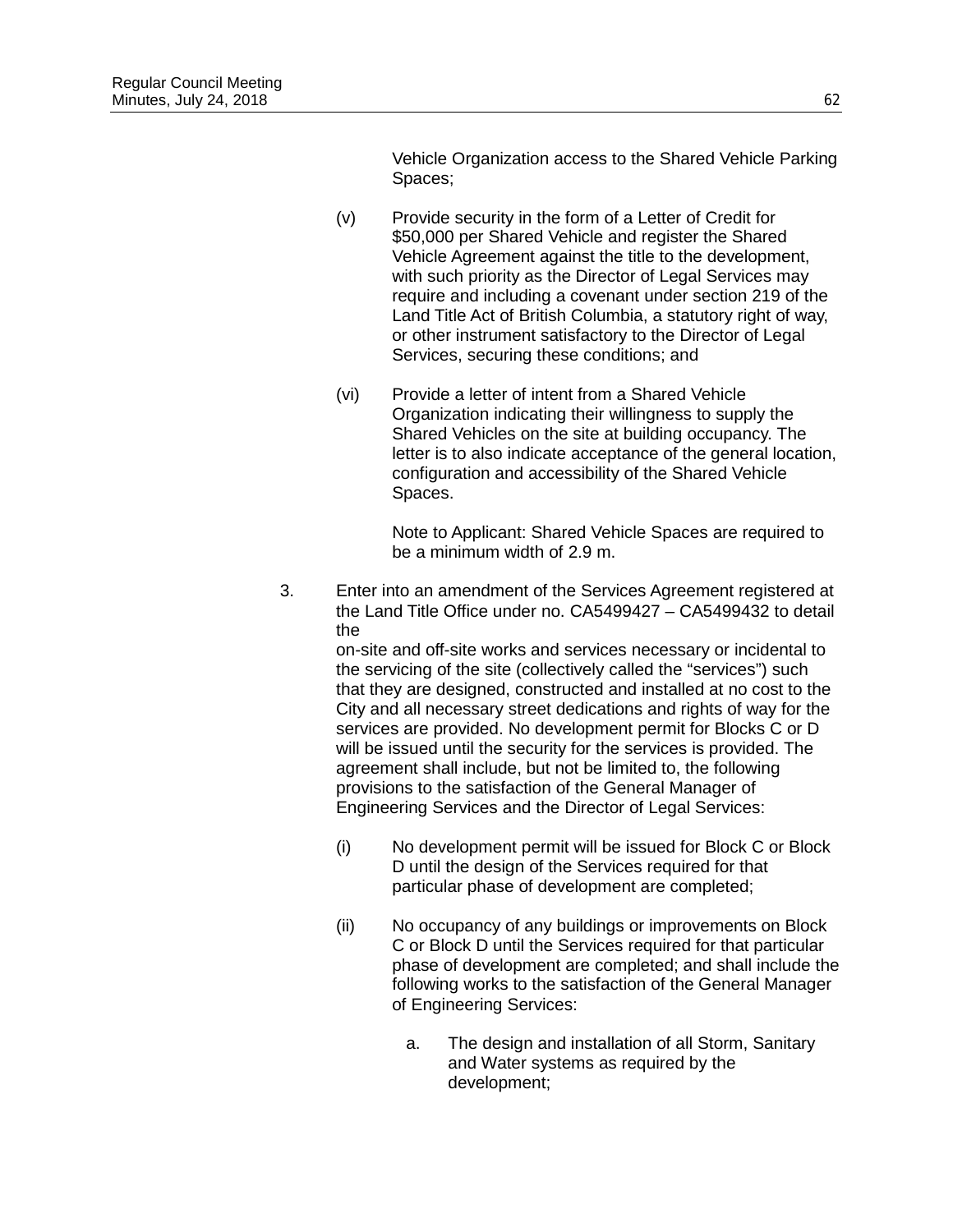- b. Design and construction of path connections within the Arbutus Village Park that will connect the park's existing paths with the proposed onsite paths;
- c. Provision (including all required testing, analysis and installation) of traffic calming measures on the Nanton Avenue bike route, to be completed after the Yew Street Extension is open to traffic;
- d. Design and construction of all other roads, pathways, sidewalks, lanes, mews, boulevards, greenways, bikeways and all other public access areas and shall require, to the satisfaction of the General Manager of Engineering Services:
	- 1. Provision of life-cycle assessments for all non-standard materials proposed for City streets.
	- 2. Provision of soil resistivity testing in all roads to determine the need for cathodic protection of utilities.
- (iii) Provision of adequate water service to meet the fire flow demands of the project. The current application lacks the details to determine if water main upgrading is required. Please supply project details including projected fire flow demands, sprinkler demand, hydrant load, and domestic water demands to determine if water main upgrading is required. Should upgrading be necessary then arrangements to the satisfaction of the General Manager of Engineering Services and the Director of Legal Services will be required to secure payment for the upgrading. The developer is responsible for 100% of any water system upgrading that may be required.
- (iv) The 5-year post-development flow rate discharged to the sewer shall be no greater than the 5-year pre-development flow rate. The pre-development estimate shall utilize the 2014 IDF curve, whereas the post-development estimate shall utilize the 2100 IDF curve to account for climate change.
- (v) Development to be serviced to the proposed 300 mm sanitary sewer in Yew Street and the proposed 525 mm storm sewer in Yew Street. These sewers are currently being constructed as part of the Owner's Works in the Services Agreement for the currently CD-1 (642).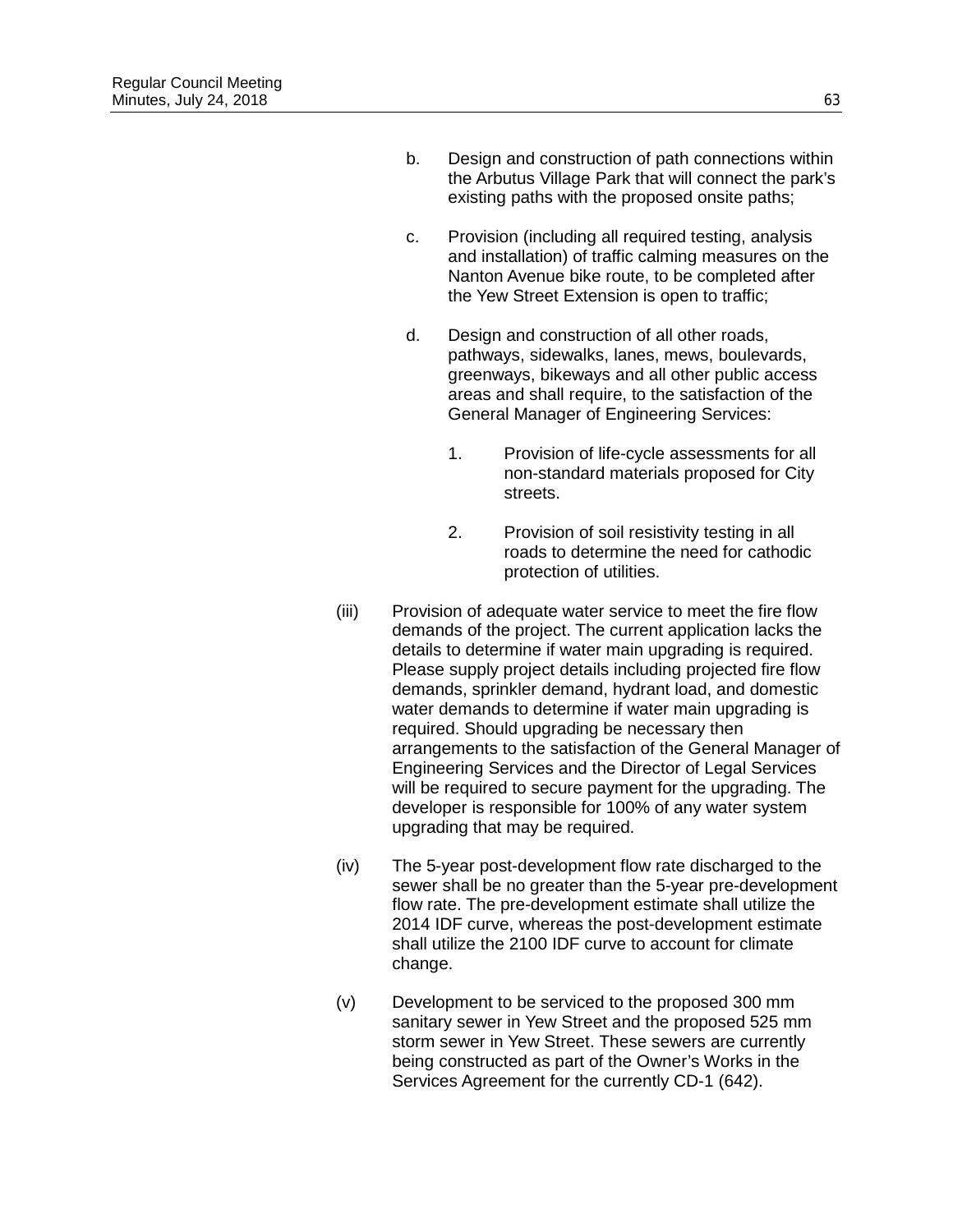Note to Applicant: Watercourse covenant may be required based on the presence of an old stream(s). Note to Applicant: Legal arrangements may be required to ensure on-going operations of certain storm water storage, rainwater management and green infrastructure systems.

(vi) Provision of new or replacement duct banks adjacent the development site that meet current City standards. Duct banks are to consist of electrical and communication ducts sized to meet City needs in a configuration acceptable by the General Manager of Engineering Services and in conformance with applicable electrical codes and regulations. A detailed design will be required prior to the start of any associated street work.

> Note to Applicant: As-constructed documentation will be required that includes photographic and measured evidence of the installed number of conduits, their final locations and depths.

(vii) Provision of a 2.13 m (7 ft.) light broom finish saw cut concrete surface for all public walkways and sidewalks.

> Note to Applicant: This consistent surface treatment is to ensure that both sidewalks and walkways can clearly be identified as pedestrian space for public use.

- (viii) Provision of new street lighting adjacent to the site and pedestrian scale lighting along all public walkways to current standards including a lighting design.
- 4. Provision of up to \$450,000, at the discretion of the General Manager of Engineering Services, for traffic calming to mitigate the impacts of the development's traffic on the neighbourhood. Measures are to be determined within five years of occupancy of the last building pursuant to this rezoning and are subject to neighbourhood consultation where appropriate.

Note to Applicant: A letter of credit or cash deposit in the value of \$450,000 is required to be delivered prior to by-law enactment. Any balance of unused funds may be returned after five years of occupancy of the last building.

5. Provision of all utility services to be underground from the closest existing suitable service point. All electrical services to the site must be primary with all electrical plant, which include but not limited to System Vista, Vista switchgear, pad mounted transformers, LPT and kiosks (including non-BC Hydro kiosks) are to be located on private property with no reliance on public property for placement of these features.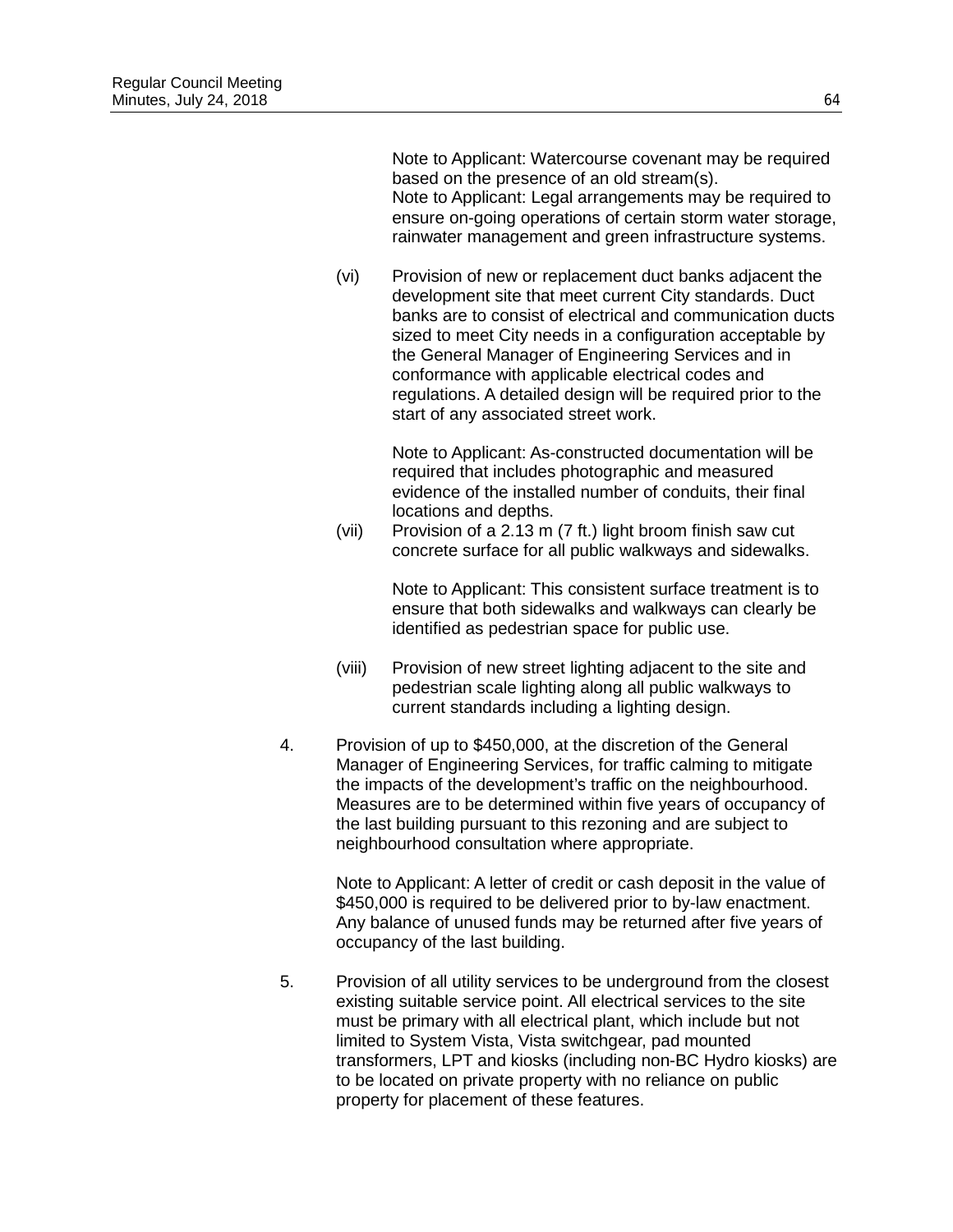Note to Applicant: There will be no reliance on secondary voltage from the existing overhead electrical network on the street right-ofway. Any alterations to the existing overhead/underground utility network to accommodate this development will require approval by the Utilities Management Branch.

Note to Applicant**:** Please ensure that in your consultation with B.C. Hydro that an area has been defined within the development footprint to accommodate such electrical plant. Please confirm that this space has been allocated and agreement between both parties has been met.

- 6. Make arranges to the satisfaction of the General Manger of Engineering Services and the Director of Legal Services to amend the Statutory Right of Way Agreements registered prior to the 2016 Rezoning under no. CA5499331 – CA540048 to include the following terms and conditions:
	- (i) The "Public Square" space to be a minimum of 1,240 sq. m (13,347 sq. ft.);
	- (ii) The Arbutus Village Park connectors, including the paths along the western boundary of the site through Blocks C and D and the stairs, for 24 hour pedestrian access and public use. The SRW is to be a blanket charge (defined by sketch plan) and to be modified to volumetric plan based on the as-built conditions. The modification is to be registered prior to occupancy of Block C or Block D. Maintenance of the Public Square and Arbutus Village Park shall be the responsibility of the owner of the commercial properties.

## **Low Carbon Energy**

- 7. The applicant will enter into an agreement with the City, on terms and conditions acceptable to the Director of Sustainability and the Director of Legal Services, that requires the future owner of the building to report energy use data, on an aggregated basis, for the building as a whole and certain common areas and building systems. Such an agreement will further provide for the hiring of a qualified service provider to assist the building owner for a minimum of three years in collecting and submitting energy use data to the City.
- 8. Enter into such agreements as the General Manager of Engineering Services and the Director of Legal Services determine are necessary for securing the low carbon energy requirements of the development, which may include but are not limited to agreements which: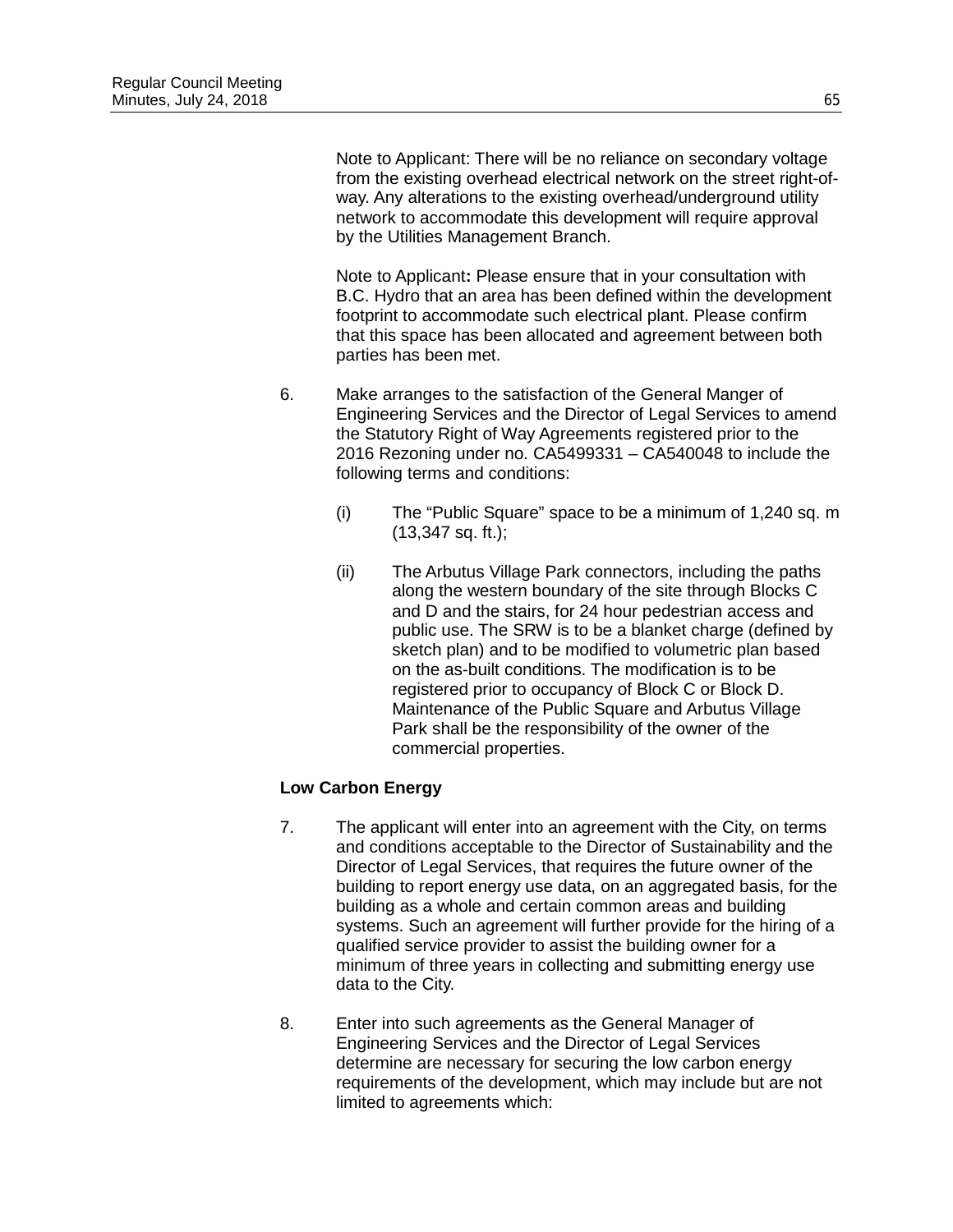(i) Require the developer to undertake performance monitoring of the thermal energy system for the development on a reporting schedule, containing information, and prepared in a form as requested by the General Manager of Engineering Services.

## **Public Art**

9. Execute an agreement satisfactory to the Directors of Legal Services and Cultural Services for the provision of public art in accordance with the City's Public Art Policy, such agreement to provide for security in a form and amount satisfactory to the aforesaid officials; and provide development details to the satisfaction of the Public Art Program Manager.

> Note to Applicant: Please call Eric Fredericksen, Public Art Program Manager, 604.871.6002, to discuss your application.

# **Neighbourhood House and Adult Day Centre Facility**

- 10. Make arrangements to the satisfaction of the Director of Legal Services in consultation with the General Manager of Arts, Culture and Community Services and the Director of Facilities Planning and Development to amend the Neighbourhood House and Adult Day Centre facility registered at the Land Title Office under nos. CA5499449 to CA5499456 to secure the provision of a public amenity in the form of a Neighbourhood House and Adult Day Centre facility, with a total area of not less than 1,889 sq. m (20,333 sq. ft.), which is 386 sq. m (4,155 sq. ft. larger than secured in the 2016 Rezoning) as part of the development at 2133 Nanton Avenue; including:
	- (i) The design, construction, equipping and finishing of the proposed Neighbourhood House and Adult Day Centre facility;

Note to Applicant: Design development will be required through the Development Permit process to demonstrate that the functional requirements of the Neighbourhood House and Adult Day Centre facility can be met.

(ii) The transfer to the City at a nominal cost of an air space parcel containing the Neighbourhood House and Adult Day Centre facility, together with the appropriate rights and obligations applicable to the ownership and operation of this legal parcel including reciprocal easements and indemnities, repair and maintenance, cost sharing, insurance and other applicable legal obligations;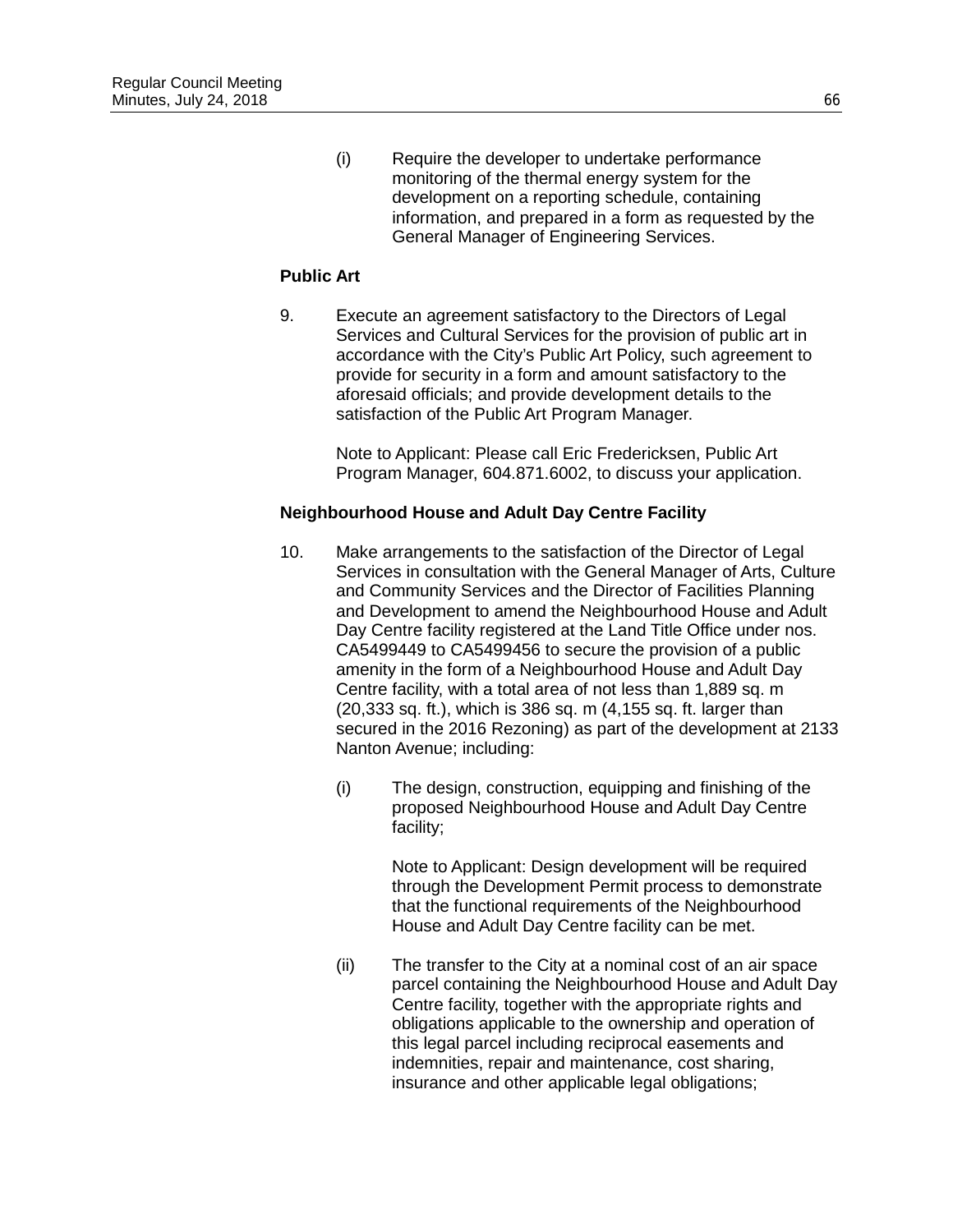- (iii) Granting of a perpetual right in favour of the City and the users of this Neighbourhood House and Adult Day Centre facility, in the form of a statutory right of way, for access to and use of three parking spaces and to the loading spaces in the underground parkade of the residential complex on this site, at no cost to the City; and
- (iv) Granting the City an option to purchase, for a nominal purchase price, the Neighbourhood House and Adult Day Centre Facility air space parcel, exercisable upon completion of construction thereof. The applicant will be required to provide the Neighbourhood House and Adult Day Centre Facility to the City prior to receiving an occupancy permit for the space on Blocks C and D.

# **Community Amenity Contribution (CAC)**

11. Pay to the City, prior to enactment of the amendment to the CD-1 By-law, the cash portion of the Community Amenity Contribution of \$2,000,000 which the applicant has offered to the City and which will be allocated to construction of the Arbutus Greenway. Payment is to be made prior to enactment of the amendment to the CD-1 By-law, at no cost to the City and on terms and conditions satisfactory to the Director of Legal Services.

## **Social Housing**

12. Make arrangements to the satisfaction of the Director of Legal Services in consultation with the General Manager of Arts, Culture and Community Services and the Director of Facilities Planning and Development, to amend the Social Housing Construction and Transfer Agreement registered at the Land Title Office under nos. CA5499411 to CA5499416 to secure the applicant's obligation to design, build and deliver to the City social housing units which comprise no less than 20% of the total floor area for all uses that are included in the calculation of floor space ratio, and associated parking and bike storage for such social housing, all contained within a separate air space parcel.

Note to Applicant: Social housing units are to be delivered in-kind and turnkey, comprising at least 25 additional social housing units (compared to the 2016 Rezoning), in no less than 1,806 sq. m (19,440 sq. ft.) of additional buildable area compared to the 2016 Rezoning, meeting the City's Housing Specifications, and including required parking, amenity and storage spaces, all within a single fee-simple air space parcel, with systems maintained by the Block A rental building or commercial air space parcel (as applicable) with fair and equitable sharing of costs related thereto), transferred to City ownership (free and clear of any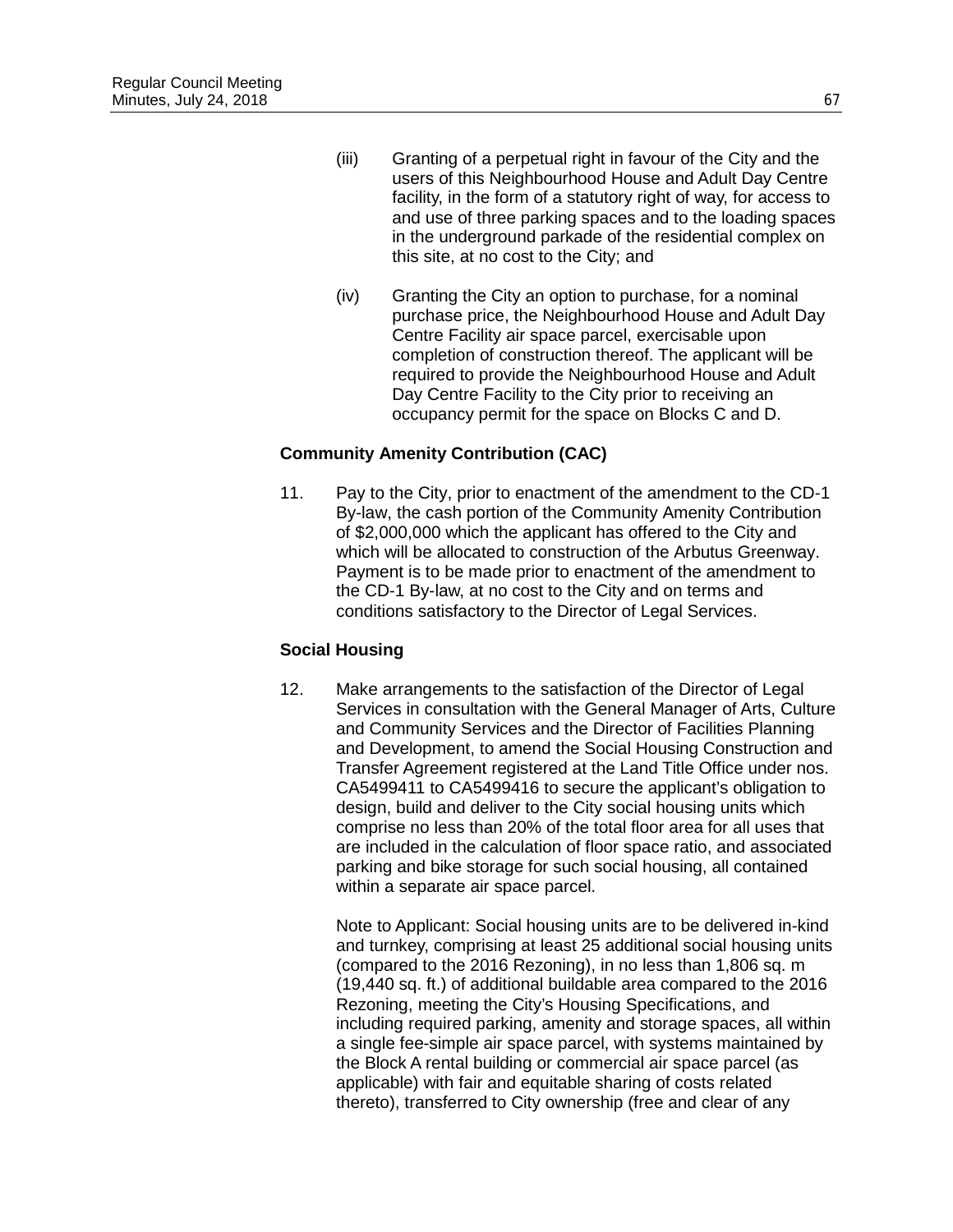financial charges, liens, and other encumbrances), no later than Q2 2020.

Note to Applicant: All 125 social housing units must be delivered in a single, contiguous air space parcel. Air space parcel is to be no less than 9,999 sq. m (107,628 sq. ft.).

The agreement or agreements will include, but not be limited to, the following terms and conditions:

- (i) Total floor area must be at least 20% of the residential floor area included in the calculation of floor space ratio;
- (ii) All associated storage lockers, vehicle and bicycle parking and amenity to be provided is not included in the above net floor area;
- (iii) Unit sizes, parking numbers and finish specifications must be as per the City's *Housing Design and Technical Guidelines*;
- (iv) Unit design and associated storage and amenity space must be as per the City's *High Density Housing for Families with Children Guidelines*; and
- (v) The air space parcel for the social housing must be designed to be as autonomous as possible, with design considerations maximizing the efficiency and minimizing the cost of operations over the life of the project and within the larger development.

Note to Applicant**:** All units must be designed and delivered in compliance with the City's *Housing Design and Technical Guidelines*.

- (vi) Grant the City an option to purchase, for a nominal purchase price, the social housing air space parcel, exercisable upon completion of construction of the social housing.
- (vii) As a condition of issuance for the Building Permit, a Letter of Credit will be required in an amount equal to the estimated cost. The estimated cost is typically the cost to complete and deliver the Social Housing Parcel to the City. This includes the costs to finish and equip, provide all furnishings and equipment; complete all landscaping, if any; and cover all soft costs such as consultant design fees and permit fees for the Social Housing Parcel.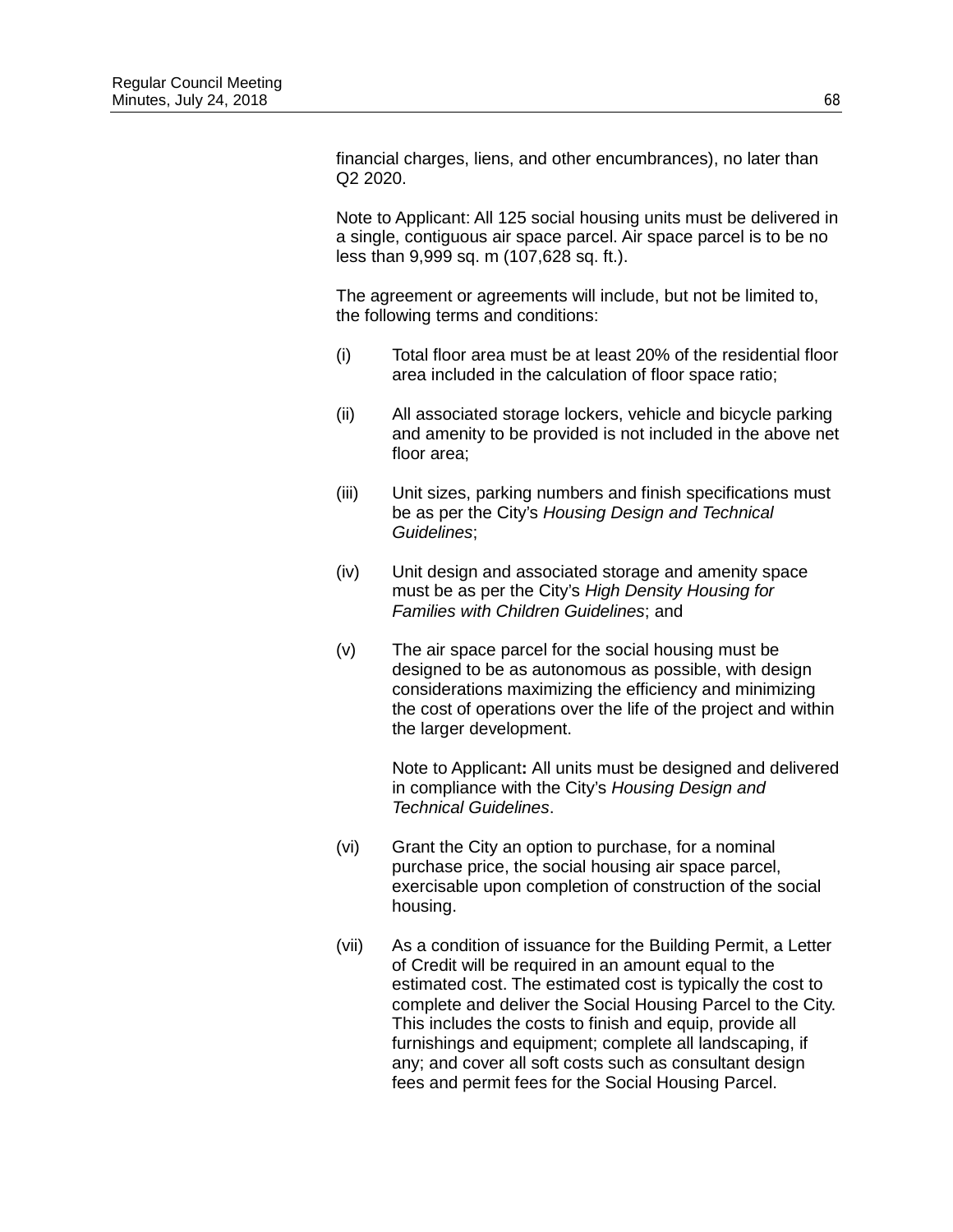Note to Applicant: The value of the Letter of Credit will be determined at the time of registration of the legal agreements related to the provision of Social Housing.

- 13. Make arrangements to the satisfaction of the Director of Legal Services and the General Manager of Arts, Culture and Community Services to enter into a Housing Agreement applicable to the social housing air space parcel for 60 years or the life of the building, whichever is greater, which will contain the following terms and conditions:
	- (i) A no separate sales covenant;
	- (ii) A no stratification covenant;
	- (iii) A provision that none of such units will be rented for less than one month at a time; and
	- (iv) A requirement that all units comply with the definition of "social housing" in the applicable DCL By-law.

Note to Applicant: This condition will be secured by a Housing Agreement to be entered into by the City by bylaw enacted pursuant to section 565.2 of the Vancouver Charter.

#### **Secured Rental Housing**

- 14. Submit a complete application and payment for Development Permit Amendment for Block A.
- 15. Enter into one or more agreements, including a Housing Agreement and Section 219 Covenant, as required by the Director of Legal Services in consultation with the General Manager of Arts, Culture and Community Services, to secure 91 dwelling units at a square footage of not less than 9,202 sq. m (99,050 sq. ft.) gross floor space as secured market rental housing, plus related parking and other indoor and outdoor amenity space consistent with relevant Council-adopted guidelines. An additional 975 sq. m (10,500 sq. ft.) will be secured at moderate income rates as set out in the Moderate Income Rental Housing Pilot Program.

Note to Applicant: Target the Unit Mix Guidelines in the Moderate Income Rental Housing Pilot Program while designing this space, with the goal of delivering the maximum number of units across a range of unit sizes. Final unit mix will be subject to approval of the General Manager of Planning, Urban Design and Sustainability.

The agreement or agreements will include but not be limited to the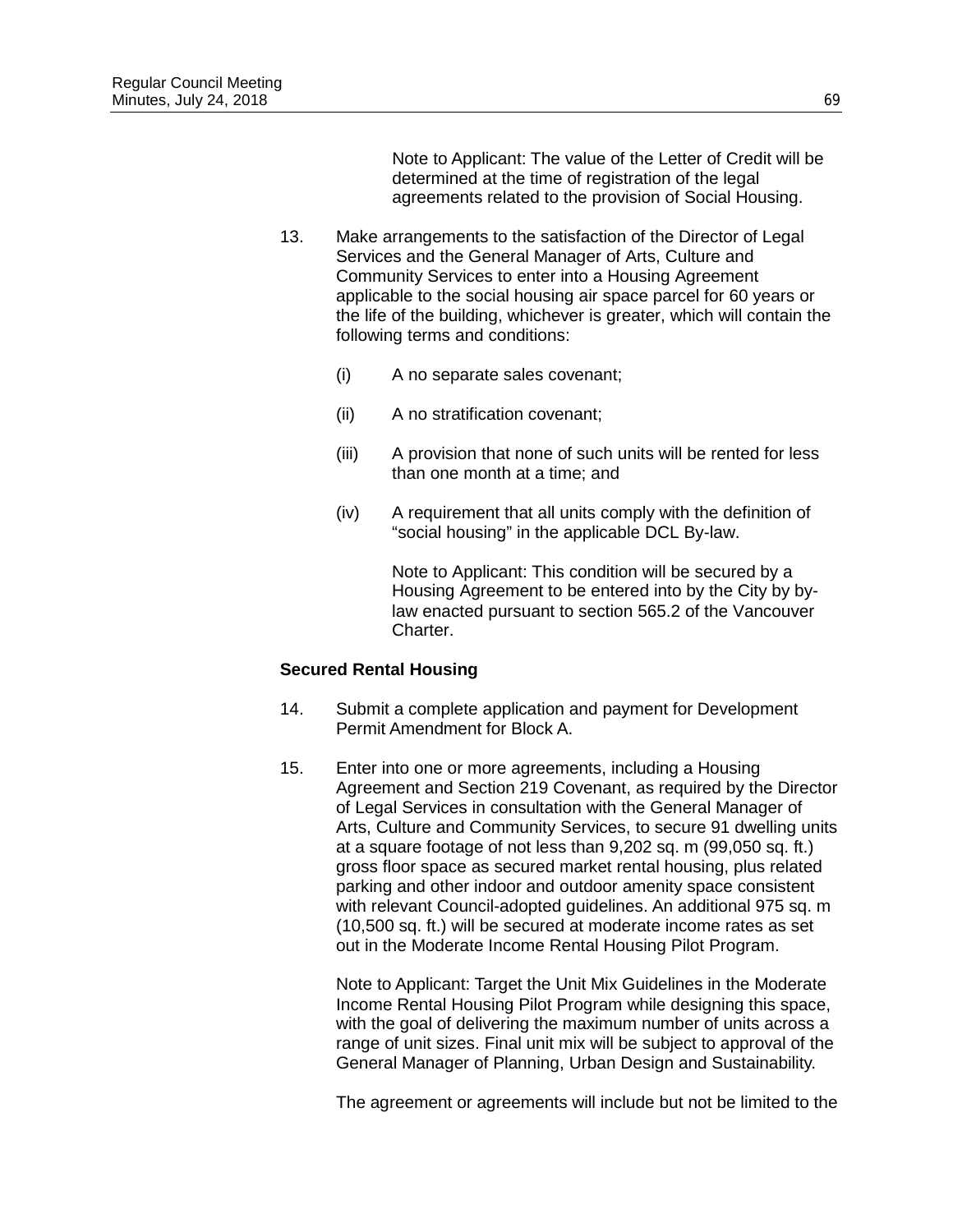following terms and conditions:

- (i) A no separate sales covenant;
- (ii) A no stratification covenant;
- (iii) A provision that none of such units will be rented for less than one month at a time;
- (iv) All rental units will be secured as rental for a term of 60 years or the life of the building, whichever is greater; and
- (v) The average starting monthly rents of the units secured at moderate income rates will be at or below the following rates, applicable at the time of initial occupancy:
	- Studio \$950\*
	- $\blacksquare$  1 Bedroom \$1,200
	- 2 Bedroom \$1,600
	- 3 Bedroom \$2,000

as set out in s. 2a of the "Moderate Income Rental Housing [Pilot Program: Application Process, Project Requirements](http://vancouver.ca/files/cov/moderate-income-rental-housing-pilot-program-bulletin.pdf)  [And Available Incentives: Admin Bulletin"](http://vancouver.ca/files/cov/moderate-income-rental-housing-pilot-program-bulletin.pdf) and rent increases will be capped at the Residential Tenancy Act maximum annual allowable increase, as published by the Province of British Columbia, regardless of a change in occupancy.

Note to Applicant: A rent roll indicating the agreed maximum average initial monthly rents for the units secured at moderate income rates will be required prior to Development Permit issuance, and again prior to issuance of an Occupancy Permit, to the satisfaction of the General Manager of Arts, Culture and Community Services (or successor in function) and the Director of Legal Services.

- (vi) The applicant will verify eligibility of new tenants for the units secured at moderate income rates:
	- a. For new tenants, annual household income cannot exceed 4 times the annual rent for the unit (i.e. at least 25% of household income is spent on rent).
	- b. There should be at least one occupant per bedroom in the unit.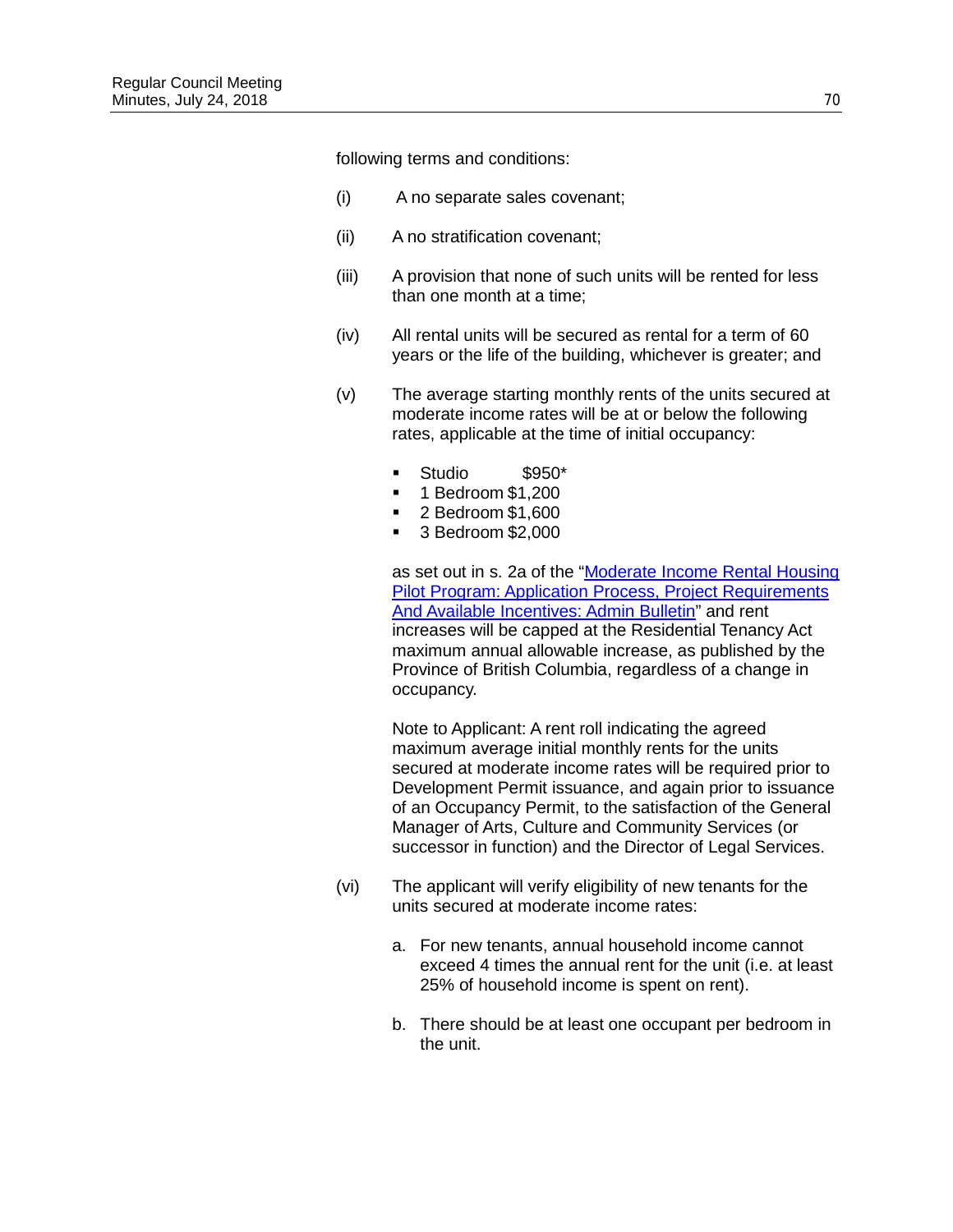- (vii) The applicant will verify the ongoing eligibility of existing tenants in the units secured at moderate income rates every 5 years after initial occupancy:
	- a. For such tenants, annual household income cannot exceed 5 times the annual rent for the unit (i.e. at least 20% of income is spent on rent).
	- b. There should be at least one occupant per bedroom in the unit.
- (viii) On an annual basis, or at the request of the City, the applicant will report to the City of Vancouver on the operation of the Moderate Income Rental Housing Units which will ensure that the City can confirm that the units are being operated as agreed, and will include a rent roll for the moderate income units, and a summary of the results of eligibility testing for all units.
- (ix) Such other terms and conditions as the General Manager of Arts, Culture and Community Services (or successor in function) and the Director of Legal Services may require in their sole discretion.

Note to Applicant: This condition will be secured by a Section 219 Covenant and a Housing Agreement to be entered into by the City by by-law enacted pursuant to section 565.2 of the Vancouver Charter prior to enactment of the rezoning by-law.

#### **Soils**

- 16. If applicable:
	- (i) Submit a site profile to Environmental Services (Environmental Protection);
	- (ii) As required by the Manager of Environmental Services and the Director of Legal Services in their discretion, do all things and/or enter into such agreements deemed necessary to fulfill the requirements of Section 571(B) of the Vancouver Charter; and
	- (iii) If required by the Manager of Environmental Services and the Director of Legal Services in their discretion, enter into a remediation agreement for the remediation of the site and any contaminants which have migrated from the site on terms and conditions satisfactory to the Manager of Environmental Services, the General Manager of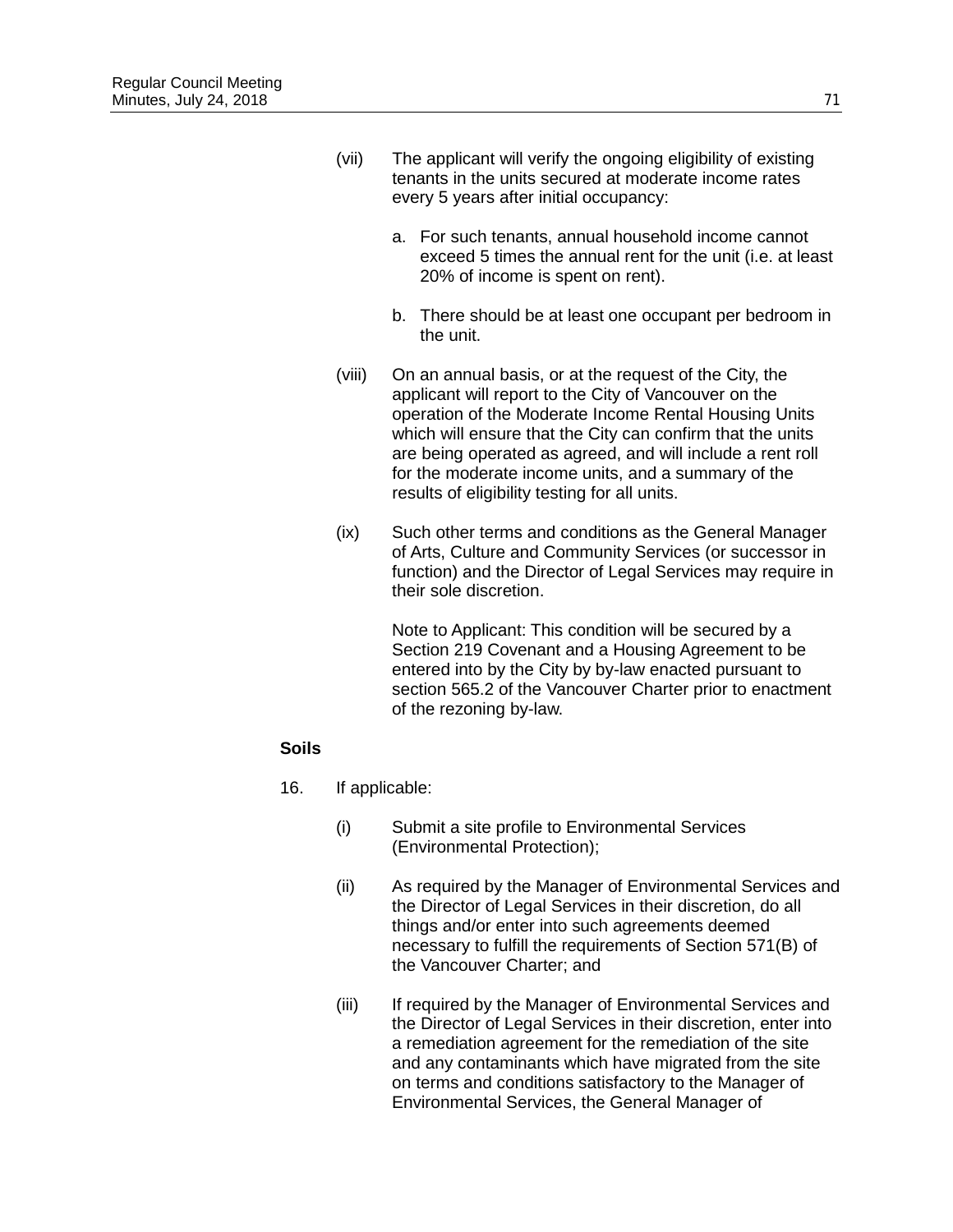Engineering Services and Director of Legal Services, including a Section 219 Covenant that there will be no occupancy of any buildings or improvements on the site constructed pursuant to this rezoning until separate Certificates of Compliance satisfactory to the City for the on-site and off-site contamination, issued by the Ministry of Environment, have been provided to the City.

Note: Where the Director of Legal Services deems appropriate, the preceding agreements are to be drawn, not only as personal covenants of the property owners, but also as Covenants pursuant to Section 219 of the Land Title Act.

The preceding agreements are to be registered in the appropriate Land Title Office, with priority over such other liens, charges and encumbrances affecting the subject sites as is considered advisable by the Director of Legal Services, and otherwise to the satisfaction of the Director of Legal Services prior to enactment of the by-laws.

The preceding agreements shall provide security to the City including indemnities, warranties, equitable charges, letters of credit and withholding of permits, as deemed necessary by and in a form satisfactory to the Director of Legal Services. The timing of all required payments, if any, shall be determined by the appropriate City official having responsibility for each particular agreement, who may consult other City officials and City Council.

All agreements, where appropriate, should be structured to contemplate and allow for a phased occupancy of buildings and units.

- B. THAT, if Council approves in principle this rezoning and the Housing Agreement described in section (c) of Appendix B, of the Policy Report dated June 11, 2018, entitled "CD-1 Text Amendment: 2133 Nanton Avenue and 4189 Yew Street (Arbutus Centre)" the Director of Legal Services be instructed to prepare the necessary Housing Agreement By-law for enactment prior to the enactment of the zoning by-law, subject to such terms and conditions as may be required at the discretion of the Director of Legal Services, the General Manager of Planning, Urban Design and Sustainability, and the General Manager of Arts, Culture and Community Services.
- C. THAT A and B above be adopted on the following conditions:
	- (i) THAT the passage of the above resolutions creates no legal rights for the applicant or any other person, or obligation on the part of the City and any expenditure of funds or incurring of costs is at the risk of the person making the expenditure or incurring the cost;
	- (ii) THAT any approval that may be granted following the public hearing shall not obligate the City to enact a by-law rezoning the property, and any costs incurred in fulfilling requirements imposed as a condition of rezoning are at the sole risk of the property owner; and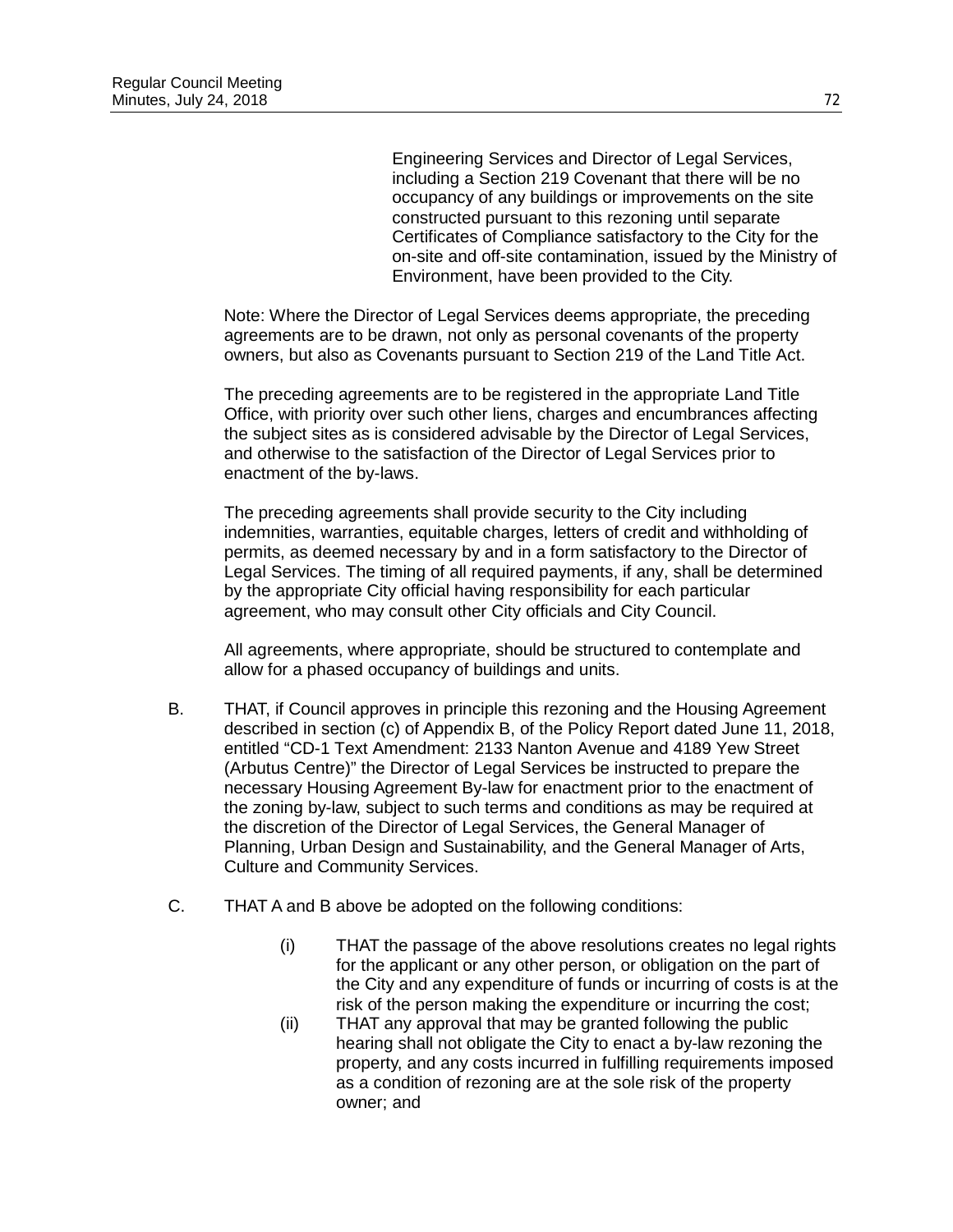(iii) THAT the City and all its officials, including the Approving Officer, shall not in any way be limited or directed in the exercise of their authority or discretion regardless of when they are called upon to exercise such authority or discretion.

CARRIED (Vote No. 03171) (Councillors Affleck and Carr opposed) (Councillor De Genova ineligible to vote due to conflict of interest)

*\* \* \* \* \**

*Council recessed at 12:02 pm and reconvened at 2:13 pm.*

*\* \* \* \* \**

### **COMMUNICATIONS**

### **1. 2018 Council Meeting Schedule Revision**

THAT Public Hearings be held on the following dates and times:

| <b>Date</b>                | Time |
|----------------------------|------|
| Friday, September 14, 2018 | 4 pm |
| Monday, September 17, 2018 | 4 pm |

ADOPTED ON CONSENT (Vote No. 03196) (Councillor De Genova absent for the vote)

#### **ADMINISTRATIVE REPORTS**

#### **1. Debenture Program 2018 (Inaugural Green Bonds) June 26, 2018**

A. THAT Council authorize the issuance of up to \$85,000,000 of City of Vancouver debentures, utilizing borrowing authorities approved as part of the 2015, 2016, 2017 and 2018 Capital Budgets as follows:

| Water                                                      | 2,466,038  |
|------------------------------------------------------------|------------|
| <b>Sewers</b>                                              | 30,083,962 |
| Neighbourhood Energy Utility                               | 6,023,000  |
| <b>Public Safety Facilities</b>                            | 14,300,000 |
| Streets and Bridge Infrastructure                          | 3,477,000  |
| Street Lighting, Traffic Signals and Communication Systems | 2,000,000  |
| <b>Community Facilities</b>                                | 26,650,000 |
|                                                            | 85,000,000 |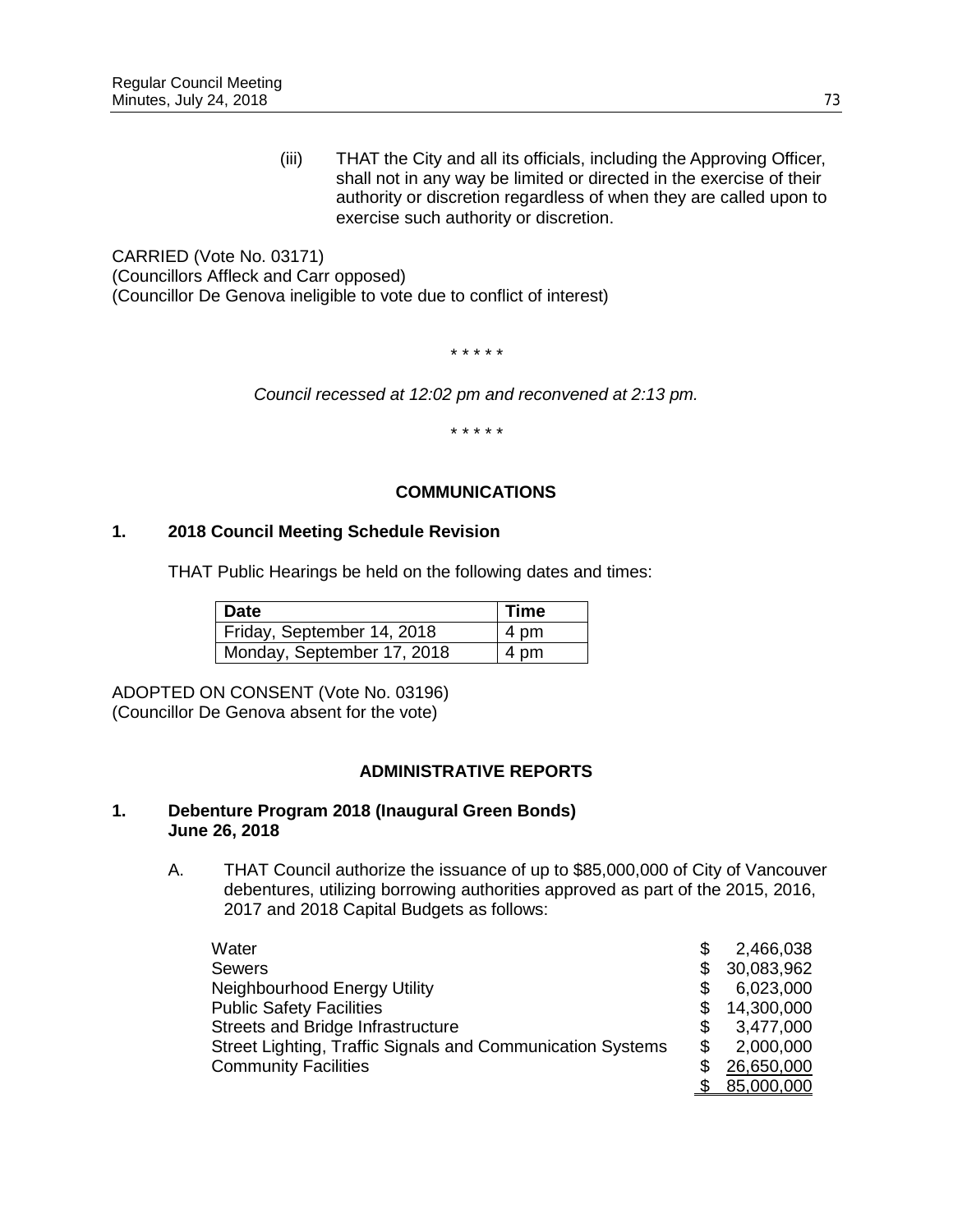B. THAT, until the borrowing authorities established pursuant to A above are exercised, the Director of Finance, in consultation with the Mayor, the Chair of the City Finance and Services Committee, and the City Manager, or a majority of them, be empowered to act and instruct the City's Fiscal Agent to proceed with the issuance of the debentures, and to set the interest rate, price, and other terms and conditions on which the debentures will be issued by the City.

It should be noted that once the Director of Finance instructs the Fiscal Agent to offer the debentures in the public market, Council will be required to enact the appropriate borrowing by-law to authorize issuance of the debentures.

C. THAT, pursuant to A above, Council authorize the issuance of City of Vancouver inaugural Green Bonds as part of its regular debenture funding program, as it amplifies the City's commitment to environmental sustainability by financing City's eligible capital projects in various "green" initiatives.

ADOPTED ON CONSENT (Vote No. 03197) (Councillor De Genova absent for the vote)

### **2. Jericho Lands Policy Planning Program July 10, 2018**

- A. THAT Council endorse a planning program to develop a Policy Statement to guide redevelopment of the Jericho Lands.
- B. THAT the staff resources and the estimated cost-recovery budget of \$2,860,000 outlined in Appendix B of the Administrative Report dated July 10, 2018, entitled "Jericho Lands Policy Planning Program", be approved to complete the Policy Statement; and

FURTHER THAT, consistent with the City's cost-recovery practice, Council accept a financial contribution of \$2,860,000, paid in instalments, from the project proponents, the Musqueam, Squamish and Tsleil-Waututh Development Corporation and the Canada Lands Company, to fully recover the program costs.

ADOPTED ON CONSENT (Vote No. 03198) (Councillor De Genova absent for the vote)

## **3. 2018 Q2 Capital Budget Adjustments and Closeouts July 10, 2018**

A. THAT Council approve an increase of \$13.8 million to the 2015-2018 Capital Plan as outlined in the Administrative Report dated July 10, 2018, entitled "2018 Q2 Capital Budget Adjustments and Closeouts", and Appendix 1 of the same report.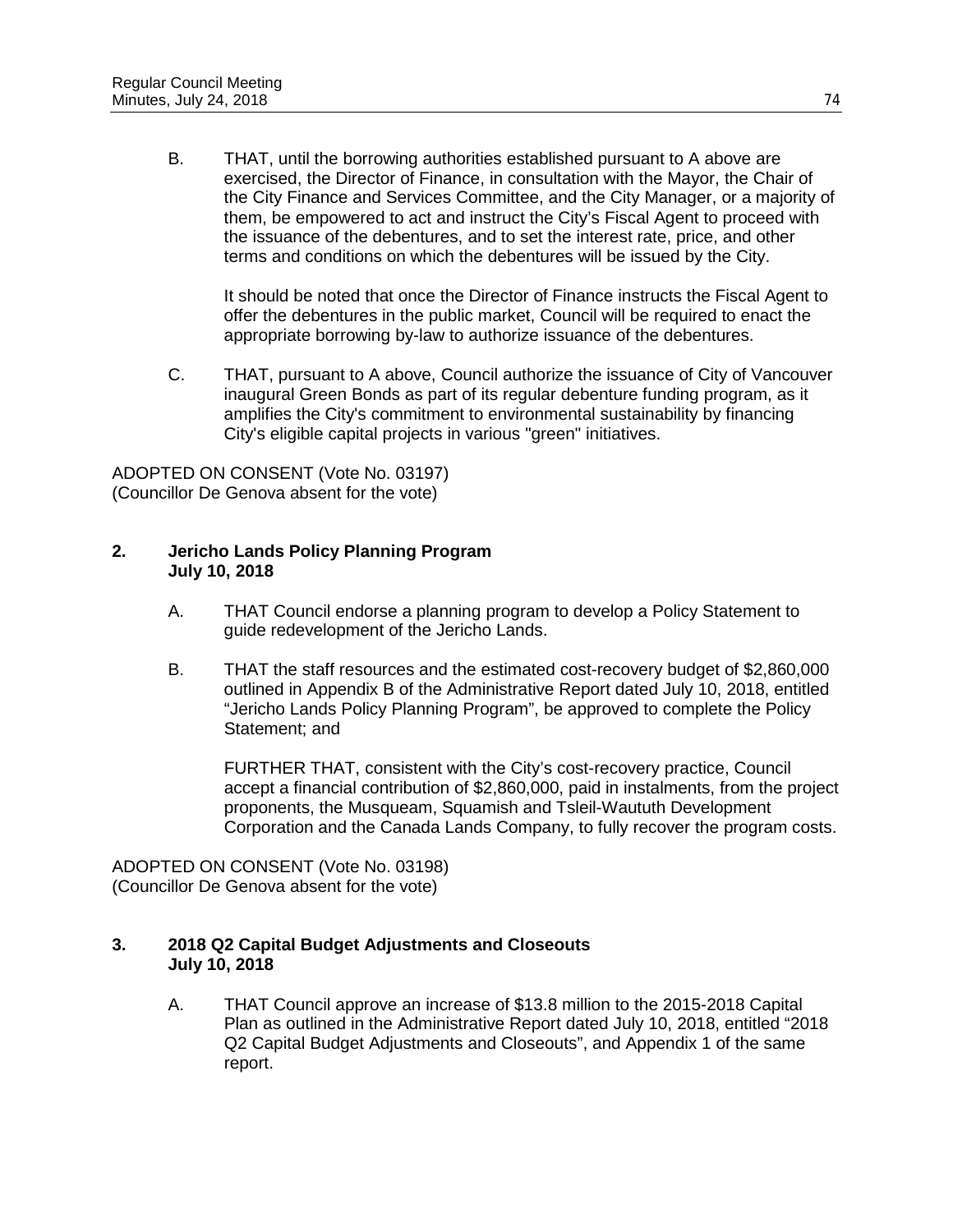- B. THAT Council approve budget and funding adjustments totaling a net increase of \$24.3 million to Multi-Year Capital Project Budgets as outlined in the Administrative Report dated July 10, 2018, entitled "2018 Q2 Capital Budget Adjustments and Closeouts" and in Appendix 1 of the above-noted report, with no change to the overall 2018 Capital Expenditure Budget.
- C. THAT Council approve an increase of \$600,000 to a capital grant to Gordon Neighbourhood House as outlined in Appendix 1 of the Administrative Report dated July 10, 2018, entitled "2018 Q2 Capital Budget Adjustments and Closeouts"; source of funds to be Community Amenity Contribution included in B above with details noted in Appendix 1 of the above-noted report.
- D. THAT, as part of the quarterly Capital Budget closeout process, Council approve the closeout of four (4) completed capital projects with a surplus or deficit exceeding \$200,000 as outlined in the Administrative Report dated July 10, 2018, entitled "2018 Q2 Capital Budget Adjustments and Closeouts", and in Appendix 2 of the above-noted report.

ADOPTED ON CONSENT (Vote No. 03199) AND C BY THE REQUIRED MAJORITY (Councillor De Genova absent for the vote)

#### **4. Capital Contribution for 33 West Cordova Street (36 Blood Alley Square) for Social/Supportive Housing May 10, 2018**

MOVED by Councillor Jang SECONDED by Councillor Louie

- A. THAT Council authorize the General Manager of Arts, Culture and Community Services to enter into an agreement (the "Contribution Agreement") with British Columbia Housing Management Commission ("BC Housing"), to the satisfaction of the General Manager of Arts, Culture and Community Services and the Director of Legal Services, setting out the conditions of the capital contribution toward construction of 80 social/supportive housing units at 36 Blood Alley Square and 23-51 West Cordova (PID: 030-395-534; Lot A, Block 2, Old Granville Townsite, New Westminster District, Plan EPP80295). The Contribution Agreement will state that the City will provide a capital contribution of \$1,600,000 to BC Housing for the social/supportive housing units subject to the following:
	- i. execution of the Contribution Agreement with terms and conditions as outlined in the Administrative Report dated May 10, 2018, entitled "Capital Contribution for 33 West Cordova Street (36 Blood Alley Square) for Social/Supportive Housing";
	- ii. registration of the Housing Agreement;
	- iii. all funding/financing sources secured; and
	- iv. building permit issuance.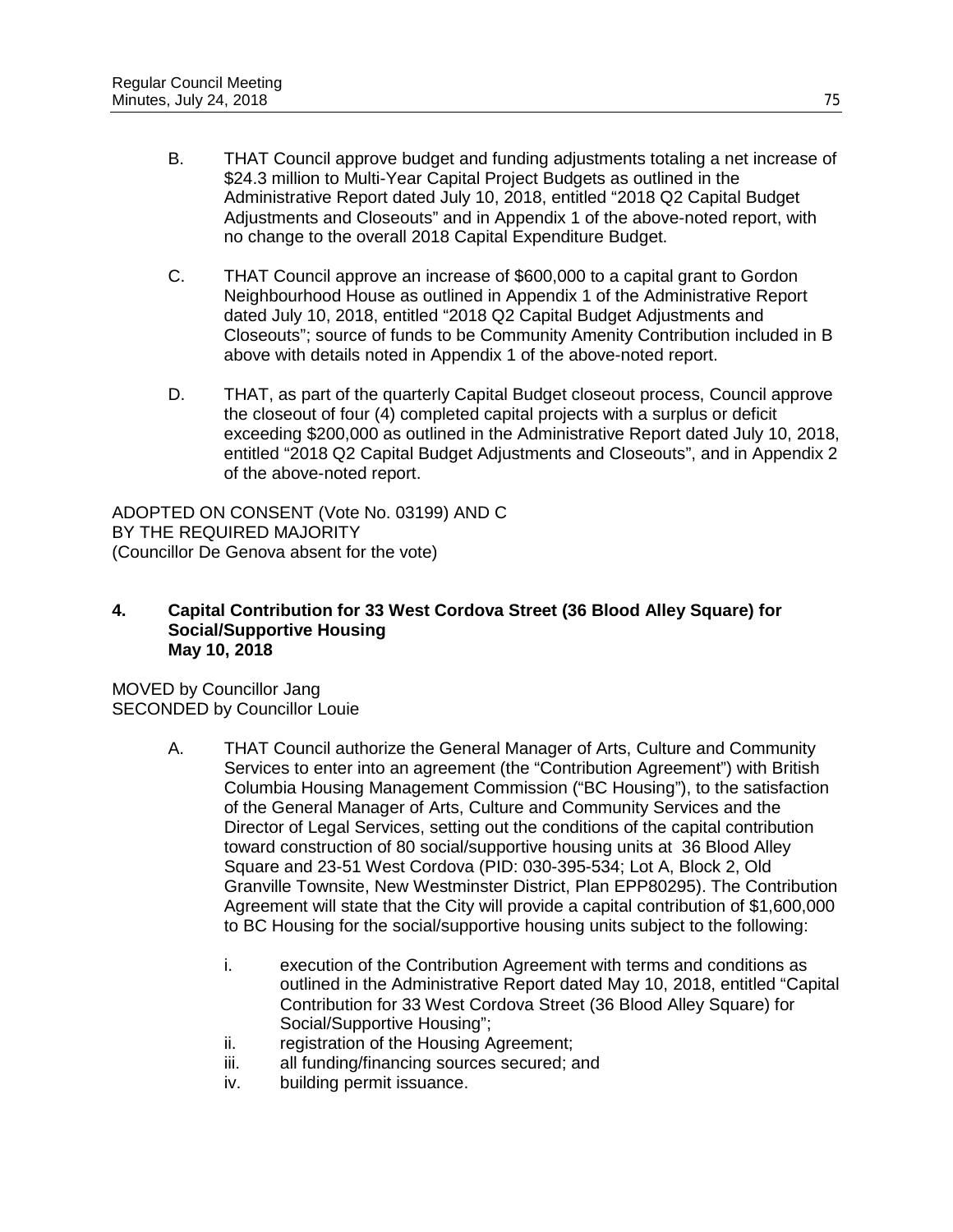B. THAT Council approve a capital contribution of \$1,600,000 (\$20,000 per unit) to BC Housing to support the construction of 80 units of social/supportive housing at 33 West Cordova Street. The source of funding for the capital contribution is the Capital Budget for Non-market Rental Housing (Social/supportive Housing). Payment of the capital contribution is anticipated in October 2018 (following issuance of building permit).

CARRIED UNANIMOUSLY (Vote No. 03200)

#### **5. 2019 Fee Increases for Rezoning, Development, Building, and Other Related Permits June 18, 2018**

MOVED by Councillor Louie SECONDED by Councillor Bremner

- A. THAT Council adjust fees to improve recovery of City costs concerning development, construction and other related matters, generally in accordance with Appendix A of the Administrative Report dated June 18, 2018, entitled "2019 Fee Increases for Rezoning, Development, Building, and Other Related Permits".
- B. THAT the Director of Legal Services bring forward for enactment the necessary amendments to the Gas Fitting By-law No. 3057, the Subdivision By-law No. 5208, the Electrical By-law No. 5563, the Zoning and Development Fee By-law No. 5585, the Miscellaneous Fees By-law No. 5564, the Secondary Suite Inspection Fee By-law No. 6553, the Noise Control By-law No. 6555, the Protection of Trees By-law No. 9958, the Building By-law No. 10908, and the Sign By-law No. 11879, generally in accordance with Appendix A of the Administrative Report dated June 18, 2018, entitled "2019 Fee Increases for Rezoning, Development, Building, and Other Related Permits", to be effective January 1, 2019.
- C. THAT the General Manager of Development, Buildings and Licensing; General Manager of Planning, Urban Design and Sustainability; and General Manager of Engineering Services, be directed to advise the development and building community of the Rezoning, Development and Building Permit fee changes.

CARRIED (Vote No. 03174) (Councillors Affleck, Ball and De Genova opposed)

### **6. Year 2019 License and Service Fee Increases – Mountain View Cemetery June 27, 2018**

A. THAT Council approve inflationary increases, as well as market and cost recovery adjustments, to Cemetery fees, generally in accordance with Appendix B of the Administrative Report dated June 27, 2018, entitled "Year 2019 License and Service Fee Increases – Mountain View Cemetery".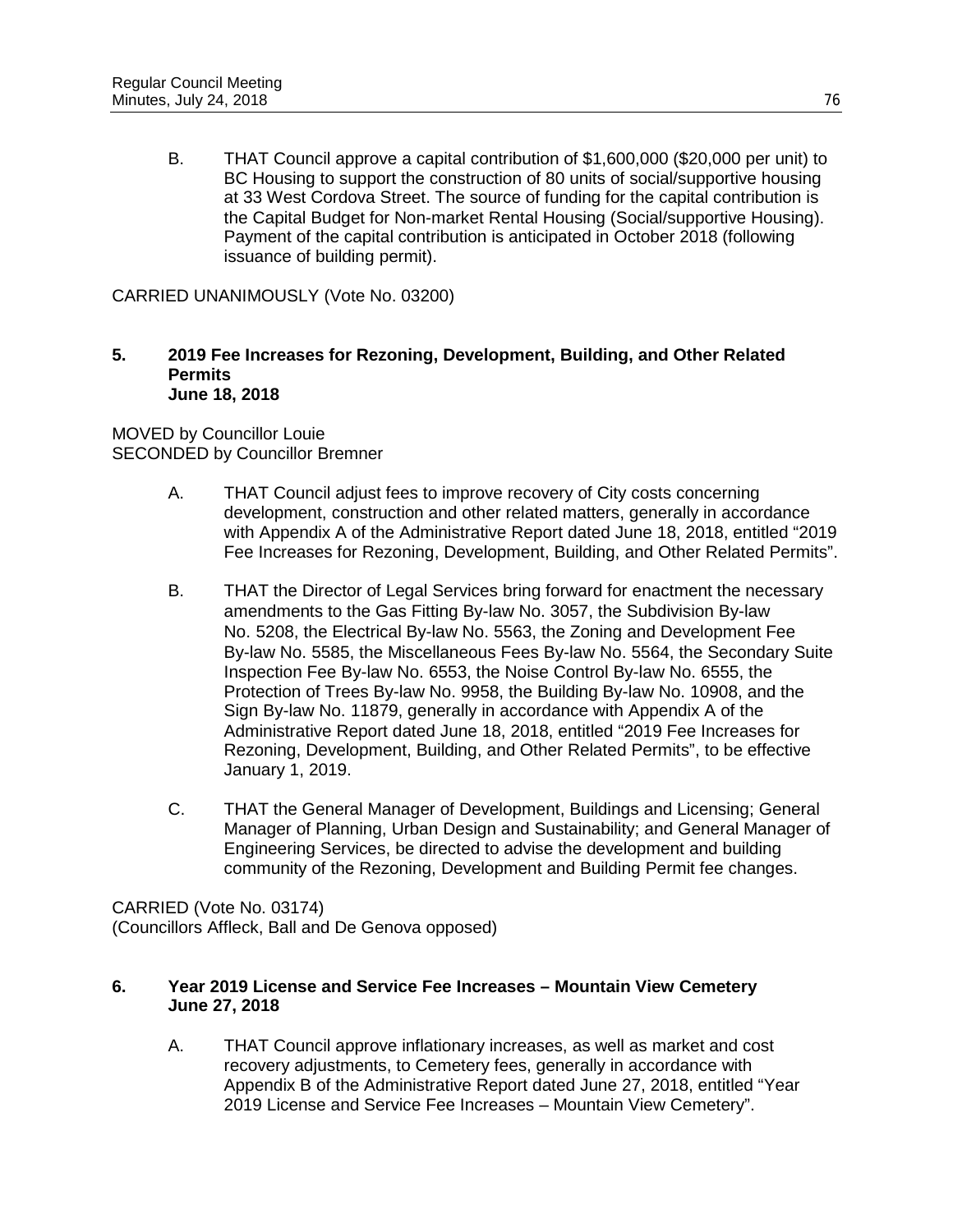B. THAT the Director of Legal Services bring forward for enactment the necessary amendments to Mountain View Cemetery By-law No. 8719, generally in accordance with the fee schedule attached to the Administrative Report dated June 27, 2018, entitled "Year 2019 License and Service Fee Increases – Mountain View Cemetery", to be effective January 1, 2019.

ADOPTED ON CONSENT (Vote No. 03203) (Councillor De Genova absent for the vote)

## **7. Sustaining Affordable Non-Profit Housing on City Land July 17, 2018**

This item was referred to the Standing Committee on Policy and Strategic Priorities meeting on Wednesday, July 25, 2018, at 9:30 am, to hear from speakers.

# **8. 2221-2235 Main Street Lease and Operator Selection July 16, 2018**

A. THAT Council approve Catalyst Community Developments Society ("Catalyst") as the selected non-profit partner to finance, build, operate and maintain the social housing project on the City-owned site located at:

> 2221-2235 Main Street [Lot 6; Lot 7, except the south 6.44 feet; Amended Lot 8 (See 124528L); Lot 9; Lot 10; and Lot 11, all of Block 37, District Lot 200A, Plan 197; PIDs: 013-420- 283; 013-420-305; 005-173-019; 005- 173-027; 005-173-043 and 005-173-051, respectively (the "Property").

- B. THAT Council authorize the Director/Chief Executive Officer of Vancouver Affordable Housing Agency to negotiate and execute a ground lease (the "Lease") for the Property with Catalyst to enable the development of a non-market housing project which ground lease will provide for:
	- i. a term of 60 years;
	- ii. a nominal prepaid rent;
	- iii. a minimum of 30% of units must be rented below market, as follows:
		- a. rents may not exceed 30% of the Housing Income Limits (HILs);
		- b. occupants' household income may not exceed HILs by more than 20 percent; and,
		- c. average rent payments may not exceed 30% of occupant income, measured each three years across all 44 affordable units;
	- iv. the remaining 70% of units must be rented at no more than 10% below DCL rents;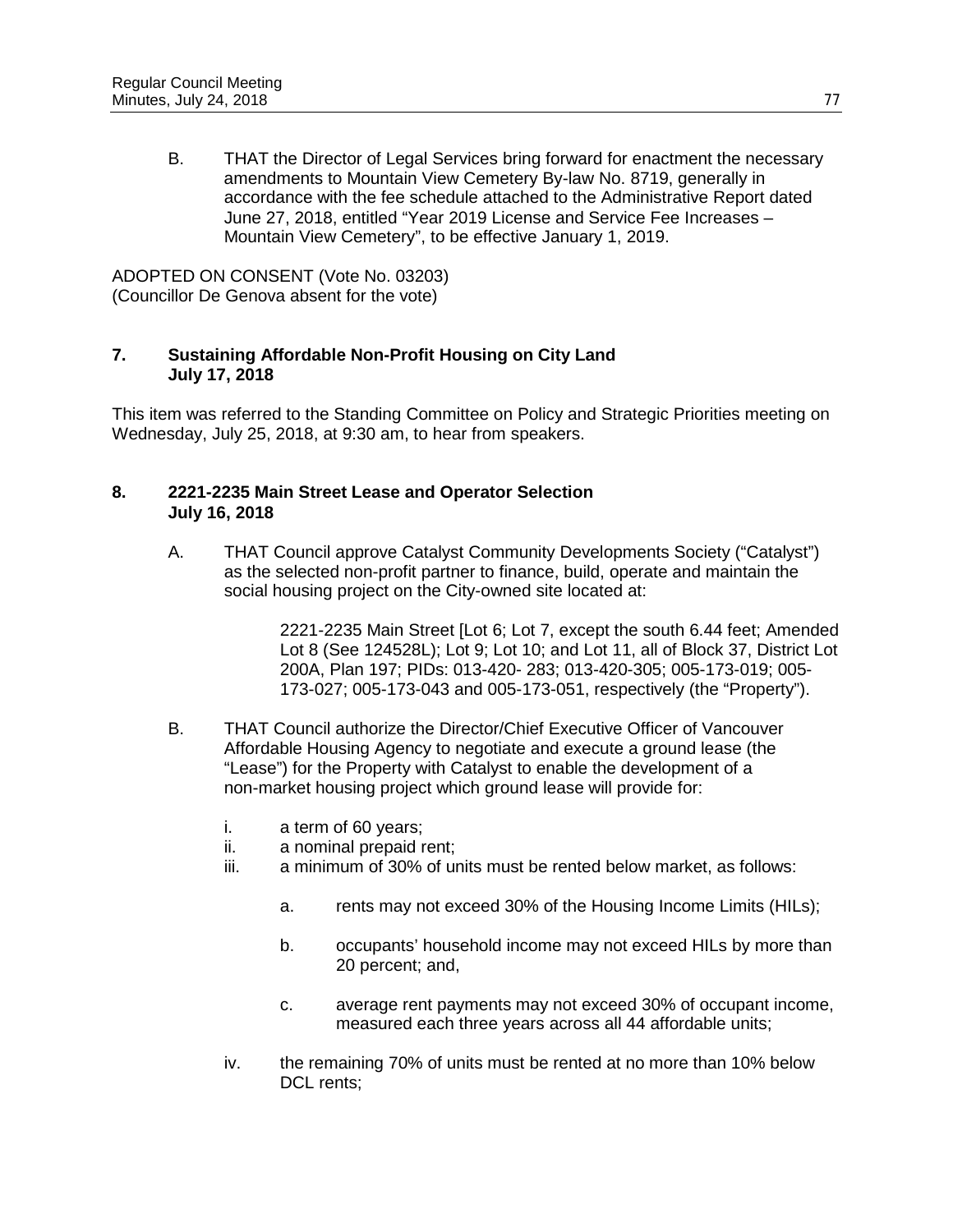- v. the average rent across all units combined must be no greater than 80% of the rents for for-profit affordable rental housing in the Vancouver Development Cost Levy By-Law;
- vi. reporting requirements, including an annual rent roll and a periodic building condition report;
- vii. a requirement to create, implement and comply with a capital asset plan;
- viii. a requirement to maintain a capital replacement reserve at a level of funding determined by an independent third party consultant with relevant expertise and approved by the City;
- ix. a requirement that operating surplus generated from the project:
	- a. first, be used to create and maintain a reserve for the purpose of subsidizing the rent of HILs units as required to meet affordability requirements of the lease; and
	- b. second, be divided equally with the City with Catalyst's portion to be used to increase the affordability of HILs units in the building or increase the number of HILs units, or create or acquire net new, social housing within Vancouver; and,
- x. which will otherwise be on terms and conditions satisfactory to the General Manager of Arts, Culture and Community Services, the General Manager of Real Estate and Facilities Management, the Director of Finance and the Director of Legal Services.
- C. THAT Council authorize the Director of Real Estate to enter into a sublease between Catalyst as landlord and the City as tenant of the replacement parking facility component of the project as further described herein and to be constructed by Catalyst on the Property, which sublease will provide for:
	- (i) a term which is the term of the ground lease less a day;
	- (ii) a nominal prepaid rent; and
	- (iii) such other terms and conditions as are satisfactory to the General Manager of Engineering, General Manager of Real Estate and Facilities Management and Director of Legal Services.
- D. THAT Council's decision to commence negotiations and execute the Lease will not, in any way, limit Council or the City and its officials (including the Approving Officer) in exercising their regulatory discretion in respect of any rezoning, subdivision or consolidation or permitting of or for the Property.
- E. THAT no legal rights or obligations will arise or be created by Council's adoption of A through C above unless and until all legal documentation has been executed and delivered by the respective parties.

ADOPTED ON CONSENT AND B BY THE REQUIRED MAJORITY (Vote No. 03204) (Councillor De Genova absent for the vote)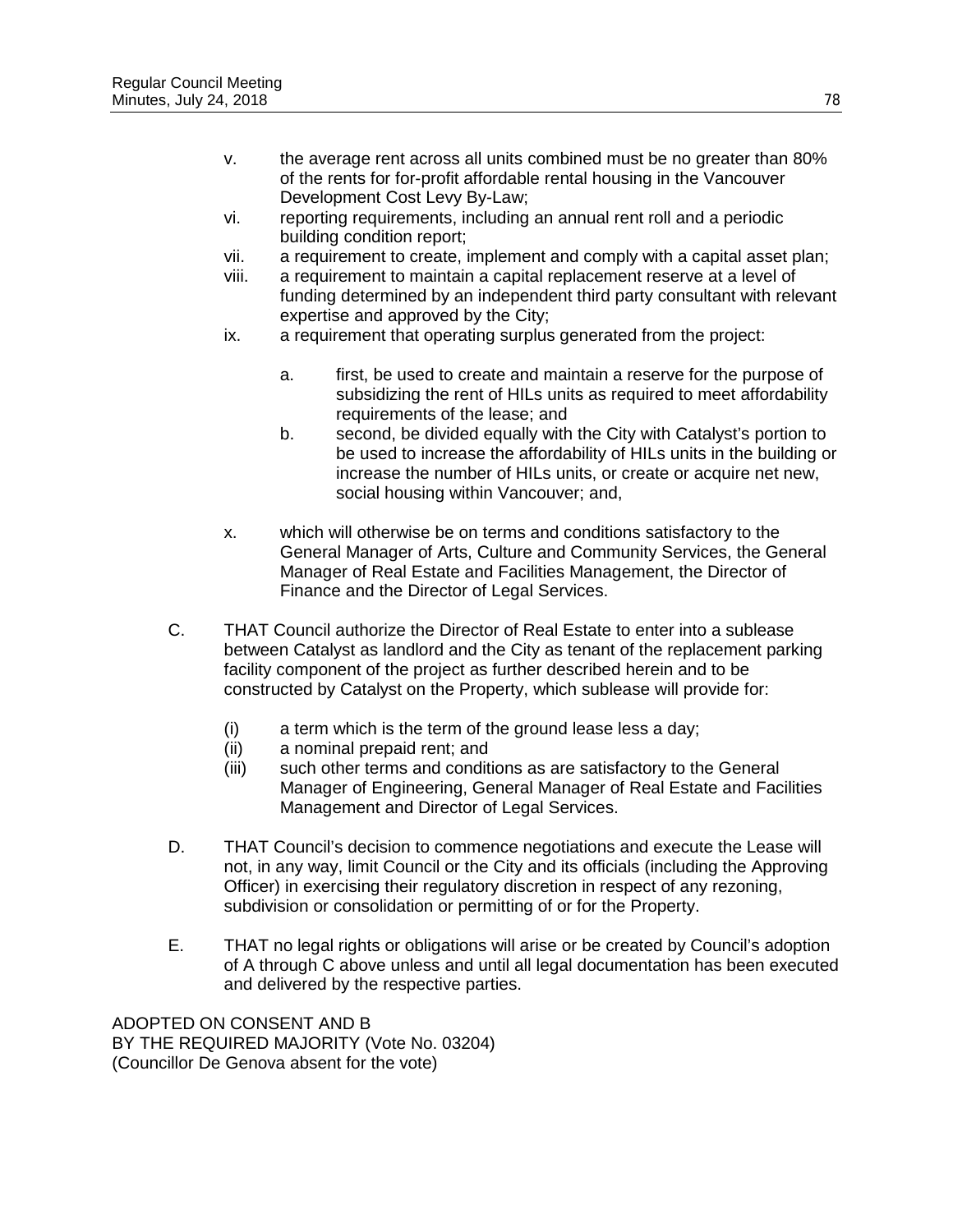## **9. 8501 Boundary Lease and Operator Selection July 12, 2018**

- A. THAT Council approve Catalyst Community Developments Society ("Catalyst") as the selected non-profit partner to finance, build, operate and maintain the social housing project on the City-owned site located at 8501 Boundary, and legally described as: PID 029-292-221, Lot 34, District Lot 331, Group 1, New Westminster District, Plan EPP 31354 (the "Property").
- B. THAT Council authorize the Director of Real Estate Services to negotiate and execute a ground lease (the "Lease") for the Properties with Catalyst to enable the development of a non-market housing project which ground lease will provide for
	- i. a term of 60 years;
	- ii. a nominal prepaid rent;
	- iii. a minimum of 30% of units must be rented below market, as follows:
		- a. rents may not exceed 30% of the Housing Income Limits (HILs);
		- b. occupants' household income may not exceed HILs by more than 20 percent; and,
		- c. average rent payments may not exceed 30% of occupant income, measured each three years across all 44 affordable units;
	- iv. the remaining 70% of units must be rented at no more than 10% below DCL rents:
	- v. the average rent across all units combined must be no greater than 80% of the rents for for-profit affordable rental housing in the Vancouver Development Cost Levy By-Law;
	- vi. reporting requirements, including an annual rent roll and a periodic building condition report;
	- vii. a requirement to create, implement and comply with a capital asset plan;
	- viii. a requirement to maintain a capital replacement reserve at a level of funding determined by an independent third party consultant with relevant expertise and approved by the City;
	- ix. a requirement that operating surplus generated from the project:
		- a. first, be used to create and maintain a reserve for the purpose of subsidizing the rent of HILs units as required to meet affordability requirements of the lease; and
		- b. second, be divided equally with the City with Catalyst's portion to be used to increase the affordability of HILs units in the building or increase the number of HILs units, or create or acquire net new, social housing within Vancouver; and
	- x. which will otherwise be on terms and conditions satisfactory to the General Manager of Arts, Culture and Community Services, the General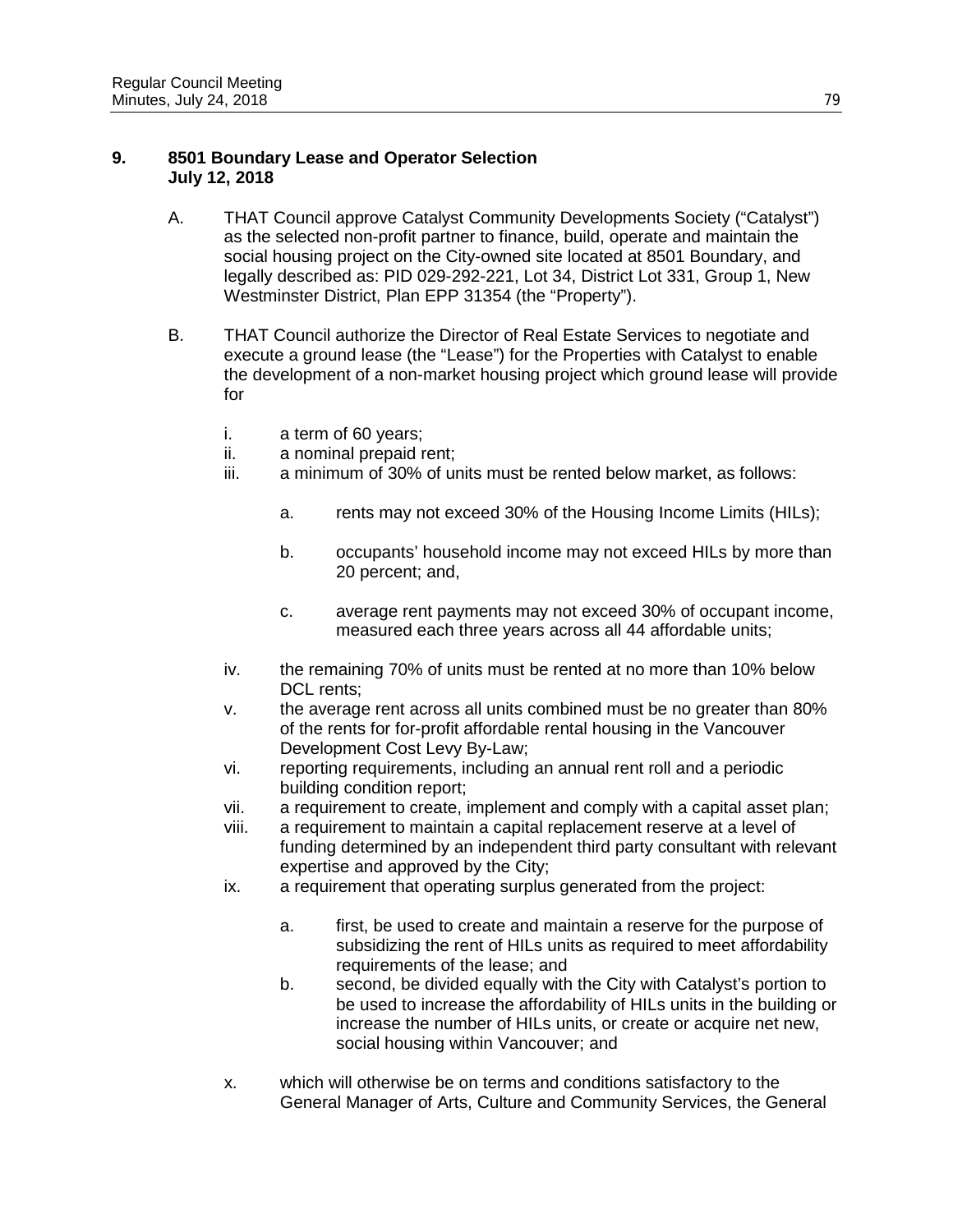Manager of Real Estate and Facilities Management, the Director of Finance and the Director of Legal Services.

- C. THAT Council's decision to commence negotiations and execute the Lease will not, in any way, limit Council or the City and its officials (including the Approving Officer) in exercising their regulatory discretion in respect of any rezoning, subdivision or consolidation or permitting of or for the Property.
- D. THAT no legal rights or obligations will arise or be created by Council's adoption of A and B above unless and until all legal documentation has been executed and delivered by the respective parties.

ADOPTED ON CONSENT (Vote No. 03205) (Councillor De Genova absent for the vote)

#### **10. Capital Contribution for 235 and 237 Main Street (Jubilee Rooms) for Social/Supportive Housing July 10, 2018**

THAT Council authorize the General Manager of Arts, Culture and Community Services to enter into an agreement (the "Contribution Agreement") with British Columbia Housing Management Commission ("BC Housing") on terms and conditions satisfactory to the General Manager of Arts, Culture and Community Services and the Director of Legal Services, and subject to reaching this agreement, approve a \$200,000 capital contribution towards securing these Single Room Accommodation (SRA) rooms as social/supportive housing and renovations to improve liveability of the Jubilee Rooms at

235 and 237 Main Street (Lots 7 and 8, both of Block 6, District Lot 196, Plan 184; PIDs: 015-697-266 and 006-934-161, respectively); source of funding to be the 2018 Capital Budget for SRO Renewal.

ADOPTED ON CONSENT (Vote No. 03206) (Councillor De Genova absent for the vote)

## **11. 2019-2023 Budget Outlook July 10, 2018**

THAT Council receive for information the 2019-2023 Budget Outlook, attached as Appendix 1 to the Administrative Report dated July 10, 2018, entitled "2019-2023 Budget Outlook".

ADOPTED ON CONSENT (Vote No. 03201) (Councillor De Genova absent for the vote)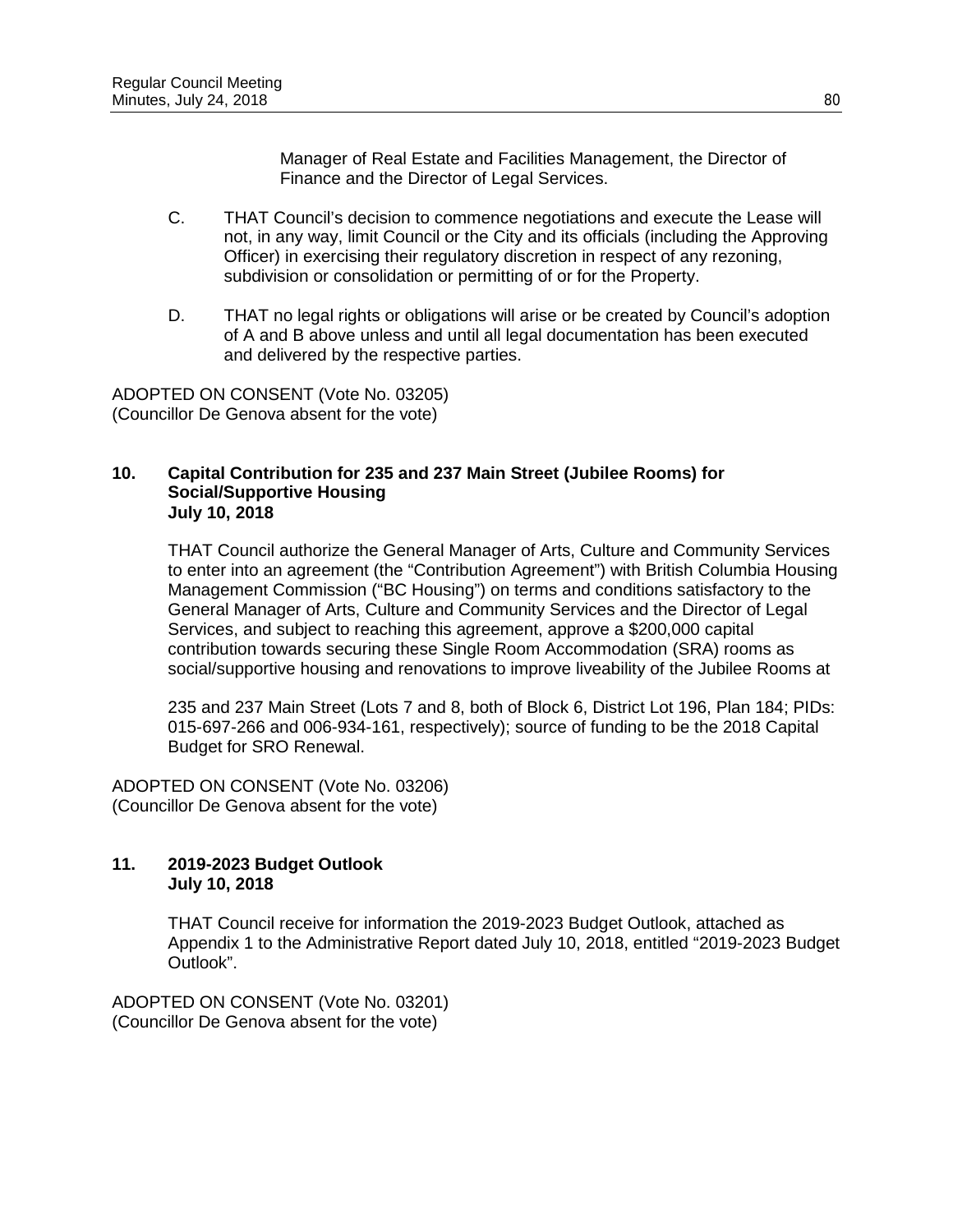# **POLICY REPORTS**

#### **1. License By-law Amendments July 16, 2018**

- A. THAT Council approve amendments to License By-law No. 4450 to include the authority to issue orders generally as described in the body of the Policy Report dated July 16, 2018, entitled "License By-law Amendments", and to align licence conditions with Provincial regulations on cannabis retail, as shown in Appendix A of the above-noted report.
- B. THAT Council instruct the Director of Legal Services to bring forward the necessary by-laws to amend License By-law No. 4450, for Council's consideration, generally in accordance with Appendix A of the Policy Report dated July 16, 2018, entitled "License By-law Amendments".

ADOPTED ON CONSENT (Vote No. 03207) (Councillor De Genova absent for the vote)

### **2. Addition of Water Enforcement Provisions in the Ticket Offences By-law July 11, 2018**

THAT Council approve, in principle, adding enforcement provisions in the Ticket Offences By-law for the Stage 1 and 2 water restrictions found in the Drinking Water Conservation By-law.

FURTHER THAT the Director of Legal Services bring forward for enactment amendments to the Ticket Offences By-law generally in accordance with Appendix A of the Policy Report dated July 11, 2018, entitled "Addition of Water Enforcement Provisions in the Ticket Offences By-law".

ADOPTED ON CONSENT (Vote No. 03208) (Councillor De Genova absent for the vote)

**3. Amendments to the Zoning and Development By-law for RT-7 and RT-8 Zones (Kitsilano) and RT-10 and RT-10N Zones (Kensington-Cedar Cottage) to Increase Housing Choice July 6, 2018**

MOVED by Councillor Carr SECONDED by Councillor Ball

> THAT the Policy Report dated July 6, 208, entitled "Amendments to the Zoning and Development By-law for RT-7 and RT-8 Zones (Kitsilano) and RT-10 and RT-10N Zones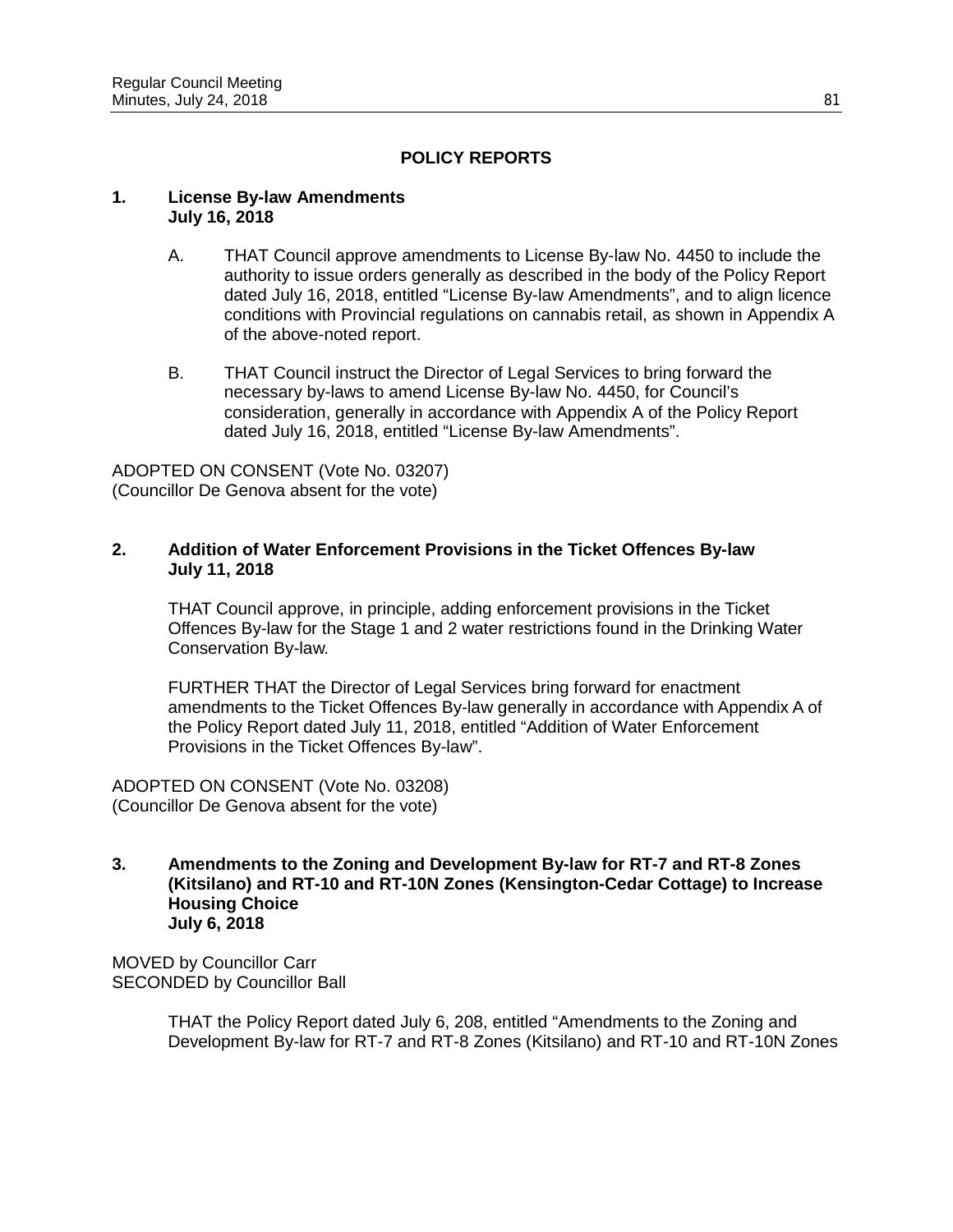(Kensington-Cedar Cottage) to Increase Housing Choice", be referred back to staff for a more robust consultation.

LOST (Vote No. 03176) (Councillors Affleck, Ball, Bremner, De Genova, Deal, Jang, Louie, Reimer, Stevenson and Mayor Robertson opposed)

MOVED by Councillor Louie SECONDED by Councillor Jang

- A. THAT the General Manager of Planning, Urban Design and Sustainability be instructed to make application to amend the Zoning and Development By-law, generally as set out in Appendix A of the Policy Report dated July 6, 2018, entitled "Amendments to the Zoning and Development By-law for RT-7 and RT-8 Zones (Kitsilano) and RT-10 and RT-10N Zones (Kensington-Cedar Cottage) to Increase Housing Choice", to:
	- (i) rezone the RT-7 and RT-8 Districts to RT-5 to increase housing choice and to provide consistency in the administration of RT zones in similar historical neighbourhoods, and repeal the existing RT-7 and RT-8 District Schedules; and
	- (ii) rezone the RT-10 and RT-10N Districts to RT-11 and RT-11N to increase housing choice and to provide consistency in the administration of these similar "small house/duplex" RT zones, and repeal the existing RT-10 and RT10N District Schedules.

FURTHER THAT the application be referred to a Public Hearing;

AND FURTHER THAT the Director of Legal Services be instructed to prepare the necessary by-law, generally in accordance with Appendix A of the above-noted report, for consideration at Public Hearing.

B. THAT an application to amend the Sign By-law to remove reference to the RT-7, RT-8 and RT-10 Districts, generally as set out in Appendix B of the Policy Report dated July 6, 2018, entitled "Amendments to the Zoning and Development By-law for RT-7 and RT-8 Zones (Kitsilano) and RT-10 and RT-10N Zones (Kensington-Cedar Cottage) to Increase Housing Choice", be referred to the same Public Hearing;

FURTHER THAT the Director of Legal Services be instructed to prepare the necessary by-law, generally in accordance with Appendix B of the above-noted report, for consideration at the Public Hearing.

C. THAT, subject to the enactment of the amending by-law described in A above, the Director of Legal Services be instructed to bring forward, at the time of enactment of such amending by-laws, related amendments to the Parking By-law, generally as set out in Appendix C of the Policy Report dated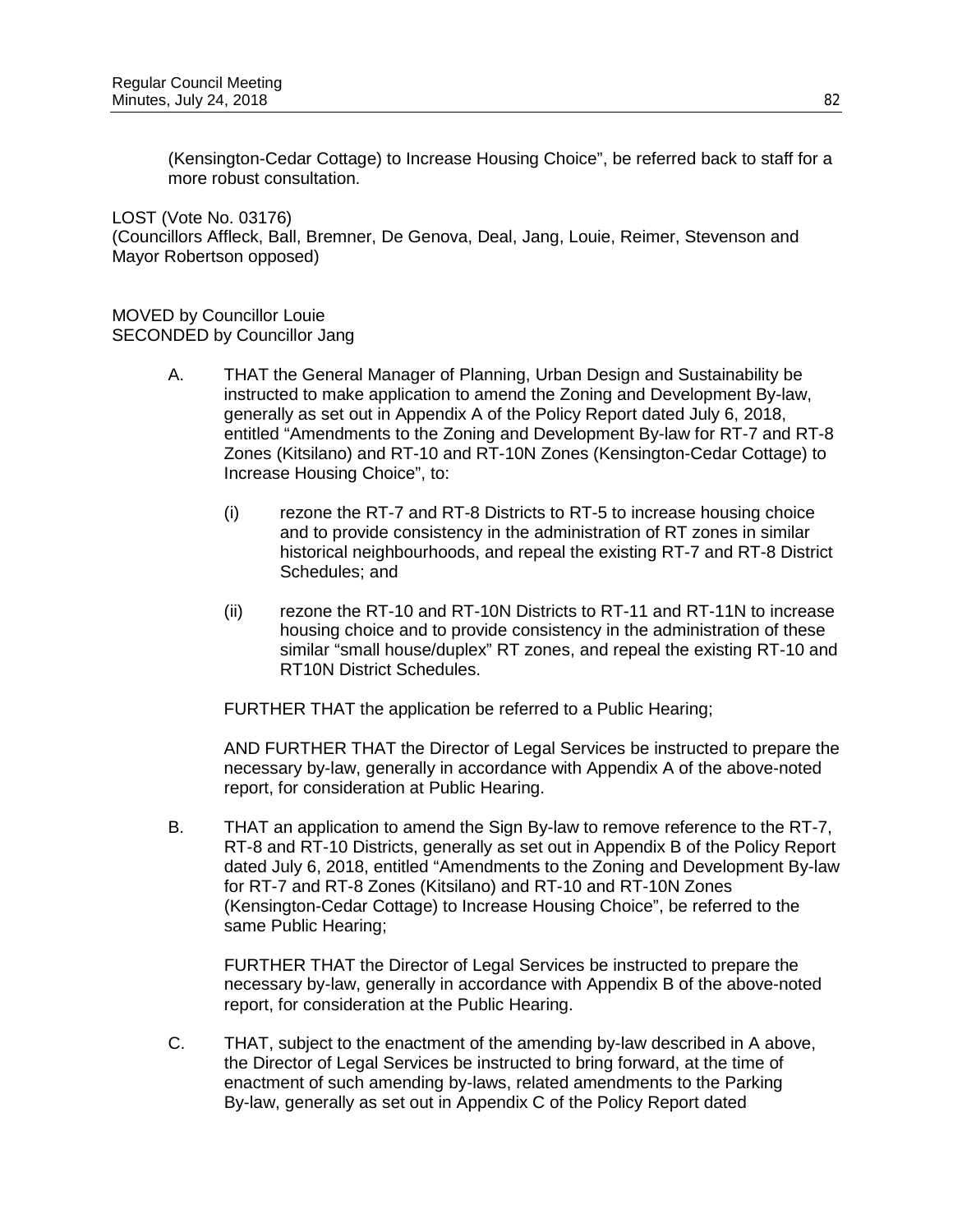July 6, 2018, entitled "Amendments to the Zoning and Development By-law for RT-7 and RT-8 Zones (Kitsilano) and RT-10 and RT-10N Zones (Kensington-Cedar Cottage) to Increase Housing Choice".

- D. THAT, subject to the enactment of the amending by-law described in A above, the Director of Legal Services be instructed to bring forward, at the time of enactment of such amending by-laws, related amendments to the Subdivision By-Law, generally as set out in Appendix C of the Policy Report dated July 6, 2018, entitled "Amendments to the Zoning and Development By-law for RT-7 and RT-8 Zones (Kitsilano) and RT-10 and RT-10N Zones (Kensington-Cedar Cottage) to Increase Housing Choice".
- E. THAT subject to the enactment of the amending by-law described in A above, the Kitsilano RT-7 and RT-8 Guidelines be repealed and the RT-5 Guidelines be amended to incorporate aspects of the RT-7 and RT-8 Design Guidelines, generally as set out in with Appendix D of the Policy Report dated July 6, 2018, entitled "Amendments to the Zoning and Development By-law for RT-7 and RT-8 Zones (Kitsilano) and RT-10 and RT-10N Zones (Kensington-Cedar Cottage) to Increase Housing Choice", for Council adoption;

FURTHER THAT the General Manager of Planning, Urban Design and Sustainability be instructed to bring forward the amendment at the time of enactment of such amending by-law for Council adoption.

- F. THAT subject to the enactment of the amending by-law described in A above, Council repeal the RT-10 and RT-10N Small House/Duplex Guidelines.
- G. THAT subject to the enactment of the amending by-law described in A above, the General Manager of Planning, Urban Design and Sustainability be instructed to bring forward, at the time of enactment of such amending by-law, amendments to the Norquay Village Character House and Retention Guidelines, generally as set out in Appendix E of the Policy Report dated July 6, 2018, entitled "Amendments to the Zoning and Development By-law for RT-7 and RT-8 Zones (Kitsilano) and RT-10 and RT-10N Zones (Kensington-Cedar Cottage) to Increase Housing Choice", for Council adoption.
- H. THAT if the application to amend the Zoning and Development By-law as described in A above is referred to Public Hearing, then C through G above also be referred to the same Public Hearing.
- I. THAT A through H above be adopted on the following conditions:
	- (i) THAT passage of the above resolutions creates no legal rights for any person, or obligation on the part of the City and any expenditure of funds or incurring of costs is at the risk of the person making the expenditure or incurring the cost;
	- (ii) THAT any approval that may be granted following the public hearing shall not obligate the City to enact any rezoning by-laws; and
	- (iii) THAT the City and all its officials, including the Approving Officer, shall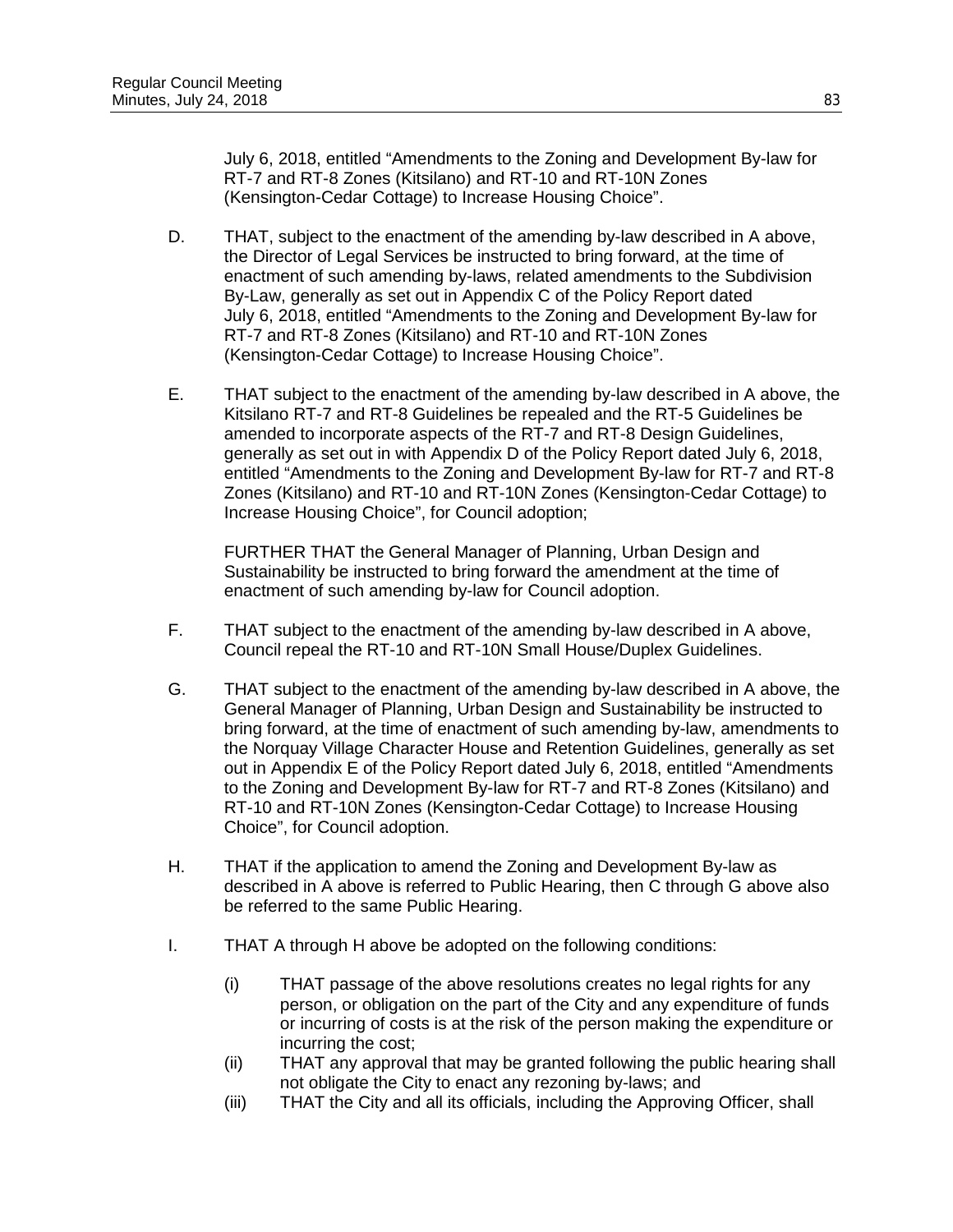not in any way be limited or directed in the exercise of their authority or discretion, regardless of when they are called upon to exercise such authority or discretion.

CARRIED (Vote No. 03177) (Councillor Carr opposed)

#### **4. Amendments to the Arbutus Corridor Official Development Plan and Regional Context Statement Official Development Plan July 10, 2018**

THAT the General Manager of Planning, Urban Design and Sustainability be instructed to make application to:

- (i) amend the Arbutus Corridor Official Development Plan to remove lands which are not required for transportation or greenway purposes, generally in accordance with Appendix A of the Policy Report dated July 10, 2018, entitled "Amendments to the Arbutus Corridor Official Development Plan and Regional Context Statement Official Development Plan"; and
- (ii) bring forward a by-law to amend the Regional Context Statement Official Development Plan By-law generally in accordance with Appendix B of the above-noted report.

FURTHER THAT the application, together with draft by-law amendments, be referred to a Public Hearing;

AND FURTHER THAT the Director of Legal Services be instructed to prepare the necessary by-laws for consideration at the Public Hearing, generally as set out in Appendices A and B of the above-noted report.

ADOPTED ON CONSENT (Vote No. 03210) (Councillor De Genova absent for the vote)

#### **5. Amendments to the Zoning and Development By-law Regarding the RM-8A/8AN Districts for Townhouse Areas in Cambie Corridor and Grandview-Woodland July 6, 2018**

- A. THAT the General Manager of Planning, Urban Design and Sustainability be instructed to make application to amend the Zoning and Development By-law generally as set out in Appendix A of the Policy Report dated July 6, 2018, entitled "Amendments to the Zoning and Development By-law Regarding the RM 8A/8AN Districts for Townhouse Areas in Cambie Corridor and Grandview-Woodland", to:
	- (i) Create new zoning districts, RM-8A and RM-8AN, as part of the RM-8 and RM-8N Districts Schedule;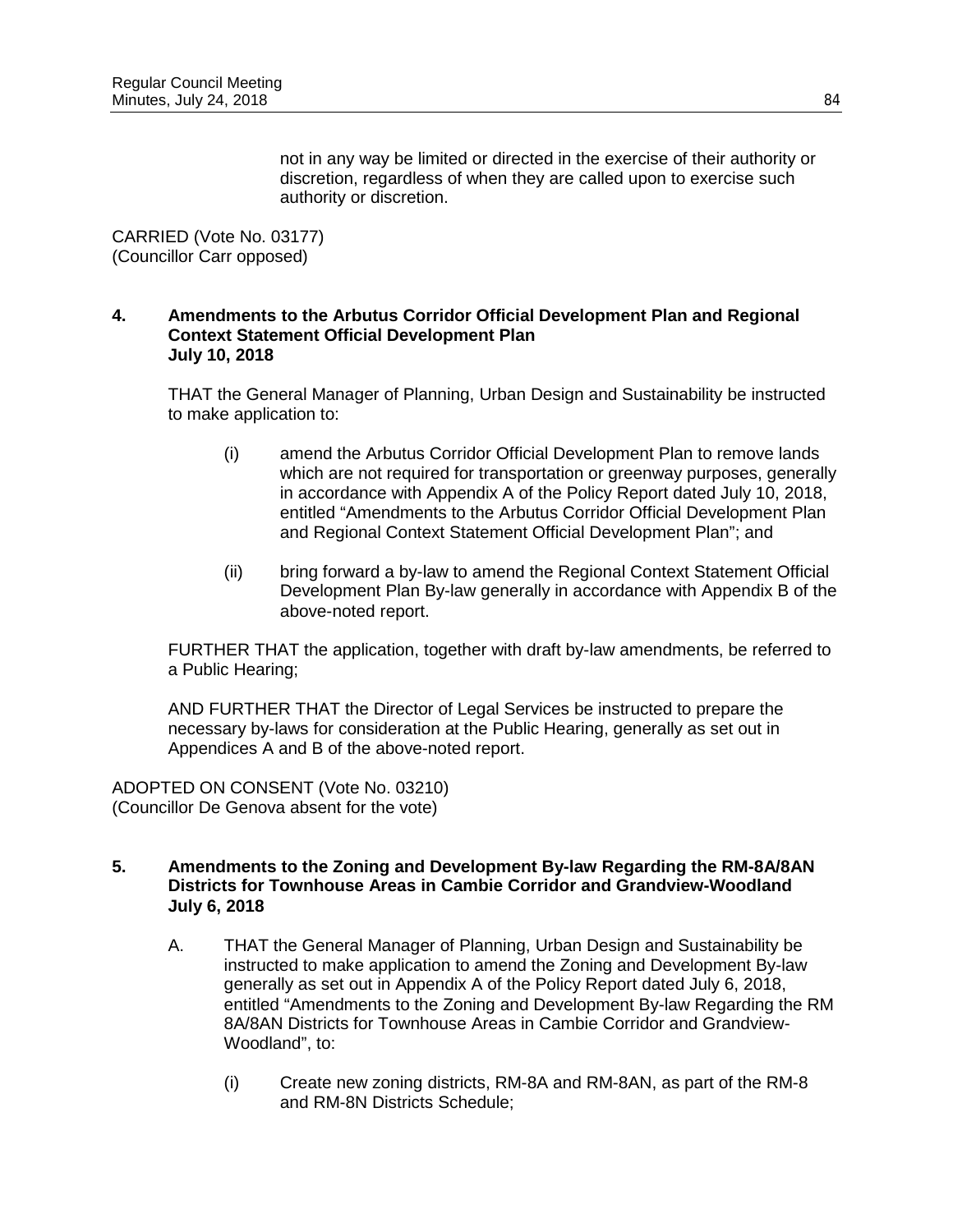- (ii) Revise Schedule F;
- (iii) Rezone those areas shown outlined in bold on Schedule A of Appendix A of the above-noted report from RS-1, RS-7, RT-4, RT-5, and RT-5N to RM-8A and RM-8AN; and
- (iv) Amend Section 3 to revise and detail the requirements for ensuring adequate drainage of development sites and to better manage stormwater and groundwater issues;

FURTHER THAT the application be referred to a Public Hearing;

AND FURTHER THAT the Director of Legal Services be instructed to prepare the necessary by-laws for consideration at the Public Hearing.

B. THAT, if the application to amend the Zoning and Development By-law as described in A above is referred to Public Hearing, then an application to amend the Sign By-law to establish regulations for the new RM-8A and RM-8AN districts, generally as set out in Appendix B of the Policy Report dated July 6, 2018, entitled "Amendments to the Zoning and Development By-law Regarding the RM 8A/8AN Districts for Townhouse Areas in Cambie Corridor and Grandview-Woodland", be referred to the same Public Hearing;

FURTHER THAT the Director of Legal Services be instructed to prepare the necessary by-law for consideration at the Public Hearing.

- C. THAT, subject to the enactment of the amending by-law described in A above, the Director of Legal Services be instructed to bring forward, at the time of enactment of such amending by-laws, related amendments to the Parking By-law, generally in accordance with Appendix B of the Policy Report dated July 6, 2018, entitled "Amendments to the Zoning and Development By-law Regarding the RM 8A/8AN Districts for Townhouse Areas in Cambie Corridor and Grandview-Woodland".
- D. THAT, subject to the enactment of the amending by-law described in A above, the Director of Legal Services be instructed to bring forward, at the time of enactment of such amending by-laws, related amendments to the Subdivision By-law, generally in accordance with Appendix B of the Policy Report dated July 6, 2018, entitled "Amendments to the Zoning and Development By-law Regarding the RM 8A/8AN Districts for Townhouse Areas in Cambie Corridor and Grandview-Woodland".
- E. THAT, subject to the enactment of the amending by-law described in A above, the General Manager of Planning, Urban Design and Sustainability be instructed to bring forward, at the time of enactment of such amending by-laws, RM-8A and RM-8AN Guidelines, generally in accordance with Appendix C of the Policy Report dated July 6, 2018, entitled "Amendments to the Zoning and Development By-law Regarding the RM 8A/8AN Districts for Townhouse Areas in Cambie Corridor and Grandview-Woodland", for Council adoption.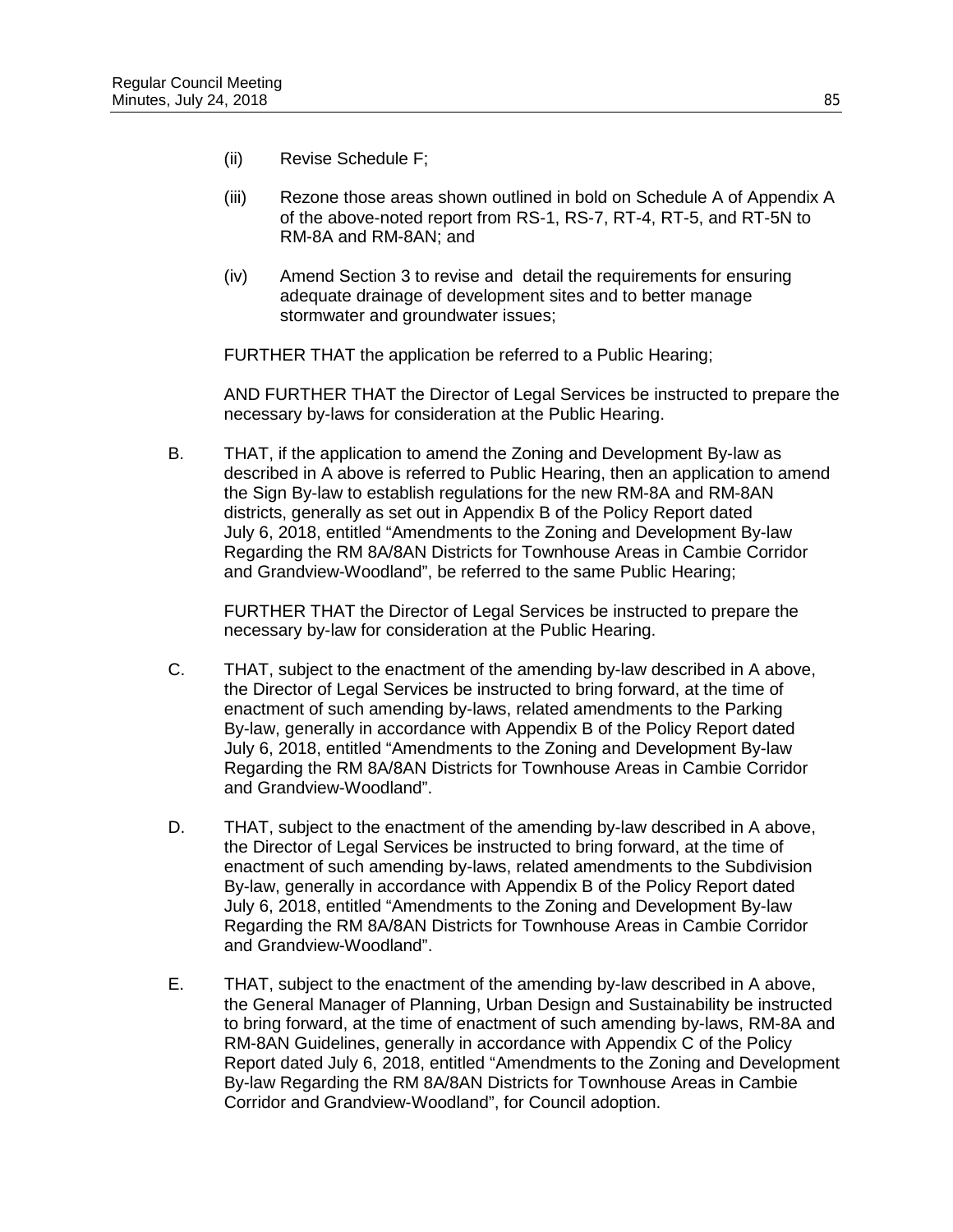- F. THAT if the application to amend the Zoning and Development By-law as described in A above is referred to Public Hearing, C through E above also be referred to the same Public Hearing.
- G. THAT A through F be adopted on the following conditions:
	- (i) THAT passage of the above resolutions creates no legal rights for any person, or obligation on the part of the City and any expenditure of funds or incurring of costs is at the risk of the person making the expenditure or incurring the cost;
	- (ii) THAT any approval that may be granted following the public hearing shall not obligate the City to enact any rezoning by-laws; and
	- (iii) THAT the City and all its officials, including the Approving Officer, shall not in any way be limited or directed in the exercise of their authority or discretion, regardless of when they are called upon to exercise such authority or discretion.

ADOPTED ON CONSENT (Vote No. 03211) (Councillor De Genova absent for the vote)

### **6. Amendments to the Zoning and Development By-law for Most RS Zones to Allow Two-Family Dwellings (Duplexes) to Increase Housing Choice June 27, 2018**

MOVED by Councillor Louie SECONDED by Councillor Jang

- A. THAT the General Manager of Planning, Urban Design and Sustainability be instructed to make application to amend the Zoning and Development By-law, generally as set out in Appendix A of the Policy Report dated June 27, 2018, entitled "Amendments to the Zoning and Development By-law for Most RS Zones to Allow Two-Family Dwellings (Duplexes) to Increase Housing Choice", to amend:
	- (i) the RS-1, RS-1A, RS-1B, RS-5 and RS-6 District Schedules to provide more housing choice by introducing Two-Family Dwelling, Two-Family Dwelling with Secondary Suite, and Principal Dwelling Unit with Lock-off Unit in a Two-Family Dwelling as permitted dwelling uses;
	- (ii) the RS-2 and RS-7 District Schedules to provide more flexibility in the regulations for Two-Family Dwelling use and to introduce Two-Family Dwelling with Secondary Suite, and Principal Dwelling Unit with Lock-off Unit in a Two-Family Dwelling as permitted dwelling uses;
	- (iii) Section 10.21 to introduce a maximum dwelling unit size for lock-off units to more clearly differentiate these small units from secondary suites; and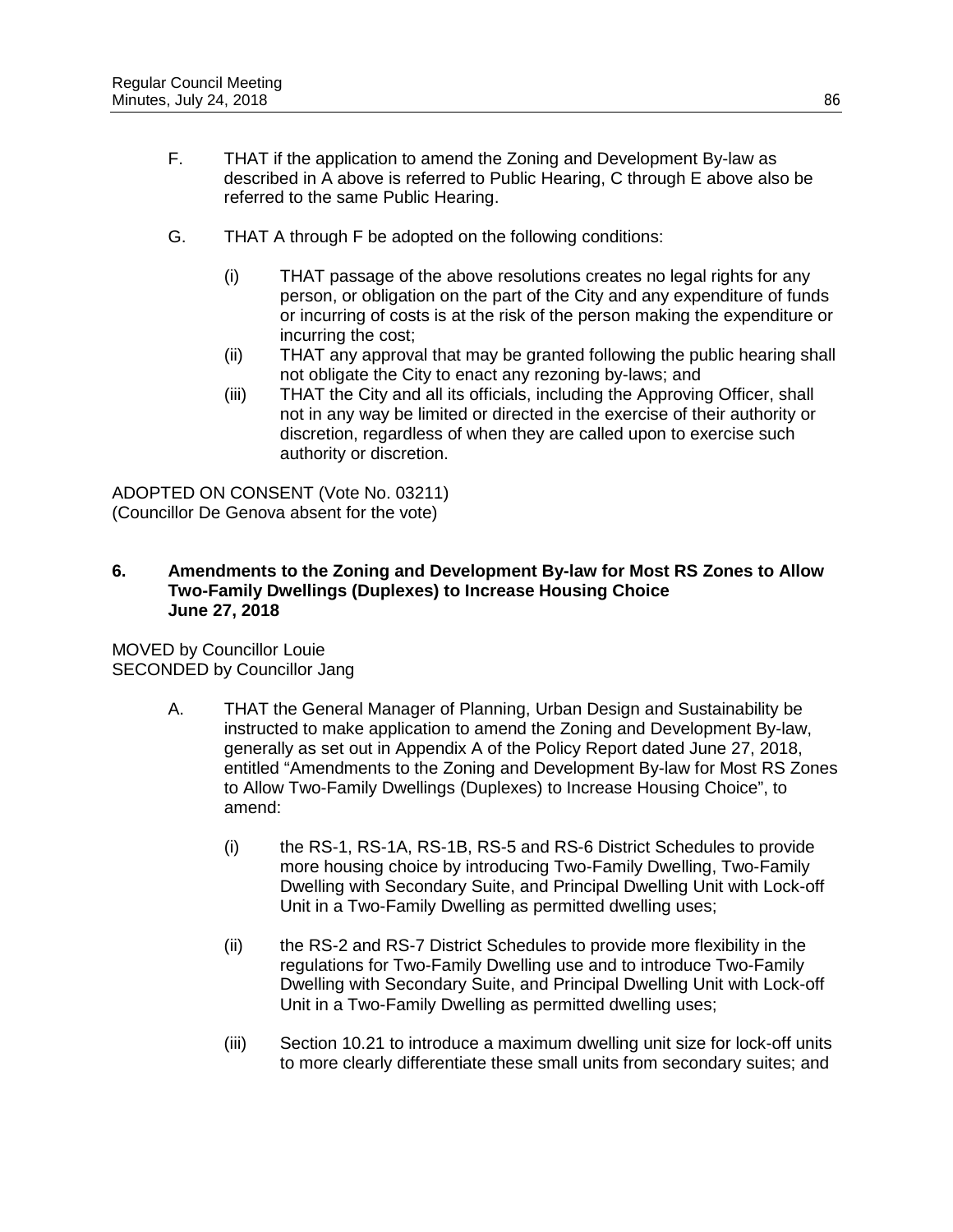FURTHER THAT the application be referred to a public hearing;

AND FURTHER THAT the Director of Legal Services be instructed to prepare the necessary by-laws, generally in accordance with Appendix A of the above-noted report, for consideration at the public hearing.

- B. THAT, subject to enactment of the amending by-laws described in A above, the General Manager of Planning, Urban Design and Sustainability be instructed to bring forward, at the time of enactment of such amending by-laws, related amendments to the Principal Dwelling Unit Combined with a Lock-off Unit Guidelines, generally in accordance with Appendix B of the Policy Report dated June 27, 2018, entitled "Amendments to the Zoning and Development By-law for Most RS Zones to Allow Two-Family Dwellings (Duplexes) to Increase Housing Choice", for Council adoption.
- C. THAT, subject to enactment of the amending by-laws described in A above, the Strata Title Policies for RS, RT and RM Zones be repealed and replaced with the policies generally in accordance with Appendix C of the Policy Report dated June 27, 2018, entitled "Amendments to the Zoning and Development By-law for Most RS Zones to Allow Two-Family Dwellings (Duplexes) to Increase Housing Choice";

FURTHER THAT the General Manager of Planning, Urban Design and Sustainability be instructed to bring forward the amendment at the time of enactment of the amending by laws for Council adoption.

- D. THAT, subject to enactment of the amending by-laws described in A above, the General Manager of Planning, Urban Design and Sustainability be instructed to bring forward, at the time of enactment of such amending by-laws, related amendments to the RS-7 Guidelines, generally in accordance with Appendix D of the Policy Report dated June 27, 2018, entitled "Amendments to the Zoning and Development By-law for Most RS Zones to Allow Two-Family Dwellings (Duplexes) to Increase Housing Choice", for Council adoption.
- E. THAT if the application to amend the Zoning and Development By-law as described in A above is referred to Public Hearing, then B through D above also be referred to the same Public Hearing.
- F. THAT A through E above be adopted on the following conditions:
	- (i) THAT passage of the above resolutions creates no legal rights for any person, or obligation on the part of the City and any expenditure of funds or incurring of costs is at the risk of the person making the expenditure or incurring the cost;
	- (ii) THAT any approval that may be granted following the public hearing shall not obligate the City to enact any rezoning by-laws; and
	- (iii) THAT the City and all its officials, including the Approving Officer, shall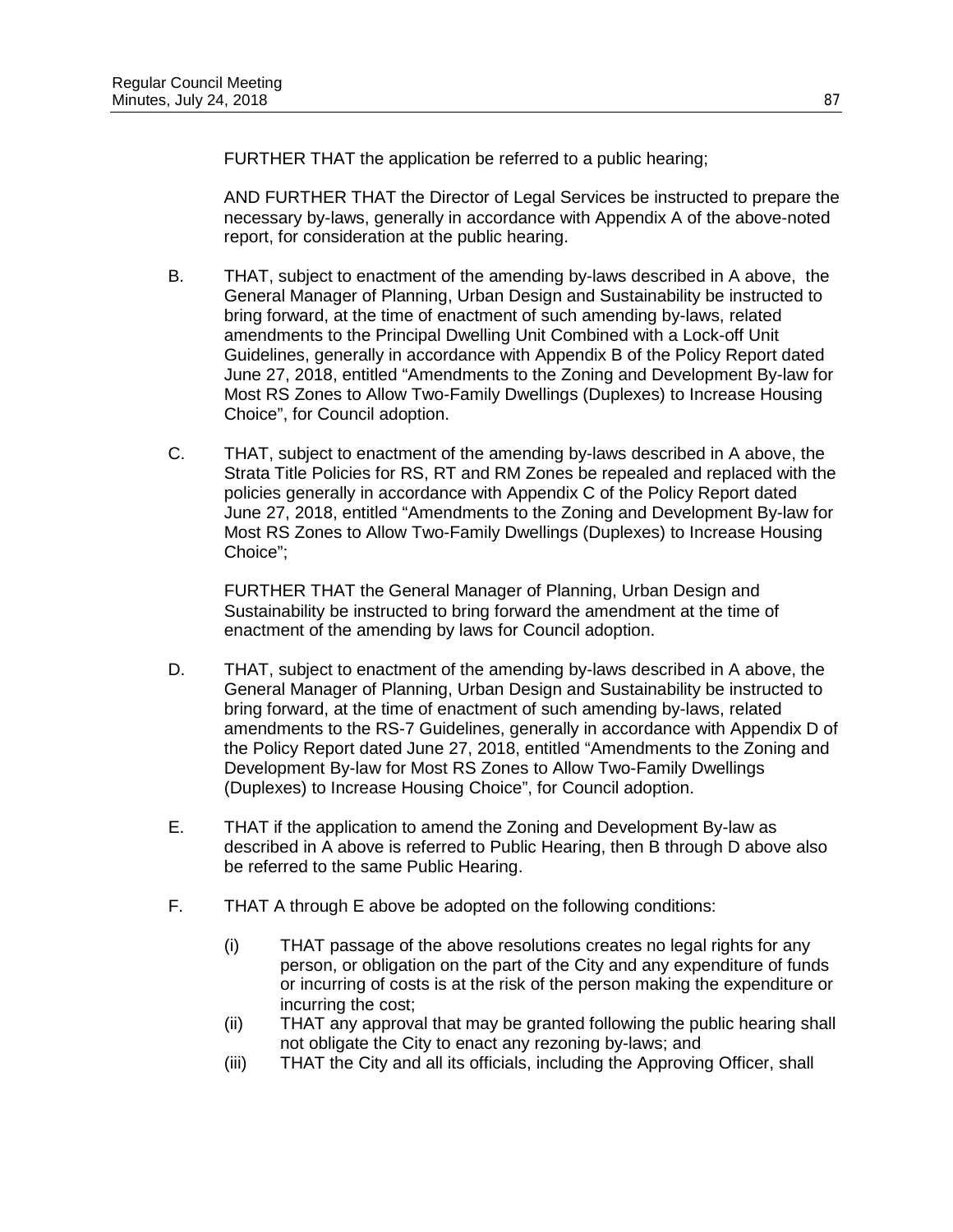not in any way be limited or directed in the exercise of their authority or discretion, regardless of when they are called upon to exercise such authority or discretion.

CARRIED (Vote No. 03178) (Councillor Carr opposed)

### **7. CD-1 Rezoning: 1444 Alberni Street and 740 Nicola Street July 16, 2018**

- A. THAT the application, by Musson Cattell Mackey Partnership in partnership with Robert A.M. Stern Architects, on behalf of Alberni Street Nominee Ltd., the registered property owner, to rezone 1444 Alberni Street and 711 Broughton Street [PID 007-561-938; LOT I (EXPLANATORY PLAN 10081) BLOCK 43 DISTRICT LOT 185 PLAN 92] and 740 Nicola Street [PID 009-175-105; LOT 16 BLOCK 43 DISTRICT LOT 185 PLAN 92], from DD (Downtown District) to CD-1 (Comprehensive Development) District to increase the permitted floor space ratio (FSR) from 6.00 to 14.48 and the building height from 91.4 m to 135.2 m to permit the development of two residential towers containing 314 market strata units, 129 market rental units and a 56-space childcare centre, be referred to a Public Hearing, together with:
	- (i) plans prepared by Musson Cattell Mackey Partnership in partnership with Robert A.M. Stern Architects, received September 1, 2017;
	- (ii) draft CD-1 By-law provisions, generally as presented in Appendix A of the Policy Report dated July 16, 2018, entitled "CD-1 Rezoning: 1444 Alberni Street and 740 Nicola Street"; and
	- (iii) the recommendation of the General Manager of Planning, Urban Design and Sustainability to approve the application, subject to the conditions contained in Appendix B of the above-noted report;

FURTHER THAT the Director of Legal Services be instructed to prepare the necessary CD-1 By-law generally in accordance with Appendix A of the above-noted report for consideration at Public Hearing.

- B. THAT, if after Public Hearing, Council approves in principle the rezoning and the Housing Agreement described in section (c) of Appendix B of the Policy Report dated July 16, 2018, entitled "CD-1 Rezoning: 1444 Alberni Street and 740 Nicola Street", the Director of Legal Services be instructed to prepare the necessary Housing Agreement By-law, pursuant to Section 565.2 of the Vancouver Charter, for enactment prior to enactment of the zoning by-law, subject to such terms and conditions as may be required at the discretion of the Director of Legal Services and the General Manager of Arts, Culture and Community Services.
- C. THAT A and B above be adopted on the following conditions:
	- (i) THAT the passage of the above resolutions creates no legal rights for the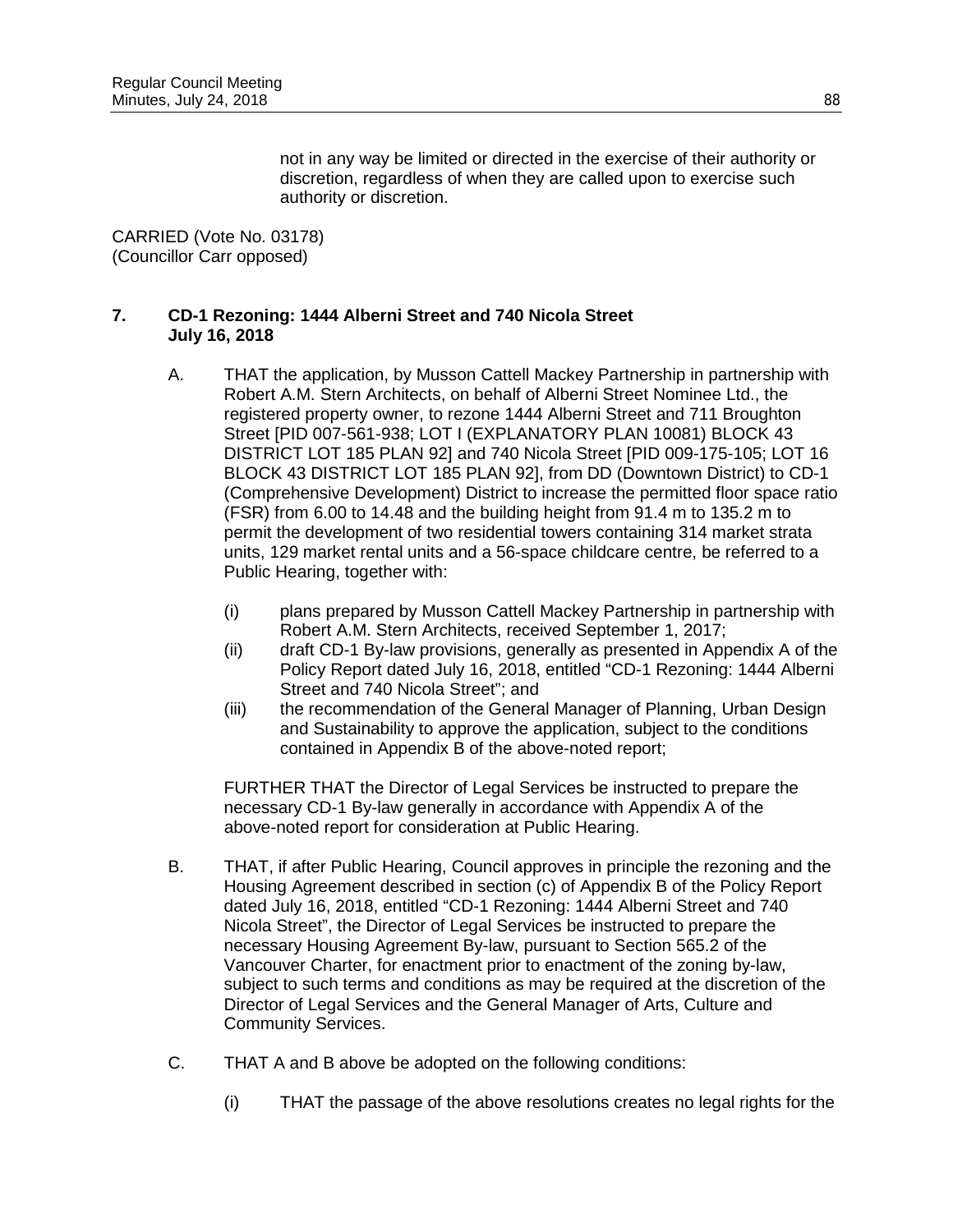applicant or any other person, or obligation on the part of the City; any expenditure of funds or incurring of costs is at the risk of the person making the expenditure or incurring the cost;

- (ii) THAT any approval that may be granted following the Public Hearing shall not obligate the City to enact a by-law rezoning the property, and any costs incurred in fulfilling requirements imposed as a condition of rezoning are at the risk of the property owner; and
- (iii) THAT the City and all its officials, including the Approving Officer, shall not in any way be limited or directed in the exercise of their authority or discretion, regardless of when they are called upon to exercise such authority or discretion.

ADOPTED ON CONSENT (Vote No. 03213) (Councillor De Genova absent for the vote)

## **8. CD-1 Text Amendment: 950 West 41st Avenue (Jewish Community Centre) July 10, 2018**

- A. THAT the application by Acton Ostry Architects, on behalf of the Jewish Community Centre of Greater Vancouver, to amend CD-1 (285) By-law No. 6963 for 950 West 41st Avenue [PID: 009-326-472; LOT 27, EXCEPT PART IN PLAN 13567 OF LOT A BLOCK 1008 DISTRICT LOT 526 PLAN 10622], to increase the permitted floor space ratio (FSR) from 0.75 to 4.49 and the building height from 15.5 m (51 ft.) to 88.0 m (289 ft.) to permit the redevelopment of the existing Jewish Community Centre (JCC) to include a new 9 storey private non-profit community centre building with private childcare and a mixed-use building with 26- and 24-storey residential towers containing a total of 299 social housing units, additional JCC uses and commercial uses at grade, be referred to a Public Hearing, together with:
	- (i) plans prepared by Acton Ostry Architects, received on March 16, 2018;<br>(ii) draft CD-1 By-law provisions, generally as presented in Appendix A of tl
	- draft CD-1 By-law provisions, generally as presented in Appendix A of the Policy Report dated July 10, 2018, entitled "CD-1 Text Amendment: 950 West 41st Avenue (Jewish Community Centre)"; and
	- (iii) the recommendation of the General Manager of Planning, Urban Design and Sustainability to approve the application, subject to the conditions contained in Appendix B of the above-noted report;

FURTHER THAT the Director of Legal Services be instructed to prepare the necessary CD-1 By-law generally in accordance with Appendix A of the abovenoted report for consideration at Public Hearing.

B. THAT, if after Public Hearing, Council approves in principle the rezoning and the Housing Agreement described in section (c) of Appendix B of the Policy Report dated July 10, 2018, entitled "CD-1 Text Amendment: 950 West 41st Avenue (Jewish Community Centre)", the Director of Legal Services be instructed to prepare the necessary Housing Agreement By-law for enactment prior to the enactment of the CD-1 By-law contemplated by this report, subject to such terms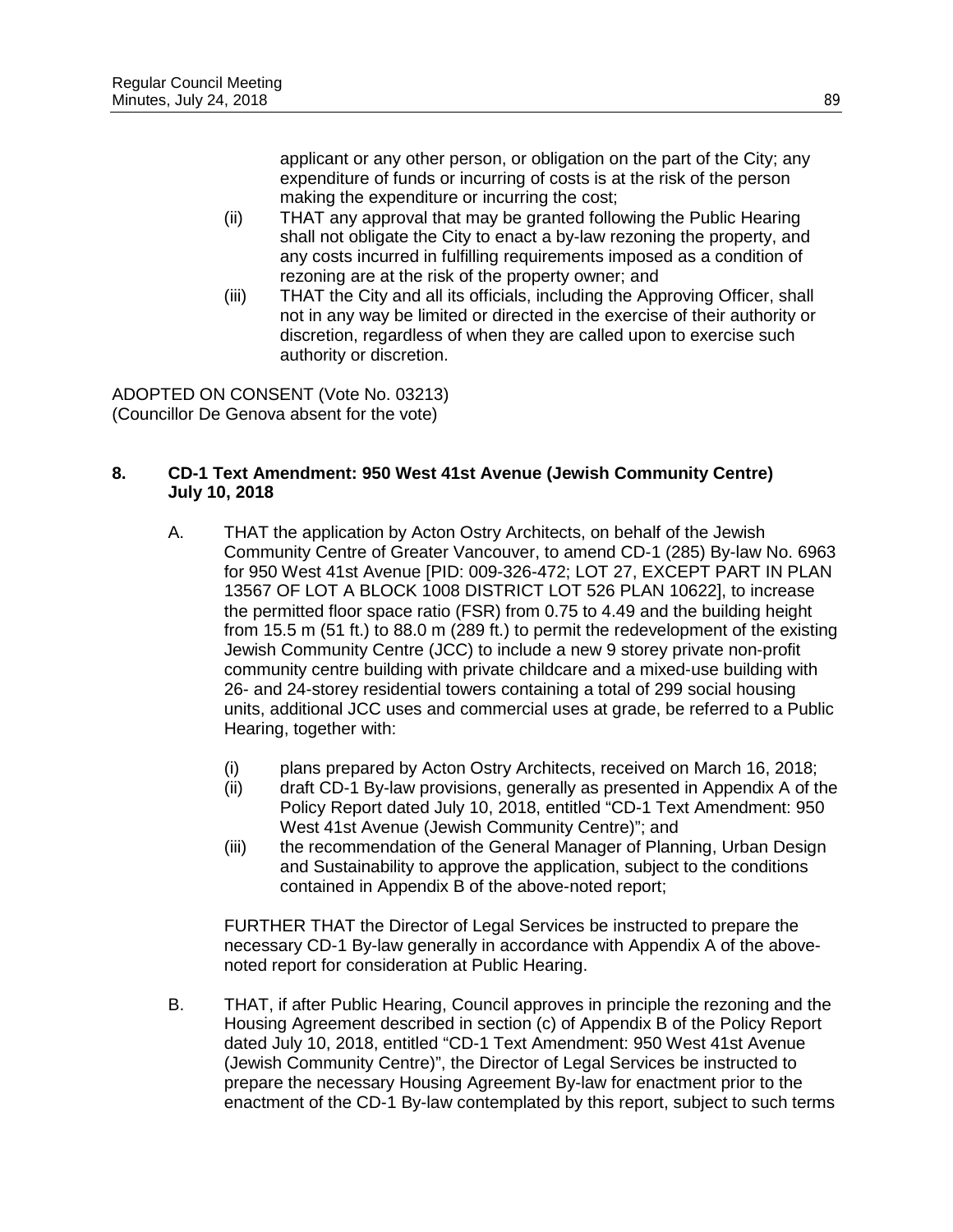and conditions as may be required at the discretion of the Director of Legal Services, the General Manager of Planning, Urban Design and Sustainability, and the General Manager of Arts, Culture and Community Services.

C. THAT, if the application is referred to a Public Hearing, the application to amend the Sign By-law to establish regulations for this CD-1, generally as set out in Appendix C of the Policy Report dated July 10, 2018, entitled "CD-1 Text Amendment: 950 West 41st Avenue (Jewish Community Centre)", be referred to the same Public Hearing.

FURTHER THAT the Director of Legal Services be instructed to prepare the necessary by law, generally as set out in Appendix C of the above-noted report, for consideration at the Public Hearing.

D. THAT, subject to approval of the CD-1 By-law, the Parking By-law be amended to include this CD-1 and to provide parking regulations generally as set out in Appendix C of the Policy Report dated July 10, 2018, entitled "CD-1 Text Amendment: 950 West 41st Avenue (Jewish Community Centre)";

FURTHER THAT the Director of Legal Services be instructed to bring forward the amendment to the Parking By-law at the time of enactment of the CD-1 By-law.

E. THAT, subject to approval of the CD-1 By-law, the Noise Control By-law be amended to include this CD-1 in Schedule A, generally as set out in Appendix C of the Policy Report dated July 10, 2018, entitled "CD-1 Text Amendment: 950 West 41st Avenue (Jewish Community Centre)";

FURTHER THAT the Director of Legal Services be instructed to bring forward the amendment to the Noise Control By-law at the time of enactment of the CD-1 By-law.

- F. THAT A through E above be adopted on the following conditions:
	- (i) THAT the passage of the above resolutions creates no legal rights for the applicant or any other person, or obligation on the part of the City; and any expenditure of funds or incurring of costs is at the risk of the person making the expenditure or incurring the cost;
	- (ii) THAT any approval that may be granted following the Public Hearing shall not obligate the City to enact a by-law rezoning the property, and any costs incurred in fulfilling requirements imposed as a condition of rezoning are at the risk of the property owner; and
	- (iii) THAT the City and all its officials, including the Approving Officer, shall not in any way be limited or directed in the exercise of their authority or discretion, regardless of when they are called upon to exercise such authority or discretion.

ADOPTED ON CONSENT (Vote No. 03214) (Councillor De Genova absent for the vote)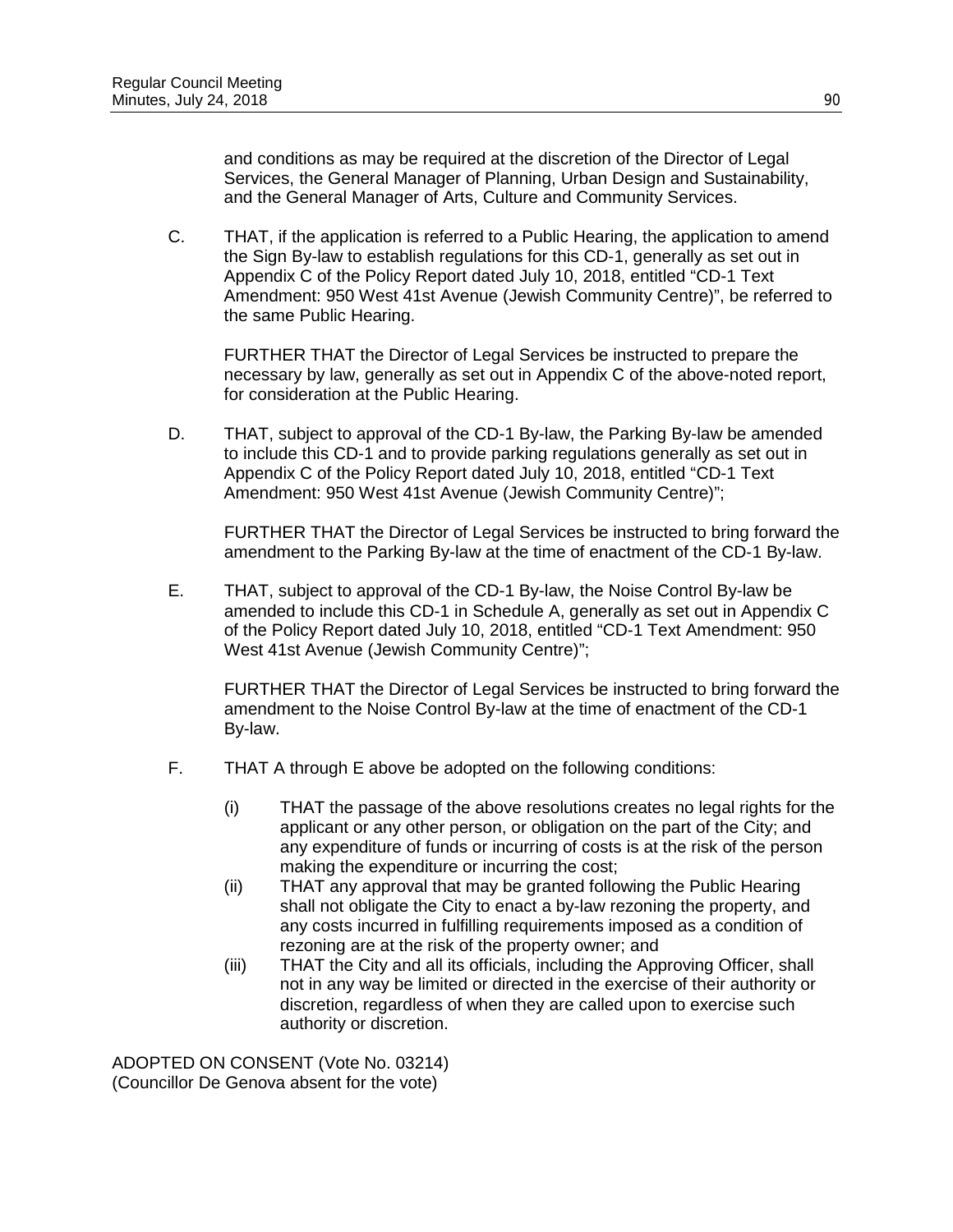#### **9. East Fraser Lands Official Development Plan 10-year Review Planning Program: Progress Update and By-law Amendments for a New Community Centre Site and Affordable Housing July 10, 2018**

- A. THAT the General Manager of Planning, Urban Design and Sustainability be instructed to make application to amend the East Fraser Lands Official Development Plan By-law No. 9393, generally in accordance with Appendix A of the Policy Report dated July 10, 2018, entitled "East Fraser Lands Official Development Plan 10-year Review Planning Program: Progress Update and By-law Amendments for a New Community Centre Site and Affordable Housing", to achieve the following:
	- (i) A standalone site for a future community centre in East Fraser Lands; and
	- (ii) Increase the total density to allow for an additional 5,129 sq. m (55,208 sq. ft.) of Affordable Housing in Area 1 and Area 2;

FURTHER THAT the application be referred to a Public Hearing;

AND FURTHER THAT the Director of Legal Services be instructed to prepare the necessary by-laws, generally in accordance with Appendix A of the above-noted report, for consideration at the Public Hearing.

- B. THAT, if the application to amend the East Fraser Lands Official Development Plan By-law No. 9393, set out in A above, is referred to Public Hearing, the General Manager of Planning, Urban Design and Sustainability be instructed to make application to amend the Zoning and Development By-law No. 3575 to:
	- (i) Amend CD-1 (567) By-law No. 10943 for the East Fraser Lands Waterfront Precinct, to increase the maximum height from 19 to 24 storeys, reduce the maximum floor area from 112,961 sq. m (1,215,902 sq. ft.) to 103,917 sq. m (1,118,552 sq. ft.) and make housekeeping amendments, generally as presented in Appendix B of the Policy Report dated July 10, 2018, entitled "East Fraser Lands Official Development Plan 10-year Review Planning Program: Progress Update and By-law Amendments for a New Community Centre Site and Affordable Housing", subject to the conditions of approval contained in Appendix C of the above-noted report;
	- (ii) Amend CD-1 (499) By-law No. 10195 for East Fraser Lands Area 2 South, to increase the maximum floor area from 106,743 sq. m (1,148,963 sq. ft.) to 115,787 sq. m (1,246,311 sq. ft.) and make housekeeping amendments generally as presented in Appendix D of the above-noted report, subject to the conditions of approval contained in Appendix E of the above-noted report;
	- (iii) Amend CD-1 (566) By-law No. 10941 for East Fraser Lands Town Square Precinct, to add 1,770 sq. m (19,052 sq. ft.) of Affordable Housing on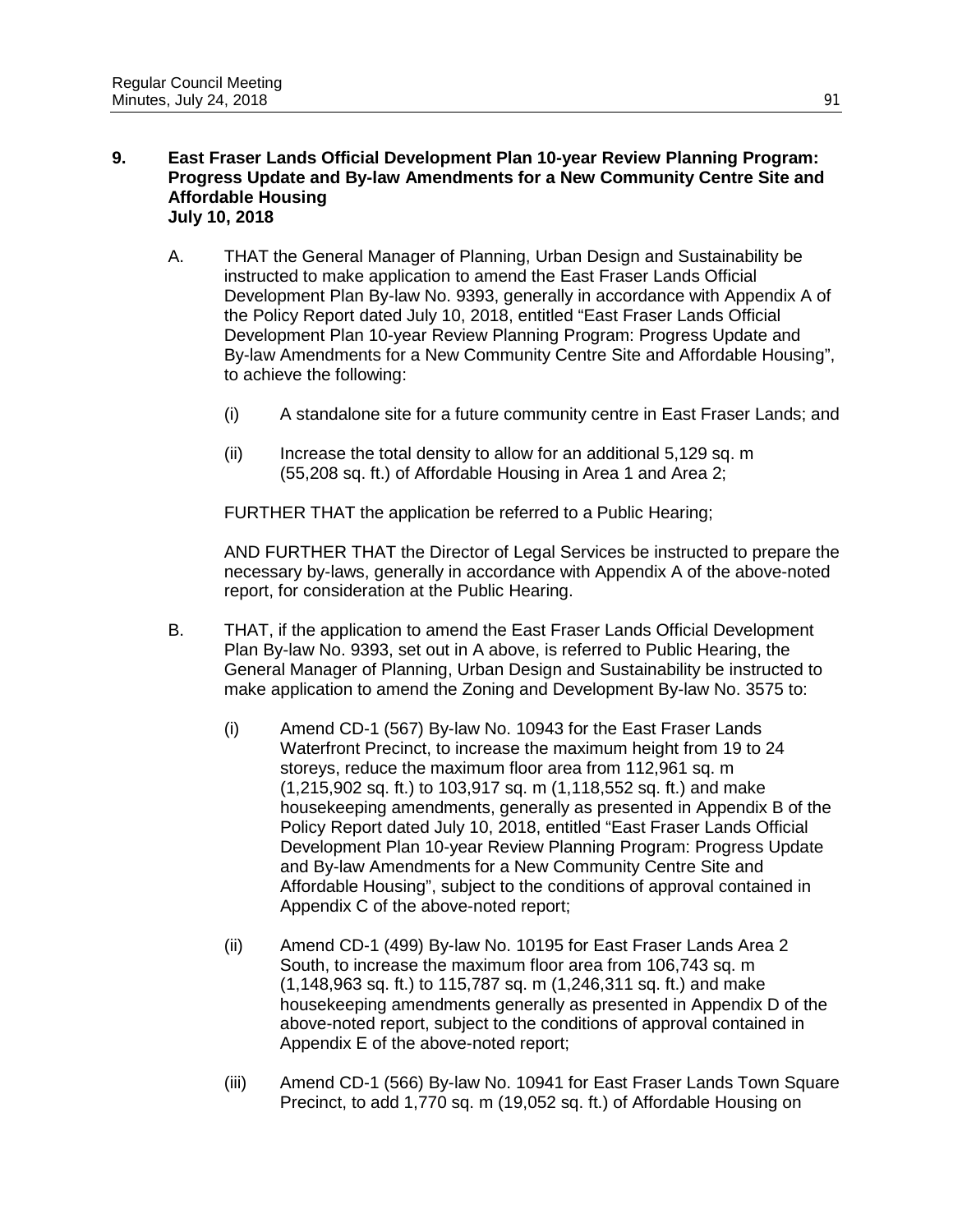Parcel 13, to increase the height from 20 storeys to 25 storeys, and make housekeeping amendments generally as presented in Appendix F of the above-noted report;

- (iv) Amend CD-1 (498) By-law No. 10194 for East Fraser Lands Area 2 North, to add 3,359 sq. m (36,156 sq. ft.) of Affordable Housing on Parcel 1, and make housekeeping amendments generally as presented in Appendix G of the above-noted report;
- (v) Amend CD-1 (565) By-law No 10942 for East Fraser Lands Park Precinct to make housekeeping amendments generally as presented in Appendix H of the above-noted report; and
- (vi) Amend Schedule C, Streets Requiring Landscaped Setbacks, to remove the requirement for landscaped setbacks on sections of Boundary Road, Kerr Street, and Kinross Street, generally as presented in Appendix I of the above-noted report;

FURTHER THAT the application be referred to the same Public Hearing as the application set out in A above;

AND FURTHER THAT the Director of Legal Services be instructed to prepare the necessary by-law, generally in accordance with Appendix B, D, G, H and I of the above-noted report, for consideration at the Public Hearing.

- C. THAT, subject to approval of the amendments to the East Fraser Lands Official Development Plan By-law No. 9393 and the Zoning and Development By-law, set out in A and B above, the General Manager of Planning, Urban Design and Sustainability be instructed to bring forward the following for Council adoption at the time of enactment of the amending by-law:
	- (i) Updates to the *Area 2 and Kerr Street Properties Design Guidelines*, generally as presented in Appendix J of the Policy Report dated July 10, 2018, entitled "East Fraser Lands Official Development Plan 10-year Review Planning Program: Progress Update and By-law Amendments for a New Community Centre Site and Affordable Housing"; and
	- (ii) Updates to the *Phase 1 Design Guidelines*, generally as presented in Appendix K of the above-noted report;

FURTHER THAT this be referred to the same Public Hearing.

- D. THAT A to C above be adopted on the following conditions:
	- i. THAT the passage of the above resolutions creates no legal rights for the applicant or any other person, or obligation on the part of the City and any expenditure of funds or incurring of costs is at the risk of the person making the expenditures or incurring the cost;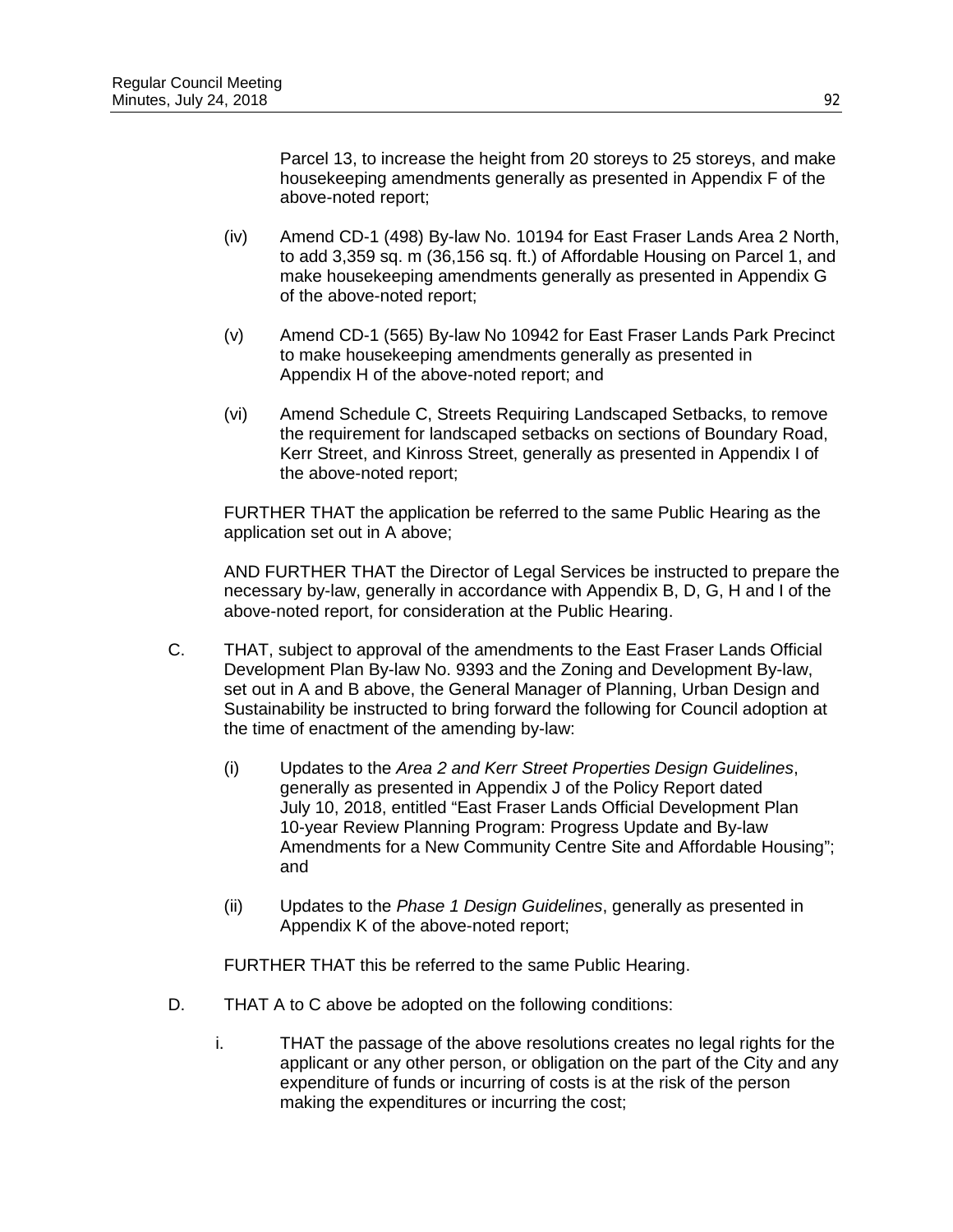- ii. THAT any approval that may be granted following the Public Hearing shall not obligate the City to enact a by-law rezoning the property, and any costs incurred in fulfilling requirements imposed as a condition of rezoning are at the sole risk of the property owner; and
- iii. THAT the City and all its officials, including the Approving Officer, shall not in any way be limited or directed in the exercise of their authority or discretion regardless of when they are called upon to exercise such authority or discretion.

ADOPTED ON CONSENT (Vote No. 03215) (Councillor De Genova absent for the vote)

### **10. Parking By-law Updates to Achieve Transportation 2040 Actions June 25, 2018**

This item was referred to the Standing Committee on Policy and Strategic Priorities meeting on Wednesday, July 25, 2018, at 9:30 am, to hear from speakers.

## **11. 2018 Annual Inflationary Adjustments to Density Bonus Contributions July 16, 2018**

THAT the General Manager of Planning, Urban Design and Sustainability be instructed to make application to implement inflationary rate adjustments to the Density Bonus Contributions available in certain zoning districts by amending Schedule F of the Zoning and Development By-law, to increase the values of the affordable housing and the amenity shares to be effective September 30, 2018, as shown in Appendix A of the Policy Report dated July 16, 2018, entitled "2018 Annual Inflationary Adjustments to Density Bonus Contributions";

FURTHER THAT the application be referred to a public hearing;

AND FURTHER THAT the Director of Legal Services be instructed to prepare the amending by-law, generally in accordance with Appendix A of the above-noted report, for consideration at the public hearing.

ADOPTED ON CONSENT (Vote No. 03217)

# **OTHER REPORTS**

#### **1. Street Naming – Naming of New Streets and Street Extensions within the Pearson Dogwood Development July 3, 2018**

A. THAT the new public street between Cambie Street and Heather Street, running south from West 57th Avenue to West 59th Avenue, as shown on the graphic attached as Appendix A of the Other Report dated July 3, 2018, entitled "Street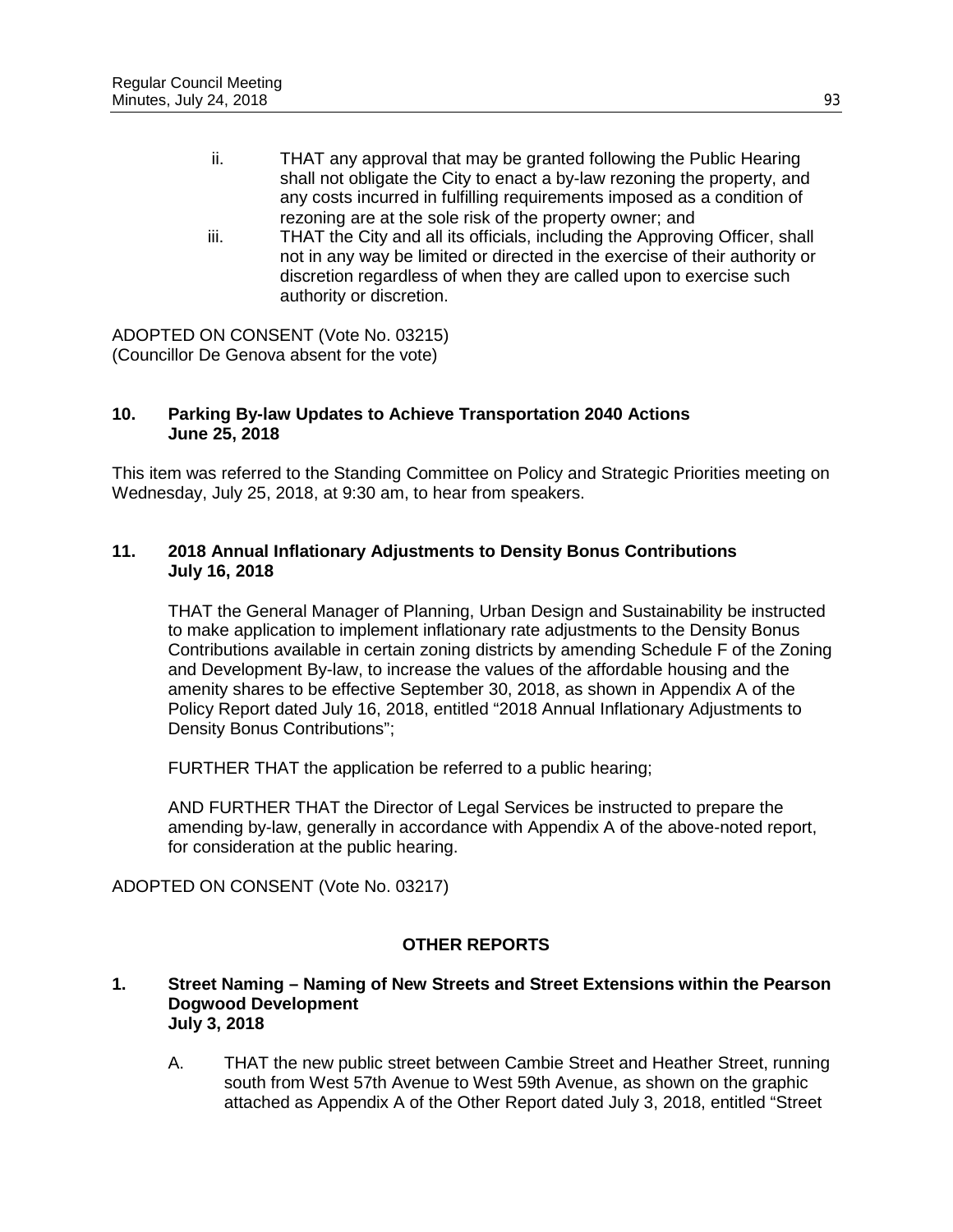Naming – Naming of New Streets and Street Extensions within the Pearson Dogwood Development", be named "Paulson Street".

- B. THAT the new public street between Cambie Street and Heather Street, running south from West 57th Avenue to the extension of West 58th Avenue, as shown on the graphic attached as Appendix A of the Other Report dated July 3, 2018, entitled "Street Naming – Naming of New Streets and Street Extensions within the Pearson Dogwood Development", be named "Markovich Street".
- C. THAT the new public street between West 57th Avenue and West 59th Avenue, running west from Cambie Street as shown on the graphic attached as Appendix A of the Other Report dated July 3, 2018, entitled "Street Naming – Naming of New Streets and Street Extensions within the Pearson Dogwood Development", be named "West 58th Avenue" as it is an extension of the existing street.
- D. That the new public street between West 57th Avenue and West 59th Avenue, running east from Heather Street as shown on the graphic attached as Appendix A of the Other Report dated July 3, 2018, entitled "Street Naming – Naming of New Streets and Street Extensions within the Pearson Dogwood Development", be named "West 58th Avenue" as it is an extension of the existing street.
- E. THAT the Director of Legal Services be instructed to bring forward for enactment the appropriate amendments to the Street Name By-law.

ADOPTED ON CONSENT (Vote No. 03218) (Councillor De Genova absent for the vote)

## **BY-LAWS**

Councillor Bremner declared conflict of interest on by-law 6 as there is a relationship between the client associated with the site and his employer, and by-law 26 due to past work.

Councillor De Genova advised she had reviewed the proceedings with regard to By-laws 5 and 7 and would be voting on the enactments.

Councillor Louie advised he had reviewed the proceedings with regard to By-law 6 and would be voting on the enactment.

Councillors Affleck and Louie advised they had reviewed the proceedings with regard to By-law 8 and would be voting on the enactment.

Councillors Jang and Ball advised they had reviewed the proceedings with regard to By-laws 9 and 12 and would be voting on the enactments.

Councillors Ball, Deal and Jang advised they had reviewed the proceedings with regard to By-law 11 and would be voting on the enactment.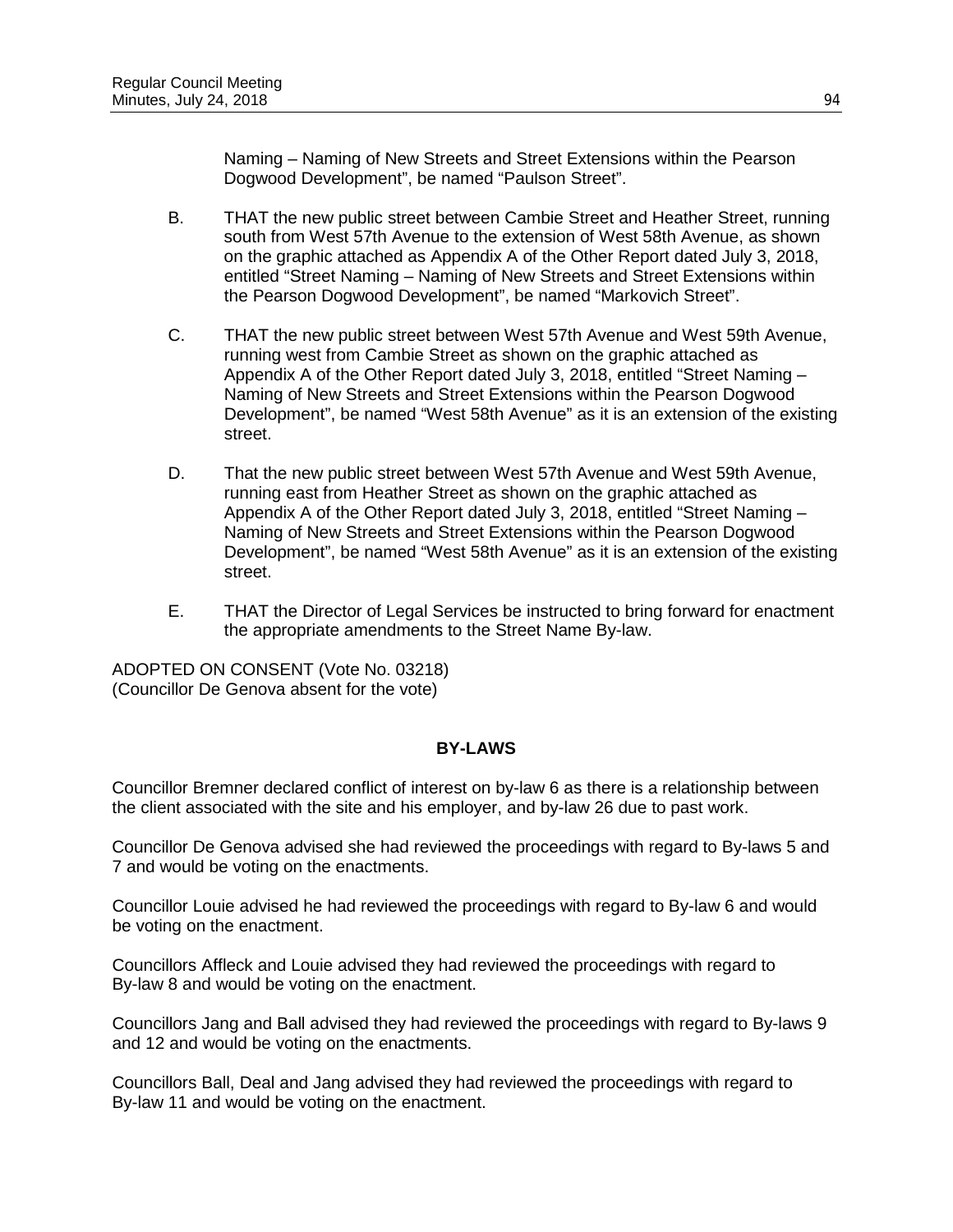Councillors Ball and De Genova advised they had reviewed the proceedings with regard to By-laws 19 to 23 and by-law 26 and would be voting on the enactments.

MOVED by Councillor Louie SECONDED by Councillor Jang

> THAT Council, except for those members ineligible to vote as noted below, enact the by-laws listed on the agenda for this meeting as numbers 1 to 34 inclusive, and authorize the Mayor and City Clerk to sign and seal the enacted by-laws.

CARRIED UNANIMOUSLY

- 1. A By-law to amend Noise Control By-law No. 6555 (3868-3898 Rupert Street and 3304 3308 East 22nd Avenue) (By-law No. 12168)
- 2. A By-law to amend Sign By-law No. 11879 (3868-3898 Rupert Street and 3304-3308 East 22nd Avenue) (By-law No. 12169)

(Mayor Robertson and Councillor Bremner ineligible to vote)

- 3. A By-law to amend Noise Control By-law No. 6555 (400 West Georgia Street and 725 731 Homer Street) (By-law No. 12170)
- 4. A By-law to amend Parking By-law No. 6059 with regard to CD-1 District Parking Requirements (400 West Georgia Street and 725 731 Homer Street) (By-law No. 12171)
- 5. A By-law to amend Sign By-law No. 11879 (400 West Georgia Street and 725 731 Homer Street) (By-law No. 12172)

6. A By-law to amend Zoning and Development By-law No. 3575 to rezone an area to CD-1 (575 Drake Street - Covenant House) (By-law No. 12173) (Councillor Bremner ineligible to vote due to conflict of interest)

- 7. A By-law to amend Zoning and Development By-law No. 3575 to rezone an area to CD-1 (4238-4262 Cambie Street) (By-law No. 12174)
- 8. A By-law to amend Zoning and Development By-law No. 3575 to rezone an area to CD-1 (320 Granville Street) (By-law No. 12175) (Councillors Bremner and De Genova ineligible to vote)
- 9. A By-law to amend Zoning and Development By-law No. 3575 to rezone an area to CD-1 (1500 West Georgia Street) (By-law No. 12176)
- 10. A By-law to amend Zoning and Development By-law No. 3575 to rezone and area to CD-1 (8242 Oak Street) (By-law No. 12177)

(Councillor Bremner ineligible to vote)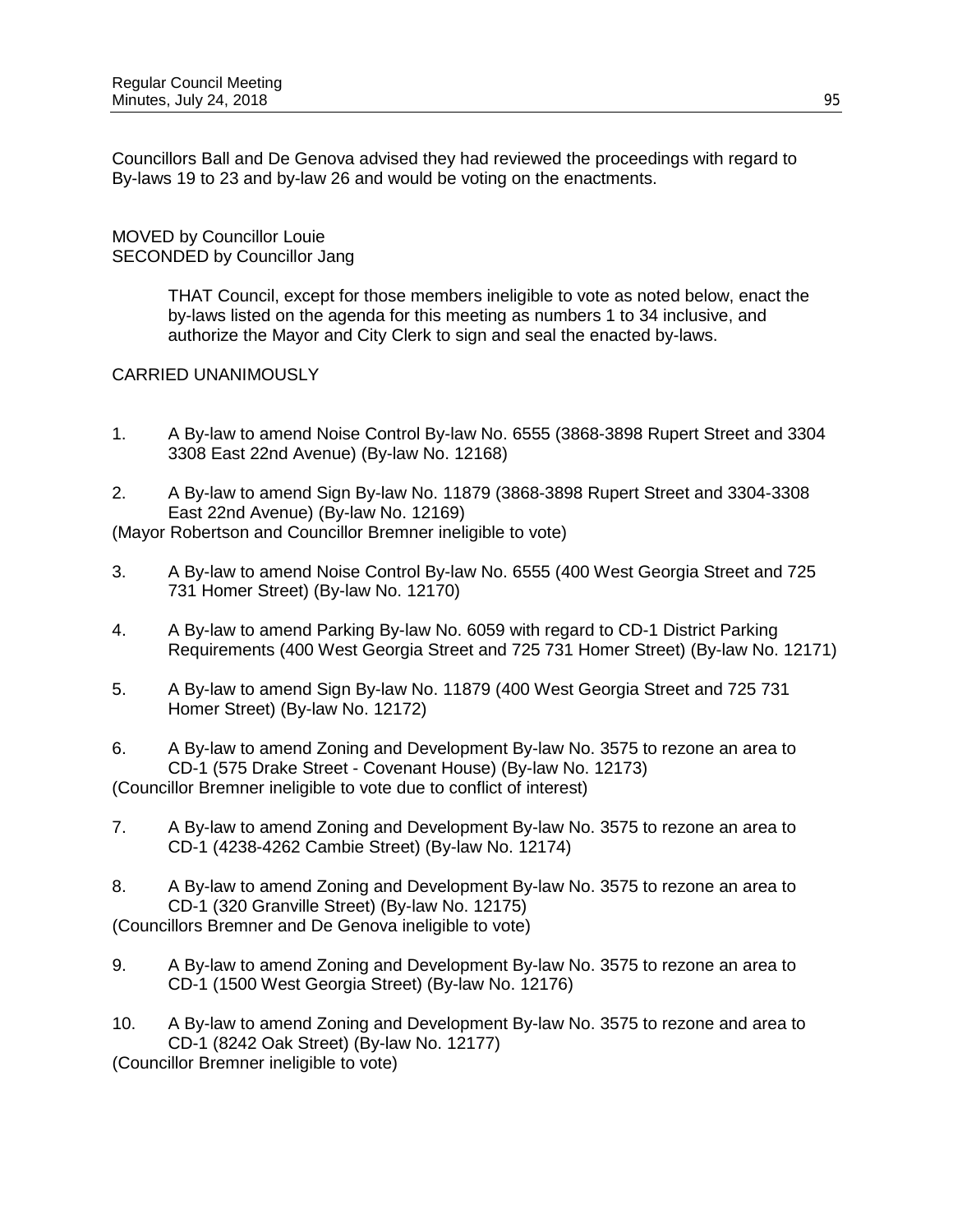11. A By-law to amend Zoning and Development By-law No. 3575 to rezone an area to CD-1 (2109 East Hastings Street) (By-law No. 12178)

(Mayor Robertson ineligible to vote)

- 12. A By-law to amend Zoning and Development By-law No. 3575 to rezone an area to CD-1 (1296 West Broadway) (By-law No. 12179)
- 13. A By-law to enact a Housing Agreement for 3625 Sawmill Crescent (By-law No. 12180)
- 14. A By-law to enact a Housing Agreement for 2221-2223 Main Street (By-law No. 12181)
- 15. A By-law to amend Area Specific Development Cost Levy By-law No. 9418 regarding Grandview Boundary levies (By-law No. 12182)
- 16. A By-law to impose development cost levies for utilities in the City of Vancouver (By-law No. 12183)
- 17. A By-law to amend Vancouver Development cost Levy By-law No. 9755 regarding the for-profit affordable rental housing waiver (By-law No. 12184)
- 18. A By-law to enact a Housing Agreement for 650 West 41st Avenue (Oakridge Centre) (By-law No. 12185)
- 19. A By-law to amend CD-1 (696) By-law No. 12105 (500-650 West 57th Avenue) (By-law No. 12186) (Councillor Stevenson ineligible to vote)
- 20. A By-law to amend CD-1 (693) By-law No. 12034 (809 West 23rd Avenue) (By-law No. 12187)
- (Councillor Stevenson ineligible to vote)
- 21. A By-law to amend CD-1 (679) By-law No. 11930 (725-747 Southeast Marine Drive) (By-law No. 12188) (Councillor Stevenson ineligible to vote)
- 22. A By-law to amend CD-1 (562) By-law No. 10870 (508 Helmcken Street) (By-law No. 12189)
- (Councillor Stevenson ineligible to vote)
- 23. A By-law to amend Sign By-law No. 11879 (Miscellaneous Amendments Regarding CD 1 Districts) (By-law No. 12190) (Councillor Stevenson ineligible to vote)
- 24. A By-law to amend Noise Control By-law No. 6555 (Miscellaneous Amendments Regarding CD-1 Districts) (By-law No. 12191)
- 25. A By-law to amend Parking By-law No. 6059 Miscellaneous amendments regarding CD-1 Districts (By-law No. 12192)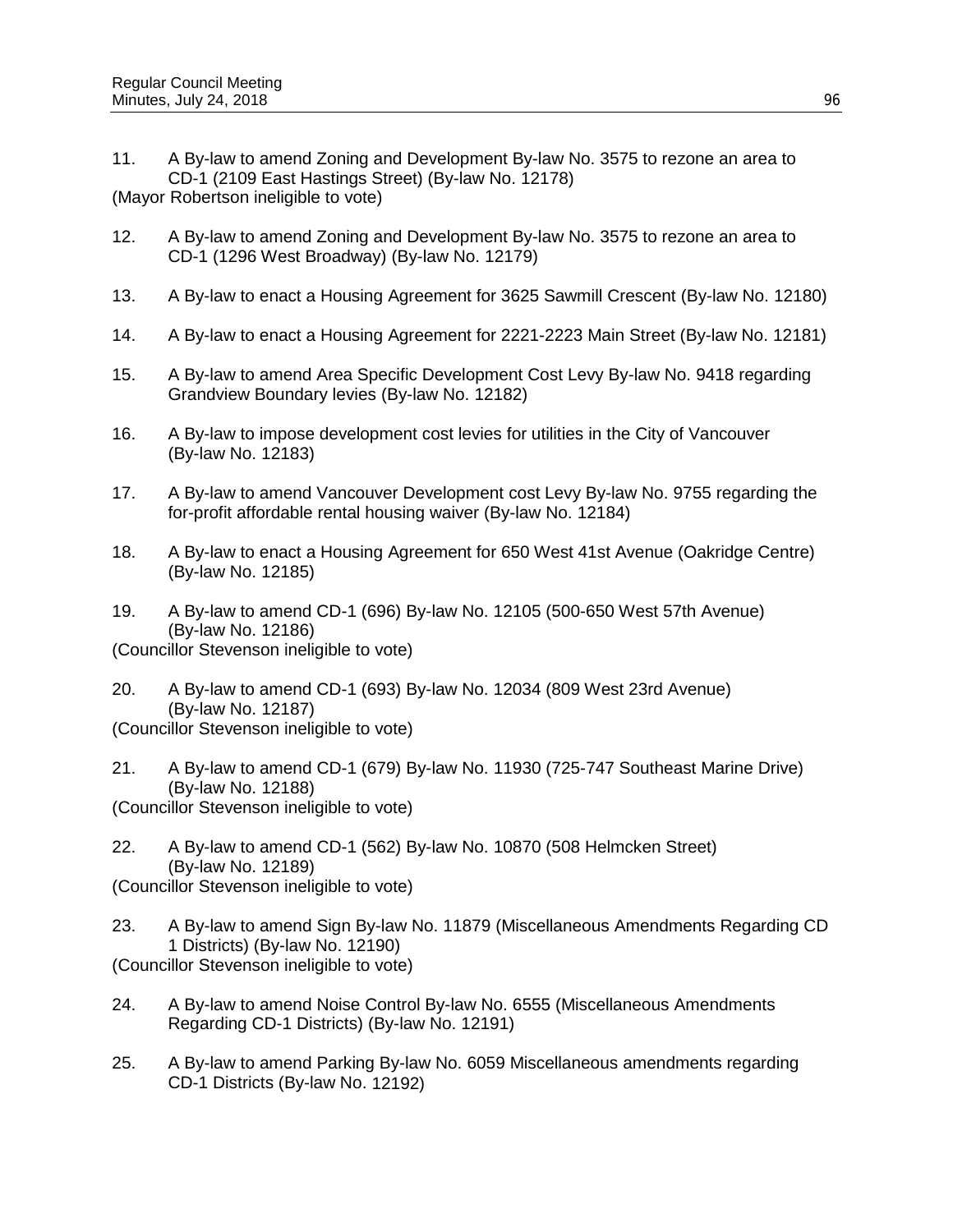26. A By-law to amend Zoning and Development By-law No. 3575 Text amendment regarding Grocery Store with Liquor Store Use (By-law No. 12193) (Councillor Stevenson ineligible to vote)

(Councillor Bremner ineligible to vote due to conflict of interest)

- 27. A By-law to amend Ticket Offences By-law No. 9360 Regarding Reinstatement of Enforcement Provisions for Stage 1 and 2 Water Restrictions (By-law No. 12194)
- 28. A By-law to amend Zoning and Development By-law No. 3575 to rezone an area to CD-1 (155 East 37th Avenue – Little Mountain) (By-law No. 12195) (Councillor Bremner and Mayor Robertson ineligible to vote)
- 29. A By-law to amend License By-law No. 4450 Regarding Provincial Cannabis Legislation (By-law No. 12196)
- 30. A By-law to enact a Housing Agreement By-law for 33 West Cordova Street (By-law No. 12197)
- 31. A By-law to enact a Housing Agreement By-law for 33 West Cordova Street (By-law No. 12198)
- 32. A By-law to enact a Housing Agreement for 870 East 8th Avenue (By-law No. 12199)
- 33. A By-law to enact a Housing Agreement for 124 Dunlevy Avenue (Roddan Lodge) (By-law No. 12200)
- 34. A By-law to enact a Housing Agreement for 1176 Burnaby Street (1177 Maxine Lane) (By-law No. 12201)

## **MOTIONS**

#### **A. Administrative Motions**

### **1. Approval of Form of Development: 1280 Seymour Street - Covenant House Vancouver**

MOVED by Councillor Reimer SECONDED by Councillor Jang

> THAT the form of development for this portion of the site known as 1280 Seymour Street (formerly 575 Drake Street) be approved generally as illustrated in the Development Application Number DP-2017-00250., prepared by Wanda Felt of NSDA Architects, and stamped "Received, Community Services Group, Development Services", on November 9, 2017, provided that the Director of Planning may impose conditions and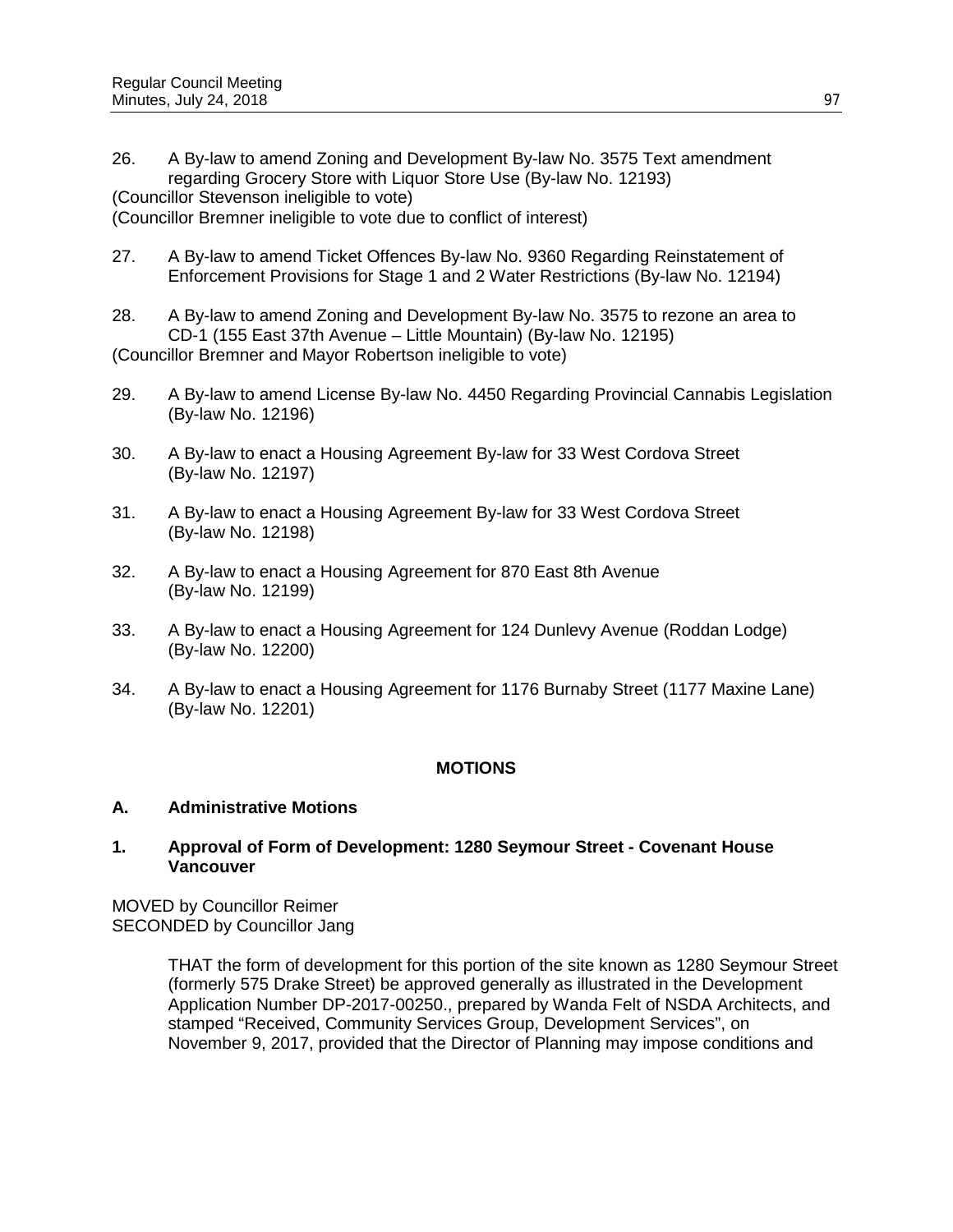approve design changes which would not adversely affect either the development character of the site or adjacent properties.

#### CARRIED UNANIMOUSLY

### **2. Approval of Form of Development: 3625 Sawmill Crescent**

MOVED by Councillor Reimer SECONDED by Councillor Jang

> THAT the form of development for this portion of the site known as East Fraser Lands Park Precinct (3625 Sawmill Crescent being the application address) be approved generally as illustrated in the Development Application Number DP-2017-01227., prepared by Anca Hurst of Rostich Hemphill Architects, and stamped "Received, Community Services Group, Development Services", on June 7, 2018, provided that the Director of Planning may impose conditions and approve design changes which would not adversely affect either the development character of the site or adjacent properties.

CARRIED UNANIMOUSLY

## **3. Approval of Form of Development: 801 Pacific Street**

MOVED by Councillor Reimer SECONDED by Councillor Jang

> THAT the form of development for this portion of the site known as 801 Pacific Street be approved generally as illustrated in the Development Application Number DP-2017-00497., prepared by Martin Bruckner of IBI group, and stamped "Received, Community Services Group, Development Services", on February 26, 2018, provided that the Director of Planning may impose conditions and approve design changes which would not adversely affect either the development character of the site or adjacent properties.

CARRIED UNANIMOUSLY

## **4. Approval of Form of Development: 989 West 67th Avenue (Formerly 8242 Oak Street)**

MOVED by Councillor Reimer SECONDED by Councillor Jang

> THAT the form of development for this portion of the site known as 989 West  $67<sup>th</sup>$ Avenue be approved generally as illustrated in the Development Application Number DP-2017-01162, prepared by Jalil Azizi of IBI Group, and stamped "Received, Community Services Group, Development Services", on January 3, 2018, provided that the Director of Planning may impose conditions and approve design changes which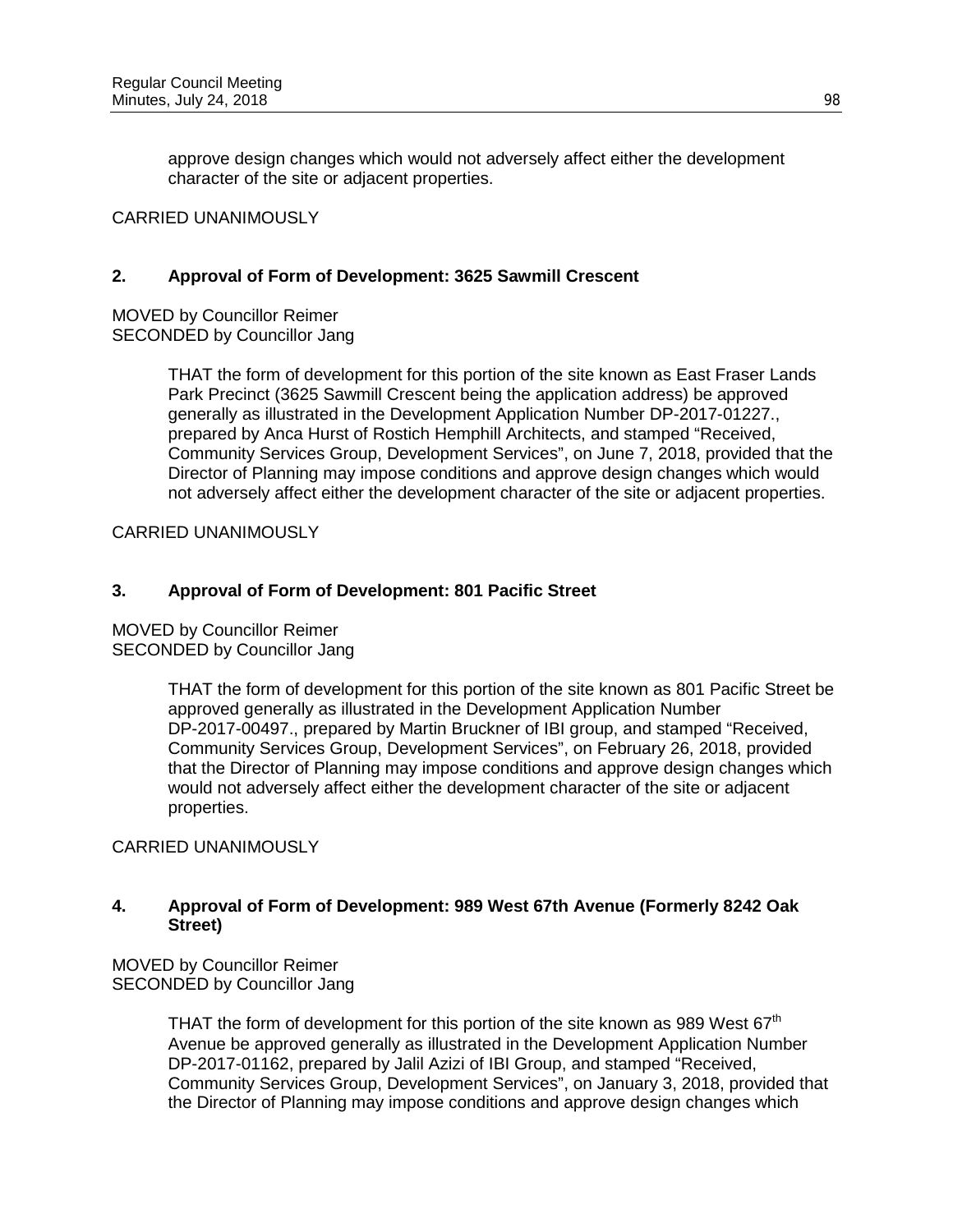would not adversely affect either the development character of the site or adjacent properties.

## CARRIED UNANIMOUSLY

### **5. Approval of Form of Development: 320 Granville Street**

MOVED by Councillor Reimer SECONDED by Councillor Jang

> THAT the form of development for this portion of the site known as 320 Granville Street be approved generally as illustrated in the Development Application Number DP-2016- 00666, prepared by Chris Dikeakos Architects, and stamped "Received, Community Services, Development Services", on November 24, 2016, provided that the Director of Planning may impose conditions and approve design changes which would not adversely affect either the development character of the site or adjacent properties.

CARRIED UNANIMOUSLY

# **6. Approval of Form of Development: 809 West 23rd Avenue**

MOVED by Councillor Reimer SECONDED by Councillor Jang

> THAT the form of development for this portion of the site known as 809 West 23 $^{\text{rd}}$ Avenue (be approved generally as illustrated in the Development Application Number DP-2017-00818, prepared by EDG Homes Ltd., and stamped "Received, Community Services Group, Development Services", on July 12, 2018, provided that the Director of Planning may impose conditions and approve design changes which would not adversely affect either the development character of the site or adjacent properties.

CARRIED UNANIMOUSLY

## **7. Little Mountain Design Guidelines**

MOVED by Councillor Reimer SECONDED by Councillor Jang

> THAT the document entitled "Little Mountain Design Guidelines" be approved by Council for use by applicants and staff for development applications in the relevant district.

CARRIED UNANIMOUSLY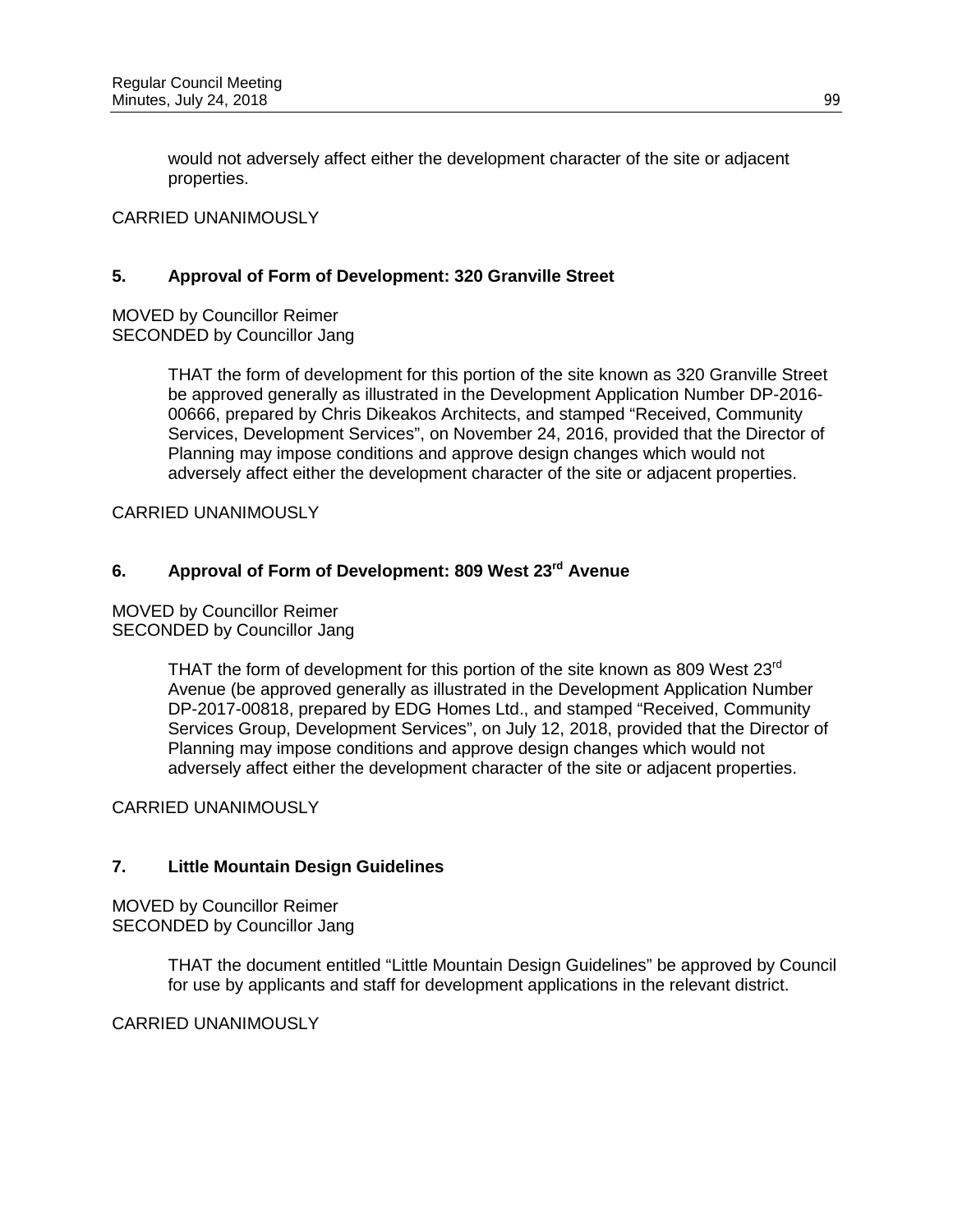## **B. Motions on Notice**

## **1. Establishing a "Materials for the Arts" Creative Reuse Program in the City of Vancouver**

The motion below contains changes from the original notice of motion which were accepted by Council.

MOVED by Councillor Ball SECONDED by Councillor De Genova

### **WHEREAS**

- 1. A vibrant arts and cultural scene is important to any truly liveable city;
- 2. Vancouver City Council and the City of Vancouver appreciate the value the arts bring to the lives of our citizens and to the life of our city;
- 3. The City of Vancouver has a Culture Plan with the core vision to develop, enliven, enhance, and promote arts, culture, and cultural diversity in Vancouver, including a Cultural Grants Program that supports a wide range of arts and cultural activity;
- 4. The City of Vancouver is developing a new, comprehensive Creative City Strategy that aims to work with the arts, culture, and creative communities to identify priorities to guide Vancouver's future efforts and investments, including a firm commitment to address equity, diversity, and inclusion, as well as to build a culture of reconciliation through close collaboration with the Musqueam, Squamish, and Tsleil-Waututh First Nations;
- 5. Vancouver City Council's longstanding support for arts and culture has resulted in a city that is alive with creativity, whether it be amazing music, dance, new media, theatre, festivals, film, design, exhibitions, galleries, museums, or special arts and culture events;
- 6. Vancouver's arts and cultural community is an ecosystem made up of many stakeholders, diverse media, infrastructure, and processes that intersect and work alongside each other in many different ways;
- 7. The Vancouver Charter requires Vancouver City Council to prepare and adopt a Regional Context Statement in support of the Regional Growth Strategy to show how Vancouver's polices and plans work toward achieving the goals and strategies set out in the Regional Growth Strategy including fostering the creation of vibrant centres of culture and community activities, maintaining an attractive and diverse urban environment, building healthy, complete communities, and ensuring the basics of life – breathable air, potable water, and nutritious food;
- 8. Under the Greenest City Action Plan, the City of Vancouver has a strategy for staying on the leading edge of urban sustainability, and has established a target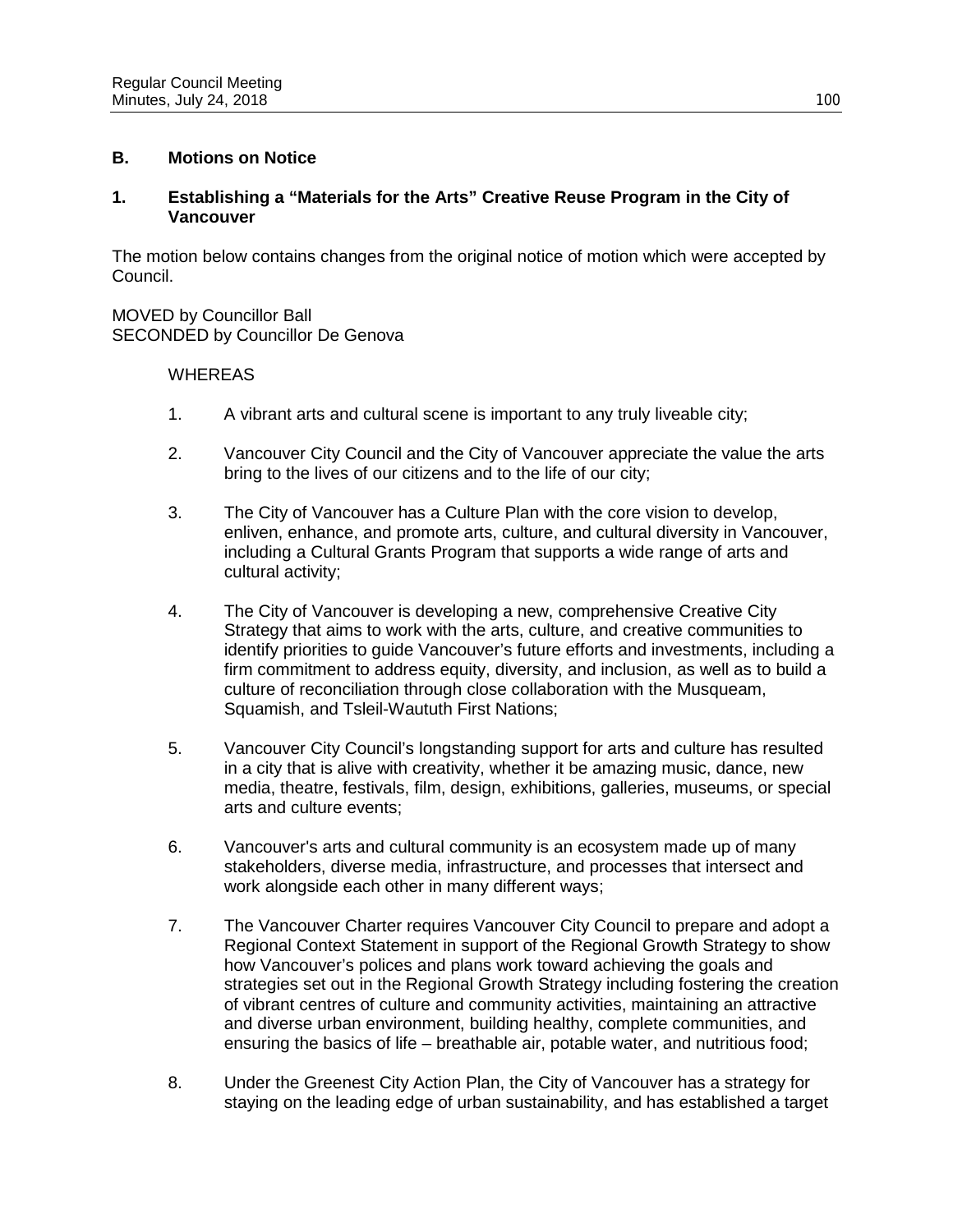to reduce solid waste going to the landfill or an incinerator by 50% from 2008 levels, with a long-term strategic vision to achieve the goal of zero waste by 2040;

- 9. Many materials that might otherwise end up in the landfill, or go to an incinerator, have the potential for creative reuse by Vancouver's diverse arts and culture community;
- 10. "Materials for the Arts" (MFTA) founded in 1978 is New York City's largest creative reuse centre and is dedicated to supporting arts and cultural organizations;
- 11. Millions of students, choreographers, dancers, actors, set designers, art therapists, after school providers and senior citizens have been positively impacted by the work of MFTA over the years;
- 12. MFTA diverts over 1 million pounds of materials from the landfill each year by collecting reusable materials from businesses and individuals and making these donations available for free of charge to various arts, culture, non-profit, and educational organizations and individuals;
- 13. By diverting materials from New York's waste stream, MFTA annually offsets 25 times the CO2 emissions from the trees in New York's Central Park;
- 14. MFTA's 35,000-square-foot warehouse is operated by the New York City Department of Cultural Affairs, with additional support from the City's Departments of Sanitation and of Education, and included an efficient online donations system as well as robust education and volunteer programs;
- 15. MFTA is supported in part by the "Friends of Materials for the Arts" as a non-profit partner with a mandate to support initiatives in the areas of education and community outreach to serve a broader audience.

THEREFORE BE IT RESOLVED THAT Vancouver City Council direct staff to explore the creation of a "Materials for the Arts" program in the City of Vancouver, with the goal to support the city's arts and culture community and educational institutions including the Vancouver School Board, while also providing a new mechanism for diverting usable materials from the City's waste stream for creative reuse by the city's arts and culture community, and for staff to report back to Council in early December 2018 with preliminary recommendations;

FURTHER THAT Vancouver City Council also direct staff to explore options and opportunities for a non-profit support entity similar to New York's "Friends of Materials for the Arts".

CARRIED UNANIMOUSLY (Vote No. 03179)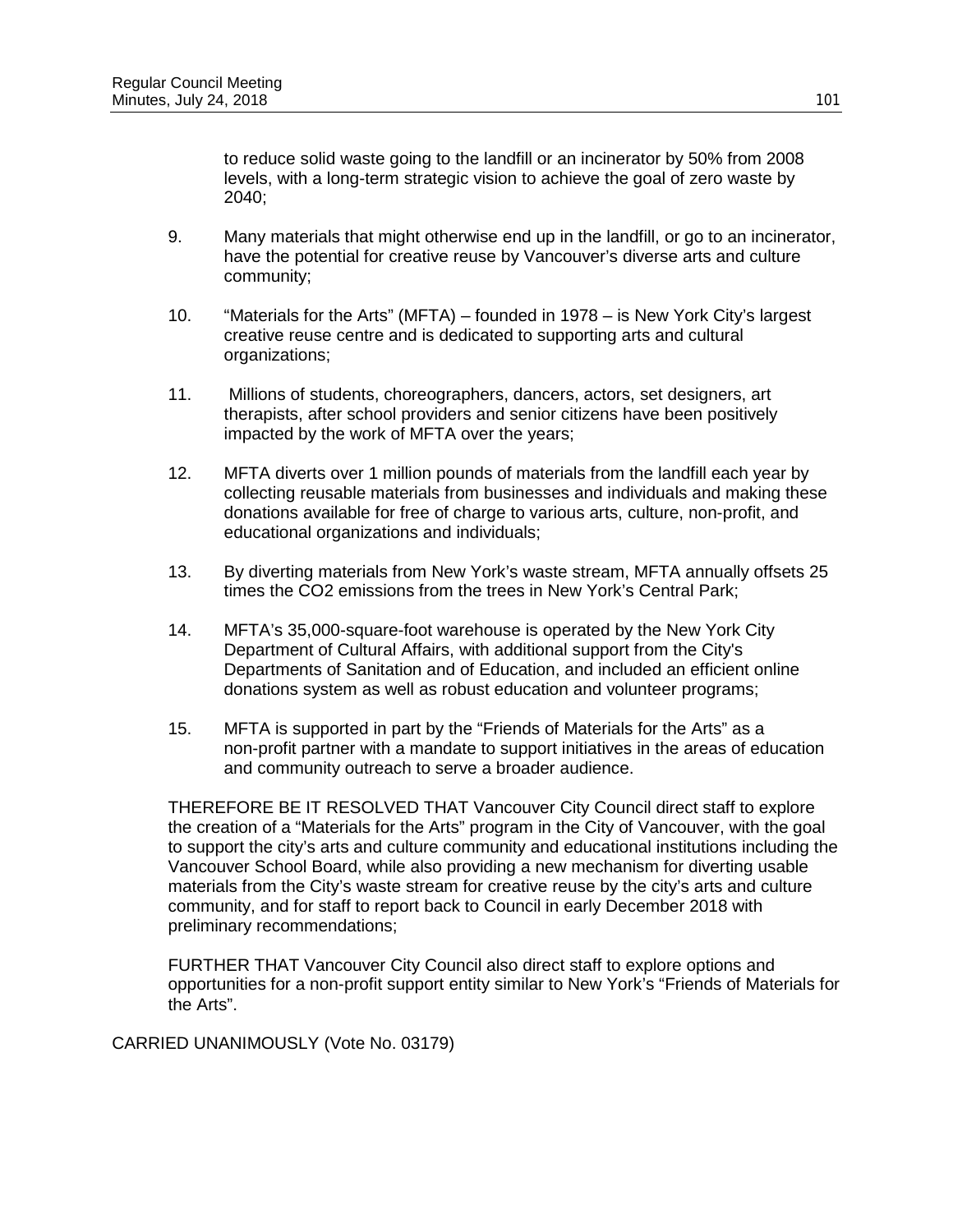## **2. Mandatory Green Roofs**

MOVED by Councillor Carr SECONDED by Mayor Robertson

#### **WHEREAS**

- 1. Climate change is predicted to produce wetter winters, hotter, drier summers, and more extreme rainstorms in the Vancouver area, which the City's infrastructure was not built to accommodate. Climate change impacts are already being felt in Vancouver and are accelerating;
- 2. Green roofs mitigate climate change impacts. They absorb greenhouse gas emissions (GhGs), absorb rainwater, reduce stormwater volumes, peak flows and related flooding, and reduce GhGs related to heating and cooling (buildings currently account for over 50 percent of Vancouver's GhG emissions);
- 3. Green roofs contribute to a better quality of life. They reduce the urban "heat island" effect, insulate buildings from summer heat and winter cold, provide more comfortable indoor temperatures year-round, insulate buildings from noise, and improve air quality by absorbing particulates and pollutants. They provide a more natural visual aesthetic for residents and workers in multi storey buildings looking down on the roofs of other buildings, an increasingly common reality for many Vancouverites;
- 4. Green roofs can offer opportunities for urban agriculture, support biodiversity and provide urban habitat for wildlife struggling to cope with changing weather patterns, including birds and pollinating insects such as bees and butterflies;
- 5. Green roofs save money by reducing the costs to heat and cool buildings, extending the life expectancy of a roof by double or triple the time, and lowering the municipal costs of managing storm water runoff;
- 6. Green roofs were identified as one possible policy direction for Vancouver's "Rain City Strategy", a strategy in development for deploying green infrastructure to effectively manage rainwater and included in the Integrated Rainwater Management Plan best management practice toolkit;
- 7. Cities such as Toronto, San Francisco, and Copenhagen already require green roofs on all new commercial, institutional, industrial and multi-family residential developments.

THEREFORE BE IT RESOLVED THAT as part of the Rain City Strategy, staff bring back a draft policy for Council's consideration that would require all new commercial, institutional, industrial and multi-family residential developments to incorporate green roofs and provide maximum opportunity for green roofs in renovations to older commercial, institutional, industrial and multi-family residential development.

#### referred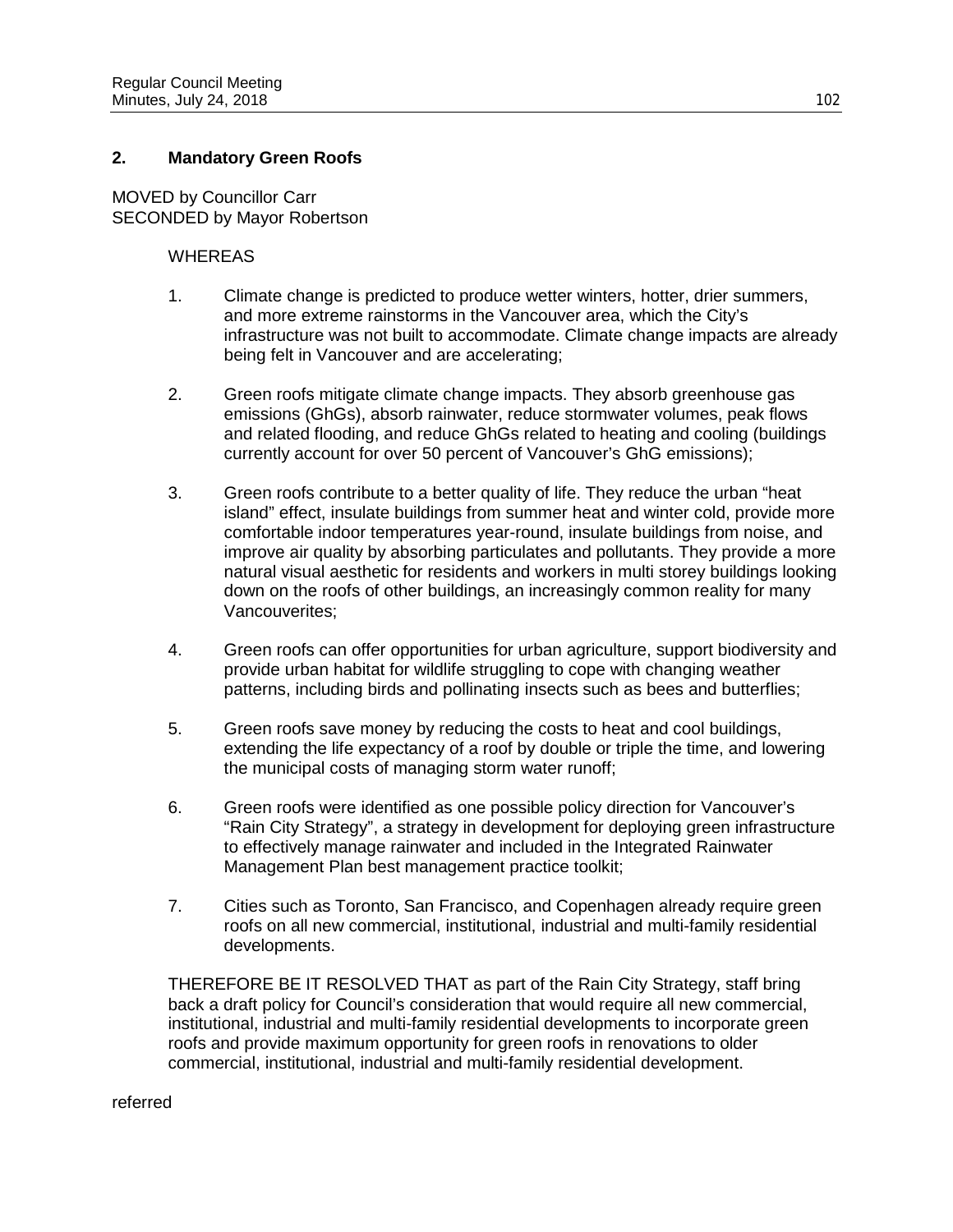REFERRAL MOVED by Councillor De Genova SECONDED by Councillor Reimer

> THAT Council refer the motion entitled "Mandatory Green Roofs", to the Standing Committee on Policy and Strategic Priorities meeting on Wednesday, July 25, 2018, at 9:30 am, to hear from speakers.

CARRIED UNANIMOUSLY

*\* \* \* \* \**

*Council recessed at 6:00 pm and reconvened at 6:36 pm.*

*\* \* \* \* \**

## **3. Opportunities for Short-Term Rental Accommodations to Contribute to Affordable Housing in the City of Vancouver**

MOVED by Councillor De Genova SECONDED by Councillor Ball

#### WHEREAS

- 1. The City of Vancouver defines a short-term rental as "a home, or room within, rented for less than 30 days at a time";
- 2. To meet the City of Vancouver requirements for a Short Term Rental, the home must be the principal residence of the applicant and a license is required;
- 3. Three by-laws passed by City Council, amend existing by-laws and allow the City of Vancouver to license Short-Term Rentals and enforce rules against short term rentals that operate without a business license from the City of Vancouver;
- 4. The City of Vancouver is in an affordability and housing crisis and is in need of effective solutions to this crisis;
- 5. The City of Vancouver webpage dedicated to Short Term Rental Accommodation Information acknowledges that short term rentals allow individuals to earn additional income, provides short-term accommodation options within the city and supports Vancouver's tourism industry. Council heard public testimony from a number of short-term rental operators who rely on this income to pay their mortgages and save for education or retirement;
- 6. Council has not been presented with data showing the amount of long term rental housing supply that has been added to the market because of the City of Vancouver's Short Term Rental Accommodation Business License, enforcement policies and regulation;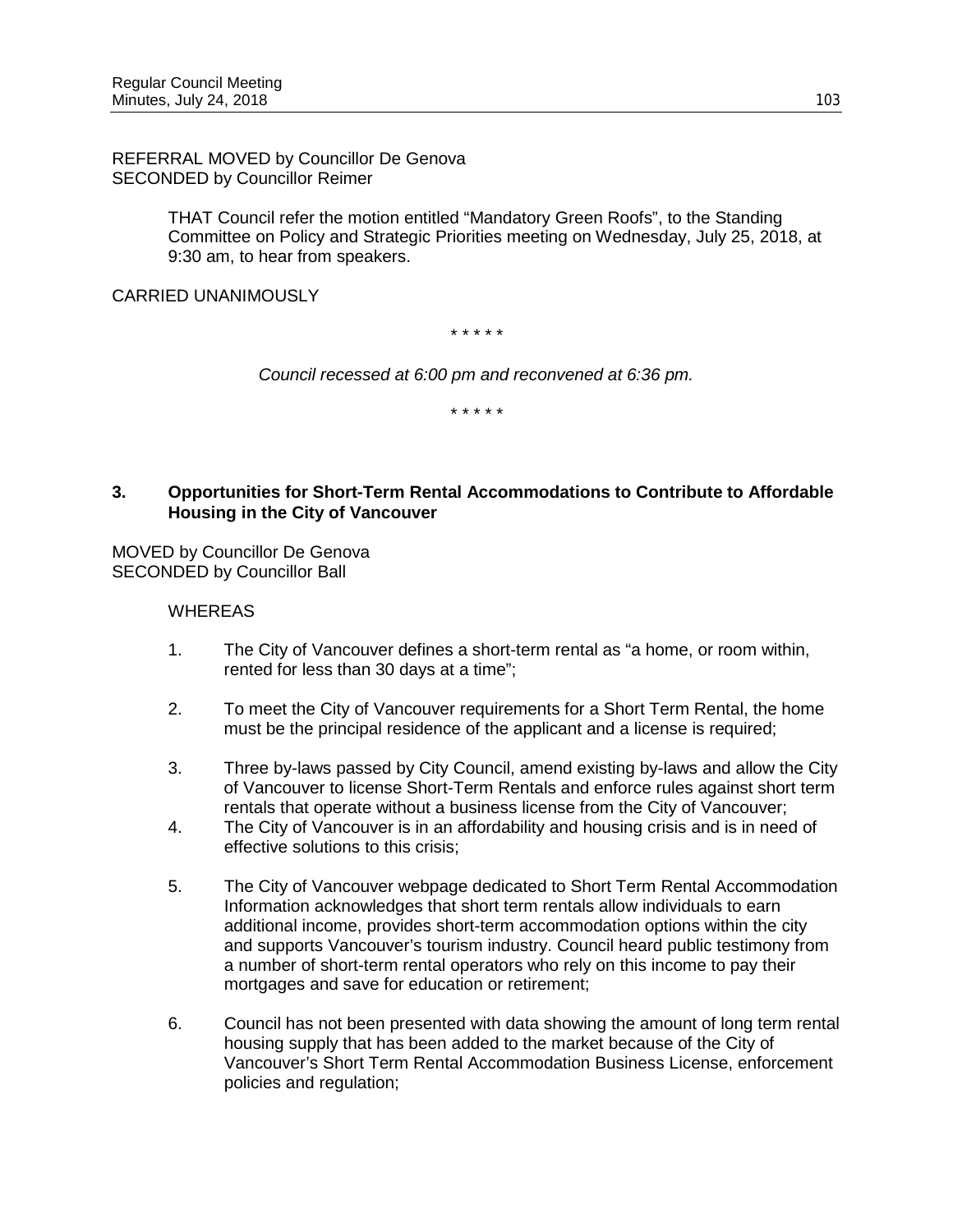- 7. The City of Vancouver cites a main reason of the new short-term rental licensing and policy framework as a way to increase the supply of long term rental housing;
- 8. Other cities including Seattle, have adopted ordinances allowing for regulated growth in the short-term rental and vacation rental markets while applying a nightly tax on stays to fund affordable housing initiatives.

## THEREFORE BE IT RESOLVED

A. THAT Council direct staff to work with short term rental platforms and other cities that have implemented short term rental regulations, restrictions and taxes and report back with the metrics as to how a tax and allowing short term rentals can contribute to funding city-led initiatives for affordable housing;

FURTHER THAT staff include this information in any further reports to Council this term that address short term rental housing.

B. THAT Council direct staff to provide a memo to Council, at least two weeks in advance of any report or recommendations pertinent to Short Term Rental.

FURTHER THAT the memo include specific statistics supporting the impact the City of Vancouver Short Term Rental License Regulations have had on transitioning short term rental accommodations to the long term rental market in Vancouver and the cost of enforcement, including staff time, any new positions and any legal action the City of Vancouver has taken against short-term rentals in violation of City of Vancouver regulations.

referred

MOVED by Councillor Deal SECONDED by Councillor Jang

> THAT the motion entitled "Opportunities for Short-Term Rental Accommodations to Contribute to Affordable Housing in the City of Vancouver", be referred back to staff to be included in their ongoing work on short term rentals.

CARRIED UNANIMOUSLY (Vote No. 03220)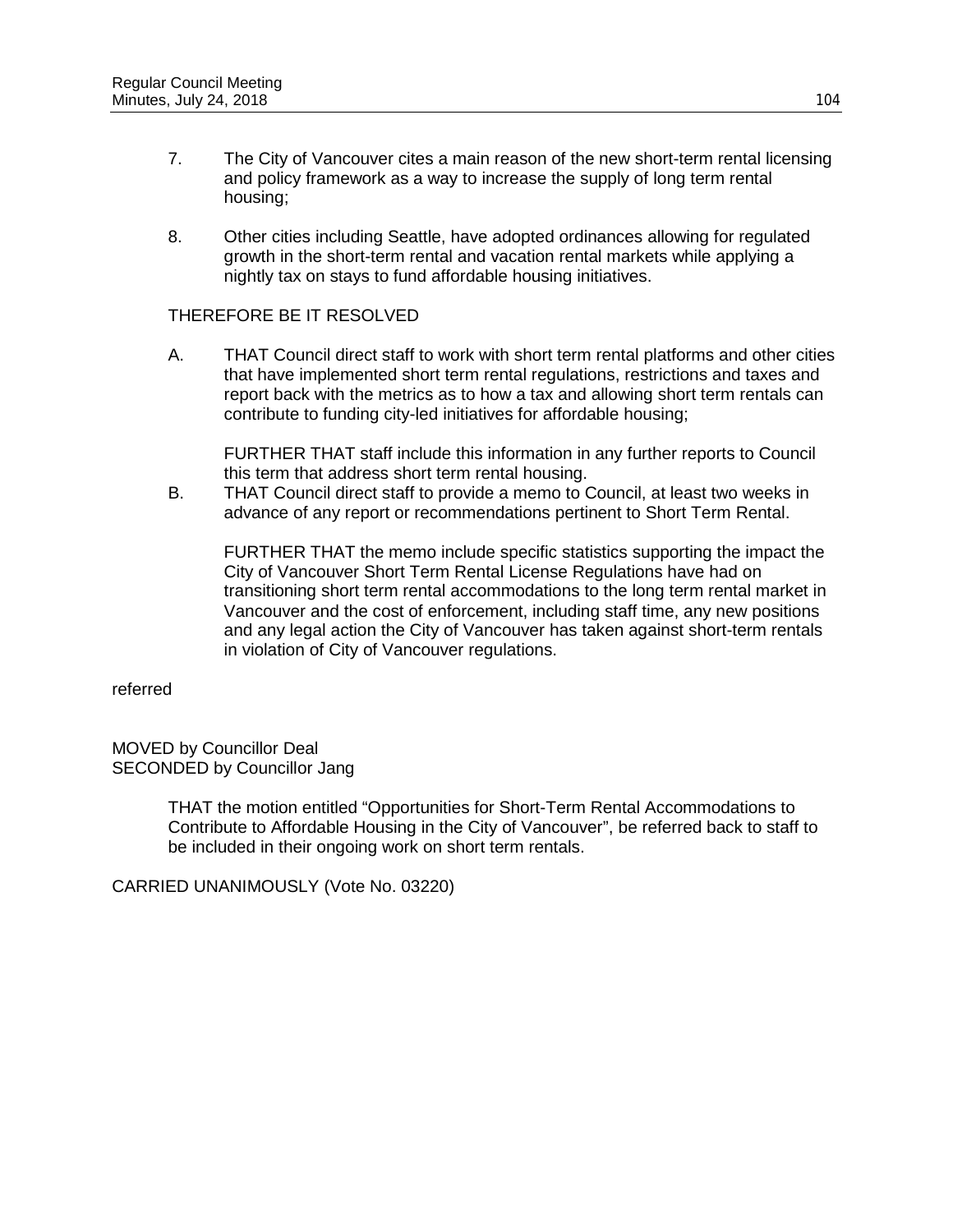## **4. Support for the Kettle Society and the City of Vancouver's Commitment to Resources for Mental Health, Ending Homelessness and Supportive Housing**

MOVED by Councillor De Genova SECONDED by Councillor Ball

#### **WHEREAS**

- 1. Established over forty years ago, the Kettle Society provides 26 supportive services including over 200 units of supportive housing, a transition house for women and mental health drop-in centre to 5000 individuals facing mental health issues in Vancouver;
- 2. The Kettle Society also advocates and raises awareness for mental health issues, breaking down barriers and working against stigma of mental illness and promotes the inclusion of people living with mental illness in the community;
- 3. Vancouver is facing a housing and affordability crisis and appropriate housing can be more difficult to find for individuals facing mental health issues and who require supportive housing;
- 4. Published in 2014, The Mayor's Task Force for Mental Health and Addictions put forward 23 priority actions. The first recommendation "Work Better Together and Address Service Gaps" states "The City's role includes work in the areas of housing, services provided through community centres, libraries, funding non-profit organizations which provide outreach and peer supports";
- 5. On September 25, 2012, the final report from the Mayor's Task Force on Housing and Affordability was presented to City Council. The section titled "The Challenge" acknowledges "The Task Force recognizes that homelessness, low income and supportive housing continue to be critical issues facing Vancouver." Furthermore, the report recommends "Housing and Homelessness Strategy: Housing Continuum." The Strategy lists "Supportive Housing" as one of the three categories listed under "Ending Homelessness";
- 6. Vancouver's Housing and Homelessness Strategy 2012-2021 recommends in Section six, titled "Implementation and Performance" under "Ending Homelessness" on the Housing Continuum "Supportive Housing: number and location of new units." The report also acknowledges and states "The majority of homeless have mental health and addiction issues;
- 7. The City of Vancouver's 10 Year Affordable Housing Delivery and Financial Strategy (2018-2027) states "Housing Vancouver further sets ambitious new targets for social and supportive housing, identifying the needs for 12,000 new units of social and supportive housing over the next 10 years." The introduction to the report states that 4,640 units of social and supportive housing have been approved. The report goes on to state "However, the need remains significant and lessons from the past decade have demonstrated that meeting our new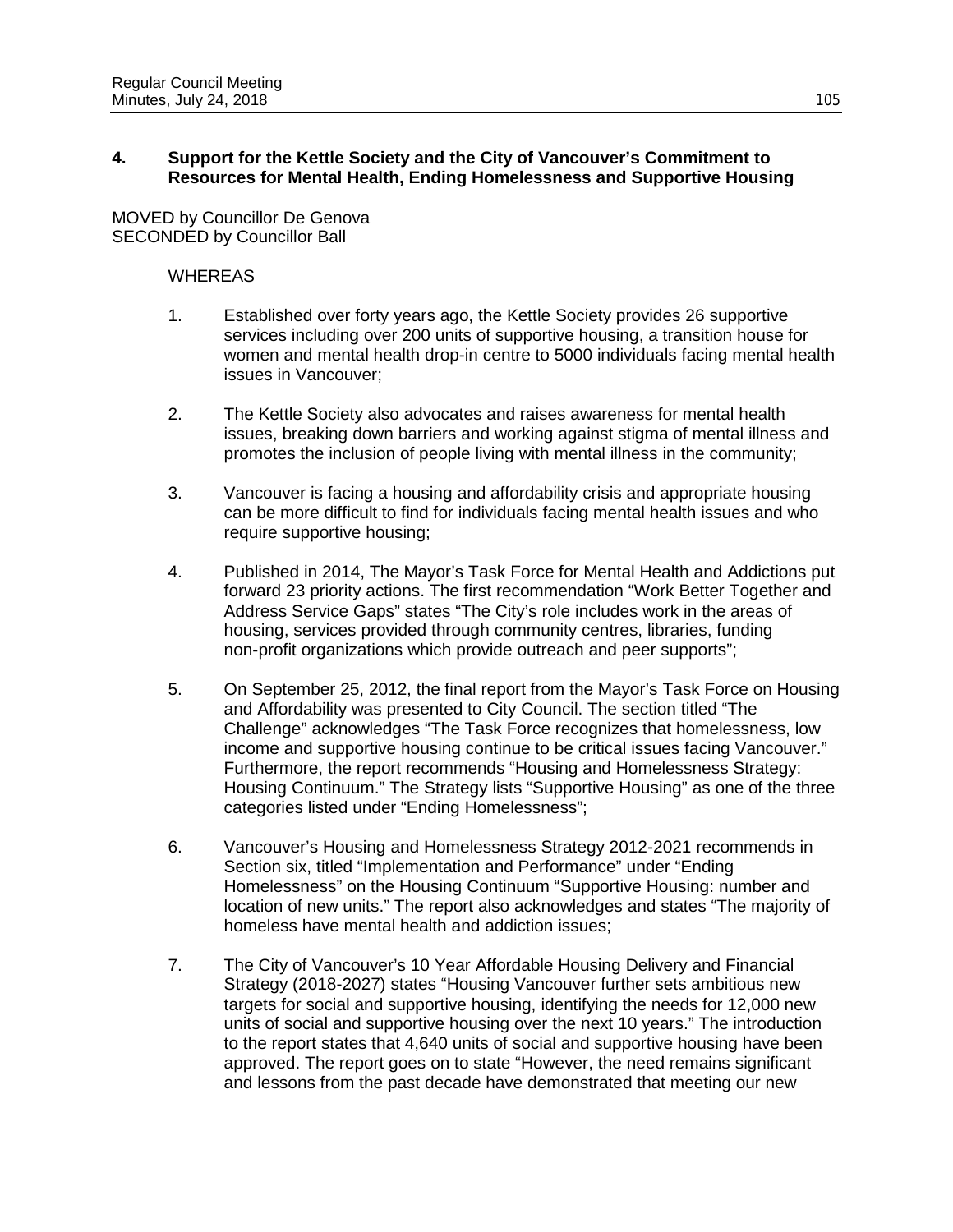enhances targets will require sustained partnerships and re-focused approaches to affordable housing delivery";

- 8. June 5, 2018 the Policy Report titled "Affordable Housing Delivery and Financial Strategy and Annual Progress Report and Housing Vancouver Data Book" was delivered to Council. The Report Summary acknowledges that social and supportive housing are the most challenging housing units to deliver, as the greatest level of subsidy and investment required;
- 9. The Kettle Society worked in partnership with a development partner for seven years towards providing 30 units of supportive housing of integrated community living for individuals with mental illness. The plan for the project also included an expanded drop-in centre, which would allow the Kettle to meet their needs for more space to serve more people with mental health issues on a daily basis;
- 10. On June 19, 2018 The Kettle Society and Boffo Projects publicly announced the cancellation of the project, concluding in their public remarks at the time that the project was financially unviable.

THEREFORE BE IT RESOLVED

- A. THAT Council affirm support for The Kettle Society as a non-profit organization that serves thousands of people annually and provides resources to individuals and families facing mental health issues and homelessness in the City of Vancouver.
- B. THAT Council direct staff to work with The Kettle Society to consider potential opportunities for The Kettle Society to move forward with their longstanding plans to develop an expanded drop-in centre and at least 30 units of community integrated supportive housing for individuals struggling with mental health issues and homelessness in Vancouver.

referred

REFERRAL MOVED by Councillor De Genova SECONDED by Councillor Reimer

> THAT Council refer the motion entitled "Support for the Kettle Society and the City of Vancouver's Commitment to Resources for Mental Health, Ending Homelessness and Supportive Housing", to the Standing Committee on Policy and Strategic Priorities meeting on Wednesday, July 25, 2018, at 9:30 am, to hear from speakers.

CARRIED UNANIMOUSLY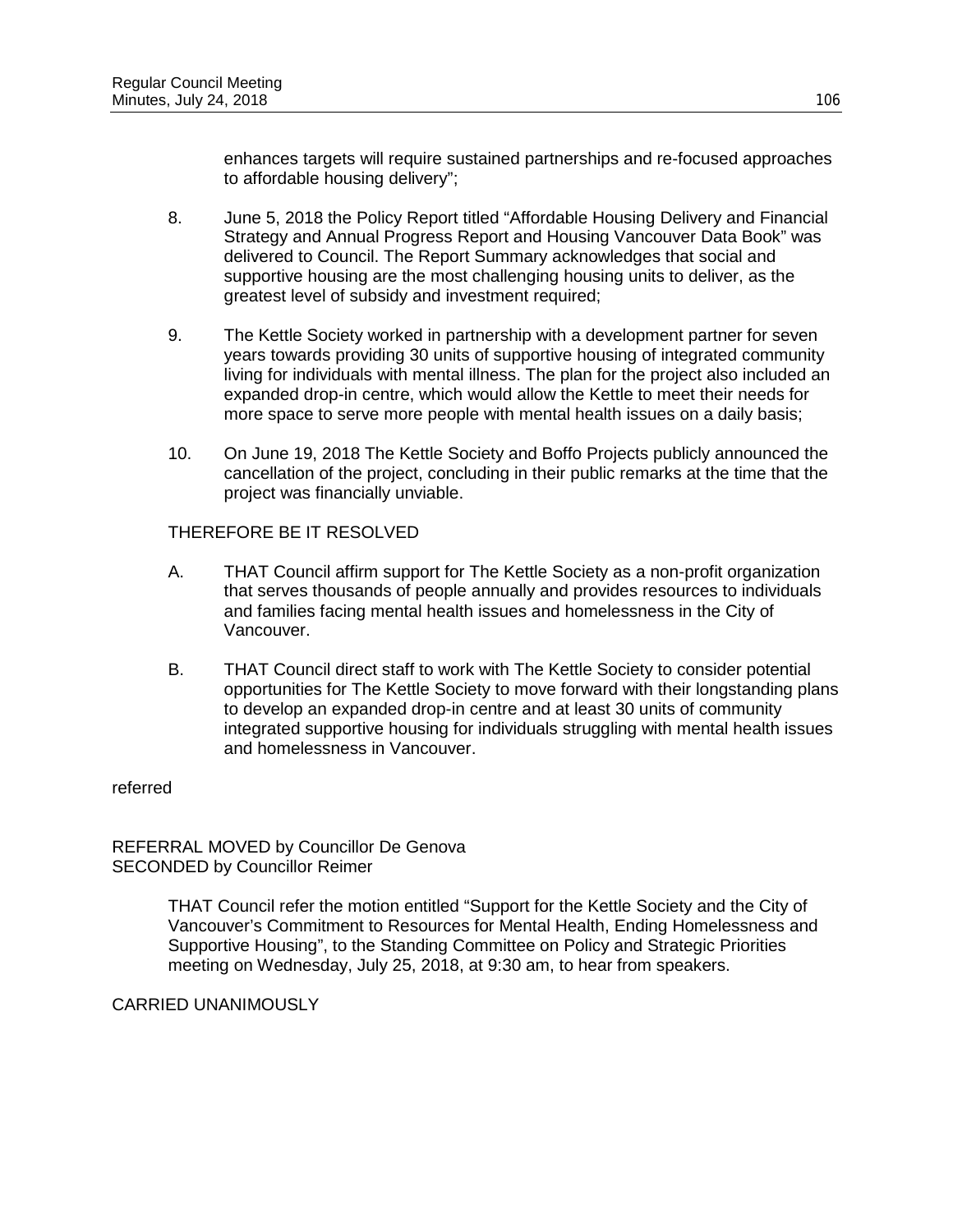# **5. Bike Parking Retrofit Program for Existing Residential Developments**

MOVED by Councillor Deal SECONDED by Mayor Robertson

## **WHEREAS**

- 1. The City of Vancouver stated in its Transportation 2040 Plan that one of its directions is to "make cycling safe, convenient, comfortable, and fun for people of all ages and abilities", and that one of the policies and actions identified to achieve that direction is to "develop a retrofit program to make it easier to add bicycle parking and other end-of-trip facilities to existing buildings." (Section C  $2.1.2.$ );
- 2. A memorandum to Mayor and Council from Engineering Services, dated November 30, 2016, recommended the following four policies and actions to advance the Transportation 2040 Plan direction:
	- i. Create a set of design guidelines and example layouts based on best practices for building owners and consultants;
	- ii. Simplify the permitting process for requests for retrofit bicycle parking;
	- iii. Support requests from building owners and empower users through the creation of tools, forms, and templates for their use;
	- iv. Generate interest in retrofitting buildings through community events, the City of Vancouver web site, and other methods;
- 3. A 2016 City of Vancouver survey found that there was a deficit of up to 210,000 bike parking spaces in existing buildings, and that 20% of respondents described bike parking facilities in their building as inadequate or insecure;
- 4. The Coming to a Stop Report, from the 2015 Greenest City Scholars Program, found that existing by-laws provide few incentives, and several deterrents, to bike parking retrofit efforts. It reviewed a number of jurisdictions, such as San Francisco and Toronto, which have used relatively minor by-law reforms to incentivise retrofits. It concluded that the City of Vancouver should study by-law reform in other jurisdictions, adopt best practices, and encourage and assist retrofits through an easy to use Retrofit Program;
- 5. The Active Transportation Policy Council has identified this as a priority item and passed a motion to that effect on July 4, 2018.

THEREFORE BE IT RESOLVED THAT Council direct staff to:

• Ensure that policies and actions previously identified as necessary to advance the creation of bicycle parking facilities in existing residential buildings, and as committed to in the Transportation 2040 Plan, are pursued in anticipation of timely implementation;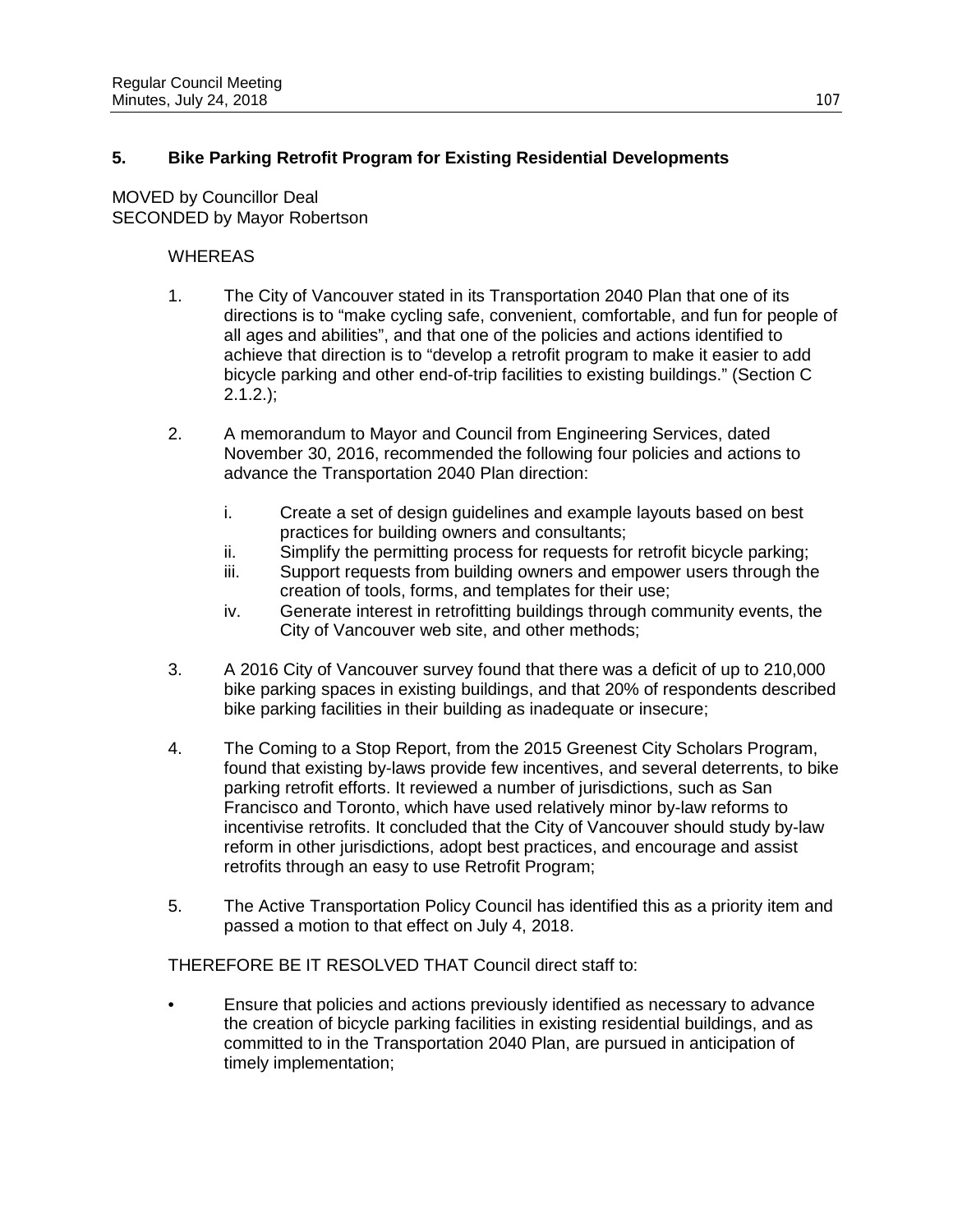• Initiate work in 2018 on an effective retrofit program to make it easier to add bicycle parking and other end-of-trip facilities to existing buildings, utilizing the recommendations from a number of existing studies and reports.

CARRIED UNANIMOUSLY (Vote No. 03181)

## **6. City Asset Renaming Policy**

MOVED by Councillor Reimer SECONDED by Councillor Stevenson

#### **WHEREAS**

- 1. On March 28, 2017, Council unanimously passed a motion entitled "150+ Place Naming Project" https://council.vancouver.ca/20170328/documents/motionb2.pdf;
- 2. As part of that motion, Council committed to "Determine the circumstances when, if ever, a street or public asset name can be replaced";
- 3. Currently the City of Vancouver is not able to rename a city asset;
- 4. From time to time the City receives requests from residents concerned about names on city assets that may be particularly offensive in a modern context;
- 5. Over the past 16 months both the Civic Asset Naming Committee and staff have looked at developing a policy but been unable to bring a recommendation to Council;
- 6. The City of Toronto has a simple but effective policy for public requests to rename city assets, including streets (section 6 at this link https://www.toronto.ca/wp-content/uploads/2017/12/8b5c-ecs-enginfo-2017 street-naming-policy.pdf)

THEREFORE BE IT RESOLVED THAT Council adopt the attached policy for renaming city assets and direct staff to amend the City of Vancouver's naming policy to include the ability for renaming generally in accordance with the attached:

#### PROPOSED RENAMING POLICY

A proposal to rename a City street, place, or building is to be made using the "Suggest a Name" and at a minimum is to include:

- Rationale for changing the name and significance of the proposed name;
- Relevance of the proposed name to the asset;
- Documented support, including but not limited to petitions and support letters, from at least 75 percent of property owners that abut the street, place or building;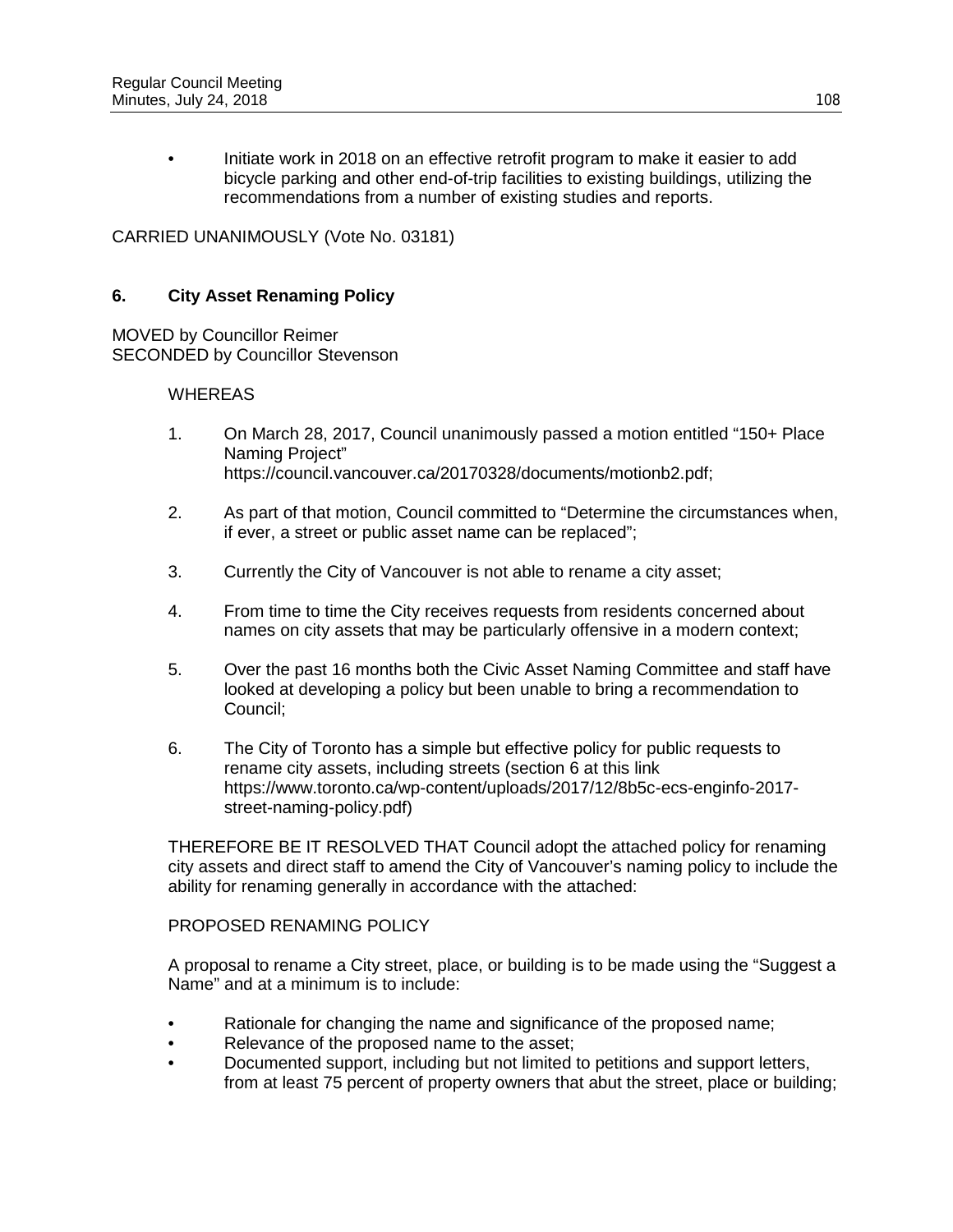- A map or an illustration, including major intersections of a street to be renamed; and
- Proposed names that portray indigenous significance or are after an indigenous individual, organization or event will require consultation with the Musqueam, Squamish and Tsleil-Waututh band councils, or their designates, and adherence to appropriate indigenous practices or protocols.

Proposed renaming of assets will be considered using the same process as is used for names for new and unnamed assets.

amended

AMENDMENT MOVED by Councillor De Genova SECONDED by Councillor Ball

THAT the following bullet be added to the Proposed Renaming Policy:

• Staff led public consultation

amended

AMENDMENT TO THE AMENDMENT MOVED by Councillor Reimer SECONDED by Councillor Louie

THAT the bullet point "Staff led public consultation" be struck.

FURTHER THAT the words "including public consultation" be added at the end of the Proposed Renaming Policy.

CARRIED UNANIMOUSLY (Vote No. 03182)

REFERRAL MOVED by Councillor Carr SECONDED by Councillor Affleck

> THAT the motion entitled "City Asset Renaming Policy, be referred to staff for a deeper look and to confer with the Vancouver School Board regarding renaming processes.

LOST (Vote No. 03183) (Councillors Ball, Deal, Jang, Louie, Reimer, Stevenson, and Mayor Robertson opposed)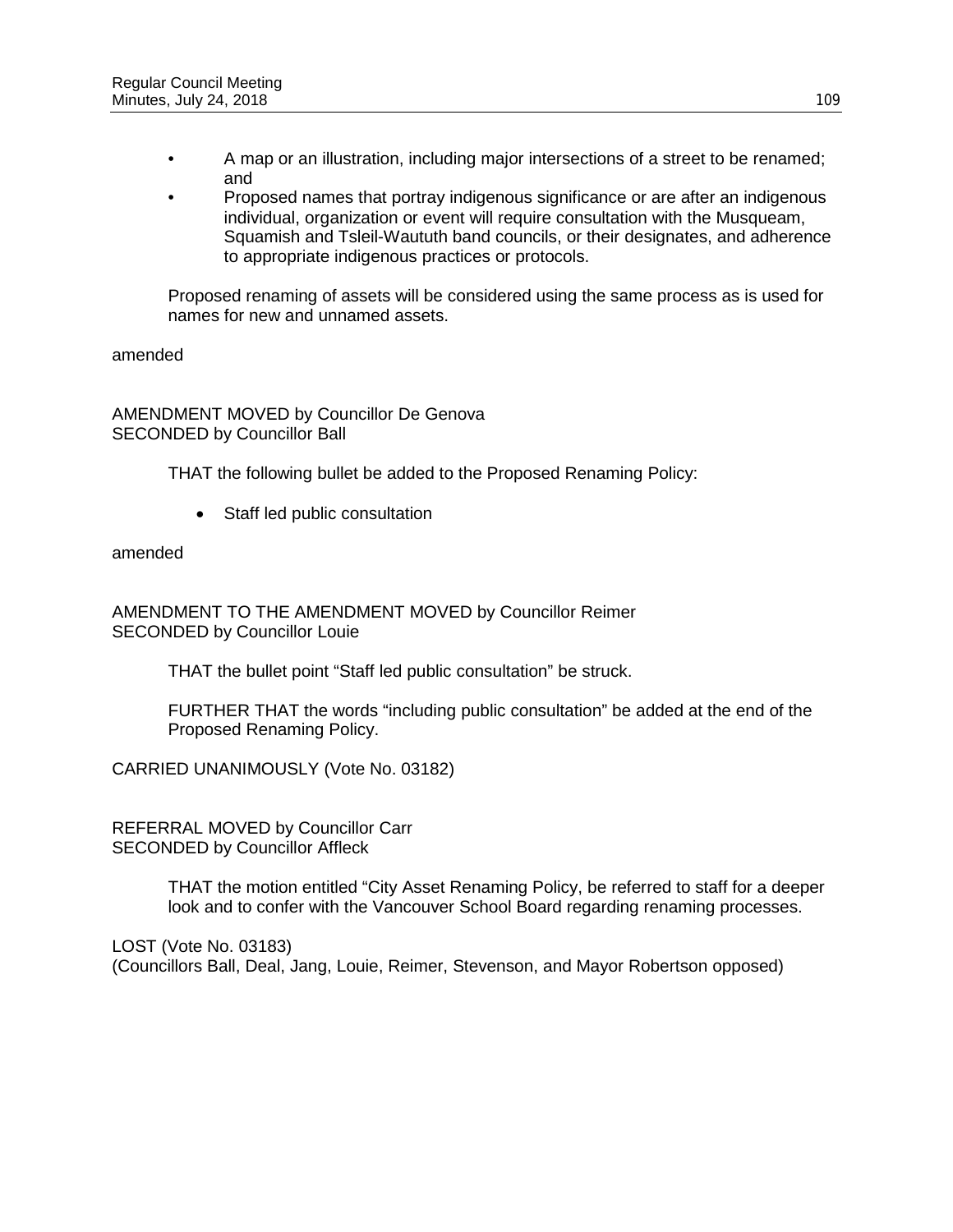## AMENDMENT MOVED by Councillor Reimer SECONDED by Councillor Jang

THAT the words "Resident Initiated" be inserted in the title of the Policy to read:

## "PROPOSED RESIDENT INITIATED RENAMING POLICY"

CARRIED UNANIMOUSLY (Vote No. 03184)

Following the votes on the amendments and referral, the main motion as amended was put and CARRIED UNANIMOUSLY (Vote No. 03185).

#### FINAL MOTION AS APPROVED

#### **WHEREAS**

- 1. On March 28, 2017, Council unanimously passed a motion entitled "150+ Place Naming Project" https://council.vancouver.ca/20170328/documents/motionb2.pdf;
- 2. As part of that motion, Council committed to "Determine the circumstances when, if ever, a street or public asset name can be replaced";
- 3. Currently the City of Vancouver is not able to rename a city asset;
- 4. From time to time the City receives requests from residents concerned about names on city assets that may be particularly offensive in a modern context;
- 5. Over the past 16 months both the Civic Asset Naming Committee and staff have looked at developing a policy but been unable to bring a recommendation to Council;
- 6. The City of Toronto has a simple but effective policy for public requests to rename city assets, including streets (section 6 at this link https://www.toronto.ca/wp-content/uploads/2017/12/8b5c-ecs-enginfo-2017 street-naming-policy.pdf)

THEREFORE BE IT RESOLVED THAT Council adopt the attached policy for renaming city assets and direct staff to amend the City of Vancouver's naming policy to include the ability for renaming generally in accordance with the attached:

#### PROPOSED RESIDENT INITIATED RENAMING POLICY

A proposal to rename a City street, place, or building is to be made using the "Suggest a Name" and at a minimum is to include:

- Rationale for changing the name and significance of the proposed name;
- Relevance of the proposed name to the asset;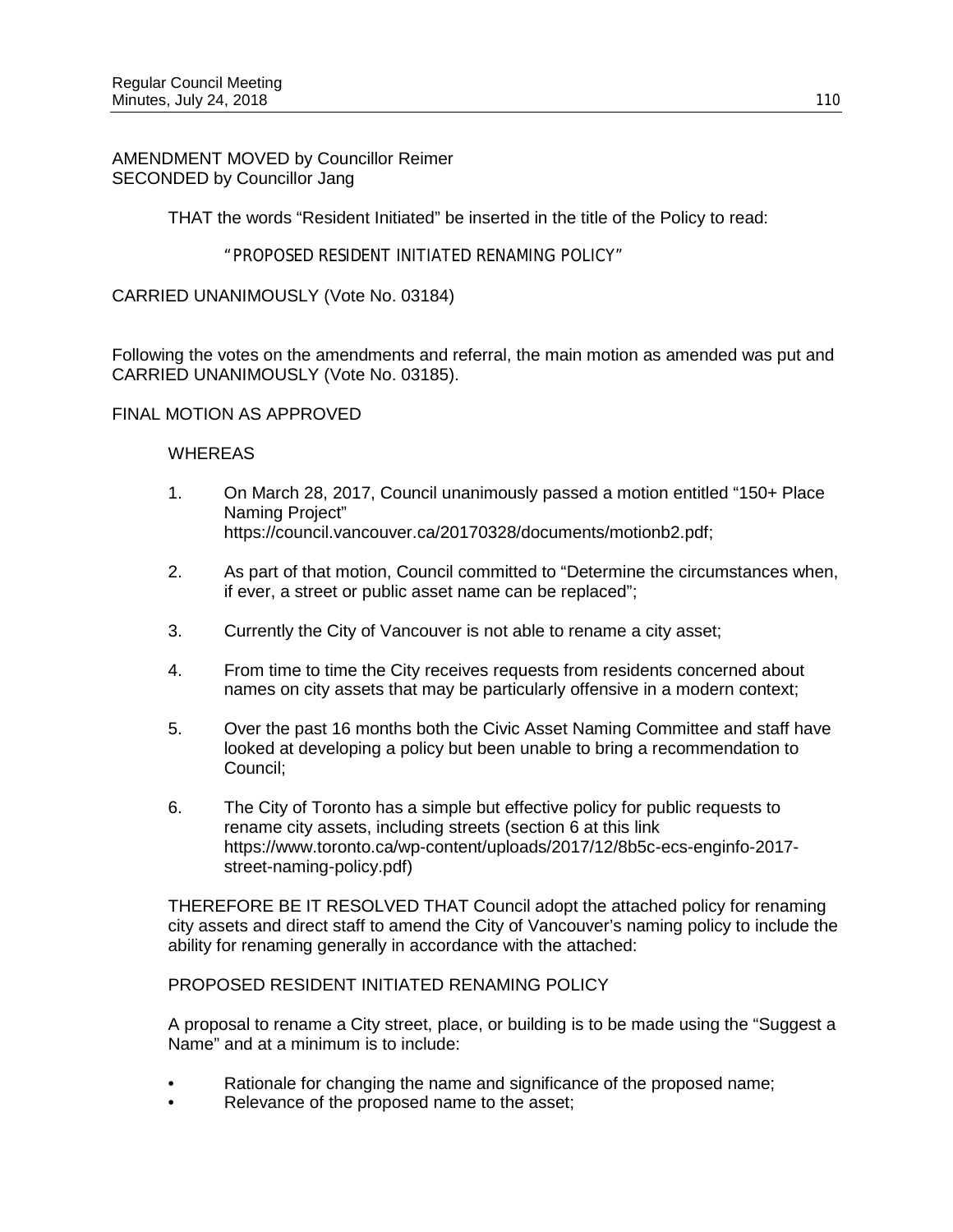- Documented support, including but not limited to petitions and support letters, from at least 75 percent of property owners that abut the street, place or building;
- A map or an illustration, including major intersections of a street to be renamed; and
- Proposed names that portray indigenous significance or are after an indigenous individual, organization or event will require consultation with the Musqueam, Squamish and Tsleil-Waututh band councils, or their designates, and adherence to appropriate indigenous practices or protocols.

Proposed renaming of assets will be considered using the same process as is used for names for new and unnamed assets, including public consultation.

## **7. City of Vancouver Led Efforts to Assist the Province of B.C. to Prevent and Report Money Laundering in Vancouver and the Lower Mainland**

MOVED by Councillor De Genova SECONDED by Councillor Ball

## WHEREAS

- 1. Peter German's report titled "Dirty Money: An Independent Review of Money Laundering in Lower Mainland Casinos conducted for the Attorney General of British Columbia";
- 2. The media reported that Mr. German estimates over \$100 million dollars has been laundered in B.C.;
- 3. In "Dirty Money" Mr. German states in his executive summary "It is about those who purchase illegal drugs, counterfeit products, and stolen property, as well as those who operate in the underground economy and subvert tax laws. It is our problem, not China's problem";
- 4. Mr. German also states in his report the most lucrative crimes in Vancouver are related to illegal drug sales. The drugs of choice cover the spectrum, from natural products such as cannabis, cocaine and heroin, to chemical creations such as opioids and hallucinogens;
- 5. Mr. German's review specifically references federal reporting and provincial reporting. He also references Joint Illegal Gaming Investigative Teams (JIGIT) and their plans to work with municipalities. "JIGIT is drafting a plan to engage with and assist municipalities to better leverage and conduct inspections of residences suspected to house illegal businesses, including gaming houses, and enforce by-laws";
- 6. The City of Vancouver implemented an amendment to the zoning by-law for Medical Marijuana Related Use (MMRU) Licenses in 2015. License fees collected range between \$1000 and \$31,824 annually and the City of Vancouver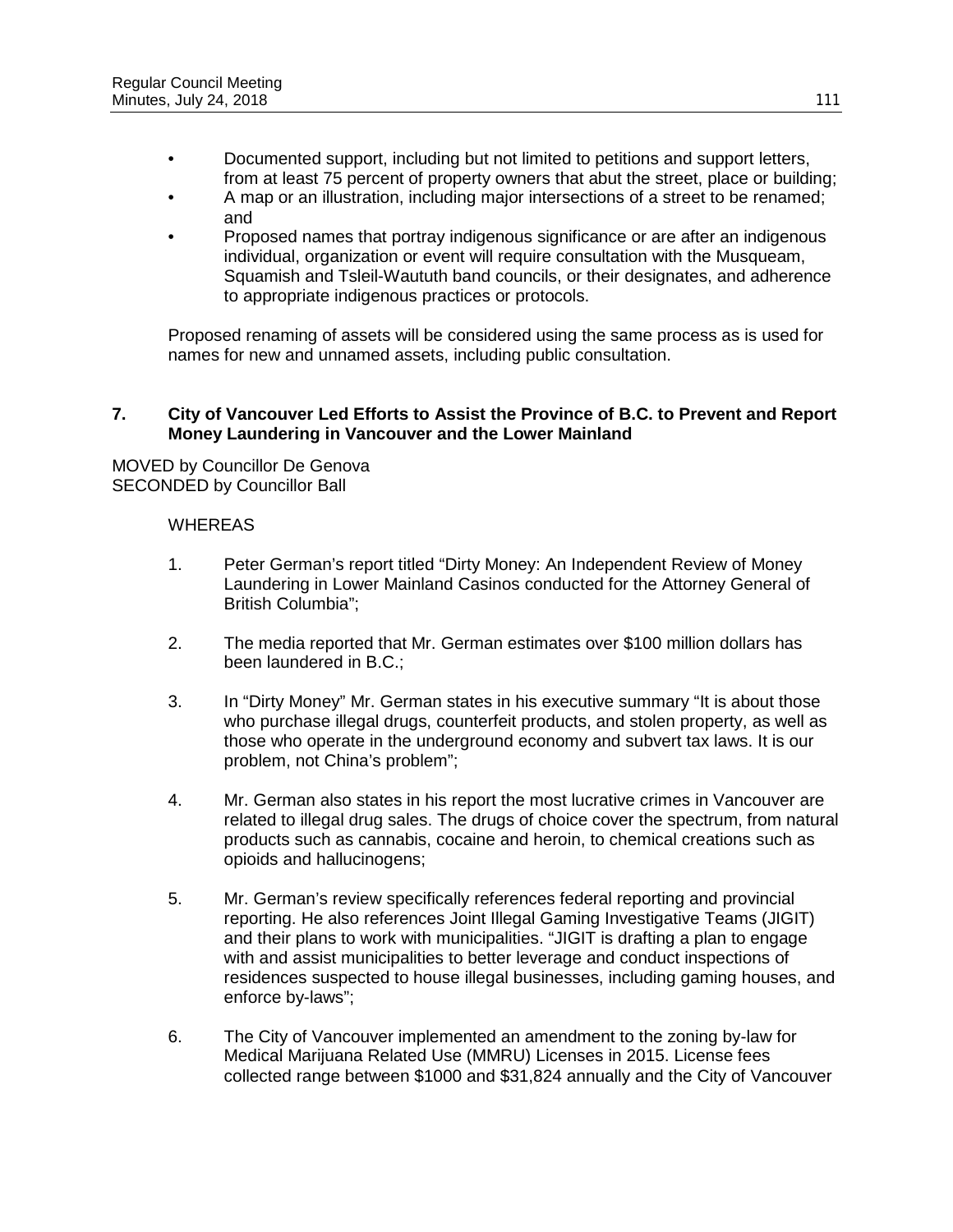has collected fines ranging from \$250-\$1000 from dispensaries without a MMRU license;

- 7. Although the City of Vancouver does not require MMRU operators or businesses operating without a license to show the source of the funds that pay for the license or fees, it is possible that this money collected by the City of Vancouver could be from the sale of illegal drugs; and
- 8. The City of Vancouver Empty Homes Tax (Vacancy Tax By-law No. 11674) was implemented in 2017 by City Council, collecting 1% of the property's assessed taxable value if the property is left vacant. Currently, there is no system to confirm if the money collected by the City is directly or indirectly linked to money laundering.

## THEREFORE BE IT RESOLVED

A. THAT the Mayor write a letter on behalf of Council to the Attorney General of British Columbia, and affirm the City of Vancouver's support to work with the Province of B.C., the Joint Illegal Gaming Investigative Teams (JIGIT), and when appropriate, the Vancouver Police Department and the Royal Canadian Mounted Police to prevent money laundering that could be directly or indirectly linked to businesses operating with or without a business license in the City of Vancouver; and

FURTHER THAT Council direct staff to work with the Attorney General's office, the Province of B.C. and the appropriate police authorities to identify a system where the City of Vancouver can share pertinent information with the appropriate authorities to prevent and deter money laundering.

B. THAT Council direct staff to review the possibility of a system that would help to identify funds received by the City of Vancouver that are more likely to be a result of money laundering or from the proceeds of crime. Furthermore that staff report back in September 2018 with any recommendations as to how the City of Vancouver can share this information with the Province of B.C. and the appropriate police agencies.

referred

MOVED by Councillor Jang SECONDED by Councillor Stevenson

> THAT the motion entitled "City of Vancouver Led Efforts to Assist the Province of B.C. to Prevent and Report Money Laundering in Vancouver and the Lower Mainland", be referred to staff for a memorandum outlining roles and responsibilities of City departments and agencies in regards to casino operations in the city of Vancouver.

CARRIED (Vote No. 03186) (Councillors Affleck, Ball and De Genova opposed)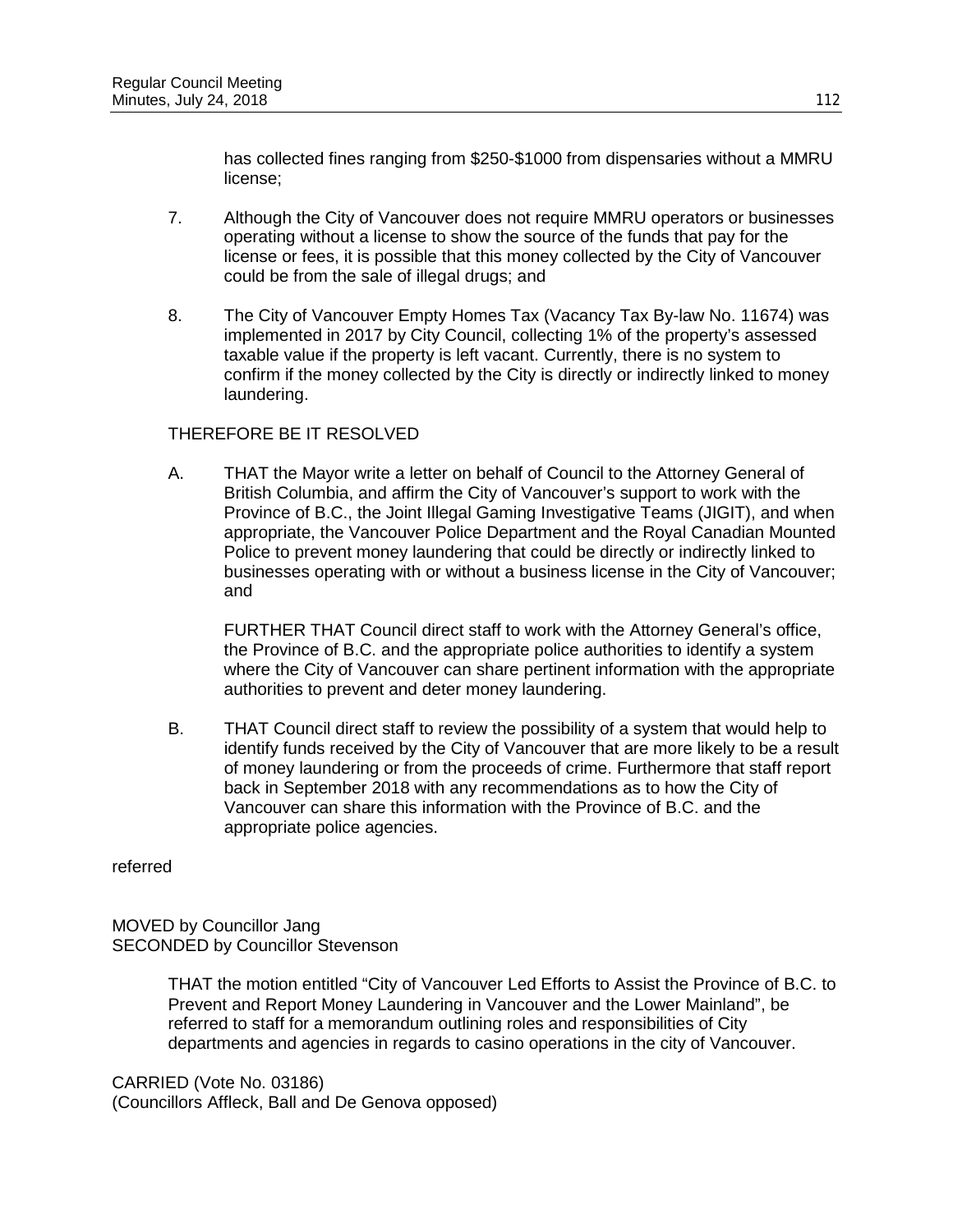## **NEW BUSINESS**

## **1. Requests for Leave of Absence**

MOVED by Councillor Deal SECONDED by Councillor Jang

- A. THAT Councillor Stevenson be granted Leave of Absence for personal reasons for meetings to be held August 2, 2018.
- B. THAT Councillor Ball be granted Leave of Absence for Medical Reasons for any meetings to be held between September 4 and September 14, 2018.
- C. THAT Councillor Carr be granted Leave of Absence for personal reasons for any meetings to be held July 26, 2018.

CARRIED UNANIMOUSLY (Vote No. 03225)

## **2. Request for Leave of Absence – Councillor Reimer**

MOVED by Councillor Deal SECONDED by Councillor Louie

> THAT Councillor Reimer be granted Leave of Absence for personal reasons for meetings to be held September 5, 6 and 14, 2018.

CARRIED UNANIMOUSLY (Vote No. 03224)

## **ENQUIRIES AND OTHER MATTERS**

## **1. Recent Tragedy in Vancouver**

Councillor Reimer noted the recent death of a woman who died in a clothing donation bin in Vancouver, and requested information on the tragedy and possible prevention. The City Manager agreed to report back.

#### **2. Hastings Street**

Councillor De Genova requested information on the status of the street market on Hastings Street. The City Manager agreed to provide a memo.

## **3. Public Access to Privately-Owned Public Spaces**

Councillor Ball noted a recent motion put forward by the Seniors' Advisory Committee regarding "Ensuring Public Access to Privately-Owned Public Spaces", and asked the City Manager to provide comments. The City Manager agreed.